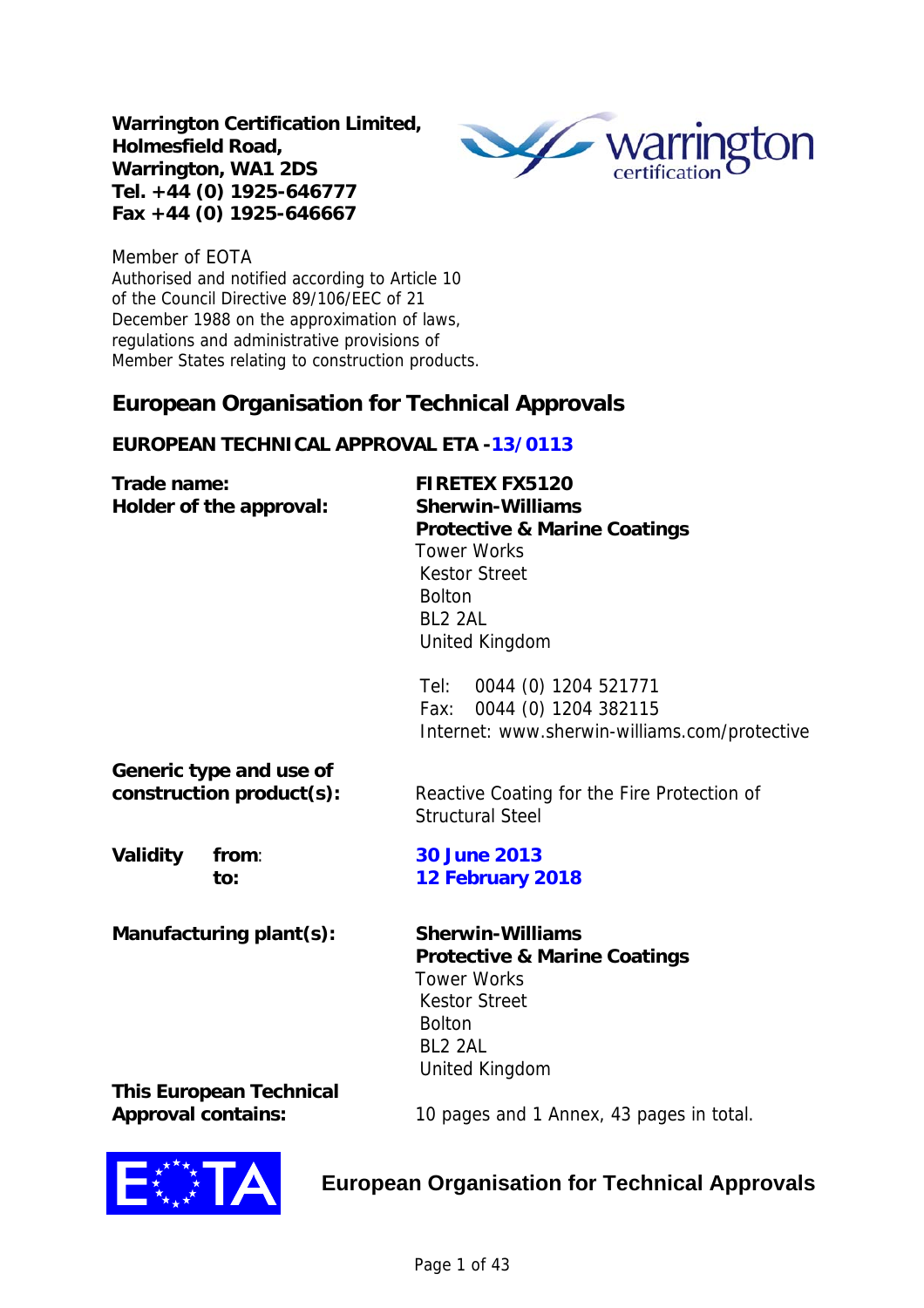### I **LEGAL BASES AND GENERAL CONDITIONS**

1 This European Technical Approval is issued by Warrington Certification Limited in accordance with:

> The Council Directive  $(89/106/EEC)^1$  of 21 December 1988 on the approximation of laws, regulations and administrative provisions of Member States relating to construction products as amended by Council Directive 93/68/EEC of 22 July  $1993^2$ .

> UK implementation of CPD Statutory Instruments 1991, No 1620 Building and Buildings The Construction Products Regulations 1991- made 15 July 1991, laid before Parliament 22 July 1991, coming into force 27 December 1991, and amended by The Construction Products (Amendment) Regulations 1994 (Statutory Instruments 1994, No 3051).

> Common Procedural Rules for Requesting, Preparing and the Granting of European Technical Approvals set out in the Annex to Commission Decision 94/23/EC $^{3}$

> European Technical Approval Guideline 018 Fire Protective Products Part 1: General and Part 2: Reactive Coatings For Fire Protection of Steel Elements.

- 2 Warrington Certification Limited is authorised to check whether the provisions of this European Technical Approval are met. Checking may take place in the manufacturing plant(s). Nevertheless, the responsibility for the conformity of the products with the European Technical Approval and for their fitness for their intended use remains with the holder of the European Technical Approval.
- 3 This European Technical Approval is not to be transferred to manufacturers or agents of manufacturers other than those indicated on page 1, or manufacturing plants other than those indicated on page 1.
- 4 This European Technical Approval may be withdrawn by Warrington Certification Limited pursuant to Article 5.1 of the Council Directive 89/106/EEC.
- 5 Reproduction of this European Technical Approval including transmission by electronic means shall be in full. However, partial reproduction can be made with the written consent of Warrington Certification Limited. In this case partial reproduction has to be designated as such. Texts and drawings of advertising brochures shall not contradict or misuse the European Technical Approval.
- 6 The European Technical Approval is issued by the approval body in its official language of English. This version should correspond fully to the version used by EOTA for circulation. Translations in other languages have to be designated as such.

 $\overline{a}$ 

V

<sup>&</sup>lt;sup>1</sup> Official Journal of the European Communities N° L40, 11 Feb 1989, p 12

<sup>&</sup>lt;sup>1</sup> Official Journal of the European Communities N° L40, 11 Feb 1989, p 12<br><sup>2</sup> Official Journal of the European Communities N° L220, 30 Aug 1993, p 1.<br><sup>3</sup> Official Journal of the European Communities N° L17, 20 Jan 1994,

 $3$  Official Journal of the European Communities N° L17, 20 Jan 1994, p 34.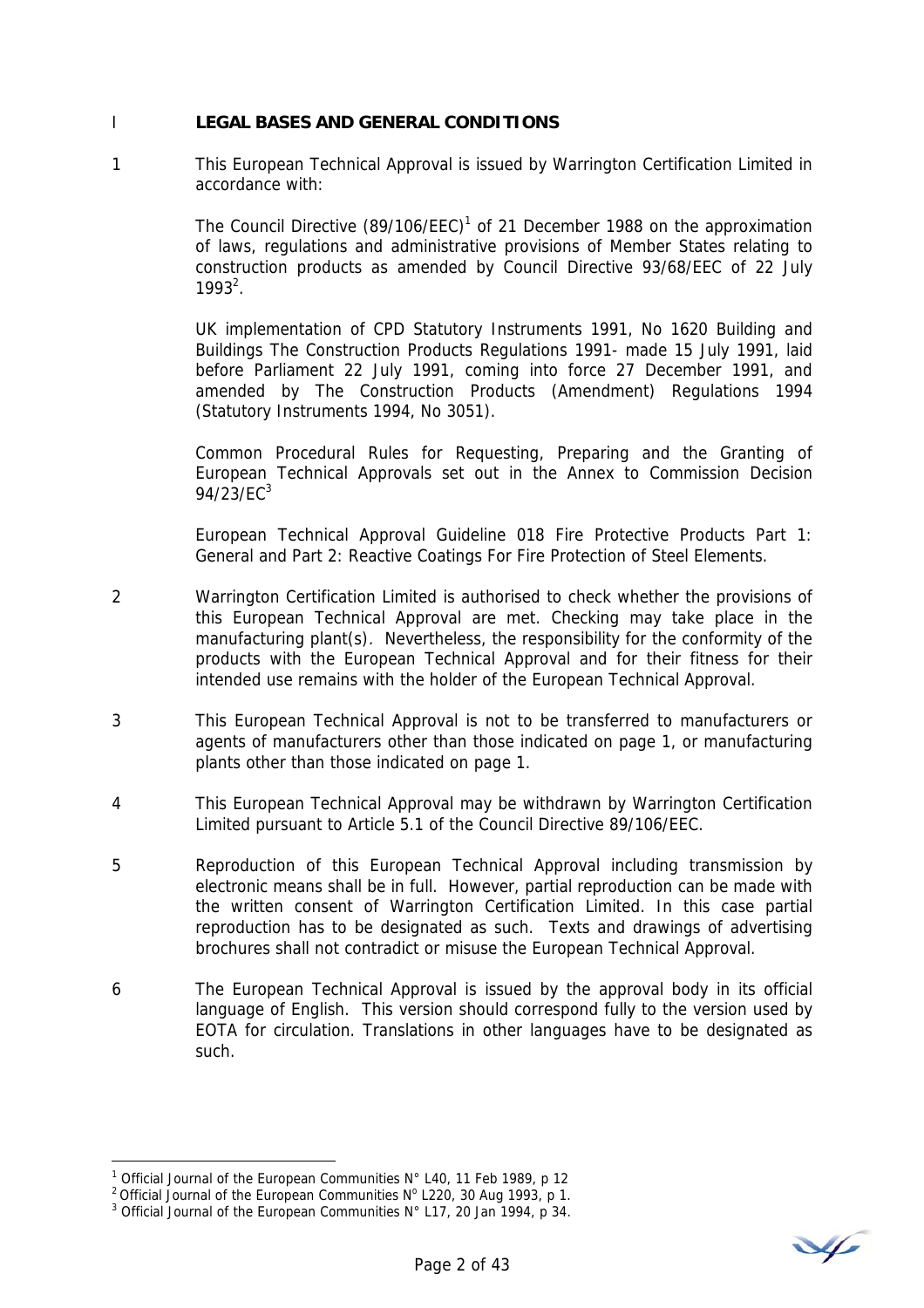# **II SPECIFIC CONDITIONS OF THE EUROPEAN TECHNICAL APPROVAL**

### **1 Definition of product and intended use**

### **1.1 General**

FIRETEX FX5120 is a spray or brush/roller applied intumescent paint formulated for the fire protection of structural steel elements installed in the following environmental conditions:

Internal use – ETAG 018-2 Type  $Z_2$ Internal use with high humidity – ETAG 018-2 Type  $Z_1$ 

#### **1.2 Intended Use**

The intended use of FIRETEX FX5120 and is to fire protect various sizes of structural steel 'H' or 'I' section beams and columns and hollow columns (circular and rectangular) for up to a fire resistance classification of R120IncSlow and for design temperatures in the range of  $350^{\circ}$ C to  $750^{\circ}$ C.

#### **1.3 Working life**

The provisions made in this ETA are based on an assumed intended working life of the applied coating for the intended use of 10 years, provided that it is subject to appropriate use and maintenance.

The indications given on the intended working life cannot be interpreted as a guarantee given by the producer, but are to be used as a means for selecting the appropriate product in relation to the expected economically reasonable working life of the works.

#### **2 Characteristics of the product and methods of verification**

The assessment of fitness for use has been made in accordance with ETAG 018-2.

| <b>ETAG</b><br><b>Clause</b><br>No. | <b>ETA</b><br>Clause<br>No. | <b>Characteristic</b>               | <b>Assessment of</b><br>characteristic |
|-------------------------------------|-----------------------------|-------------------------------------|----------------------------------------|
| 5.1                                 |                             | Mechanical resistance and stability | Not relevant                           |
| 5.2                                 | 2.1                         | Safety in case of fire              |                                        |
| 5.2.1                               | 2.1.1                       | Resistance to fire                  |                                        |
| 5.2.2                               | 2.1.2                       | Reaction to fire                    |                                        |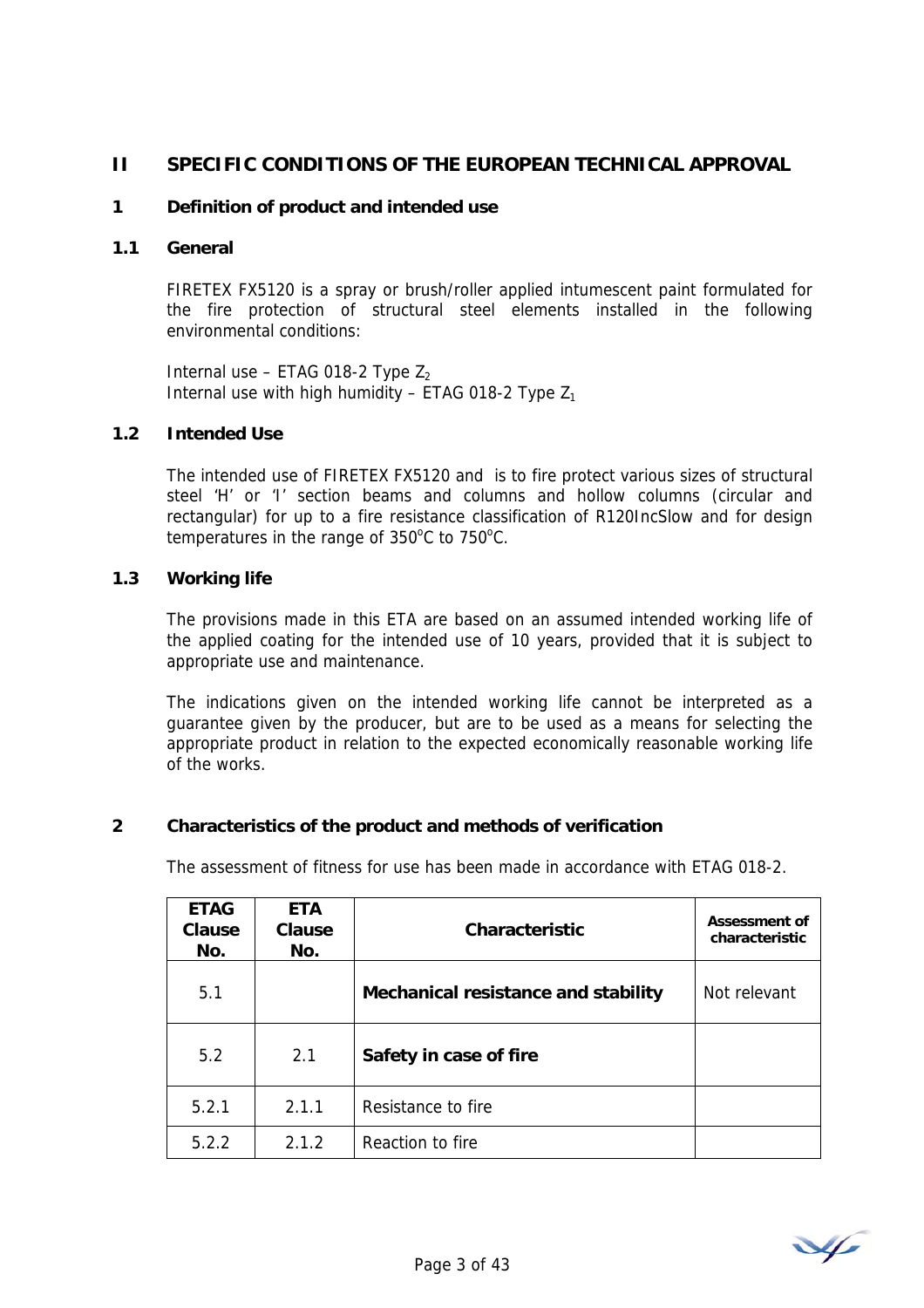| 5.3                     |                | Hygiene, Health and the Environment                                                                   |              |
|-------------------------|----------------|-------------------------------------------------------------------------------------------------------|--------------|
| 5.3.2                   | 2.2            | - Release of dangerous substances                                                                     |              |
| 5.4                     |                | Safety in use                                                                                         | Not relevant |
| 5.5                     |                | <b>Protection against noise</b>                                                                       | Not relevant |
| 5.6                     |                | <b>Energy, Economy and Heat Retention</b>                                                             | Not relevant |
| 5.7                     | 2.3            | <b>Related aspects of serviceability</b>                                                              |              |
| 5.7.2.2                 | 2.3.1<br>2.3.2 | Primer and top coat compatibility<br>$\overline{\phantom{0}}$<br>Type $Z_2$ and Type $Z_1$ Durability |              |
| 5.7.3<br>and<br>Annex E | 2.3.3          | Identification                                                                                        |              |

#### **2.1 Safety in case of fire**

#### **2.1.1 Resistance to Fire**

The resistance to fire performance according to EN 13501-2 determined in accordance with test principles defined in EN 13381-8: 2010 including Annex A (slow heating curve as defined in EN 1363-2, "IncSlow" according to EN 13501-2). The test data was analysed adopting the graphical method defined in Annex E of EN 13381-8: 2013. Annex A summarises the results of the analysis.

In accordance with ETAG 018-2 (foreword), FIRETEX FX5120 and may be considered as a reactive coating kit that includes one or more primers and/or topcoats (Option 2).

Until the withdrawal of relevant national test and classification standards, CE Marking will cover a finite number of variations in coating thickness subjected to a fire resistance assessment. As time progresses, the performance declaration for fire resistance covered by CE Marking may change and the ETA holder may incorporate the changes in this ETA by amendment or revision.

In the meantime, and taking into account the transitional arrangements for test and classification standards and the corresponding national legislation (see EC Guidance paper J), the ETA holder shall be permitted to maintain and be able to use - on a national basis – the test data for this characteristic, based on relevant national standards, next to the performance declaration covered by the CE Marking based on this ETA.

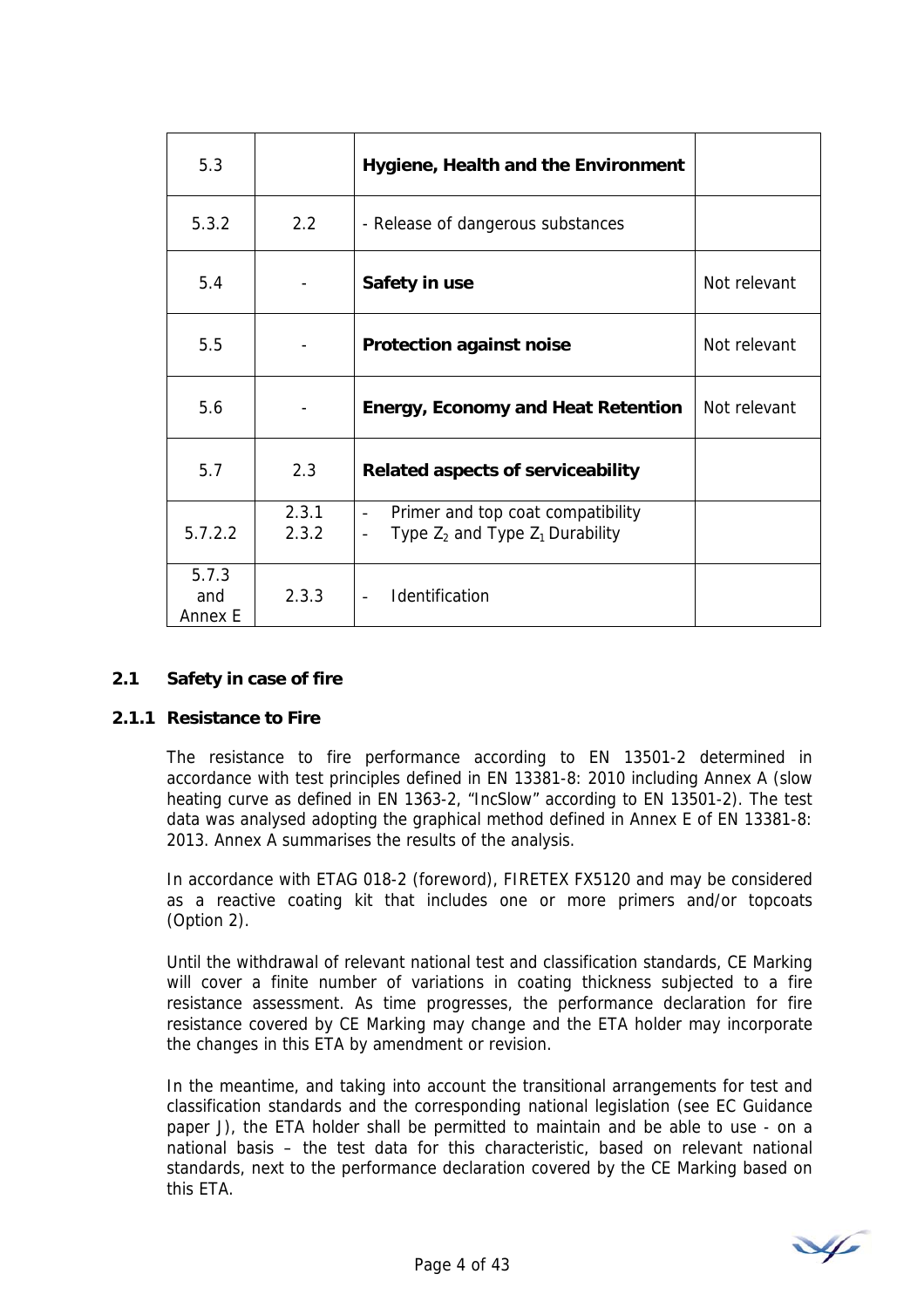## **2.1.2 Reaction to Fire**

The fire protection coating in conjunction with FIRETEX C69 primer has a performance determined for a reaction to fire classification in accordance with EN 13501-1 of Class b-s1, d0.

#### **2.2 Dangerous substances**

According to the manufacturer's declaration, the product specification has been compared with Annex XVII of REACH and the ECHA Candidate List of Substances of Very High Concern to verify that that it does not contain such substances above the acceptable limits.

#### **2.3 Related Aspects of Serviceability**

**2.3.1** FIRETEX FX5120 and has been assessed as being compatible, in accordance with the test procedures defined in ETAG 018-2 Clause 5.7.2.1 with the following generic primer types:

| <b>Generic Primer Types</b>                                     |  |  |  |  |  |
|-----------------------------------------------------------------|--|--|--|--|--|
| Two pack epoxy blast primer                                     |  |  |  |  |  |
| Single pack alkyd primer                                        |  |  |  |  |  |
| Two pack epoxy primer                                           |  |  |  |  |  |
| Two pack zinc rich epoxy primer with two pack epoxy sealer coat |  |  |  |  |  |

**2.3.2** The reactive coating has been assessed as having passed the requirements for use in conditions defined in ETAG 018-2 for Type  $Z_2$  and Type  $Z_1$  environmental conditions and can be used with and without the following top coats:

| <b>Top Coats</b> |                 |  |  |  |  |
|------------------|-----------------|--|--|--|--|
| Type             | <b>Name</b>     |  |  |  |  |
| Acrylic urethane | Resistex C137V2 |  |  |  |  |
| Acrylic urethane | Resistex C237   |  |  |  |  |
| Acrylic          | FIRETEX M71V3   |  |  |  |  |
| Acrylic          | Envirogard M770 |  |  |  |  |

**2.3.3** FIRETEX FX5120 and the primers and topcoats mentioned in this document have been identified according to Table 5.3 of ETAG 018-2. Each product container is identified with the name FIRETEX FX5120 and is CE marked.

V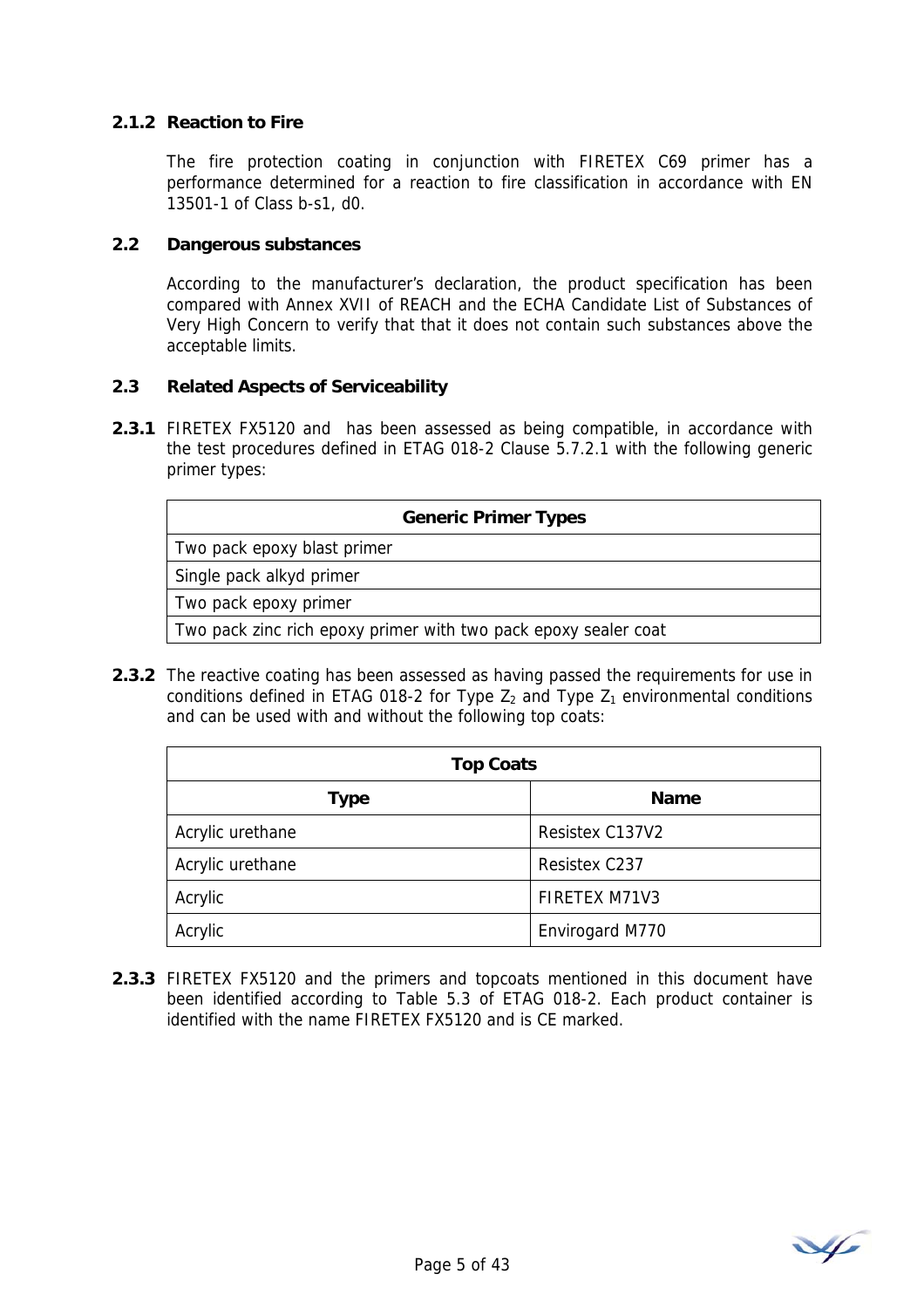## **3 Evaluation of Conformity and CE marking**

#### **3.1 Attestation of Conformity system**

The system of attestation of conformity specified by the European Commission Decision 99/454/EC for fire protective products is system 1 and is detailed as follows:

Certification of the conformity of the product by an approved certification body on the basis of:

- (a) Tasks for the manufacturer
	- factory production control
	- testing of samples taken at the factory in accordance with a prescribed test plan
- (b) Tasks for the Notified body
	- initial type-testing of the product;
	- initial inspection of factory and of factory production control
	- continuous surveillance, assessment and approval of factory production control

#### **3.2 Responsibilities**

#### **3.2.1 Tasks for the Manufacturer -**

#### **3.2.1.1 Factory production control**

The manufacturer of FIRETEX FX5120 and covered by this European Technical Approval shall document, operate and maintain an adequate factory production control system to enable the achievement of the required product characteristics, hence conformity of the product to this ETA, and the effective operation of the production control system to be checked.

The manufacturer shall draw up and keep up-to-date documents defining the factory production control that applies. The manufacturer's documentation and procedures shall be appropriate to the product and manufacturing process. The factory production control system shall achieve an appropriate level of confidence in the conformity of the product. This involves:

- a) the preparation of documented procedures and instructions relating to factory production control operations ;
- b) the effective implementation of these procedures and instructions.
- c) the recording of these procedures and their results.
- d) the use of these results to correct any deviations, repair the effects of such deviations, treat any resulting instances of non-conformity and, if necessary, revise the factory production control to rectify the cause of non-conformity.
- e) a procedure to ensure that both the Notified Body and the Certification Body are advised before any significant change to the product, its components or manufacturing process, is made.

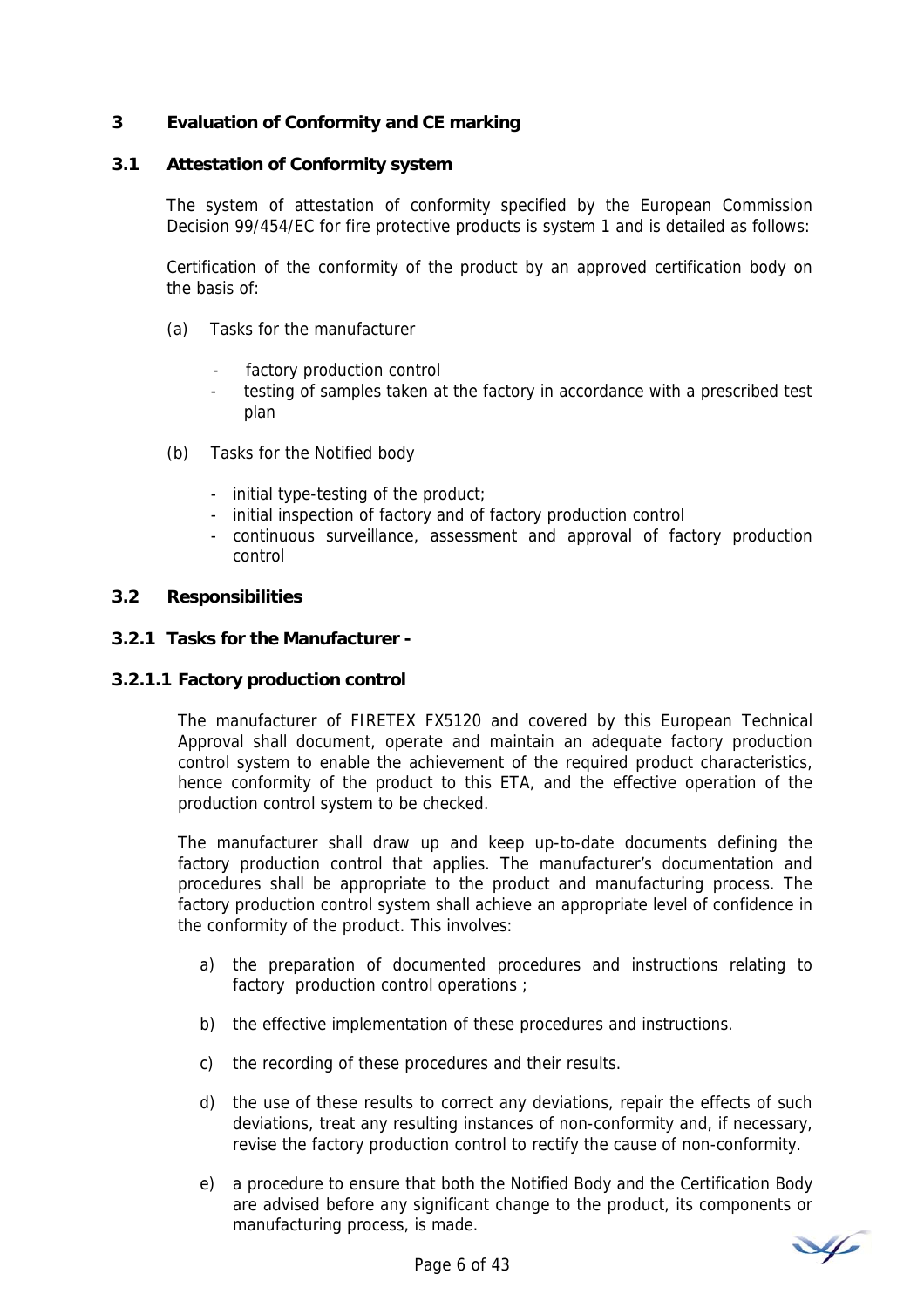- f) a procedure to ensure that personnel involved in the production processes and the quality control procedures are qualified and adequately trained to carry out their required tasks.
- g) that all testing and measuring equipment is maintained and up to date calibration records are documented.
- h) maintenance of records to ensure every container of coating material produced is clearly labeled with the batch number, which allows traceability to its production to be identified.

#### **3.2.1.2 Other tasks for the manufacturer**

The following tables derived from ETAG 018-2 specify properties that should be controlled and minimum frequencies of control. The test method and threshold have been laid down in the factory production control plan.

| Property<br><b>Property</b><br>Paragraph (ETAG) |                                                        | <b>Threshold</b>                                | <b>Minimum</b><br>frequency of<br>tests                       |
|-------------------------------------------------|--------------------------------------------------------|-------------------------------------------------|---------------------------------------------------------------|
| Char depth                                      | Annex G or similar                                     | Manufacturer's<br>declaration, minimum<br>value | Every batch                                                   |
| Insulating efficiency                           | Annex A or<br>alternative <sup>(1)</sup>               | Manufacturer's<br>declaration <sup>(2)</sup>    | Every 10 <sup>th</sup> batch<br>or at least once<br>per month |
| Sag resistance                                  |                                                        | Manufacturer's<br>declaration                   | Every batch                                                   |
| Viscosity                                       | Manufacturer's<br><b>BS EN ISO 2884</b><br>declaration |                                                 | Every batch                                                   |
| Raw materials <sup>(3)</sup>                    |                                                        | Check specification                             | Every delivery                                                |
| Pigment dispersion                              |                                                        | Manufacturer's<br>declaration                   | Every batch                                                   |

#### **Reactive Coating**

 $\overline{^{(1)}}$  agreed with ETA issuing body and manufacturer.

 $(2)$  if result of char depth is not sufficient an insulating efficiency test should be carried out.

 $(3)$  check test results according to specification.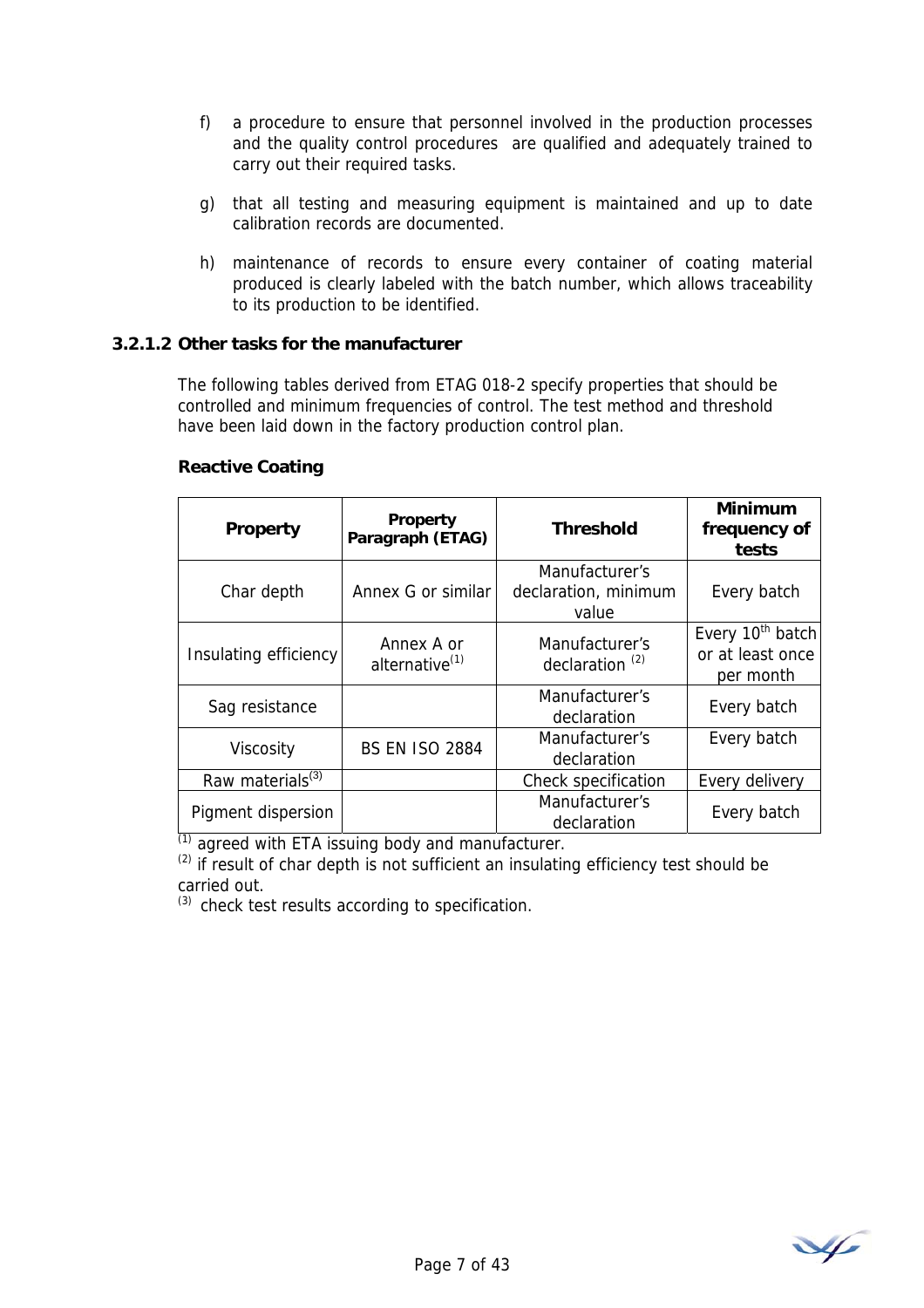## **Primers**

| Property             | <b>Property</b><br>Paragraph (ETAG) | <b>Threshold</b>              | <b>Minimum</b><br>frequency of<br>tests |
|----------------------|-------------------------------------|-------------------------------|-----------------------------------------|
| Raw materials $(1)$  |                                     | Check specification           | Every delivery                          |
| Viscosity            | <b>BS EN ISO 2884</b>               | Manufacturer's<br>declaration | Every batch                             |
| Non-volatile content | ISO 3251                            | Manufacturer's<br>declaration | Every batch                             |
| Colour               |                                     | Manufacturer's<br>declaration | Every batch                             |
| Fineness of grind    |                                     | Manufacturer's<br>declaration | Every batch                             |

 $\overline{^{(1)}}$  check test results according to specification.

# **Top Coats**

| <b>Property</b>              | <b>Property</b><br>Paragraph (ETAG) | <b>Threshold</b>              | <b>Minimum</b><br>frequency of<br>tests |
|------------------------------|-------------------------------------|-------------------------------|-----------------------------------------|
| Raw materials <sup>(1)</sup> |                                     | Check specification           | Every delivery                          |
| Viscosity                    | <b>EN ISO 3219</b>                  | Manufacturer's<br>declaration | Every batch                             |
| Non-volatile content         | ISO 3251                            | Manufacturer's<br>declaration | Every batch                             |
| Colour                       |                                     | Manufacturer's<br>declaration | Every batch                             |

 $\frac{1}{10}$  check test results according to specification.

# **3.2.2 Tasks of Notified Bodies**

# **3.2.2.1. Initial type testing**

The approval tests have been conducted on behalf the notified body in accordance ETAG 018, Parts 1 or 2, as relevant, and the notified ETA issuing body has assessed the results of these tests in accordance with the ETAG, as part of the ETA issuing procedure.

These tests shall be used by the certification body for Certificate of Conformity purposes.

#### **3.2.2.2. Assessment of the factory production control system - initial inspection and continuous surveillance**

Assessment of the factory production control system is the responsibility of the ETA issuing body.

An initial inspection shall be carried out of the production unit specified in this ETA to demonstrate that the factory production control is in conformity with the ETA.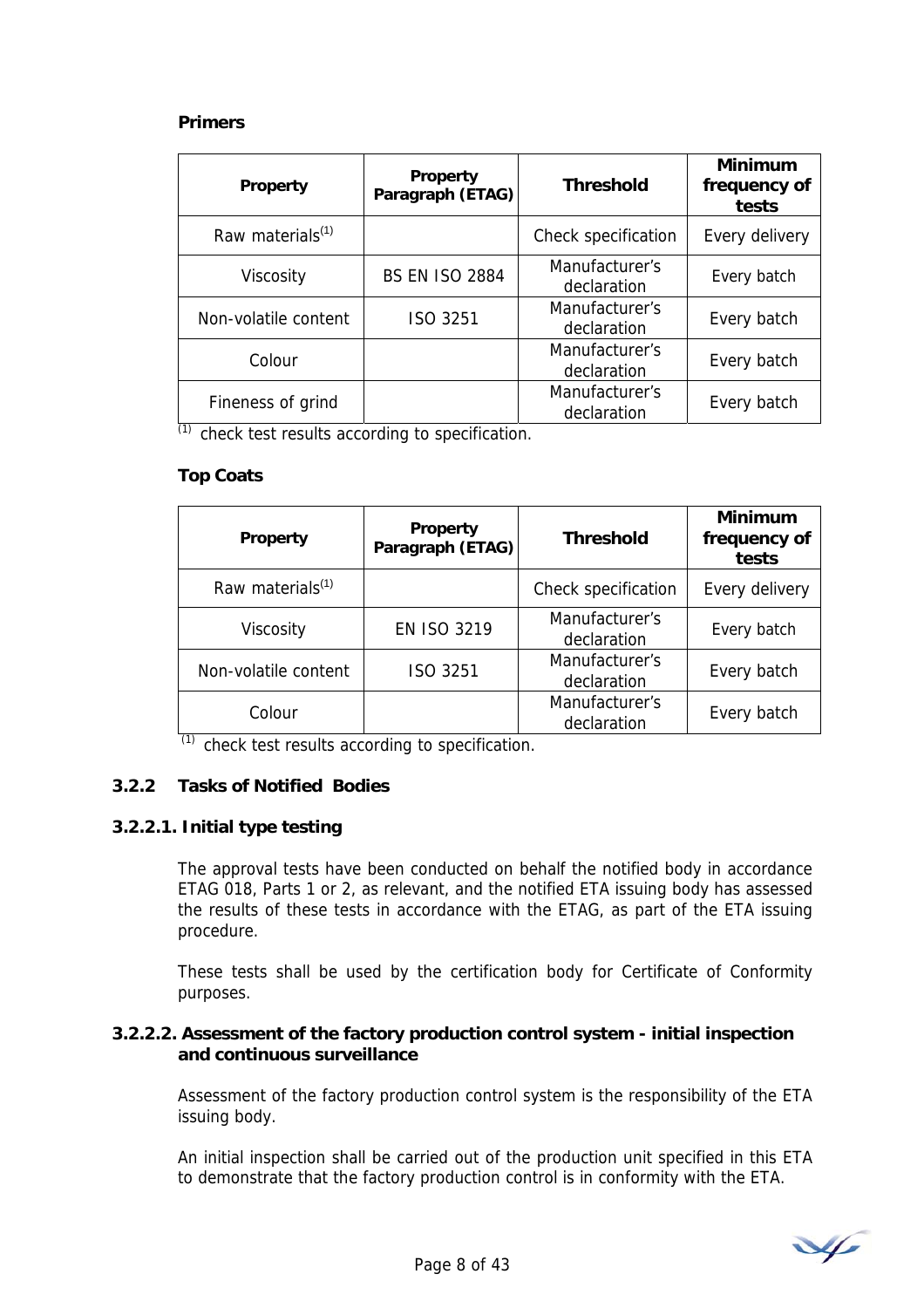Subsequently continuous surveillance of factory production control is necessary to ensure continuing conformity with the ETA. It is recommended that surveillance inspections be conducted at least twice a year.

The results of certification of conformity and of the continuous surveillance shall be made available to Warrington Certification Limited. Where the provisions of the ETA are no longer fulfilled, the certificate of conformity shall be withdrawn by the certification body.

## **3.3 CE marking**

The CE conformity marking symbol consists exclusively of the letters "CE" in accordance with Directive 93/68/EEC.

NOTE: The manufacturer, or his authorised representative established in the EEA, is responsible for the affixing of the CE marking symbol.

The CE marking symbol shall be accompanied by the following information:

- a) Identification number of the ETA issuing body;
- b) The name or identifying mark of the producer;
- c) Registered address of the producer;
- d) The last two digits of the year in which the marking was first applied;
- e) The number of the ETA;
- f) Reference to ETAG 018, Parts 1 and 2;
- g) Indication of intended use;

The CE marking symbol and items a) to g) above shall accompany the product and shall be included with the application instructions.

Additionally, at least the CE marking symbol and item a) of all this information shall be affixed to the supply containers and optionally on its packaging.

### **4. Assumptions under which the fitness for use of the product for intended use will be assessed**

#### **4.1 Manufacturing, transport and storage**

 FIRETEX FX5120 and is manufactured in accordance with the provisions of the ETA using the manufacturing process as identified during the inspection of the factory by Warrington Certification Limited and laid down in the technical documentation.

It is assumed that the manufacture of FIRETEX FX5120 and fulfils the criteria for stable industrial production. The samples taken in connection with the evaluation of properties shall be representative of the whole production.

V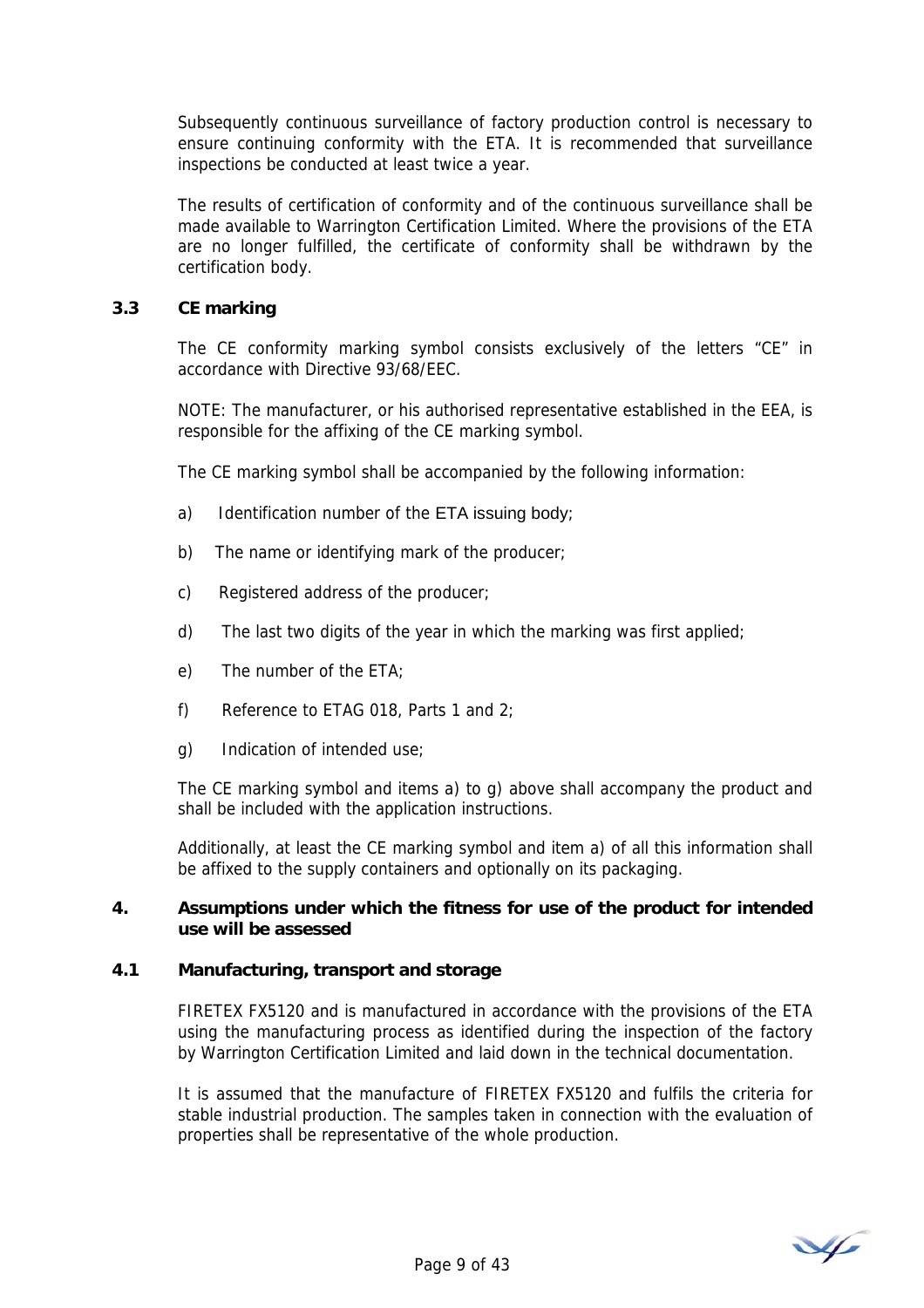## **4.2 Application**

 The ETA is issued under the assumption that the application of FIRETEX FX5120 and shall be in accordance with the manufacturer's technical literature.

#### **4.3 Maintenance and repair**

 The assessment of the fitness for use is based on the assumption that necessary maintenance and repair if required is carried out in accordance with the manufacturer's instructions during the assumed intended working life.

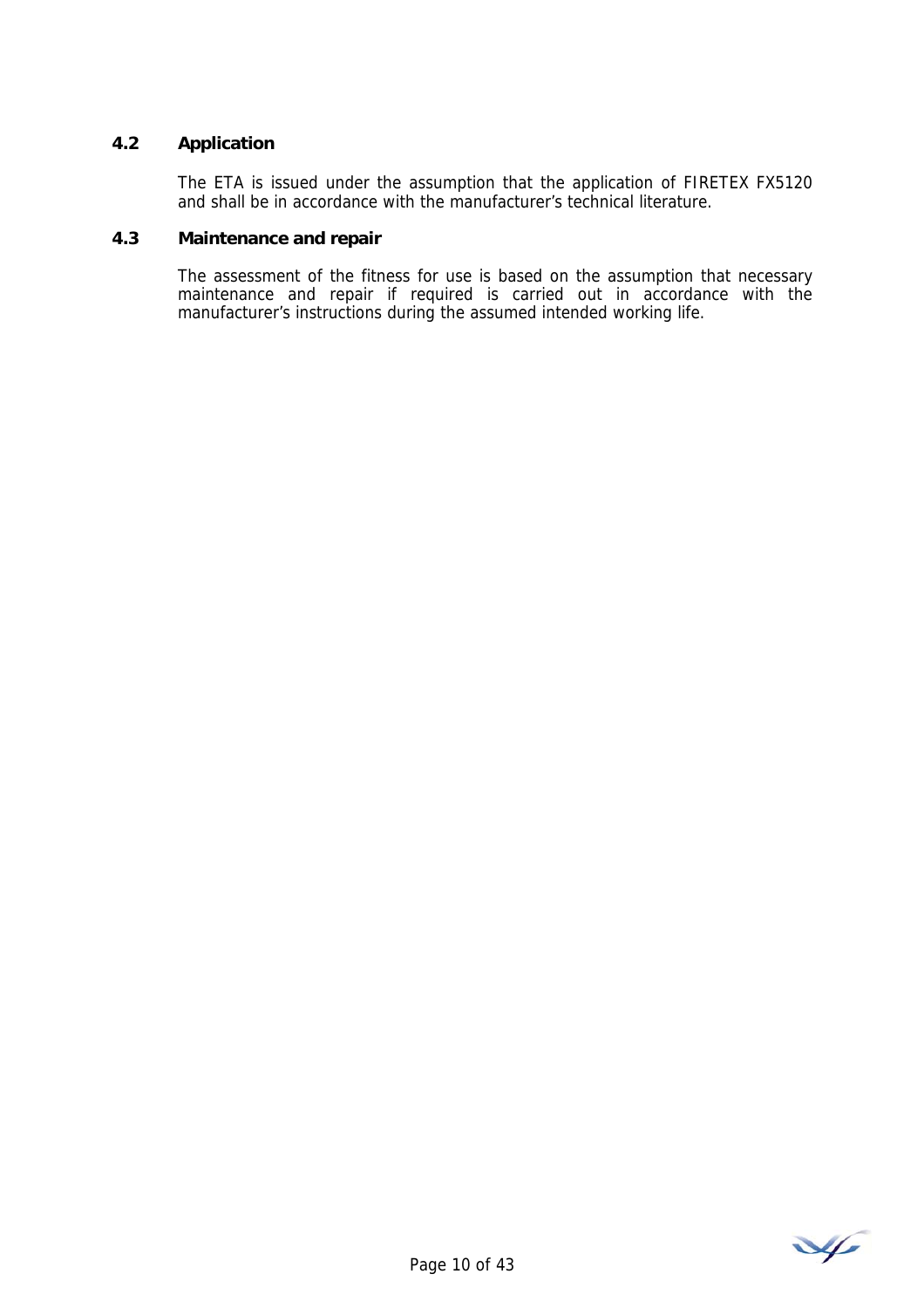## **ANNEX A - Product Performance: Fire Resistance**

1 This Annex relates to the use of FIRETEX FX5120 for the fire protection of 'H' or 'I' shaped beams and columns and circular and rectangular hollow columns.

The precise scope is given in Tables 1 - 32 which show the total dry film thickness of FIRETEX FX5120 (excluding primer and top coat) required to provide classifications of R15 to R120 for various design temperatures and section factors.

- 2. The product is approved on the basis of:
	- i) Approval testing in accordance with the principles of EN 13381-8:2010.
	- ii) A design appraisal against this ETA adopting the graphical analysis defined in Annex E of EN 13381-8:2013.
- 3. The data presented in the tables in this Annex refers to both beams (3-sided and 4 sided fire exposure) and columns (4-sided fire exposure). In the case of beams exposed on 4 sides the maximum protection thickness is 5.635mm.
- 4. The data shown is applicable to steel sections blast cleaned to ISO 8501-1 SA2 $1/2$  or equivalent and primed with the compatible primers and top coats listed in this ETA. Based on the test data the total dry film thickness of primer and top coat together should not exceed 0.20mm.
- 5. The data for the 'H' and 'I' shaped beams and columns applies also to other shaped steel sections that have re-entrant details such as channels, angles and tees.
- 6. The reactive coating has been exposed to the slowing heating regime defined in Annex A of EN 13381-8: 2010 (slow heating curve as defined in EN 1363-2, "IncSlow" according to EN 13501-2) and has satisfied the requirements.

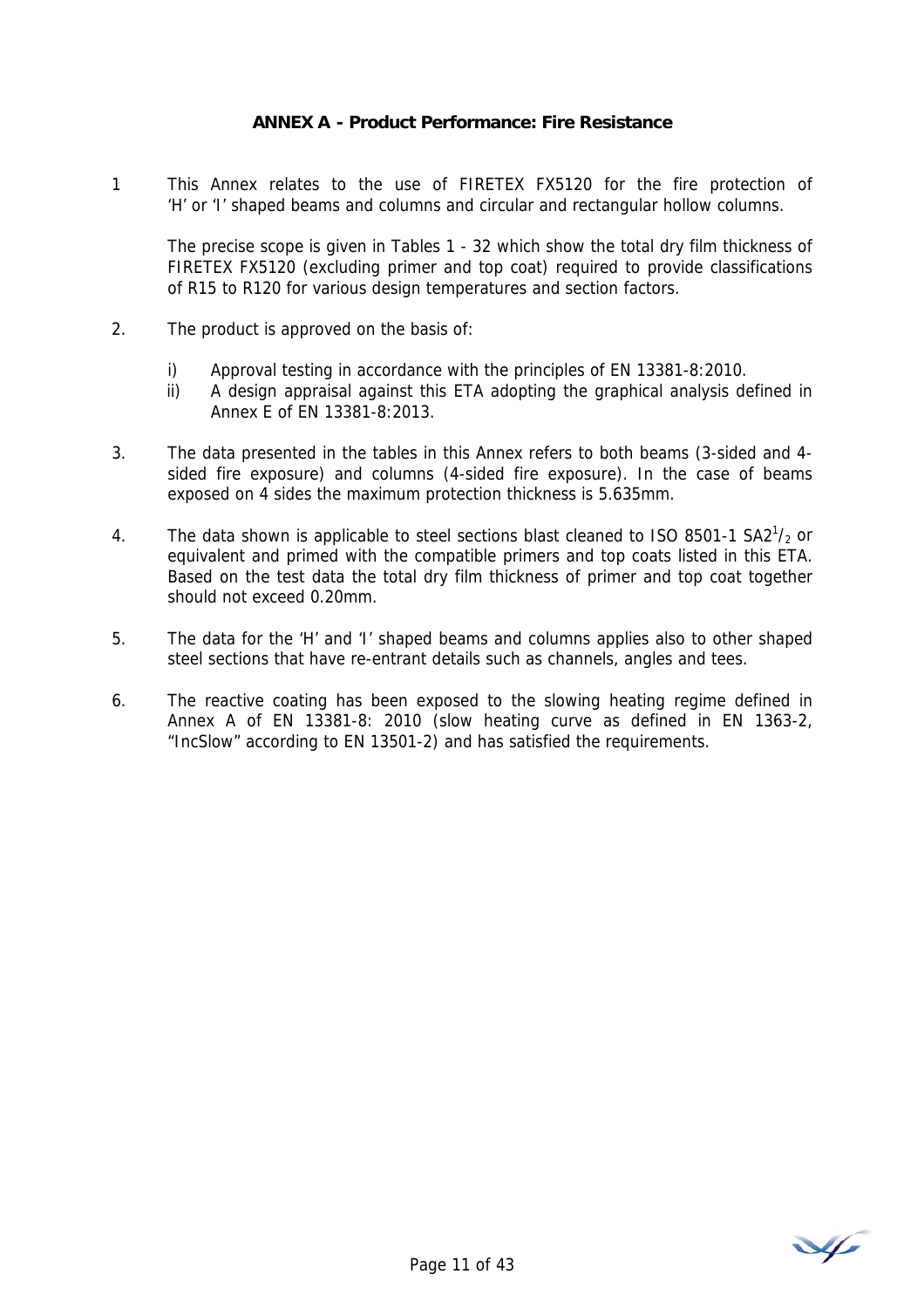# **Beams with open profile and 3-sided fire exposure**

| Thickness (mm) Required for a Design Temperature of<br><b>Section</b><br>Factor up to<br>$m^{-1}$<br>$350^{\circ}$ C<br>$400^{\circ}$ C<br>$450^{\circ}$ C<br>$500^{\circ}$ C<br>$550^{\circ}$ C<br>$600^{\circ}$ C<br>$650^{\circ}$ C<br>700°C<br>$750^{\circ}$ C<br>49<br>0.477<br>0.477<br>0.477<br>0.477<br>0.477<br>0.477<br>0.477<br>0.477<br>0.477<br>50<br>0.477<br>0.477<br>0.477<br>0.477<br>0.477<br>0.477<br>0.477<br>0.477<br>0.477<br>55<br>0.477<br>0.477<br>0.477<br>0.477<br>0.477<br>0.477<br>0.477<br>0.477<br>0.477<br>0.477<br>0.477<br>0.477<br>0.477<br>0.477<br>0.477<br>0.477<br>60<br>0.477<br>0.477<br>65<br>0.477<br>0.477<br>0.477<br>0.477<br>0.477<br>0.477<br>0.477<br>0.477<br>0.477<br>70<br>0.477<br>0.477<br>0.477<br>0.477<br>0.477<br>0.477<br>0.477<br>0.477<br>0.477<br>75<br>0.477<br>0.477<br>0.477<br>0.477<br>0.477<br>0.477<br>0.477<br>0.477<br>0.477<br>0.477<br>80<br>0.477<br>0.477<br>0.477<br>0.477<br>0.477<br>0.477<br>0.477<br>0.477<br>85<br>0.477<br>0.477<br>0.477<br>0.477<br>0.477<br>0.477<br>0.477<br>0.477<br>0.477<br>90<br>0.477<br>0.477<br>0.477<br>0.477<br>0.477<br>0.477<br>0.477<br>0.477<br>0.477<br>95<br>0.477<br>0.477<br>0.477<br>0.477<br>0.477<br>0.477<br>0.477<br>0.477<br>0.477<br>100<br>0.477<br>0.477<br>0.477<br>0.477<br>0.477<br>0.477<br>0.477<br>0.477<br>0.477<br>105<br>0.477<br>0.477<br>0.477<br>0.477<br>0.477<br>0.477<br>0.477<br>0.477<br>0.477<br>110<br>0.477<br>0.477<br>0.477<br>0.477<br>0.477<br>0.477<br>0.477<br>0.477<br>0.477<br>115<br>0.477<br>0.477<br>0.477<br>0.477<br>0.477<br>0.477<br>0.477<br>0.477<br>0.477<br>120<br>0.477<br>0.477<br>0.477<br>0.477<br>0.477<br>0.477<br>0.477<br>0.477<br>0.477<br>125<br>0.477<br>0.477<br>0.477<br>0.477<br>0.477<br>0.477<br>0.477<br>0.477<br>0.477<br>130<br>0.477<br>0.477<br>0.477<br>0.477<br>0.477<br>0.477<br>0.477<br>0.477<br>0.477<br>135<br>0.477<br>0.477<br>0.477<br>0.477<br>0.477<br>0.477<br>0.477<br>0.477<br>0.477<br>140<br>0.477<br>0.477<br>0.477<br>0.477<br>0.477<br>0.477<br>0.477<br>0.477<br>0.477<br>145<br>0.477<br>0.477<br>0.477<br>0.477<br>0.477<br>0.477<br>0.477<br>0.477<br>0.477<br>150<br>0.477<br>0.477<br>0.477<br>0.477<br>0.477<br>0.477<br>0.477<br>0.477<br>0.477<br>155<br>0.477<br>0.477<br>0.477<br>0.477<br>0.477<br>0.477<br>0.477<br>0.477<br>0.477<br>160<br>0.477<br>0.477<br>0.477<br>0.477<br>0.477<br>0.477<br>0.477<br>0.477<br>0.477<br>165<br>0.477<br>0.477<br>0.477<br>0.477<br>0.477<br>0.477<br>0.477<br>0.477<br>0.477<br>170<br>0.477<br>0.477<br>0.477<br>0.477<br>0.477<br>0.477<br>0.477<br>0.477<br>0.477<br>175<br>0.477<br>0.477<br>0.477<br>0.477<br>0.477<br>0.477<br>0.477<br>0.477<br>0.477<br>180<br>0.477<br>0.477<br>0.477<br>0.477<br>0.477<br>0.477<br>0.477<br>0.477<br>0.477<br>185<br>0.477<br>0.477<br>0.477<br>0.477<br>0.477<br>0.477<br>0.477<br>0.477<br>0.477<br>190<br>0.477<br>0.477<br>0.477<br>0.477<br>0.477<br>0.477<br>0.477<br>0.477<br>0.477<br>0.477<br>0.477<br>195<br>0.477<br>0.477<br>0.477<br>0.477<br>0.477<br>0.477<br>0.477<br>0.477<br>200<br>0.477<br>0.477<br>0.477<br>0.477<br>0.477<br>0.477<br>0.477<br>0.477<br>0.477<br>205<br>0.477<br>0.477<br>0.477<br>0.477<br>0.477<br>0.477<br>0.477<br>0.477<br>210<br>0.477<br>0.477<br>0.477<br>0.477<br>0.477<br>0.477<br>0.477<br>0.477<br>0.477<br>215<br>0.477<br>0.477<br>0.477<br>0.477<br>0.477<br>0.477<br>0.477<br>0.477<br>0.477<br>220<br>0.477<br>0.477<br>0.477<br>0.477<br>0.477<br>0.477<br>0.477<br>0.477<br>0.477<br>225<br>0.477<br>0.477<br>0.477<br>0.477<br>0.477<br>0.477<br>0.477<br>0.477<br>0.477<br>230<br>0.477<br>0.477<br>0.477<br>0.477<br>0.477<br>0.477<br>0.477<br>0.477<br>0.477<br>235<br>0.477<br>0.477<br>0.477<br>0.477<br>0.477<br>0.477<br>0.477<br>0.477<br>0.477<br>240<br>0.477<br>0.477<br>0.477<br>0.477<br>0.477<br>0.477<br>0.477<br>0.477<br>0.477<br>245<br>0.477<br>0.477<br>0.477<br>0.477<br>0.477<br>0.477<br>0.477<br>0.477<br>0.477<br>0.477<br>0.477<br>250<br>0.477<br>0.477<br>0.477<br>0.477<br>0.477<br>0.477<br>0.477<br>255<br>0.477<br>0.477<br>0.477<br>0.477<br>0.477<br>0.493<br>0.477<br>0.477<br>0.477<br>260<br>0.509<br>0.477<br>0.477<br>0.477<br>0.477<br>0.477<br>0.477<br>0.477<br>0.477<br>265<br>0.525<br>0.477<br>0.477<br>0.477<br>0.477<br>0.477<br>0.477<br>0.477<br>0.477<br>270<br>0.541<br>0.477<br>0.477<br>0.477<br>0.477<br>0.477<br>0.477<br>0.477<br>0.477<br>275<br>0.477<br>0.477<br>0.557<br>0.477<br>0.477<br>0.477<br>0.477<br>0.477<br>0.477<br>280<br>0.573<br>0.477<br>0.477<br>0.477<br>0.477<br>0.477<br>0.477<br>0.477<br>0.477<br>285<br>0.589<br>0.477<br>0.477<br>0.477<br>0.477<br>0.477<br>0.477<br>0.477<br>0.477<br>290<br>0.606<br>0.477<br>0.477<br>0.477<br>0.477<br>0.477<br>0.477<br>0.477<br>0.477<br>295<br>0.622<br>0.477<br>0.477<br>0.477<br>0.477<br>0.477<br>0.477<br>0.477<br>0.477<br>300<br>0.638<br>0.477<br>0.477<br>0.477<br>0.477<br>0.477<br>0.477<br>0.477<br>0.477<br>0.477<br>0.477<br>0.477<br>0.477<br>0.477<br>305<br>0.654<br>0.477<br>0.477<br>0.477<br>310<br>0.477<br>0.670<br>0.477<br>0.477<br>0.477<br>0.477<br>0.477<br>0.477<br>0.477<br>315<br>0.477<br>0.477<br>0.477<br>0.477<br>0.477<br>0.477<br>0.477<br>0.477<br>0.686<br>320<br>0.702<br>0.484<br>0.477<br>0.477<br>0.477<br>0.477<br>0.477<br>0.477<br>0.477<br>325<br>0.719<br>0.498<br>0.477<br>0.477<br>0.477<br>0.477<br>0.477<br>0.477<br>0.477<br>330<br>0.735<br>0.511<br>0.477<br>0.477<br>0.477<br>0.477<br>0.477<br>0.477<br>0.477<br>335<br>0.524<br>0.751<br>0.477<br>0.477<br>0.477<br>0.477<br>0.477<br>0.477<br>0.477<br>340<br>0.767<br>0.537<br>0.477<br>0.477<br>0.477<br>0.477<br>0.477<br>0.477<br>0.477 | Table 1: Beams with open profile and 3-sided fire exposure:<br><b>Fire Resistance Period: 15 Minutes</b> |  |  |  |  |  |  |  |  |  |
|---------------------------------------------------------------------------------------------------------------------------------------------------------------------------------------------------------------------------------------------------------------------------------------------------------------------------------------------------------------------------------------------------------------------------------------------------------------------------------------------------------------------------------------------------------------------------------------------------------------------------------------------------------------------------------------------------------------------------------------------------------------------------------------------------------------------------------------------------------------------------------------------------------------------------------------------------------------------------------------------------------------------------------------------------------------------------------------------------------------------------------------------------------------------------------------------------------------------------------------------------------------------------------------------------------------------------------------------------------------------------------------------------------------------------------------------------------------------------------------------------------------------------------------------------------------------------------------------------------------------------------------------------------------------------------------------------------------------------------------------------------------------------------------------------------------------------------------------------------------------------------------------------------------------------------------------------------------------------------------------------------------------------------------------------------------------------------------------------------------------------------------------------------------------------------------------------------------------------------------------------------------------------------------------------------------------------------------------------------------------------------------------------------------------------------------------------------------------------------------------------------------------------------------------------------------------------------------------------------------------------------------------------------------------------------------------------------------------------------------------------------------------------------------------------------------------------------------------------------------------------------------------------------------------------------------------------------------------------------------------------------------------------------------------------------------------------------------------------------------------------------------------------------------------------------------------------------------------------------------------------------------------------------------------------------------------------------------------------------------------------------------------------------------------------------------------------------------------------------------------------------------------------------------------------------------------------------------------------------------------------------------------------------------------------------------------------------------------------------------------------------------------------------------------------------------------------------------------------------------------------------------------------------------------------------------------------------------------------------------------------------------------------------------------------------------------------------------------------------------------------------------------------------------------------------------------------------------------------------------------------------------------------------------------------------------------------------------------------------------------------------------------------------------------------------------------------------------------------------------------------------------------------------------------------------------------------------------------------------------------------------------------------------------------------------------------------------------------------------------------------------------------------------------------------------------------------------------------------------------------------------------------------------------------------------------------------------------------------------------------------------------------------------------------------------------------------------------------------------------------------------------------------------------------------------------------------------------------------------------------------------------------------------------------------------------------------------------------------------------------------------------------------------------------------------------------------------------------------------------------------------------------------------------------------------------------------------------------------------------------------------------------------------------------------------------------------------------------------------------------------------|----------------------------------------------------------------------------------------------------------|--|--|--|--|--|--|--|--|--|
|                                                                                                                                                                                                                                                                                                                                                                                                                                                                                                                                                                                                                                                                                                                                                                                                                                                                                                                                                                                                                                                                                                                                                                                                                                                                                                                                                                                                                                                                                                                                                                                                                                                                                                                                                                                                                                                                                                                                                                                                                                                                                                                                                                                                                                                                                                                                                                                                                                                                                                                                                                                                                                                                                                                                                                                                                                                                                                                                                                                                                                                                                                                                                                                                                                                                                                                                                                                                                                                                                                                                                                                                                                                                                                                                                                                                                                                                                                                                                                                                                                                                                                                                                                                                                                                                                                                                                                                                                                                                                                                                                                                                                                                                                                                                                                                                                                                                                                                                                                                                                                                                                                                                                                                                                                                                                                                                                                                                                                                                                                                                                                                                                                                                                                                                                         |                                                                                                          |  |  |  |  |  |  |  |  |  |
|                                                                                                                                                                                                                                                                                                                                                                                                                                                                                                                                                                                                                                                                                                                                                                                                                                                                                                                                                                                                                                                                                                                                                                                                                                                                                                                                                                                                                                                                                                                                                                                                                                                                                                                                                                                                                                                                                                                                                                                                                                                                                                                                                                                                                                                                                                                                                                                                                                                                                                                                                                                                                                                                                                                                                                                                                                                                                                                                                                                                                                                                                                                                                                                                                                                                                                                                                                                                                                                                                                                                                                                                                                                                                                                                                                                                                                                                                                                                                                                                                                                                                                                                                                                                                                                                                                                                                                                                                                                                                                                                                                                                                                                                                                                                                                                                                                                                                                                                                                                                                                                                                                                                                                                                                                                                                                                                                                                                                                                                                                                                                                                                                                                                                                                                                         |                                                                                                          |  |  |  |  |  |  |  |  |  |
|                                                                                                                                                                                                                                                                                                                                                                                                                                                                                                                                                                                                                                                                                                                                                                                                                                                                                                                                                                                                                                                                                                                                                                                                                                                                                                                                                                                                                                                                                                                                                                                                                                                                                                                                                                                                                                                                                                                                                                                                                                                                                                                                                                                                                                                                                                                                                                                                                                                                                                                                                                                                                                                                                                                                                                                                                                                                                                                                                                                                                                                                                                                                                                                                                                                                                                                                                                                                                                                                                                                                                                                                                                                                                                                                                                                                                                                                                                                                                                                                                                                                                                                                                                                                                                                                                                                                                                                                                                                                                                                                                                                                                                                                                                                                                                                                                                                                                                                                                                                                                                                                                                                                                                                                                                                                                                                                                                                                                                                                                                                                                                                                                                                                                                                                                         |                                                                                                          |  |  |  |  |  |  |  |  |  |
|                                                                                                                                                                                                                                                                                                                                                                                                                                                                                                                                                                                                                                                                                                                                                                                                                                                                                                                                                                                                                                                                                                                                                                                                                                                                                                                                                                                                                                                                                                                                                                                                                                                                                                                                                                                                                                                                                                                                                                                                                                                                                                                                                                                                                                                                                                                                                                                                                                                                                                                                                                                                                                                                                                                                                                                                                                                                                                                                                                                                                                                                                                                                                                                                                                                                                                                                                                                                                                                                                                                                                                                                                                                                                                                                                                                                                                                                                                                                                                                                                                                                                                                                                                                                                                                                                                                                                                                                                                                                                                                                                                                                                                                                                                                                                                                                                                                                                                                                                                                                                                                                                                                                                                                                                                                                                                                                                                                                                                                                                                                                                                                                                                                                                                                                                         |                                                                                                          |  |  |  |  |  |  |  |  |  |
|                                                                                                                                                                                                                                                                                                                                                                                                                                                                                                                                                                                                                                                                                                                                                                                                                                                                                                                                                                                                                                                                                                                                                                                                                                                                                                                                                                                                                                                                                                                                                                                                                                                                                                                                                                                                                                                                                                                                                                                                                                                                                                                                                                                                                                                                                                                                                                                                                                                                                                                                                                                                                                                                                                                                                                                                                                                                                                                                                                                                                                                                                                                                                                                                                                                                                                                                                                                                                                                                                                                                                                                                                                                                                                                                                                                                                                                                                                                                                                                                                                                                                                                                                                                                                                                                                                                                                                                                                                                                                                                                                                                                                                                                                                                                                                                                                                                                                                                                                                                                                                                                                                                                                                                                                                                                                                                                                                                                                                                                                                                                                                                                                                                                                                                                                         |                                                                                                          |  |  |  |  |  |  |  |  |  |
|                                                                                                                                                                                                                                                                                                                                                                                                                                                                                                                                                                                                                                                                                                                                                                                                                                                                                                                                                                                                                                                                                                                                                                                                                                                                                                                                                                                                                                                                                                                                                                                                                                                                                                                                                                                                                                                                                                                                                                                                                                                                                                                                                                                                                                                                                                                                                                                                                                                                                                                                                                                                                                                                                                                                                                                                                                                                                                                                                                                                                                                                                                                                                                                                                                                                                                                                                                                                                                                                                                                                                                                                                                                                                                                                                                                                                                                                                                                                                                                                                                                                                                                                                                                                                                                                                                                                                                                                                                                                                                                                                                                                                                                                                                                                                                                                                                                                                                                                                                                                                                                                                                                                                                                                                                                                                                                                                                                                                                                                                                                                                                                                                                                                                                                                                         |                                                                                                          |  |  |  |  |  |  |  |  |  |
|                                                                                                                                                                                                                                                                                                                                                                                                                                                                                                                                                                                                                                                                                                                                                                                                                                                                                                                                                                                                                                                                                                                                                                                                                                                                                                                                                                                                                                                                                                                                                                                                                                                                                                                                                                                                                                                                                                                                                                                                                                                                                                                                                                                                                                                                                                                                                                                                                                                                                                                                                                                                                                                                                                                                                                                                                                                                                                                                                                                                                                                                                                                                                                                                                                                                                                                                                                                                                                                                                                                                                                                                                                                                                                                                                                                                                                                                                                                                                                                                                                                                                                                                                                                                                                                                                                                                                                                                                                                                                                                                                                                                                                                                                                                                                                                                                                                                                                                                                                                                                                                                                                                                                                                                                                                                                                                                                                                                                                                                                                                                                                                                                                                                                                                                                         |                                                                                                          |  |  |  |  |  |  |  |  |  |
|                                                                                                                                                                                                                                                                                                                                                                                                                                                                                                                                                                                                                                                                                                                                                                                                                                                                                                                                                                                                                                                                                                                                                                                                                                                                                                                                                                                                                                                                                                                                                                                                                                                                                                                                                                                                                                                                                                                                                                                                                                                                                                                                                                                                                                                                                                                                                                                                                                                                                                                                                                                                                                                                                                                                                                                                                                                                                                                                                                                                                                                                                                                                                                                                                                                                                                                                                                                                                                                                                                                                                                                                                                                                                                                                                                                                                                                                                                                                                                                                                                                                                                                                                                                                                                                                                                                                                                                                                                                                                                                                                                                                                                                                                                                                                                                                                                                                                                                                                                                                                                                                                                                                                                                                                                                                                                                                                                                                                                                                                                                                                                                                                                                                                                                                                         |                                                                                                          |  |  |  |  |  |  |  |  |  |
|                                                                                                                                                                                                                                                                                                                                                                                                                                                                                                                                                                                                                                                                                                                                                                                                                                                                                                                                                                                                                                                                                                                                                                                                                                                                                                                                                                                                                                                                                                                                                                                                                                                                                                                                                                                                                                                                                                                                                                                                                                                                                                                                                                                                                                                                                                                                                                                                                                                                                                                                                                                                                                                                                                                                                                                                                                                                                                                                                                                                                                                                                                                                                                                                                                                                                                                                                                                                                                                                                                                                                                                                                                                                                                                                                                                                                                                                                                                                                                                                                                                                                                                                                                                                                                                                                                                                                                                                                                                                                                                                                                                                                                                                                                                                                                                                                                                                                                                                                                                                                                                                                                                                                                                                                                                                                                                                                                                                                                                                                                                                                                                                                                                                                                                                                         |                                                                                                          |  |  |  |  |  |  |  |  |  |
|                                                                                                                                                                                                                                                                                                                                                                                                                                                                                                                                                                                                                                                                                                                                                                                                                                                                                                                                                                                                                                                                                                                                                                                                                                                                                                                                                                                                                                                                                                                                                                                                                                                                                                                                                                                                                                                                                                                                                                                                                                                                                                                                                                                                                                                                                                                                                                                                                                                                                                                                                                                                                                                                                                                                                                                                                                                                                                                                                                                                                                                                                                                                                                                                                                                                                                                                                                                                                                                                                                                                                                                                                                                                                                                                                                                                                                                                                                                                                                                                                                                                                                                                                                                                                                                                                                                                                                                                                                                                                                                                                                                                                                                                                                                                                                                                                                                                                                                                                                                                                                                                                                                                                                                                                                                                                                                                                                                                                                                                                                                                                                                                                                                                                                                                                         |                                                                                                          |  |  |  |  |  |  |  |  |  |
|                                                                                                                                                                                                                                                                                                                                                                                                                                                                                                                                                                                                                                                                                                                                                                                                                                                                                                                                                                                                                                                                                                                                                                                                                                                                                                                                                                                                                                                                                                                                                                                                                                                                                                                                                                                                                                                                                                                                                                                                                                                                                                                                                                                                                                                                                                                                                                                                                                                                                                                                                                                                                                                                                                                                                                                                                                                                                                                                                                                                                                                                                                                                                                                                                                                                                                                                                                                                                                                                                                                                                                                                                                                                                                                                                                                                                                                                                                                                                                                                                                                                                                                                                                                                                                                                                                                                                                                                                                                                                                                                                                                                                                                                                                                                                                                                                                                                                                                                                                                                                                                                                                                                                                                                                                                                                                                                                                                                                                                                                                                                                                                                                                                                                                                                                         |                                                                                                          |  |  |  |  |  |  |  |  |  |
|                                                                                                                                                                                                                                                                                                                                                                                                                                                                                                                                                                                                                                                                                                                                                                                                                                                                                                                                                                                                                                                                                                                                                                                                                                                                                                                                                                                                                                                                                                                                                                                                                                                                                                                                                                                                                                                                                                                                                                                                                                                                                                                                                                                                                                                                                                                                                                                                                                                                                                                                                                                                                                                                                                                                                                                                                                                                                                                                                                                                                                                                                                                                                                                                                                                                                                                                                                                                                                                                                                                                                                                                                                                                                                                                                                                                                                                                                                                                                                                                                                                                                                                                                                                                                                                                                                                                                                                                                                                                                                                                                                                                                                                                                                                                                                                                                                                                                                                                                                                                                                                                                                                                                                                                                                                                                                                                                                                                                                                                                                                                                                                                                                                                                                                                                         |                                                                                                          |  |  |  |  |  |  |  |  |  |
|                                                                                                                                                                                                                                                                                                                                                                                                                                                                                                                                                                                                                                                                                                                                                                                                                                                                                                                                                                                                                                                                                                                                                                                                                                                                                                                                                                                                                                                                                                                                                                                                                                                                                                                                                                                                                                                                                                                                                                                                                                                                                                                                                                                                                                                                                                                                                                                                                                                                                                                                                                                                                                                                                                                                                                                                                                                                                                                                                                                                                                                                                                                                                                                                                                                                                                                                                                                                                                                                                                                                                                                                                                                                                                                                                                                                                                                                                                                                                                                                                                                                                                                                                                                                                                                                                                                                                                                                                                                                                                                                                                                                                                                                                                                                                                                                                                                                                                                                                                                                                                                                                                                                                                                                                                                                                                                                                                                                                                                                                                                                                                                                                                                                                                                                                         |                                                                                                          |  |  |  |  |  |  |  |  |  |
|                                                                                                                                                                                                                                                                                                                                                                                                                                                                                                                                                                                                                                                                                                                                                                                                                                                                                                                                                                                                                                                                                                                                                                                                                                                                                                                                                                                                                                                                                                                                                                                                                                                                                                                                                                                                                                                                                                                                                                                                                                                                                                                                                                                                                                                                                                                                                                                                                                                                                                                                                                                                                                                                                                                                                                                                                                                                                                                                                                                                                                                                                                                                                                                                                                                                                                                                                                                                                                                                                                                                                                                                                                                                                                                                                                                                                                                                                                                                                                                                                                                                                                                                                                                                                                                                                                                                                                                                                                                                                                                                                                                                                                                                                                                                                                                                                                                                                                                                                                                                                                                                                                                                                                                                                                                                                                                                                                                                                                                                                                                                                                                                                                                                                                                                                         |                                                                                                          |  |  |  |  |  |  |  |  |  |
|                                                                                                                                                                                                                                                                                                                                                                                                                                                                                                                                                                                                                                                                                                                                                                                                                                                                                                                                                                                                                                                                                                                                                                                                                                                                                                                                                                                                                                                                                                                                                                                                                                                                                                                                                                                                                                                                                                                                                                                                                                                                                                                                                                                                                                                                                                                                                                                                                                                                                                                                                                                                                                                                                                                                                                                                                                                                                                                                                                                                                                                                                                                                                                                                                                                                                                                                                                                                                                                                                                                                                                                                                                                                                                                                                                                                                                                                                                                                                                                                                                                                                                                                                                                                                                                                                                                                                                                                                                                                                                                                                                                                                                                                                                                                                                                                                                                                                                                                                                                                                                                                                                                                                                                                                                                                                                                                                                                                                                                                                                                                                                                                                                                                                                                                                         |                                                                                                          |  |  |  |  |  |  |  |  |  |
|                                                                                                                                                                                                                                                                                                                                                                                                                                                                                                                                                                                                                                                                                                                                                                                                                                                                                                                                                                                                                                                                                                                                                                                                                                                                                                                                                                                                                                                                                                                                                                                                                                                                                                                                                                                                                                                                                                                                                                                                                                                                                                                                                                                                                                                                                                                                                                                                                                                                                                                                                                                                                                                                                                                                                                                                                                                                                                                                                                                                                                                                                                                                                                                                                                                                                                                                                                                                                                                                                                                                                                                                                                                                                                                                                                                                                                                                                                                                                                                                                                                                                                                                                                                                                                                                                                                                                                                                                                                                                                                                                                                                                                                                                                                                                                                                                                                                                                                                                                                                                                                                                                                                                                                                                                                                                                                                                                                                                                                                                                                                                                                                                                                                                                                                                         |                                                                                                          |  |  |  |  |  |  |  |  |  |
|                                                                                                                                                                                                                                                                                                                                                                                                                                                                                                                                                                                                                                                                                                                                                                                                                                                                                                                                                                                                                                                                                                                                                                                                                                                                                                                                                                                                                                                                                                                                                                                                                                                                                                                                                                                                                                                                                                                                                                                                                                                                                                                                                                                                                                                                                                                                                                                                                                                                                                                                                                                                                                                                                                                                                                                                                                                                                                                                                                                                                                                                                                                                                                                                                                                                                                                                                                                                                                                                                                                                                                                                                                                                                                                                                                                                                                                                                                                                                                                                                                                                                                                                                                                                                                                                                                                                                                                                                                                                                                                                                                                                                                                                                                                                                                                                                                                                                                                                                                                                                                                                                                                                                                                                                                                                                                                                                                                                                                                                                                                                                                                                                                                                                                                                                         |                                                                                                          |  |  |  |  |  |  |  |  |  |
|                                                                                                                                                                                                                                                                                                                                                                                                                                                                                                                                                                                                                                                                                                                                                                                                                                                                                                                                                                                                                                                                                                                                                                                                                                                                                                                                                                                                                                                                                                                                                                                                                                                                                                                                                                                                                                                                                                                                                                                                                                                                                                                                                                                                                                                                                                                                                                                                                                                                                                                                                                                                                                                                                                                                                                                                                                                                                                                                                                                                                                                                                                                                                                                                                                                                                                                                                                                                                                                                                                                                                                                                                                                                                                                                                                                                                                                                                                                                                                                                                                                                                                                                                                                                                                                                                                                                                                                                                                                                                                                                                                                                                                                                                                                                                                                                                                                                                                                                                                                                                                                                                                                                                                                                                                                                                                                                                                                                                                                                                                                                                                                                                                                                                                                                                         |                                                                                                          |  |  |  |  |  |  |  |  |  |
|                                                                                                                                                                                                                                                                                                                                                                                                                                                                                                                                                                                                                                                                                                                                                                                                                                                                                                                                                                                                                                                                                                                                                                                                                                                                                                                                                                                                                                                                                                                                                                                                                                                                                                                                                                                                                                                                                                                                                                                                                                                                                                                                                                                                                                                                                                                                                                                                                                                                                                                                                                                                                                                                                                                                                                                                                                                                                                                                                                                                                                                                                                                                                                                                                                                                                                                                                                                                                                                                                                                                                                                                                                                                                                                                                                                                                                                                                                                                                                                                                                                                                                                                                                                                                                                                                                                                                                                                                                                                                                                                                                                                                                                                                                                                                                                                                                                                                                                                                                                                                                                                                                                                                                                                                                                                                                                                                                                                                                                                                                                                                                                                                                                                                                                                                         |                                                                                                          |  |  |  |  |  |  |  |  |  |
|                                                                                                                                                                                                                                                                                                                                                                                                                                                                                                                                                                                                                                                                                                                                                                                                                                                                                                                                                                                                                                                                                                                                                                                                                                                                                                                                                                                                                                                                                                                                                                                                                                                                                                                                                                                                                                                                                                                                                                                                                                                                                                                                                                                                                                                                                                                                                                                                                                                                                                                                                                                                                                                                                                                                                                                                                                                                                                                                                                                                                                                                                                                                                                                                                                                                                                                                                                                                                                                                                                                                                                                                                                                                                                                                                                                                                                                                                                                                                                                                                                                                                                                                                                                                                                                                                                                                                                                                                                                                                                                                                                                                                                                                                                                                                                                                                                                                                                                                                                                                                                                                                                                                                                                                                                                                                                                                                                                                                                                                                                                                                                                                                                                                                                                                                         |                                                                                                          |  |  |  |  |  |  |  |  |  |
|                                                                                                                                                                                                                                                                                                                                                                                                                                                                                                                                                                                                                                                                                                                                                                                                                                                                                                                                                                                                                                                                                                                                                                                                                                                                                                                                                                                                                                                                                                                                                                                                                                                                                                                                                                                                                                                                                                                                                                                                                                                                                                                                                                                                                                                                                                                                                                                                                                                                                                                                                                                                                                                                                                                                                                                                                                                                                                                                                                                                                                                                                                                                                                                                                                                                                                                                                                                                                                                                                                                                                                                                                                                                                                                                                                                                                                                                                                                                                                                                                                                                                                                                                                                                                                                                                                                                                                                                                                                                                                                                                                                                                                                                                                                                                                                                                                                                                                                                                                                                                                                                                                                                                                                                                                                                                                                                                                                                                                                                                                                                                                                                                                                                                                                                                         |                                                                                                          |  |  |  |  |  |  |  |  |  |
|                                                                                                                                                                                                                                                                                                                                                                                                                                                                                                                                                                                                                                                                                                                                                                                                                                                                                                                                                                                                                                                                                                                                                                                                                                                                                                                                                                                                                                                                                                                                                                                                                                                                                                                                                                                                                                                                                                                                                                                                                                                                                                                                                                                                                                                                                                                                                                                                                                                                                                                                                                                                                                                                                                                                                                                                                                                                                                                                                                                                                                                                                                                                                                                                                                                                                                                                                                                                                                                                                                                                                                                                                                                                                                                                                                                                                                                                                                                                                                                                                                                                                                                                                                                                                                                                                                                                                                                                                                                                                                                                                                                                                                                                                                                                                                                                                                                                                                                                                                                                                                                                                                                                                                                                                                                                                                                                                                                                                                                                                                                                                                                                                                                                                                                                                         |                                                                                                          |  |  |  |  |  |  |  |  |  |
|                                                                                                                                                                                                                                                                                                                                                                                                                                                                                                                                                                                                                                                                                                                                                                                                                                                                                                                                                                                                                                                                                                                                                                                                                                                                                                                                                                                                                                                                                                                                                                                                                                                                                                                                                                                                                                                                                                                                                                                                                                                                                                                                                                                                                                                                                                                                                                                                                                                                                                                                                                                                                                                                                                                                                                                                                                                                                                                                                                                                                                                                                                                                                                                                                                                                                                                                                                                                                                                                                                                                                                                                                                                                                                                                                                                                                                                                                                                                                                                                                                                                                                                                                                                                                                                                                                                                                                                                                                                                                                                                                                                                                                                                                                                                                                                                                                                                                                                                                                                                                                                                                                                                                                                                                                                                                                                                                                                                                                                                                                                                                                                                                                                                                                                                                         |                                                                                                          |  |  |  |  |  |  |  |  |  |
|                                                                                                                                                                                                                                                                                                                                                                                                                                                                                                                                                                                                                                                                                                                                                                                                                                                                                                                                                                                                                                                                                                                                                                                                                                                                                                                                                                                                                                                                                                                                                                                                                                                                                                                                                                                                                                                                                                                                                                                                                                                                                                                                                                                                                                                                                                                                                                                                                                                                                                                                                                                                                                                                                                                                                                                                                                                                                                                                                                                                                                                                                                                                                                                                                                                                                                                                                                                                                                                                                                                                                                                                                                                                                                                                                                                                                                                                                                                                                                                                                                                                                                                                                                                                                                                                                                                                                                                                                                                                                                                                                                                                                                                                                                                                                                                                                                                                                                                                                                                                                                                                                                                                                                                                                                                                                                                                                                                                                                                                                                                                                                                                                                                                                                                                                         |                                                                                                          |  |  |  |  |  |  |  |  |  |
|                                                                                                                                                                                                                                                                                                                                                                                                                                                                                                                                                                                                                                                                                                                                                                                                                                                                                                                                                                                                                                                                                                                                                                                                                                                                                                                                                                                                                                                                                                                                                                                                                                                                                                                                                                                                                                                                                                                                                                                                                                                                                                                                                                                                                                                                                                                                                                                                                                                                                                                                                                                                                                                                                                                                                                                                                                                                                                                                                                                                                                                                                                                                                                                                                                                                                                                                                                                                                                                                                                                                                                                                                                                                                                                                                                                                                                                                                                                                                                                                                                                                                                                                                                                                                                                                                                                                                                                                                                                                                                                                                                                                                                                                                                                                                                                                                                                                                                                                                                                                                                                                                                                                                                                                                                                                                                                                                                                                                                                                                                                                                                                                                                                                                                                                                         |                                                                                                          |  |  |  |  |  |  |  |  |  |
|                                                                                                                                                                                                                                                                                                                                                                                                                                                                                                                                                                                                                                                                                                                                                                                                                                                                                                                                                                                                                                                                                                                                                                                                                                                                                                                                                                                                                                                                                                                                                                                                                                                                                                                                                                                                                                                                                                                                                                                                                                                                                                                                                                                                                                                                                                                                                                                                                                                                                                                                                                                                                                                                                                                                                                                                                                                                                                                                                                                                                                                                                                                                                                                                                                                                                                                                                                                                                                                                                                                                                                                                                                                                                                                                                                                                                                                                                                                                                                                                                                                                                                                                                                                                                                                                                                                                                                                                                                                                                                                                                                                                                                                                                                                                                                                                                                                                                                                                                                                                                                                                                                                                                                                                                                                                                                                                                                                                                                                                                                                                                                                                                                                                                                                                                         |                                                                                                          |  |  |  |  |  |  |  |  |  |
|                                                                                                                                                                                                                                                                                                                                                                                                                                                                                                                                                                                                                                                                                                                                                                                                                                                                                                                                                                                                                                                                                                                                                                                                                                                                                                                                                                                                                                                                                                                                                                                                                                                                                                                                                                                                                                                                                                                                                                                                                                                                                                                                                                                                                                                                                                                                                                                                                                                                                                                                                                                                                                                                                                                                                                                                                                                                                                                                                                                                                                                                                                                                                                                                                                                                                                                                                                                                                                                                                                                                                                                                                                                                                                                                                                                                                                                                                                                                                                                                                                                                                                                                                                                                                                                                                                                                                                                                                                                                                                                                                                                                                                                                                                                                                                                                                                                                                                                                                                                                                                                                                                                                                                                                                                                                                                                                                                                                                                                                                                                                                                                                                                                                                                                                                         |                                                                                                          |  |  |  |  |  |  |  |  |  |
|                                                                                                                                                                                                                                                                                                                                                                                                                                                                                                                                                                                                                                                                                                                                                                                                                                                                                                                                                                                                                                                                                                                                                                                                                                                                                                                                                                                                                                                                                                                                                                                                                                                                                                                                                                                                                                                                                                                                                                                                                                                                                                                                                                                                                                                                                                                                                                                                                                                                                                                                                                                                                                                                                                                                                                                                                                                                                                                                                                                                                                                                                                                                                                                                                                                                                                                                                                                                                                                                                                                                                                                                                                                                                                                                                                                                                                                                                                                                                                                                                                                                                                                                                                                                                                                                                                                                                                                                                                                                                                                                                                                                                                                                                                                                                                                                                                                                                                                                                                                                                                                                                                                                                                                                                                                                                                                                                                                                                                                                                                                                                                                                                                                                                                                                                         |                                                                                                          |  |  |  |  |  |  |  |  |  |
|                                                                                                                                                                                                                                                                                                                                                                                                                                                                                                                                                                                                                                                                                                                                                                                                                                                                                                                                                                                                                                                                                                                                                                                                                                                                                                                                                                                                                                                                                                                                                                                                                                                                                                                                                                                                                                                                                                                                                                                                                                                                                                                                                                                                                                                                                                                                                                                                                                                                                                                                                                                                                                                                                                                                                                                                                                                                                                                                                                                                                                                                                                                                                                                                                                                                                                                                                                                                                                                                                                                                                                                                                                                                                                                                                                                                                                                                                                                                                                                                                                                                                                                                                                                                                                                                                                                                                                                                                                                                                                                                                                                                                                                                                                                                                                                                                                                                                                                                                                                                                                                                                                                                                                                                                                                                                                                                                                                                                                                                                                                                                                                                                                                                                                                                                         |                                                                                                          |  |  |  |  |  |  |  |  |  |
|                                                                                                                                                                                                                                                                                                                                                                                                                                                                                                                                                                                                                                                                                                                                                                                                                                                                                                                                                                                                                                                                                                                                                                                                                                                                                                                                                                                                                                                                                                                                                                                                                                                                                                                                                                                                                                                                                                                                                                                                                                                                                                                                                                                                                                                                                                                                                                                                                                                                                                                                                                                                                                                                                                                                                                                                                                                                                                                                                                                                                                                                                                                                                                                                                                                                                                                                                                                                                                                                                                                                                                                                                                                                                                                                                                                                                                                                                                                                                                                                                                                                                                                                                                                                                                                                                                                                                                                                                                                                                                                                                                                                                                                                                                                                                                                                                                                                                                                                                                                                                                                                                                                                                                                                                                                                                                                                                                                                                                                                                                                                                                                                                                                                                                                                                         |                                                                                                          |  |  |  |  |  |  |  |  |  |
|                                                                                                                                                                                                                                                                                                                                                                                                                                                                                                                                                                                                                                                                                                                                                                                                                                                                                                                                                                                                                                                                                                                                                                                                                                                                                                                                                                                                                                                                                                                                                                                                                                                                                                                                                                                                                                                                                                                                                                                                                                                                                                                                                                                                                                                                                                                                                                                                                                                                                                                                                                                                                                                                                                                                                                                                                                                                                                                                                                                                                                                                                                                                                                                                                                                                                                                                                                                                                                                                                                                                                                                                                                                                                                                                                                                                                                                                                                                                                                                                                                                                                                                                                                                                                                                                                                                                                                                                                                                                                                                                                                                                                                                                                                                                                                                                                                                                                                                                                                                                                                                                                                                                                                                                                                                                                                                                                                                                                                                                                                                                                                                                                                                                                                                                                         |                                                                                                          |  |  |  |  |  |  |  |  |  |
|                                                                                                                                                                                                                                                                                                                                                                                                                                                                                                                                                                                                                                                                                                                                                                                                                                                                                                                                                                                                                                                                                                                                                                                                                                                                                                                                                                                                                                                                                                                                                                                                                                                                                                                                                                                                                                                                                                                                                                                                                                                                                                                                                                                                                                                                                                                                                                                                                                                                                                                                                                                                                                                                                                                                                                                                                                                                                                                                                                                                                                                                                                                                                                                                                                                                                                                                                                                                                                                                                                                                                                                                                                                                                                                                                                                                                                                                                                                                                                                                                                                                                                                                                                                                                                                                                                                                                                                                                                                                                                                                                                                                                                                                                                                                                                                                                                                                                                                                                                                                                                                                                                                                                                                                                                                                                                                                                                                                                                                                                                                                                                                                                                                                                                                                                         |                                                                                                          |  |  |  |  |  |  |  |  |  |
|                                                                                                                                                                                                                                                                                                                                                                                                                                                                                                                                                                                                                                                                                                                                                                                                                                                                                                                                                                                                                                                                                                                                                                                                                                                                                                                                                                                                                                                                                                                                                                                                                                                                                                                                                                                                                                                                                                                                                                                                                                                                                                                                                                                                                                                                                                                                                                                                                                                                                                                                                                                                                                                                                                                                                                                                                                                                                                                                                                                                                                                                                                                                                                                                                                                                                                                                                                                                                                                                                                                                                                                                                                                                                                                                                                                                                                                                                                                                                                                                                                                                                                                                                                                                                                                                                                                                                                                                                                                                                                                                                                                                                                                                                                                                                                                                                                                                                                                                                                                                                                                                                                                                                                                                                                                                                                                                                                                                                                                                                                                                                                                                                                                                                                                                                         |                                                                                                          |  |  |  |  |  |  |  |  |  |
|                                                                                                                                                                                                                                                                                                                                                                                                                                                                                                                                                                                                                                                                                                                                                                                                                                                                                                                                                                                                                                                                                                                                                                                                                                                                                                                                                                                                                                                                                                                                                                                                                                                                                                                                                                                                                                                                                                                                                                                                                                                                                                                                                                                                                                                                                                                                                                                                                                                                                                                                                                                                                                                                                                                                                                                                                                                                                                                                                                                                                                                                                                                                                                                                                                                                                                                                                                                                                                                                                                                                                                                                                                                                                                                                                                                                                                                                                                                                                                                                                                                                                                                                                                                                                                                                                                                                                                                                                                                                                                                                                                                                                                                                                                                                                                                                                                                                                                                                                                                                                                                                                                                                                                                                                                                                                                                                                                                                                                                                                                                                                                                                                                                                                                                                                         |                                                                                                          |  |  |  |  |  |  |  |  |  |
|                                                                                                                                                                                                                                                                                                                                                                                                                                                                                                                                                                                                                                                                                                                                                                                                                                                                                                                                                                                                                                                                                                                                                                                                                                                                                                                                                                                                                                                                                                                                                                                                                                                                                                                                                                                                                                                                                                                                                                                                                                                                                                                                                                                                                                                                                                                                                                                                                                                                                                                                                                                                                                                                                                                                                                                                                                                                                                                                                                                                                                                                                                                                                                                                                                                                                                                                                                                                                                                                                                                                                                                                                                                                                                                                                                                                                                                                                                                                                                                                                                                                                                                                                                                                                                                                                                                                                                                                                                                                                                                                                                                                                                                                                                                                                                                                                                                                                                                                                                                                                                                                                                                                                                                                                                                                                                                                                                                                                                                                                                                                                                                                                                                                                                                                                         |                                                                                                          |  |  |  |  |  |  |  |  |  |
|                                                                                                                                                                                                                                                                                                                                                                                                                                                                                                                                                                                                                                                                                                                                                                                                                                                                                                                                                                                                                                                                                                                                                                                                                                                                                                                                                                                                                                                                                                                                                                                                                                                                                                                                                                                                                                                                                                                                                                                                                                                                                                                                                                                                                                                                                                                                                                                                                                                                                                                                                                                                                                                                                                                                                                                                                                                                                                                                                                                                                                                                                                                                                                                                                                                                                                                                                                                                                                                                                                                                                                                                                                                                                                                                                                                                                                                                                                                                                                                                                                                                                                                                                                                                                                                                                                                                                                                                                                                                                                                                                                                                                                                                                                                                                                                                                                                                                                                                                                                                                                                                                                                                                                                                                                                                                                                                                                                                                                                                                                                                                                                                                                                                                                                                                         |                                                                                                          |  |  |  |  |  |  |  |  |  |
|                                                                                                                                                                                                                                                                                                                                                                                                                                                                                                                                                                                                                                                                                                                                                                                                                                                                                                                                                                                                                                                                                                                                                                                                                                                                                                                                                                                                                                                                                                                                                                                                                                                                                                                                                                                                                                                                                                                                                                                                                                                                                                                                                                                                                                                                                                                                                                                                                                                                                                                                                                                                                                                                                                                                                                                                                                                                                                                                                                                                                                                                                                                                                                                                                                                                                                                                                                                                                                                                                                                                                                                                                                                                                                                                                                                                                                                                                                                                                                                                                                                                                                                                                                                                                                                                                                                                                                                                                                                                                                                                                                                                                                                                                                                                                                                                                                                                                                                                                                                                                                                                                                                                                                                                                                                                                                                                                                                                                                                                                                                                                                                                                                                                                                                                                         |                                                                                                          |  |  |  |  |  |  |  |  |  |
|                                                                                                                                                                                                                                                                                                                                                                                                                                                                                                                                                                                                                                                                                                                                                                                                                                                                                                                                                                                                                                                                                                                                                                                                                                                                                                                                                                                                                                                                                                                                                                                                                                                                                                                                                                                                                                                                                                                                                                                                                                                                                                                                                                                                                                                                                                                                                                                                                                                                                                                                                                                                                                                                                                                                                                                                                                                                                                                                                                                                                                                                                                                                                                                                                                                                                                                                                                                                                                                                                                                                                                                                                                                                                                                                                                                                                                                                                                                                                                                                                                                                                                                                                                                                                                                                                                                                                                                                                                                                                                                                                                                                                                                                                                                                                                                                                                                                                                                                                                                                                                                                                                                                                                                                                                                                                                                                                                                                                                                                                                                                                                                                                                                                                                                                                         |                                                                                                          |  |  |  |  |  |  |  |  |  |
|                                                                                                                                                                                                                                                                                                                                                                                                                                                                                                                                                                                                                                                                                                                                                                                                                                                                                                                                                                                                                                                                                                                                                                                                                                                                                                                                                                                                                                                                                                                                                                                                                                                                                                                                                                                                                                                                                                                                                                                                                                                                                                                                                                                                                                                                                                                                                                                                                                                                                                                                                                                                                                                                                                                                                                                                                                                                                                                                                                                                                                                                                                                                                                                                                                                                                                                                                                                                                                                                                                                                                                                                                                                                                                                                                                                                                                                                                                                                                                                                                                                                                                                                                                                                                                                                                                                                                                                                                                                                                                                                                                                                                                                                                                                                                                                                                                                                                                                                                                                                                                                                                                                                                                                                                                                                                                                                                                                                                                                                                                                                                                                                                                                                                                                                                         |                                                                                                          |  |  |  |  |  |  |  |  |  |
|                                                                                                                                                                                                                                                                                                                                                                                                                                                                                                                                                                                                                                                                                                                                                                                                                                                                                                                                                                                                                                                                                                                                                                                                                                                                                                                                                                                                                                                                                                                                                                                                                                                                                                                                                                                                                                                                                                                                                                                                                                                                                                                                                                                                                                                                                                                                                                                                                                                                                                                                                                                                                                                                                                                                                                                                                                                                                                                                                                                                                                                                                                                                                                                                                                                                                                                                                                                                                                                                                                                                                                                                                                                                                                                                                                                                                                                                                                                                                                                                                                                                                                                                                                                                                                                                                                                                                                                                                                                                                                                                                                                                                                                                                                                                                                                                                                                                                                                                                                                                                                                                                                                                                                                                                                                                                                                                                                                                                                                                                                                                                                                                                                                                                                                                                         |                                                                                                          |  |  |  |  |  |  |  |  |  |
|                                                                                                                                                                                                                                                                                                                                                                                                                                                                                                                                                                                                                                                                                                                                                                                                                                                                                                                                                                                                                                                                                                                                                                                                                                                                                                                                                                                                                                                                                                                                                                                                                                                                                                                                                                                                                                                                                                                                                                                                                                                                                                                                                                                                                                                                                                                                                                                                                                                                                                                                                                                                                                                                                                                                                                                                                                                                                                                                                                                                                                                                                                                                                                                                                                                                                                                                                                                                                                                                                                                                                                                                                                                                                                                                                                                                                                                                                                                                                                                                                                                                                                                                                                                                                                                                                                                                                                                                                                                                                                                                                                                                                                                                                                                                                                                                                                                                                                                                                                                                                                                                                                                                                                                                                                                                                                                                                                                                                                                                                                                                                                                                                                                                                                                                                         |                                                                                                          |  |  |  |  |  |  |  |  |  |
|                                                                                                                                                                                                                                                                                                                                                                                                                                                                                                                                                                                                                                                                                                                                                                                                                                                                                                                                                                                                                                                                                                                                                                                                                                                                                                                                                                                                                                                                                                                                                                                                                                                                                                                                                                                                                                                                                                                                                                                                                                                                                                                                                                                                                                                                                                                                                                                                                                                                                                                                                                                                                                                                                                                                                                                                                                                                                                                                                                                                                                                                                                                                                                                                                                                                                                                                                                                                                                                                                                                                                                                                                                                                                                                                                                                                                                                                                                                                                                                                                                                                                                                                                                                                                                                                                                                                                                                                                                                                                                                                                                                                                                                                                                                                                                                                                                                                                                                                                                                                                                                                                                                                                                                                                                                                                                                                                                                                                                                                                                                                                                                                                                                                                                                                                         |                                                                                                          |  |  |  |  |  |  |  |  |  |
|                                                                                                                                                                                                                                                                                                                                                                                                                                                                                                                                                                                                                                                                                                                                                                                                                                                                                                                                                                                                                                                                                                                                                                                                                                                                                                                                                                                                                                                                                                                                                                                                                                                                                                                                                                                                                                                                                                                                                                                                                                                                                                                                                                                                                                                                                                                                                                                                                                                                                                                                                                                                                                                                                                                                                                                                                                                                                                                                                                                                                                                                                                                                                                                                                                                                                                                                                                                                                                                                                                                                                                                                                                                                                                                                                                                                                                                                                                                                                                                                                                                                                                                                                                                                                                                                                                                                                                                                                                                                                                                                                                                                                                                                                                                                                                                                                                                                                                                                                                                                                                                                                                                                                                                                                                                                                                                                                                                                                                                                                                                                                                                                                                                                                                                                                         |                                                                                                          |  |  |  |  |  |  |  |  |  |
|                                                                                                                                                                                                                                                                                                                                                                                                                                                                                                                                                                                                                                                                                                                                                                                                                                                                                                                                                                                                                                                                                                                                                                                                                                                                                                                                                                                                                                                                                                                                                                                                                                                                                                                                                                                                                                                                                                                                                                                                                                                                                                                                                                                                                                                                                                                                                                                                                                                                                                                                                                                                                                                                                                                                                                                                                                                                                                                                                                                                                                                                                                                                                                                                                                                                                                                                                                                                                                                                                                                                                                                                                                                                                                                                                                                                                                                                                                                                                                                                                                                                                                                                                                                                                                                                                                                                                                                                                                                                                                                                                                                                                                                                                                                                                                                                                                                                                                                                                                                                                                                                                                                                                                                                                                                                                                                                                                                                                                                                                                                                                                                                                                                                                                                                                         |                                                                                                          |  |  |  |  |  |  |  |  |  |
|                                                                                                                                                                                                                                                                                                                                                                                                                                                                                                                                                                                                                                                                                                                                                                                                                                                                                                                                                                                                                                                                                                                                                                                                                                                                                                                                                                                                                                                                                                                                                                                                                                                                                                                                                                                                                                                                                                                                                                                                                                                                                                                                                                                                                                                                                                                                                                                                                                                                                                                                                                                                                                                                                                                                                                                                                                                                                                                                                                                                                                                                                                                                                                                                                                                                                                                                                                                                                                                                                                                                                                                                                                                                                                                                                                                                                                                                                                                                                                                                                                                                                                                                                                                                                                                                                                                                                                                                                                                                                                                                                                                                                                                                                                                                                                                                                                                                                                                                                                                                                                                                                                                                                                                                                                                                                                                                                                                                                                                                                                                                                                                                                                                                                                                                                         |                                                                                                          |  |  |  |  |  |  |  |  |  |
|                                                                                                                                                                                                                                                                                                                                                                                                                                                                                                                                                                                                                                                                                                                                                                                                                                                                                                                                                                                                                                                                                                                                                                                                                                                                                                                                                                                                                                                                                                                                                                                                                                                                                                                                                                                                                                                                                                                                                                                                                                                                                                                                                                                                                                                                                                                                                                                                                                                                                                                                                                                                                                                                                                                                                                                                                                                                                                                                                                                                                                                                                                                                                                                                                                                                                                                                                                                                                                                                                                                                                                                                                                                                                                                                                                                                                                                                                                                                                                                                                                                                                                                                                                                                                                                                                                                                                                                                                                                                                                                                                                                                                                                                                                                                                                                                                                                                                                                                                                                                                                                                                                                                                                                                                                                                                                                                                                                                                                                                                                                                                                                                                                                                                                                                                         |                                                                                                          |  |  |  |  |  |  |  |  |  |
|                                                                                                                                                                                                                                                                                                                                                                                                                                                                                                                                                                                                                                                                                                                                                                                                                                                                                                                                                                                                                                                                                                                                                                                                                                                                                                                                                                                                                                                                                                                                                                                                                                                                                                                                                                                                                                                                                                                                                                                                                                                                                                                                                                                                                                                                                                                                                                                                                                                                                                                                                                                                                                                                                                                                                                                                                                                                                                                                                                                                                                                                                                                                                                                                                                                                                                                                                                                                                                                                                                                                                                                                                                                                                                                                                                                                                                                                                                                                                                                                                                                                                                                                                                                                                                                                                                                                                                                                                                                                                                                                                                                                                                                                                                                                                                                                                                                                                                                                                                                                                                                                                                                                                                                                                                                                                                                                                                                                                                                                                                                                                                                                                                                                                                                                                         |                                                                                                          |  |  |  |  |  |  |  |  |  |
|                                                                                                                                                                                                                                                                                                                                                                                                                                                                                                                                                                                                                                                                                                                                                                                                                                                                                                                                                                                                                                                                                                                                                                                                                                                                                                                                                                                                                                                                                                                                                                                                                                                                                                                                                                                                                                                                                                                                                                                                                                                                                                                                                                                                                                                                                                                                                                                                                                                                                                                                                                                                                                                                                                                                                                                                                                                                                                                                                                                                                                                                                                                                                                                                                                                                                                                                                                                                                                                                                                                                                                                                                                                                                                                                                                                                                                                                                                                                                                                                                                                                                                                                                                                                                                                                                                                                                                                                                                                                                                                                                                                                                                                                                                                                                                                                                                                                                                                                                                                                                                                                                                                                                                                                                                                                                                                                                                                                                                                                                                                                                                                                                                                                                                                                                         |                                                                                                          |  |  |  |  |  |  |  |  |  |
|                                                                                                                                                                                                                                                                                                                                                                                                                                                                                                                                                                                                                                                                                                                                                                                                                                                                                                                                                                                                                                                                                                                                                                                                                                                                                                                                                                                                                                                                                                                                                                                                                                                                                                                                                                                                                                                                                                                                                                                                                                                                                                                                                                                                                                                                                                                                                                                                                                                                                                                                                                                                                                                                                                                                                                                                                                                                                                                                                                                                                                                                                                                                                                                                                                                                                                                                                                                                                                                                                                                                                                                                                                                                                                                                                                                                                                                                                                                                                                                                                                                                                                                                                                                                                                                                                                                                                                                                                                                                                                                                                                                                                                                                                                                                                                                                                                                                                                                                                                                                                                                                                                                                                                                                                                                                                                                                                                                                                                                                                                                                                                                                                                                                                                                                                         |                                                                                                          |  |  |  |  |  |  |  |  |  |
|                                                                                                                                                                                                                                                                                                                                                                                                                                                                                                                                                                                                                                                                                                                                                                                                                                                                                                                                                                                                                                                                                                                                                                                                                                                                                                                                                                                                                                                                                                                                                                                                                                                                                                                                                                                                                                                                                                                                                                                                                                                                                                                                                                                                                                                                                                                                                                                                                                                                                                                                                                                                                                                                                                                                                                                                                                                                                                                                                                                                                                                                                                                                                                                                                                                                                                                                                                                                                                                                                                                                                                                                                                                                                                                                                                                                                                                                                                                                                                                                                                                                                                                                                                                                                                                                                                                                                                                                                                                                                                                                                                                                                                                                                                                                                                                                                                                                                                                                                                                                                                                                                                                                                                                                                                                                                                                                                                                                                                                                                                                                                                                                                                                                                                                                                         |                                                                                                          |  |  |  |  |  |  |  |  |  |
|                                                                                                                                                                                                                                                                                                                                                                                                                                                                                                                                                                                                                                                                                                                                                                                                                                                                                                                                                                                                                                                                                                                                                                                                                                                                                                                                                                                                                                                                                                                                                                                                                                                                                                                                                                                                                                                                                                                                                                                                                                                                                                                                                                                                                                                                                                                                                                                                                                                                                                                                                                                                                                                                                                                                                                                                                                                                                                                                                                                                                                                                                                                                                                                                                                                                                                                                                                                                                                                                                                                                                                                                                                                                                                                                                                                                                                                                                                                                                                                                                                                                                                                                                                                                                                                                                                                                                                                                                                                                                                                                                                                                                                                                                                                                                                                                                                                                                                                                                                                                                                                                                                                                                                                                                                                                                                                                                                                                                                                                                                                                                                                                                                                                                                                                                         |                                                                                                          |  |  |  |  |  |  |  |  |  |

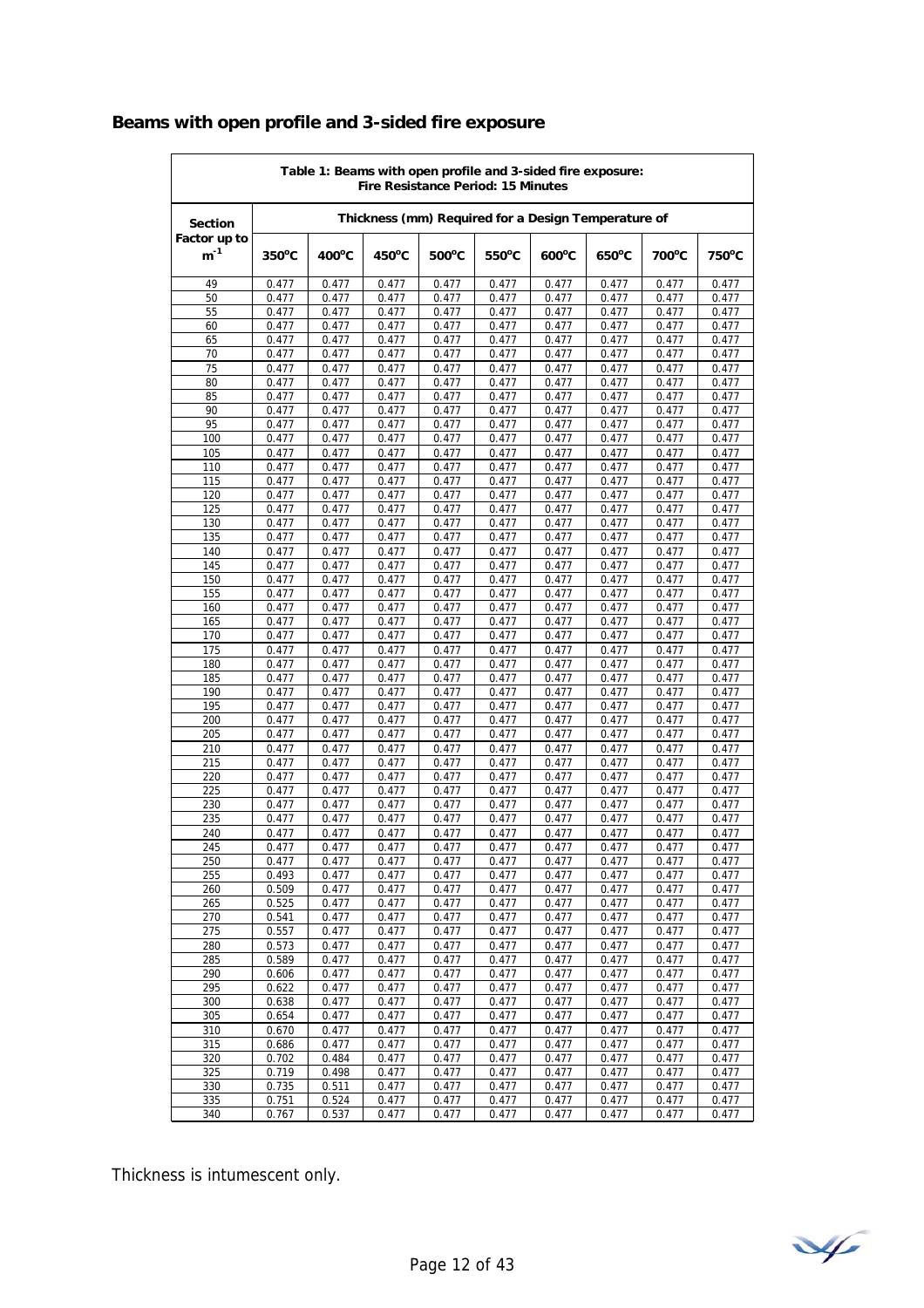|                          | Table 2: Beams with open profile and 3-sided fire exposure:<br><b>Fire Resistance Period: 30 Minutes</b> |                 |                 |                |                 |                 |                 |                 |                 |
|--------------------------|----------------------------------------------------------------------------------------------------------|-----------------|-----------------|----------------|-----------------|-----------------|-----------------|-----------------|-----------------|
| <b>Section</b>           | Thickness (mm) Required for a Design Temperature of                                                      |                 |                 |                |                 |                 |                 |                 |                 |
| Factor up to<br>$m^{-1}$ | $350^{\circ}$ C                                                                                          | $400^{\circ}$ C | $450^{\circ}$ C | 500°C          | $550^{\circ}$ C | $600^{\circ}$ C | $650^{\circ}$ C | $700^{\circ}$ C | $750^{\circ}$ C |
| 49                       | 0.508                                                                                                    | 0.477           | 0.477           | 0.477          | 0.477           | 0.477           | 0.477           | 0.477           | 0.477           |
| 50                       | 0.513                                                                                                    | 0.477           | 0.477           | 0.477          | 0.477           | 0.477           | 0.477           | 0.477           | 0.477           |
| 55                       | 0.539                                                                                                    | 0.477           | 0.477           | 0.477          | 0.477           | 0.477           | 0.477           | 0.477           | 0.477           |
| 60                       | 0.564                                                                                                    | 0.477           | 0.477           | 0.477          | 0.477           | 0.477           | 0.477           | 0.477           | 0.477           |
| 65                       | 0.590                                                                                                    | 0.477           | 0.477           | 0.477          | 0.477           | 0.477           | 0.477           | 0.477           | 0.477           |
| 70<br>75                 | 0.616                                                                                                    | 0.477<br>0.490  | 0.477<br>0.477  | 0.477<br>0.477 | 0.477<br>0.477  | 0.477<br>0.477  | 0.477<br>0.477  | 0.477<br>0.477  | 0.477<br>0.477  |
| 80                       | 0.641<br>0.667                                                                                           | 0.505           | 0.477           | 0.477          | 0.477           | 0.477           | 0.477           | 0.477           | 0.477           |
| 85                       | 0.693                                                                                                    | 0.519           | 0.477           | 0.477          | 0.477           | 0.477           | 0.477           | 0.477           | 0.477           |
| 90                       | 0.718                                                                                                    | 0.534           | 0.477           | 0.477          | 0.477           | 0.477           | 0.477           | 0.477           | 0.477           |
| 95                       | 0.744                                                                                                    | 0.548           | 0.477           | 0.477          | 0.477           | 0.477           | 0.477           | 0.477           | 0.477           |
| 100                      | 0.770                                                                                                    | 0.563           | 0.477           | 0.477          | 0.477           | 0.477           | 0.477           | 0.477           | 0.477           |
| 105                      | 0.795                                                                                                    | 0.577           | 0.477           | 0.477          | 0.477           | 0.477           | 0.477           | 0.477           | 0.477           |
| 110                      | 0.821                                                                                                    | 0.592           | 0.477           | 0.477          | 0.477           | 0.477           | 0.477           | 0.477           | 0.477           |
| 115                      | 0.847                                                                                                    | 0.606           | 0.481           | 0.477          | 0.477           | 0.477           | 0.477           | 0.477           | 0.477           |
| 120                      | 0.872                                                                                                    | 0.621           | 0.495           | 0.477          | 0.477           | 0.477           | 0.477           | 0.477           | 0.477           |
| 125                      | 0.898                                                                                                    | 0.635           | 0.509           | 0.477          | 0.477           | 0.477           | 0.477           | 0.477           | 0.477           |
| 130                      | 0.924                                                                                                    | 0.650           | 0.524           | 0.477          | 0.477           | 0.477           | 0.477           | 0.477           | 0.477           |
| 135                      | 0.949                                                                                                    | 0.664           | 0.538           | 0.477          | 0.477           | 0.477           | 0.477           | 0.477           | 0.477           |
| 140<br>145               | 0.979<br>1.014                                                                                           | 0.679<br>0.693  | 0.552<br>0.567  | 0.477<br>0.477 | 0.477<br>0.477  | 0.477<br>0.477  | 0.477<br>0.477  | 0.477<br>0.477  | 0.477<br>0.477  |
| 150                      | 1.049                                                                                                    | 0.708           | 0.581           | 0.477          | 0.477           | 0.477           | 0.477           | 0.477           | 0.477           |
| 155                      | 1.083                                                                                                    | 0.722           | 0.595           | 0.477          | 0.477           | 0.477           | 0.477           | 0.477           | 0.477           |
| 160                      | 1.118                                                                                                    | 0.737           | 0.610           | 0.477          | 0.477           | 0.477           | 0.477           | 0.477           | 0.477           |
| 165                      | 1.153                                                                                                    | 0.751           | 0.624           | 0.477          | 0.477           | 0.477           | 0.477           | 0.477           | 0.477           |
| 170                      | 1.188                                                                                                    | 0.766           | 0.638           | 0.477          | 0.477           | 0.477           | 0.477           | 0.477           | 0.477           |
| 175                      | 1.223                                                                                                    | 0.780           | 0.653           | 0.477          | 0.477           | 0.477           | 0.477           | 0.477           | 0.477           |
| 180                      | 1.258                                                                                                    | 0.795           | 0.667           | 0.477          | 0.477           | 0.477           | 0.477           | 0.477           | 0.477           |
| 185                      | 1.293                                                                                                    | 0.809           | 0.681           | 0.477          | 0.477           | 0.477           | 0.477           | 0.477           | 0.477           |
| 190                      | 1.328                                                                                                    | 0.824           | 0.696           | 0.477          | 0.477           | 0.477           | 0.477           | 0.477           | 0.477           |
| 195                      | 1.363                                                                                                    | 0.838           | 0.710           | 0.477          | 0.477           | 0.477           | 0.477           | 0.477           | 0.477           |
| 200                      | 1.397                                                                                                    | 0.853           | 0.724           | 0.477          | 0.477           | 0.477           | 0.477           | 0.477           | 0.477           |
| 205                      | 1.432                                                                                                    | 0.867           | 0.739           | 0.491          | 0.477           | 0.477           | 0.477           | 0.477           | 0.477           |
| 210<br>215               | 1.467<br>1.502                                                                                           | 0.882<br>0.896  | 0.753<br>0.767  | 0.509<br>0.528 | 0.477<br>0.477  | 0.477<br>0.477  | 0.477<br>0.477  | 0.477<br>0.477  | 0.477<br>0.477  |
| 220                      | 1.537                                                                                                    | 0.911           | 0.782           | 0.546          | 0.477           | 0.477           | 0.477           | 0.477           | 0.477           |
| 225                      | 1.572                                                                                                    | 0.925           | 0.796           | 0.565          | 0.477           | 0.477           | 0.477           | 0.477           | 0.477           |
| 230                      | 1.607                                                                                                    | 0.940           | 0.811           | 0.583          | 0.477           | 0.477           | 0.477           | 0.477           | 0.477           |
| 235                      | 1.642                                                                                                    | 0.954           | 0.825           | 0.602          | 0.477           | 0.477           | 0.477           | 0.477           | 0.477           |
| 240                      | 1.677                                                                                                    | 0.977           | 0.839           | 0.620          | 0.477           | 0.477           | 0.477           | 0.477           | 0.477           |
| 245                      | 1.711                                                                                                    | 1.016           | 0.854           | 0.639          | 0.477           | 0.477           | 0.477           | 0.477           | 0.477           |
| 250                      | 1.746                                                                                                    | 1.054           | 0.868           | 0.657          | 0.478           | 0.477           | 0.477           | 0.477           | 0.477           |
| 255                      | 1.781                                                                                                    | 1.093           | 0.882           | 0.676          | 0.495           | 0.477           | 0.477           | 0.477           | 0.477           |
| 260                      | 1.816                                                                                                    | 1.131           | 0.897           | 0.694          | 0.513           | 0.477           | 0.477           | 0.477           | 0.477           |
| 265                      | 1.851                                                                                                    | 1.170           | 0.911           | 0.713          | 0.531           | 0.477           | 0.477           | 0.477           | 0.477           |
| 270                      | 1.886                                                                                                    | 1.208           | 0.925           | 0.732          | 0.549           | 0.477           | 0.477           | 0.477           | 0.477           |
| 275<br>280               | 1.921<br>1.956                                                                                           | 1.247<br>1.285  | 0.940<br>0.954  | 0.750<br>0.769 | 0.567<br>0.584  | 0.477<br>0.477  | 0.477<br>0.477  | 0.477<br>0.477  | 0.477<br>0.477  |
| 285                      | 1.991                                                                                                    | 1.324           | 0.974           | 0.787          | 0.602           | 0.477           | 0.477           | 0.477           | 0.477           |
| 290                      | 2.026                                                                                                    | 1.362           | 1.006           | 0.806          | 0.620           | 0.477           | 0.477           | 0.477           | 0.477           |
| 295                      | 2.060                                                                                                    | 1.400           | 1.037           | 0.824          | 0.638           | 0.481           | 0.477           | 0.477           | 0.477           |
| 300                      | 2.095                                                                                                    | 1.439           | 1.069           | 0.843          | 0.656           | 0.496           | 0.477           | 0.477           | 0.477           |
| 305                      | 2.130                                                                                                    | 1.477           | 1.101           | 0.861          | 0.674           | 0.512           | 0.477           | 0.477           | 0.477           |
| 310                      | 2.165                                                                                                    | 1.516           | 1.133           | 0.880          | 0.691           | 0.527           | 0.477           | 0.477           | 0.477           |
| 315                      | 2.200                                                                                                    | 1.554           | 1.165           | 0.898          | 0.709           | 0.542           | 0.477           | 0.477           | 0.477           |
| 320                      | 2.235                                                                                                    | 1.593           | 1.197           | 0.917          | 0.727           | 0.557           | 0.477           | 0.477           | 0.477           |
| 325                      | 2.270                                                                                                    | 1.631           | 1.229           | 0.935          | 0.745           | 0.572           | 0.477           | 0.477           | 0.477           |
| 330                      | 2.305                                                                                                    | 1.670           | 1.261           | 0.954          | 0.763           | 0.588           | 0.477           | 0.477           | 0.477           |
| 335                      | 2.340                                                                                                    | 1.708           | 1.293           | 0.976          | 0.781           | 0.603           | 0.477           | 0.477           | 0.477           |
| 340                      | 2.374                                                                                                    | 1.747           | 1.325           | 1.004          | 0.798           | 0.618           | 0.477           | 0.477           | 0.477           |

$$
\mathcal{A}_{\ell}
$$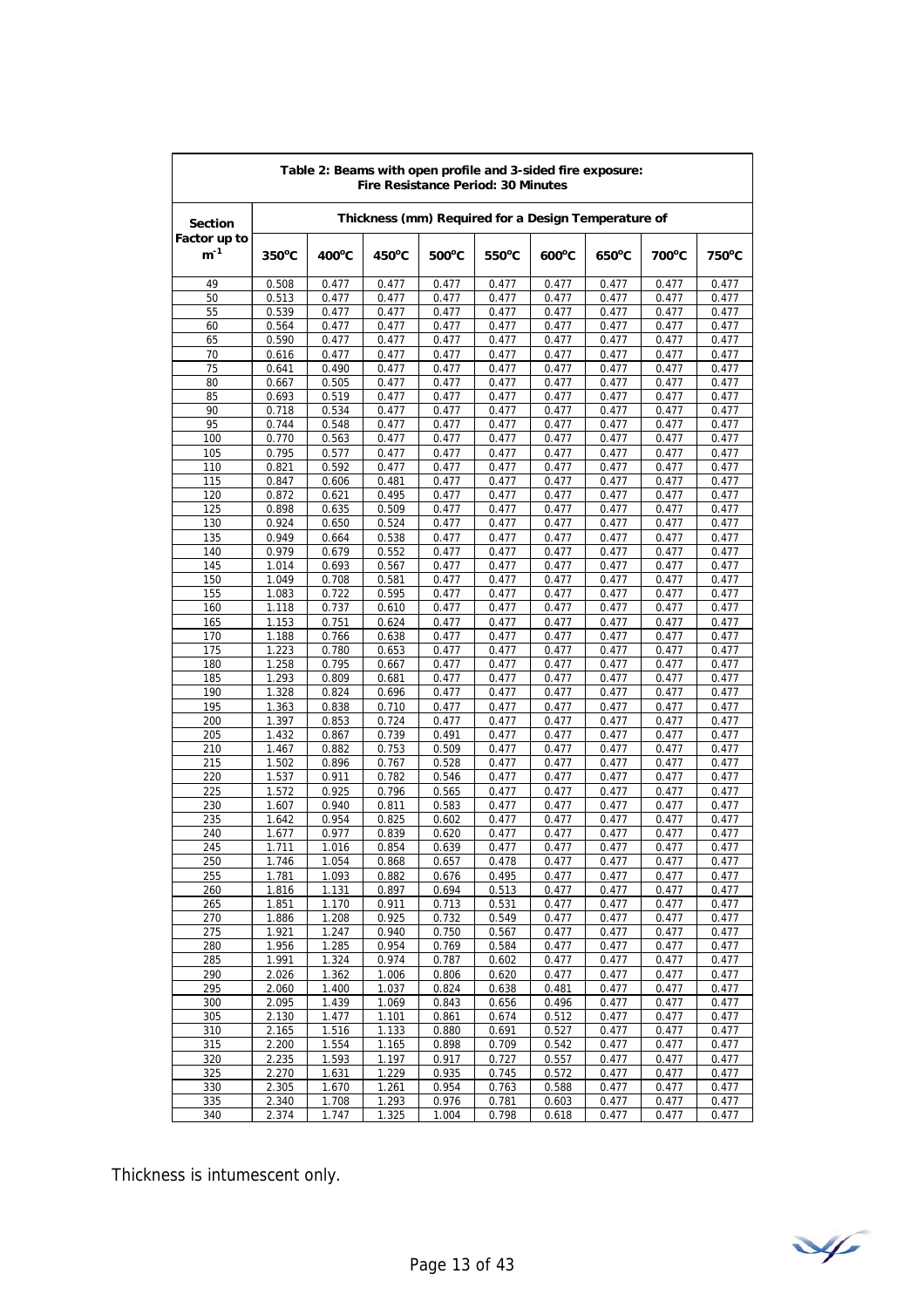| Table 3: Beams with open profile and 3-sided fire exposure:<br><b>Fire Resistance Period: 45 Minutes</b> |                 |                                                     |                |                 |                 |                 |                 |                |                 |
|----------------------------------------------------------------------------------------------------------|-----------------|-----------------------------------------------------|----------------|-----------------|-----------------|-----------------|-----------------|----------------|-----------------|
| <b>Section</b>                                                                                           |                 | Thickness (mm) Required for a Design Temperature of |                |                 |                 |                 |                 |                |                 |
| Factor up to<br>$m^{-1}$                                                                                 | $350^{\circ}$ C | $400^{\circ}$ C                                     | 450°C          | $500^{\circ}$ C | $550^{\circ}$ C | $600^{\circ}$ C | $650^{\circ}$ C | 700°C          | $750^{\circ}$ C |
| 49                                                                                                       | 0.961           | 0.717                                               | 0.541          | 0.477           | 0.477           | 0.477           | 0.477           | 0.477          | 0.477           |
| 50                                                                                                       | 0.934           | 0.717                                               | 0.541          | 0.477           | 0.477           | 0.477           | 0.477           | 0.477          | 0.477           |
| 55<br>60                                                                                                 | 1.010<br>1.086  | 0.758<br>0.805                                      | 0.573<br>0.605 | 0.477<br>0.479  | 0.477<br>0.477  | 0.477<br>0.477  | 0.477<br>0.477  | 0.477<br>0.477 | 0.477<br>0.477  |
| 65                                                                                                       | 1.162           | 0.852                                               | 0.637          | 0.497           | 0.477           | 0.477           | 0.477           | 0.477          | 0.477           |
| 70                                                                                                       | 1.238           | 0.899                                               | 0.669          | 0.516           | 0.477           | 0.477           | 0.477           | 0.477          | 0.477           |
| 75                                                                                                       | 1.314           | 0.946                                               | 0.701          | 0.534           | 0.477           | 0.477           | 0.477           | 0.477          | 0.477           |
| 80                                                                                                       | 1.390           | 0.986                                               | 0.733          | 0.552           | 0.477           | 0.477           | 0.477           | 0.477          | 0.477           |
| 85<br>90                                                                                                 | 1.466<br>1.542  | 1.022<br>1.058                                      | 0.765<br>0.797 | 0.570<br>0.588  | 0.488<br>0.503  | 0.477<br>0.477  | 0.477<br>0.477  | 0.477<br>0.477 | 0.477<br>0.477  |
| 95                                                                                                       | 1.618           | 1.094                                               | 0.829          | 0.606           | 0.518           | 0.477           | 0.477           | 0.477          | 0.477           |
| 100                                                                                                      | 1.694           | 1.130                                               | 0.861          | 0.624           | 0.533           | 0.477           | 0.477           | 0.477          | 0.477           |
| 105                                                                                                      | 1.770           | 1.166                                               | 0.893          | 0.642           | 0.548           | 0.477           | 0.477           | 0.477          | 0.477           |
| 110                                                                                                      | 1.846           | 1.202                                               | 0.925          | 0.660           | 0.563           | 0.477           | 0.477           | 0.477          | 0.477           |
| 115                                                                                                      | 1.922           | 1.238                                               | 0.957          | 0.678           | 0.578           | 0.477           | 0.477           | 0.477          | 0.477           |
| 120<br>125                                                                                               | 1.998<br>2.074  | 1.274<br>1.310                                      | 0.991<br>1.024 | 0.696<br>0.714  | 0.593<br>0.608  | 0.487<br>0.502  | 0.477<br>0.477  | 0.477<br>0.477 | 0.477<br>0.477  |
| 130                                                                                                      | 2.150           | 1.346                                               | 1.058          | 0.732           | 0.623           | 0.517           | 0.477           | 0.477          | 0.477           |
| 135                                                                                                      | 2.226           | 1.382                                               | 1.092          | 0.750           | 0.637           | 0.532           | 0.477           | 0.477          | 0.477           |
| 140                                                                                                      | 2.302           | 1.419                                               | 1.126          | 0.768           | 0.652           | 0.547           | 0.477           | 0.477          | 0.477           |
| 145                                                                                                      | 2.378           | 1.455                                               | 1.159          | 0.786           | 0.667           | 0.562           | 0.477           | 0.477          | 0.477           |
| 150                                                                                                      | 2.448           | 1.491                                               | 1.193          | 0.804           | 0.682           | 0.576           | 0.477           | 0.477          | 0.477           |
| 155                                                                                                      | 2.478           | 1.527                                               | 1.227          | 0.822           | 0.697           | 0.591           | 0.477           | 0.477          | 0.477           |
| 160<br>165                                                                                               | 2.509<br>2.539  | 1.563<br>1.599                                      | 1.261<br>1.294 | 0.840<br>0.858  | 0.712<br>0.727  | 0.606<br>0.621  | 0.477<br>0.477  | 0.477<br>0.477 | 0.477<br>0.477  |
| 170                                                                                                      | 2.569           | 1.635                                               | 1.328          | 0.876           | 0.742           | 0.636           | 0.477           | 0.477          | 0.477           |
| 175                                                                                                      | 2.599           | 1.671                                               | 1.362          | 0.894           | 0.757           | 0.651           | 0.477           | 0.477          | 0.477           |
| 180                                                                                                      | 2.630           | 1.707                                               | 1.396          | 0.912           | 0.772           | 0.666           | 0.477           | 0.477          | 0.477           |
| 185                                                                                                      | 2.660           | 1.743                                               | 1.430          | 0.930           | 0.786           | 0.681           | 0.477           | 0.477          | 0.477           |
| 190                                                                                                      | 2.690           | 1.779                                               | 1.463          | 0.948           | 0.801           | 0.696           | 0.486           | 0.477          | 0.477           |
| 195<br>200                                                                                               | 2.721<br>2.751  | 1.815<br>1.851                                      | 1.497<br>1.531 | 0.969<br>1.007  | 0.816<br>0.831  | 0.711<br>0.726  | 0.503<br>0.521  | 0.477<br>0.477 | 0.477<br>0.477  |
| 205                                                                                                      | 2.781           | 1.887                                               | 1.565          | 1.045           | 0.846           | 0.741           | 0.538           | 0.477          | 0.477           |
| 210                                                                                                      | 2.811           | 1.923                                               | 1.598          | 1.083           | 0.861           | 0.756           | 0.555           | 0.477          | 0.477           |
| 215                                                                                                      | 2.842           | 1.959                                               | 1.632          | 1.121           | 0.876           | 0.770           | 0.573           | 0.477          | 0.477           |
| 220                                                                                                      | 2.872           | 1.995                                               | 1.666          | 1.159           | 0.891           | 0.785           | 0.590           | 0.477          | 0.477           |
| 225                                                                                                      | 2.902           | 2.031                                               | 1.700          | 1.197           | 0.906           | 0.800           | 0.608           | 0.477          | 0.477           |
| 230<br>235                                                                                               | 2.932<br>2.963  | 2.067<br>2.103                                      | 1.733<br>1.767 | 1.235<br>1.273  | 0.921<br>0.936  | 0.815<br>0.830  | 0.625<br>0.642  | 0.477<br>0.477 | 0.477<br>0.477  |
| 240                                                                                                      | 2.993           | 2.139                                               | 1.801          | 1.312           | 0.950           | 0.845           | 0.660           | 0.477          | 0.477           |
| 245                                                                                                      | 3.023           | 2.175                                               | 1.835          | 1.350           | 0.967           | 0.860           | 0.677           | 0.477          | 0.477           |
| 250                                                                                                      | 3.054           | 2.211                                               | 1.868          | 1.388           | 1.003           | 0.875           | 0.695           | 0.485          | 0.477           |
| 255                                                                                                      | 3.084           | 2.247                                               | 1.902          | 1.426           | 1.039           | 0.890           | 0.712           | 0.502          | 0.477           |
| 260                                                                                                      | 3.114           | 2.283                                               | 1.936          | 1.464           | 1.075           | 0.905           | 0.729           | 0.519          | 0.477           |
| 265<br>270                                                                                               | 3.144<br>3.175  | 2.319<br>2.355                                      | 1.970<br>2.003 | 1.502<br>1.540  | 1.111<br>1.147  | 0.920<br>0.935  | 0.747<br>0.764  | 0.536<br>0.553 | 0.477<br>0.477  |
| 275                                                                                                      | 3.205           | 2.391                                               | 2.037          | 1.578           | 1.182           | 0.949           | 0.782           | 0.570          | 0.477           |
| 280                                                                                                      | 3.235           | 2.427                                               | 2.071          | 1.616           | 1.218           | 0.965           | 0.799           | 0.587          | 0.477           |
| 285                                                                                                      | 3.265           | 2.473                                               | 2.105          | 1.654           | 1.254           | 0.995           | 0.816           | 0.603          | 0.477           |
| 290                                                                                                      | 3.296           | 2.527                                               | 2.138          | 1.693           | 1.290           | 1.025           | 0.834           | 0.620          | 0.477           |
| 295                                                                                                      | 3.326           | 2.581                                               | 2.172          | 1.731           | 1.326           | 1.055           | 0.851           | 0.637          | 0.480           |
| 300<br>305                                                                                               | 3.356<br>3.387  | 2.635<br>2.688                                      | 2.206<br>2.240 | 1.769<br>1.807  | 1.362<br>1.398  | 1.085<br>1.115  | 0.869<br>0.886  | 0.654<br>0.671 | 0.492<br>0.505  |
| 310                                                                                                      | 3.417           | 2.742                                               | 2.273          | 1.845           | 1.433           | 1.145           | 0.903           | 0.688          | 0.517           |
| 315                                                                                                      | 3.447           | 2.796                                               | 2.307          | 1.883           | 1.469           | 1.175           | 0.921           | 0.705          | 0.529           |
| 320                                                                                                      | 3.477           | 2.850                                               | 2.341          | 1.921           | 1.505           | 1.205           | 0.938           | 0.721          | 0.541           |
| 325                                                                                                      | 3.511           | 2.903                                               | 2.375          | 1.959           | 1.541           | 1.235           | 0.955           | 0.738          | 0.553           |
| 330                                                                                                      | 3.557           | 2.957                                               | 2.408          | 1.997           | 1.577           | 1.265           | 0.977           | 0.755          | 0.566           |
| 335                                                                                                      | 3.603           | 3.011                                               | 2.442          | 2.035           | 1.613           | 1.295           | 1.003           | 0.772          | 0.578           |
| 340                                                                                                      | 3.649           | 3.065                                               | 2.494          | 2.074           | 1.649           | 1.325           | 1.029           | 0.789          | 0.590           |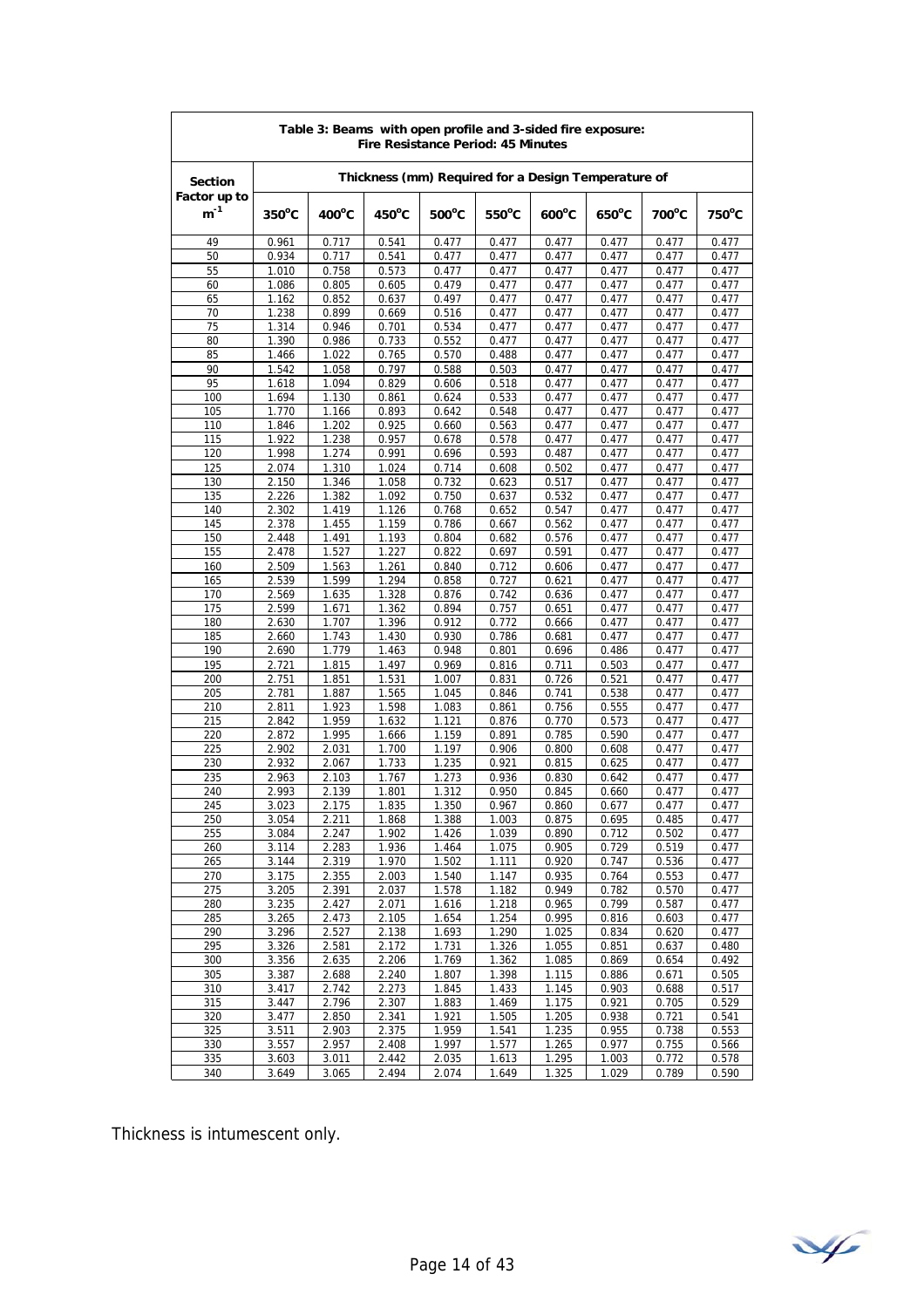| Table 4: Beams with open profile and 3-sided fire exposure:<br>Fire Resistance Period: 60 Minutes |                 |                                                     |                 |                 |                 |                 |                 |                |                |
|---------------------------------------------------------------------------------------------------|-----------------|-----------------------------------------------------|-----------------|-----------------|-----------------|-----------------|-----------------|----------------|----------------|
| <b>Section</b>                                                                                    |                 | Thickness (mm) Required for a Design Temperature of |                 |                 |                 |                 |                 |                |                |
| Factor up to<br>$m^{-1}$                                                                          | $350^{\circ}$ C | 400°C                                               | $450^{\circ}$ C | $500^{\circ}$ C | $550^{\circ}$ C | $600^{\circ}$ C | $650^{\circ}$ C | 700°C          | 750°C          |
| 49                                                                                                | 1.714           | 1.240                                               | 0.916           | 0.713           | 0.555           | 0.477           | 0.477           | 0.477          | 0.477          |
| 50                                                                                                | 1.653           | 1.240                                               | 0.916           | 0.713           | 0.555           | 0.477           | 0.477           | 0.477          | 0.477          |
| 55                                                                                                | 1.801           | 1.303                                               | 0.939           | 0.754           | 0.589           | 0.477           | 0.477           | 0.477          | 0.477          |
| 60<br>65                                                                                          | 1.949<br>2.097  | 1.404<br>1.505                                      | 1.002           | 0.804           | 0.627           | 0.490           | 0.477           | 0.477<br>0.477 | 0.477          |
| 70                                                                                                | 2.245           | 1.605                                               | 1.064<br>1.127  | 0.855<br>0.905  | 0.666<br>0.704  | 0.515<br>0.540  | 0.477<br>0.477  | 0.477          | 0.477<br>0.477 |
| 75                                                                                                | 2.393           | 1.706                                               | 1.189           | 0.955           | 0.743           | 0.566           | 0.481           | 0.477          | 0.477          |
| 80                                                                                                | 2.473           | 1.807                                               | 1.251           | 0.993           | 0.781           | 0.591           | 0.496           | 0.477          | 0.477          |
| 85                                                                                                | 2.518           | 1.908                                               | 1.314           | 1.028           | 0.820           | 0.616           | 0.511           | 0.477          | 0.477          |
| 90                                                                                                | 2.563           | 2.009                                               | 1.376           | 1.063           | 0.859           | 0.641           | 0.527           | 0.477          | 0.477          |
| 95                                                                                                | 2.608           | 2.109                                               | 1.438           | 1.098           | 0.897           | 0.666           | 0.542           | 0.477          | 0.477          |
| 100                                                                                               | 2.653           | 2.210                                               | 1.501           | 1.134           | 0.936           | 0.691           | 0.557           | 0.477          | 0.477          |
| 105<br>110                                                                                        | 2.698<br>2.743  | 2.311<br>2.412                                      | 1.563<br>1.626  | 1.169<br>1.204  | 0.973<br>1.005  | 0.717<br>0.742  | 0.573<br>0.588  | 0.481<br>0.495 | 0.477<br>0.477 |
| 115                                                                                               | 2.787           | 2.465                                               | 1.688           | 1.239           | 1.038           | 0.767           | 0.603           | 0.510          | 0.477          |
| 120                                                                                               | 2.832           | 2.497                                               | 1.750           | 1.274           | 1.071           | 0.792           | 0.619           | 0.525          | 0.477          |
| 125                                                                                               | 2.877           | 2.528                                               | 1.813           | 1.309           | 1.103           | 0.817           | 0.634           | 0.539          | 0.477          |
| 130                                                                                               | 2.922           | 2.560                                               | 1.875           | 1.344           | 1.136           | 0.842           | 0.649           | 0.554          | 0.477          |
| 135                                                                                               | 2.967           | 2.591                                               | 1.938           | 1.380           | 1.169           | 0.868           | 0.665           | 0.568          | 0.477          |
| 140                                                                                               | 3.012           | 2.623                                               | 2.000           | 1.415           | 1.202           | 0.893           | 0.680           | 0.583          | 0.477          |
| 145                                                                                               | 3.057           | 2.654                                               | 2.062           | 1.450           | 1.234           | 0.918           | 0.695           | 0.598          | 0.477          |
| 150<br>155                                                                                        | 3.101<br>3.146  | 2.686<br>2.717                                      | 2.125<br>2.187  | 1.485<br>1.520  | 1.267<br>1.300  | 0.943<br>0.969  | 0.711<br>0.726  | 0.612<br>0.627 | 0.477<br>0.486 |
| 160                                                                                               | 3.191           | 2.749                                               | 2.249           | 1.555           | 1.333           | 1.002           | 0.741           | 0.641          | 0.500          |
| 165                                                                                               | 3.236           | 2.780                                               | 2.312           | 1.590           | 1.365           | 1.035           | 0.757           | 0.656          | 0.514          |
| 170                                                                                               | 3.281           | 2.812                                               | 2.374           | 1.626           | 1.398           | 1.067           | 0.772           | 0.670          | 0.529          |
| 175                                                                                               | 3.326           | 2.843                                               | 2.437           | 1.661           | 1.431           | 1.100           | 0.787           | 0.685          | 0.543          |
| 180                                                                                               | 3.371           | 2.874                                               | 2.476           | 1.696           | 1.463           | 1.133           | 0.803           | 0.700          | 0.557          |
| 185                                                                                               | 3.415           | 2.906                                               | 2.512           | 1.731           | 1.496           | 1.165           | 0.818           | 0.714          | 0.571          |
| 190<br>195                                                                                        | 3.460<br>3.505  | 2.937                                               | 2.548<br>2.584  | 1.766<br>1.801  | 1.529<br>1.562  | 1.198           | 0.833           | 0.729          | 0.585          |
| 200                                                                                               | 3.551           | 2.969<br>3.000                                      | 2.620           | 1.836           | 1.594           | 1.231<br>1.264  | 0.849<br>0.864  | 0.743<br>0.758 | 0.599<br>0.613 |
| 205                                                                                               | 3.596           | 3.032                                               | 2.656           | 1.872           | 1.627           | 1.296           | 0.880           | 0.773          | 0.627          |
| 210                                                                                               | 3.641           | 3.063                                               | 2.692           | 1.907           | 1.660           | 1.329           | 0.895           | 0.787          | 0.641          |
| 215                                                                                               | 3.687           | 3.095                                               | 2.728           | 1.942           | 1.693           | 1.362           | 0.910           | 0.802          | 0.655          |
| 220                                                                                               | 3.732           | 3.126                                               | 2.764           | 1.977           | 1.725           | 1.394           | 0.926           | 0.816          | 0.669          |
| 225                                                                                               | 3.778           | 3.158                                               | 2.800           | 2.012           | 1.758           | 1.427           | 0.941           | 0.831          | 0.684          |
| 230                                                                                               | 3.823           | 3.189                                               | 2.836           | 2.047           | 1.791           | 1.460           | 0.956           | 0.846          | 0.698          |
| 235<br>240                                                                                        | 3.868<br>3.914  | 3.221<br>3.252                                      | 2.872<br>2.908  | 2.082<br>2.118  | 1.823<br>1.856  | 1.492<br>1.525  | 0.982<br>1.019  | 0.860<br>0.875 | 0.712<br>0.726 |
| 245                                                                                               | 3.959           | 3.284                                               | 2.944           | 2.153           | 1.889           | 1.558           | 1.055           | 0.889          | 0.740          |
| 250                                                                                               | 4.005           | 3.315                                               | 2.980           | 2.188           | 1.922           | 1.590           | 1.092           | 0.904          | 0.754          |
| 255                                                                                               | 4.050           | 3.346                                               | 3.016           | 2.223           | 1.954           | 1.623           | 1.129           | 0.918          | 0.768          |
| 260                                                                                               | 4.096           | 3.378                                               | 3.052           | 2.258           | 1.987           | 1.656           | 1.166           | 0.933          | 0.782          |
| 265                                                                                               | 4.141           | 3.409                                               | 3.088           | 2.293           | 2.020           | 1.688           | 1.202           | 0.948          | 0.796          |
| 270                                                                                               | 4.186           | 3.441                                               | 3.124           | 2.328           | 2.053           | 1.721           | 1.239           | 0.962          | 0.810          |
| 275<br>280                                                                                        | 4.232<br>4.277  | 3.472<br>3.506                                      | 3.160<br>3.196  | 2.364<br>2.399  | 2.085<br>2.118  | 1.754<br>1.786  | 1.276<br>1.312  | 0.992<br>1.025 | 0.824<br>0.838 |
| 285                                                                                               | 4.323           | 3.559                                               | 3.232           | 2.434           | 2.151           | 1.819           | 1.349           | 1.057          | 0.853          |
| 290                                                                                               | 4.368           | 3.613                                               | 3.268           | 2.493           | 2.183           | 1.852           | 1.386           | 1.089          | 0.867          |
| 295                                                                                               | 4.413           | 3.667                                               | 3.304           | 2.561           | 2.216           | 1.884           | 1.423           | 1.122          | 0.881          |
| 300                                                                                               | 4.459           | 3.720                                               | 3.340           | 2.629           | 2.249           | 1.917           | 1.459           | 1.154          | 0.895          |
| 305                                                                                               | 4.504           | 3.774                                               | 3.376           | 2.697           | 2.282           | 1.950           | 1.496           | 1.186          | 0.909          |
| 310                                                                                               | 4.550           | 3.827                                               | 3.412           | 2.765           | 2.314           | 1.983           | 1.533           | 1.218          | 0.923          |
| 315                                                                                               | 4.595           | 3.881                                               | 3.448           | 2.834           | 2.347           | 2.015           | 1.569           | 1.251          | 0.937          |
| 320<br>325                                                                                        | 4.640<br>4.686  | 3.935<br>3.988                                      | 3.484<br>3.527  | 2.902<br>2.970  | 2.380<br>2.413  | 2.048<br>2.081  | 1.606<br>1.643  | 1.283<br>1.315 | 0.951<br>0.967 |
| 330                                                                                               | 4.731           | 4.042                                               | 3.576           | 3.038           | 2.447           | 2.113           | 1.679           | 1.348          | 0.997          |
| 335                                                                                               | 4.777           | 4.096                                               | 3.626           | 3.106           | 2.515           | 2.146           | 1.716           | 1.380          | 1.027          |
| 340                                                                                               | 4.822           | 4.149                                               | 3.675           | 3.175           | 2.584           | 2.179           | 1.753           | 1.412          | 1.057          |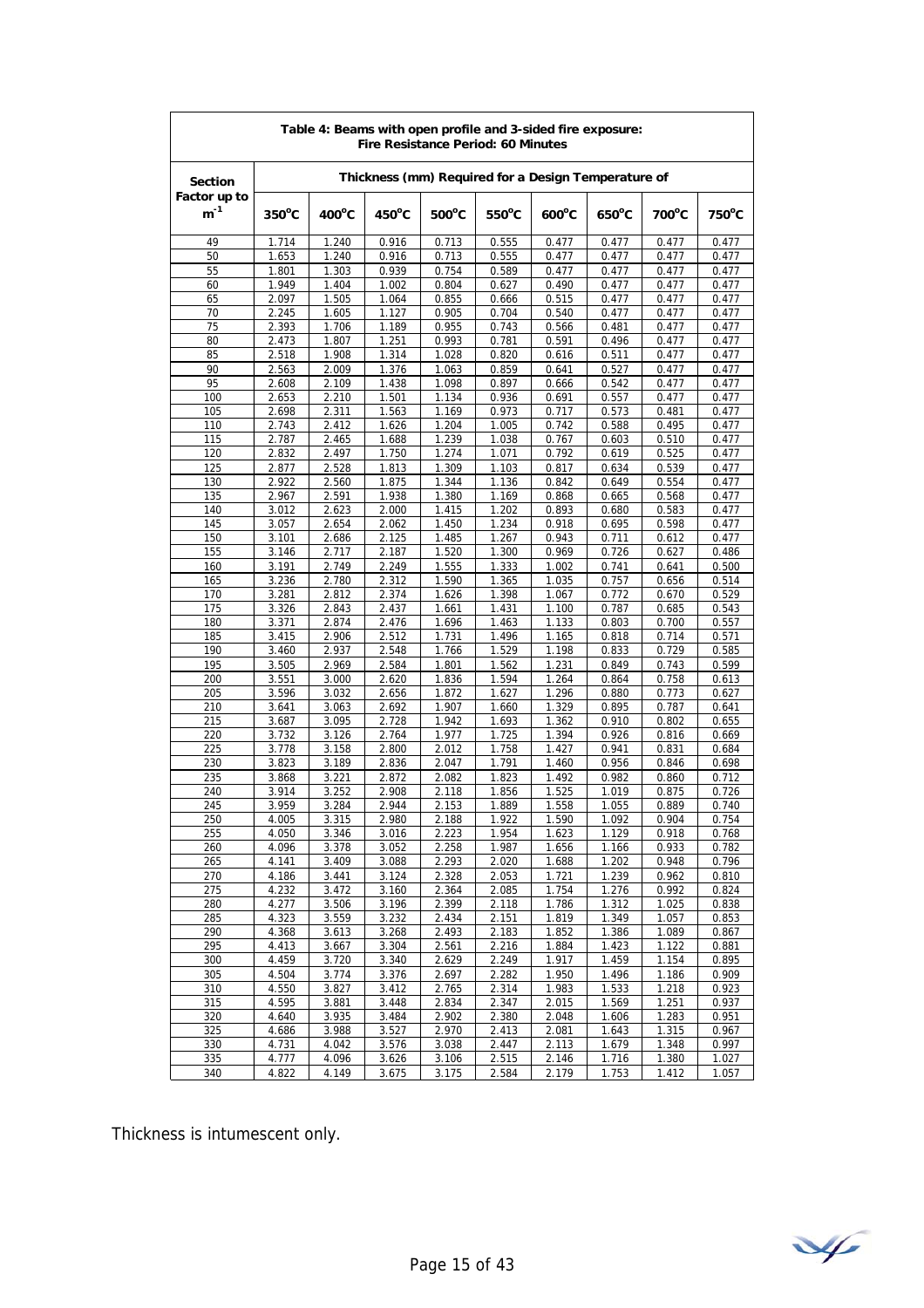| Table 5: Beams with open profile and 3-sided fire exposure:<br>Fire Resistance Period: 75 Minutes |                 |                 |                 |                 |                 |                                                     |                 |                |                |  |  |
|---------------------------------------------------------------------------------------------------|-----------------|-----------------|-----------------|-----------------|-----------------|-----------------------------------------------------|-----------------|----------------|----------------|--|--|
| <b>Section</b>                                                                                    |                 |                 |                 |                 |                 | Thickness (mm) Required for a Design Temperature of |                 |                |                |  |  |
| Factor up to<br>$m^{-1}$                                                                          | $350^{\circ}$ C | $400^{\circ}$ C | $450^{\circ}$ C | $500^{\circ}$ C | $550^{\circ}$ C | $600^{\circ}$ C                                     | $650^{\circ}$ C | 700°C          | 750°C          |  |  |
| 49                                                                                                | 2.543           | 1.905           | 1.481           | 1.120           | 0.866           | 0.698                                               | 0.536           | 0.477          | 0.477          |  |  |
| 50                                                                                                | 2.557           | 1.905           | 1.481           | 1.120           | 0.866           | 0.698                                               | 0.536           | 0.477          | 0.477          |  |  |
| 55                                                                                                | 2.628           | 2.002           | 1.557           | 1.177           | 0.912           | 0.739                                               | 0.569           | 0.477          | 0.477          |  |  |
| 60<br>65                                                                                          | 2.698<br>2.769  | 2.166<br>2.331  | 1.678<br>1.799  | 1.261<br>1.346  | 0.975<br>1.026  | 0.794<br>0.848                                      | 0.611<br>0.652  | 0.479<br>0.503 | 0.477<br>0.477 |  |  |
| 70                                                                                                | 2.839           | 2.460           | 1.920           | 1.430           | 1.077           | 0.903                                               | 0.693           | 0.526          | 0.477          |  |  |
| 75                                                                                                | 2.910           | 2.513           | 2.041           | 1.514           | 1.127           | 0.958                                               | 0.735           | 0.550          | 0.477          |  |  |
| 80                                                                                                | 2.980           | 2.565           | 2.162           | 1.598           | 1.178           | 0.994                                               | 0.776           | 0.573          | 0.486          |  |  |
| 85                                                                                                | 3.050           | 2.618           | 2.283           | 1.682           | 1.229           | 1.027                                               | 0.817           | 0.597          | 0.501          |  |  |
| 90                                                                                                | 3.121           | 2.670           | 2.404           | 1.766           | 1.279           | 1.060                                               | 0.859           | 0.620          | 0.516          |  |  |
| 95<br>100                                                                                         | 3.191<br>3.262  | 2.723<br>2.775  | 2.472<br>2.513  | 1.850<br>1.934  | 1.330<br>1.381  | 1.094<br>1.127                                      | 0.900<br>0.941  | 0.644<br>0.667 | 0.531<br>0.545 |  |  |
| 105                                                                                               | 3.332           | 2.828           | 2.554           | 2.018           | 1.432           | 1.160                                               | 0.978           | 0.691          | 0.560          |  |  |
| 110                                                                                               | 3.403           | 2.881           | 2.596           | 2.102           | 1.482           | 1.193                                               | 1.010           | 0.714          | 0.575          |  |  |
| 115                                                                                               | 3.473           | 2.933           | 2.637           | 2.186           | 1.533           | 1.227                                               | 1.042           | 0.738          | 0.590          |  |  |
| 120                                                                                               | 3.544           | 2.986           | 2.678           | 2.271           | 1.584           | 1.260                                               | 1.073           | 0.761          | 0.604          |  |  |
| 125                                                                                               | 3.614           | 3.038           | 2.720           | 2.355           | 1.635           | 1.293                                               | 1.105           | 0.785          | 0.619          |  |  |
| 130<br>135                                                                                        | 3.685           | 3.091           | 2.761           | 2.439           | 1.685           | 1.326                                               | 1.136           | 0.808          | 0.634          |  |  |
| 140                                                                                               | 3.755<br>3.826  | 3.143<br>3.196  | 2.802<br>2.843  | 2.475<br>2.509  | 1.736<br>1.787  | 1.360<br>1.393                                      | 1.168<br>1.200  | 0.832<br>0.855 | 0.649<br>0.663 |  |  |
| 145                                                                                               | 3.896           | 3.248           | 2.885           | 2.542           | 1.837           | 1.426                                               | 1.231           | 0.879          | 0.678          |  |  |
| 150                                                                                               | 3.966           | 3.301           | 2.926           | 2.576           | 1.888           | 1.459                                               | 1.263           | 0.902          | 0.693          |  |  |
| 155                                                                                               | 4.037           | 3.353           | 2.967           | 2.609           | 1.939           | 1.493                                               | 1.295           | 0.926          | 0.708          |  |  |
| 160                                                                                               | 4.107           | 3.406           | 3.009           | 2.643           | 1.990           | 1.526                                               | 1.326           | 0.949          | 0.723          |  |  |
| 165                                                                                               | 4.178           | 3.458           | 3.050           | 2.676           | 2.040           | 1.559                                               | 1.358           | 0.977          | 0.737          |  |  |
| 170                                                                                               | 4.248           | 3.510           | 3.091           | 2.710           | 2.091           | 1.592                                               | 1.390           | 1.010          | 0.752          |  |  |
| 175<br>180                                                                                        | 4.319<br>4.389  | 3.556<br>3.603  | 3.133<br>3.174  | 2.743<br>2.777  | 2.142<br>2.193  | 1.626<br>1.659                                      | 1.421<br>1.453  | 1.044<br>1.078 | 0.767<br>0.782 |  |  |
| 185                                                                                               | 4.460           | 3.649           | 3.215           | 2.810           | 2.243           | 1.692                                               | 1.485           | 1.112          | 0.796          |  |  |
| 190                                                                                               | 4.530           | 3.696           | 3.256           | 2.844           | 2.294           | 1.725                                               | 1.516           | 1.146          | 0.811          |  |  |
| 195                                                                                               | 4.601           | 3.742           | 3.298           | 2.877           | 2.345           | 1.759                                               | 1.548           | 1.180          | 0.826          |  |  |
| 200                                                                                               | 4.671           | 3.789           | 3.339           | 2.911           | 2.395           | 1.792                                               | 1.580           | 1.214          | 0.841          |  |  |
| 205                                                                                               | 4.741           | 3.835           | 3.380           | 2.944           | 2.446           | 1.825                                               | 1.611           | 1.248          | 0.855          |  |  |
| 210<br>215                                                                                        | 4.812<br>4.882  | 3.882<br>3.928  | 3.422<br>3.463  | 2.978<br>3.011  | 2.491<br>2.537  | 1.858<br>1.892                                      | 1.643<br>1.674  | 1.281<br>1.315 | 0.870<br>0.885 |  |  |
| 220                                                                                               | 4.953           | 3.975           | 3.505           | 3.045           | 2.583           | 1.925                                               | 1.706           | 1.349          | 0.900          |  |  |
| 225                                                                                               | 5.023           | 4.021           | 3.553           | 3.078           | 2.628           | 1.958                                               | 1.738           | 1.383          | 0.914          |  |  |
| 230                                                                                               | 5.094           | 4.068           | 3.602           | 3.112           | 2.674           | 1.991                                               | 1.769           | 1.417          | 0.929          |  |  |
| 235                                                                                               | 5.164           | 4.114           | 3.650           | 3.145           | 2.719           | 2.025                                               | 1.801           | 1.451          | 0.944          |  |  |
| 240                                                                                               | 5.235           | 4.161           | 3.699           | 3.178           | 2.765           | 2.058                                               | 1.833           | 1.485          | 0.959          |  |  |
| 245<br>250                                                                                        | 5.305<br>5.376  | 4.207<br>4.254  | 3.747<br>3.796  | 3.212<br>3.245  | 2.810<br>2.856  | 2.091<br>2.124                                      | 1.864<br>1.896  | 1.519<br>1.552 | 0.989<br>1.030 |  |  |
| 255                                                                                               | 5.446           | 4.300           | 3.844           | 3.279           | 2.901           | 2.158                                               | 1.928           | 1.586          | 1.070          |  |  |
| 260                                                                                               | 5.516           | 4.347           | 3.893           | 3.312           | 2.947           | 2.191                                               | 1.959           | 1.620          | 1.110          |  |  |
| 265                                                                                               | 5.587           | 4.393           | 3.941           | 3.346           | 2.993           | 2.224                                               | 1.991           | 1.654          | 1.151          |  |  |
| 270                                                                                               |                 | 4.440           | 3.990           | 3.379           | 3.038           | 2.257                                               | 2.023           | 1.688          | 1.191          |  |  |
| 275                                                                                               |                 | 4.486           | 4.038           | 3.413           | 3.084           | 2.291                                               | 2.054           | 1.722          | 1.231          |  |  |
| 280                                                                                               |                 | 4.533           | 4.087           | 3.446           | 3.129           | 2.324                                               | 2.086           | 1.756          | 1.271          |  |  |
| 285<br>290                                                                                        |                 | 4.579<br>4.626  | 4.135<br>4.184  | 3.480<br>3.523  | 3.175<br>3.220  | 2.357<br>2.390                                      | 2.118<br>2.149  | 1.789<br>1.823 | 1.312<br>1.352 |  |  |
| 295                                                                                               |                 | 4.672           | 4.232           | 3.584           | 3.266           | 2.424                                               | 2.181           | 1.857          | 1.392          |  |  |
| 300                                                                                               |                 | 4.719           | 4.280           | 3.645           | 3.311           | 2.479                                               | 2.212           | 1.891          | 1.433          |  |  |
| 305                                                                                               |                 | 4.765           | 4.329           | 3.705           | 3.357           | 2.570                                               | 2.244           | 1.925          | 1.473          |  |  |
| 310                                                                                               |                 | 4.812           | 4.377           | 3.766           | 3.403           | 2.661                                               | 2.276           | 1.959          | 1.513          |  |  |
| 315                                                                                               |                 | 4.858           | 4.426           | 3.827           | 3.448           | 2.752                                               | 2.307           | 1.993          | 1.553          |  |  |
| 320                                                                                               |                 | 4.905           | 4.474           | 3.887           | 3.494           | 2.842                                               | 2.339           | 2.027          | 1.594          |  |  |
| 325<br>330                                                                                        |                 | 4.951<br>4.998  | 4.523<br>4.571  | 3.948<br>4.009  | 3.550<br>3.609  | 2.933<br>3.024                                      | 2.371<br>2.402  | 2.060<br>2.094 | 1.634<br>1.674 |  |  |
| 335                                                                                               |                 | 5.044           | 4.620           | 4.069           | 3.668           | 3.115                                               | 2.434           | 2.128          | 1.714          |  |  |
| 340                                                                                               |                 | 5.091           | 4.668           | 4.130           | 3.726           | 3.205                                               | 2.506           | 2.162          | 1.755          |  |  |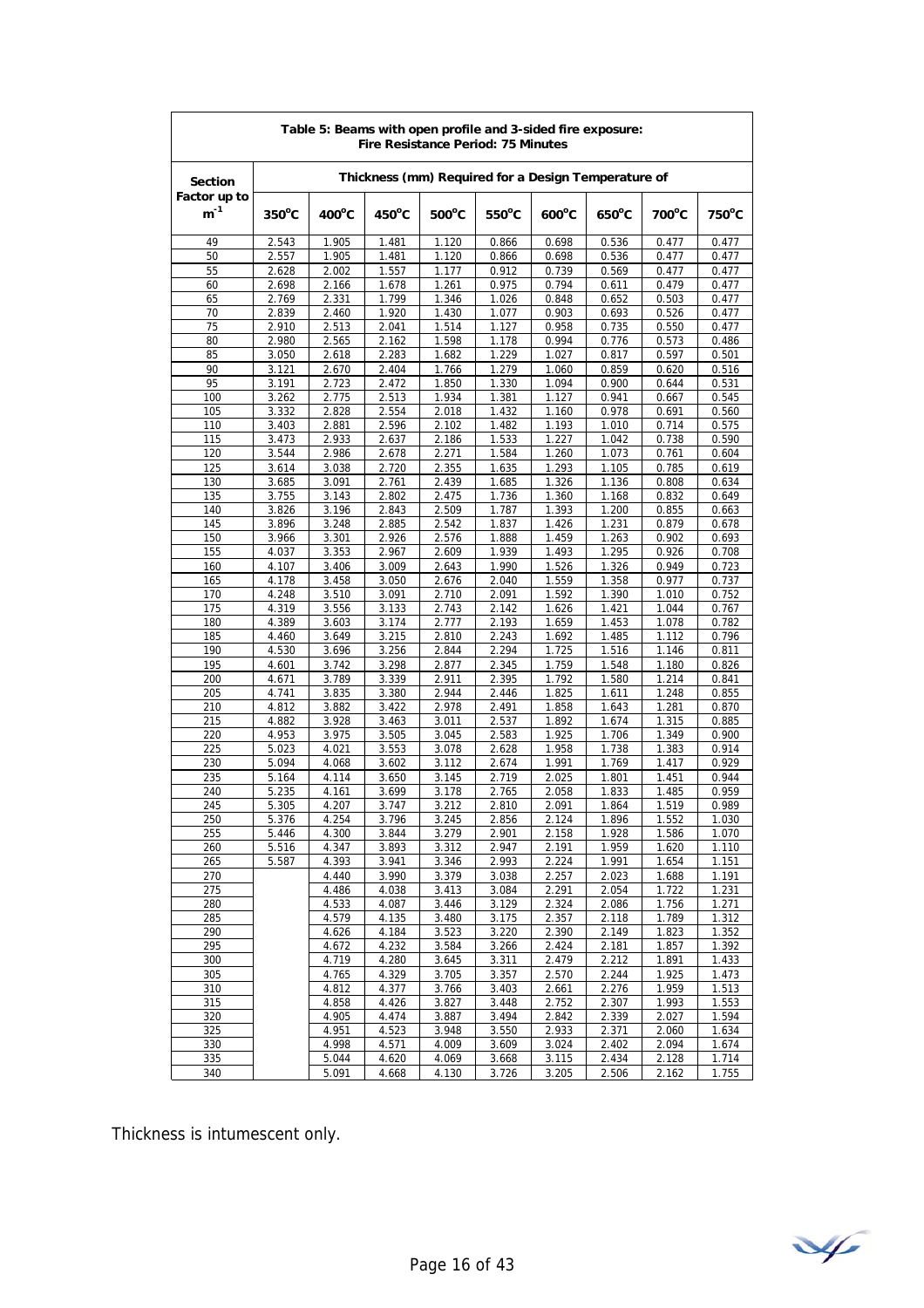| Table 6: Beams with open profile and 3-sided fire exposure:<br>Fire Resistance Period: 90 Minutes |                 |                |                 |                 |                 |                                                     |                 |                |                |  |  |
|---------------------------------------------------------------------------------------------------|-----------------|----------------|-----------------|-----------------|-----------------|-----------------------------------------------------|-----------------|----------------|----------------|--|--|
| <b>Section</b>                                                                                    |                 |                |                 |                 |                 | Thickness (mm) Required for a Design Temperature of |                 |                |                |  |  |
| Factor up to<br>$m^{-1}$                                                                          | $350^{\circ}$ C | 400°C          | $450^{\circ}$ C | $500^{\circ}$ C | $550^{\circ}$ C | $600^{\circ}$ C                                     | $650^{\circ}$ C | 700°C          | 750°C          |  |  |
| 49                                                                                                | 3.411           | 2.654          | 2.087           | 1.657           | 1.325           | 1.038                                               | 0.828           | 0.648          | 0.477          |  |  |
| 50                                                                                                | 3.420           | 2.672          | 2.087           | 1.657           | 1.325           | 1.038                                               | 0.828           | 0.648          | 0.477          |  |  |
| 55                                                                                                | 3.575           | 2.763          | 2.087           | 1.741           | 1.393           | 1.092                                               | 0.873           | 0.687          | 0.489          |  |  |
| 60                                                                                                | 3.730           | 2.854          | 2.197           | 1.877           | 1.492           | 1.157                                               | 0.941           | 0.740          | 0.525          |  |  |
| 65                                                                                                | 3.885           | 2.945          | 2.480           | 2.012           | 1.590           | 1.223                                               | 0.988           | 0.793          | 0.561          |  |  |
| 70<br>75                                                                                          | 4.040<br>4.195  | 3.036<br>3.126 | 2.540<br>2.600  | 2.147<br>2.282  | 1.689<br>1.788  | 1.288<br>1.354                                      | 1.025<br>1.061  | 0.847<br>0.900 | 0.596<br>0.632 |  |  |
| 80                                                                                                | 4.350           | 3.217          | 2.660           | 2.418           | 1.886           | 1.419                                               | 1.098           | 0.953          | 0.668          |  |  |
| 85                                                                                                | 4.505           | 3.308          | 2.720           | 2.485           | 1.985           | 1.485                                               | 1.135           | 0.990          | 0.704          |  |  |
| 90                                                                                                | 4.660           | 3.399          | 2.781           | 2.536           | 2.083           | 1.551                                               | 1.171           | 1.023          | 0.739          |  |  |
| 95                                                                                                | 4.815           | 3.490          | 2.841           | 2.587           | 2.182           | 1.616                                               | 1.208           | 1.055          | 0.775          |  |  |
| 100                                                                                               | 4.970           | 3.580          | 2.901           | 2.637           | 2.281           | 1.682                                               | 1.245           | 1.088          | 0.811          |  |  |
| 105                                                                                               | 5.125           | 3.671          | 2.961           | 2.688           | 2.379           | 1.747                                               | 1.281           | 1.120          | 0.846          |  |  |
| 110                                                                                               | 5.280           | 3.762          | 3.021           | 2.739           | 2.458           | 1.813                                               | 1.318           | 1.153          | 0.882          |  |  |
| 115                                                                                               | 5.435           | 3.853          | 3.081           | 2.790           | 2.501           | 1.878                                               | 1.355           | 1.185          | 0.918          |  |  |
| 120                                                                                               | 5.590           | 3.944          | 3.141           | 2.841           | 2.543           | 1.944                                               | 1.391           | 1.218          | 0.953          |  |  |
| 125                                                                                               |                 | 4.034          | 3.201           | 2.892           | 2.585           | 2.009                                               | 1.428           | 1.250          | 0.988          |  |  |
| 130                                                                                               |                 | 4.125          | 3.261           | 2.943           | 2.627           | 2.075                                               | 1.465           | 1.283          | 1.022          |  |  |
| 135                                                                                               |                 | 4.216          | 3.321           | 2.993           | 2.669           | 2.140                                               | 1.501           | 1.315          | 1.056          |  |  |
| 140<br>145                                                                                        |                 | 4.307<br>4.397 | 3.381<br>3.441  | 3.044<br>3.095  | 2.711<br>2.753  | 2.206<br>2.272                                      | 1.538<br>1.575  | 1.348<br>1.380 | 1.090<br>1.124 |  |  |
| 150                                                                                               |                 | 4.488          | 3.501           | 3.146           | 2.795           | 2.337                                               | 1.611           | 1.413          | 1.158          |  |  |
| 155                                                                                               |                 | 4.579          | 3.549           | 3.197           | 2.837           | 2.403                                               | 1.648           | 1.445          | 1.192          |  |  |
| 160                                                                                               |                 | 4.670          | 3.596           | 3.248           | 2.879           | 2.458                                               | 1.684           | 1.478          | 1.226          |  |  |
| 165                                                                                               |                 | 4.761          | 3.643           | 3.298           | 2.921           | 2.498                                               | 1.721           | 1.510          | 1.260          |  |  |
| 170                                                                                               |                 | 4.851          | 3.691           | 3.349           | 2.963           | 2.537                                               | 1.758           | 1.543          | 1.294          |  |  |
| 175                                                                                               |                 | 4.942          | 3.738           | 3.400           | 3.005           | 2.576                                               | 1.794           | 1.575          | 1.328          |  |  |
| 180                                                                                               |                 | 5.033          | 3.785           | 3.451           | 3.047           | 2.616                                               | 1.831           | 1.608          | 1.362          |  |  |
| 185                                                                                               |                 | 5.124          | 3.833           | 3.502           | 3.089           | 2.655                                               | 1.868           | 1.640          | 1.396          |  |  |
| 190                                                                                               |                 | 5.215          | 3.880           | 3.551           | 3.131           | 2.694                                               | 1.904           | 1.673          | 1.430          |  |  |
| 195                                                                                               |                 | 5.305          | 3.927           | 3.600           | 3.173           | 2.733                                               | 1.941           | 1.705          | 1.464          |  |  |
| 200                                                                                               |                 | 5.396          | 3.975           | 3.649           | 3.215           | 2.773                                               | 1.978           | 1.738          | 1.498          |  |  |
| 205<br>210                                                                                        |                 | 5.487<br>5.578 | 4.022<br>4.070  | 3.699<br>3.748  | 3.257<br>3.299  | 2.812<br>2.851                                      | 2.014<br>2.051  | 1.770<br>1.803 | 1.532<br>1.566 |  |  |
| 215                                                                                               |                 |                | 4.117           | 3.797           | 3.341           | 2.890                                               | 2.088           | 1.835          | 1.600          |  |  |
| 220                                                                                               |                 |                | 4.164           | 3.846           | 3.383           | 2.930                                               | 2.124           | 1.868          | 1.634          |  |  |
| 225                                                                                               |                 |                | 4.212           | 3.896           | 3.425           | 2.969                                               | 2.161           | 1.900          | 1.668          |  |  |
| 230                                                                                               |                 |                | 4.259           | 3.945           | 3.467           | 3.008                                               | 2.198           | 1.933          | 1.702          |  |  |
| 235                                                                                               |                 |                | 4.306           | 3.994           | 3.512           | 3.047                                               | 2.234           | 1.965          | 1.736          |  |  |
| 240                                                                                               |                 |                | 4.354           | 4.043           | 3.568           | 3.087                                               | 2.271           | 1.998          | 1.770          |  |  |
| 245                                                                                               |                 |                | 4.401           | 4.092           | 3.624           | 3.126                                               | 2.307           | 2.030          | 1.804          |  |  |
| 250                                                                                               |                 |                | 4.448           | 4.142           | 3.680           | 3.165                                               | 2.344           | 2.063          | 1.838          |  |  |
| 255                                                                                               |                 |                | 4.496           | 4.191           | 3.735           | 3.204                                               | 2.381           | 2.095          | 1.872          |  |  |
| 260                                                                                               |                 |                | 4.543           | 4.240           | 3.791           | 3.244                                               | 2.417           | 2.128          | 1.906          |  |  |
| 265<br>270                                                                                        |                 |                | 4.590<br>4.638  | 4.289<br>4.339  | 3.847<br>3.903  | 3.283<br>3.322                                      | 2.469<br>2.558  | 2.160<br>2.193 | 1.940<br>1.974 |  |  |
| 275                                                                                               |                 |                | 4.685           | 4.388           | 3.959           | 3.361                                               | 2.648           | 2.225          | 2.008          |  |  |
| 280                                                                                               |                 |                | 4.733           | 4.437           | 4.015           | 3.401                                               | 2.737           | 2.258          | 2.042          |  |  |
| 285                                                                                               |                 |                | 4.780           | 4.486           | 4.071           | 3.440                                               | 2.827           | 2.290          | 2.076          |  |  |
| 290                                                                                               |                 |                | 4.827           | 4.535           | 4.127           | 3.479                                               | 2.916           | 2.323          | 2.110          |  |  |
| 295                                                                                               |                 |                | 4.875           | 4.585           | 4.182           | 3.529                                               | 3.006           | 2.355          | 2.144          |  |  |
| 300                                                                                               |                 |                | 4.922           | 4.634           | 4.238           | 3.593                                               | 3.095           | 2.388          | 2.178          |  |  |
| 305                                                                                               |                 |                | 4.969           | 4.683           | 4.294           | 3.657                                               | 3.185           | 2.420          | 2.212          |  |  |
| 310                                                                                               |                 |                | 5.017           | 4.732           | 4.350           | 3.721                                               | 3.274           | 2.475          | 2.246          |  |  |
| 315                                                                                               |                 |                | 5.064           | 4.782           | 4.406           | 3.785                                               | 3.364           | 2.588          | 2.280          |  |  |
| 320                                                                                               |                 |                | 5.111           | 4.831           | 4.462           | 3.849                                               | 3.454           | 2.702          | 2.314          |  |  |
| 325                                                                                               |                 |                | 5.159           | 4.880           | 4.518           | 3.913                                               | 3.528           | 2.816          | 2.348          |  |  |
| 330<br>335                                                                                        |                 |                | 5.206<br>5.253  | 4.929<br>4.979  | 4.573<br>4.629  | 3.977                                               | 3.587<br>3.645  | 2.930          | 2.382<br>2.416 |  |  |
| 340                                                                                               |                 |                | 5.301           | 5.028           | 4.685           | 4.041<br>4.104                                      | 3.704           | 3.043<br>3.157 | 2.462          |  |  |
|                                                                                                   |                 |                |                 |                 |                 |                                                     |                 |                |                |  |  |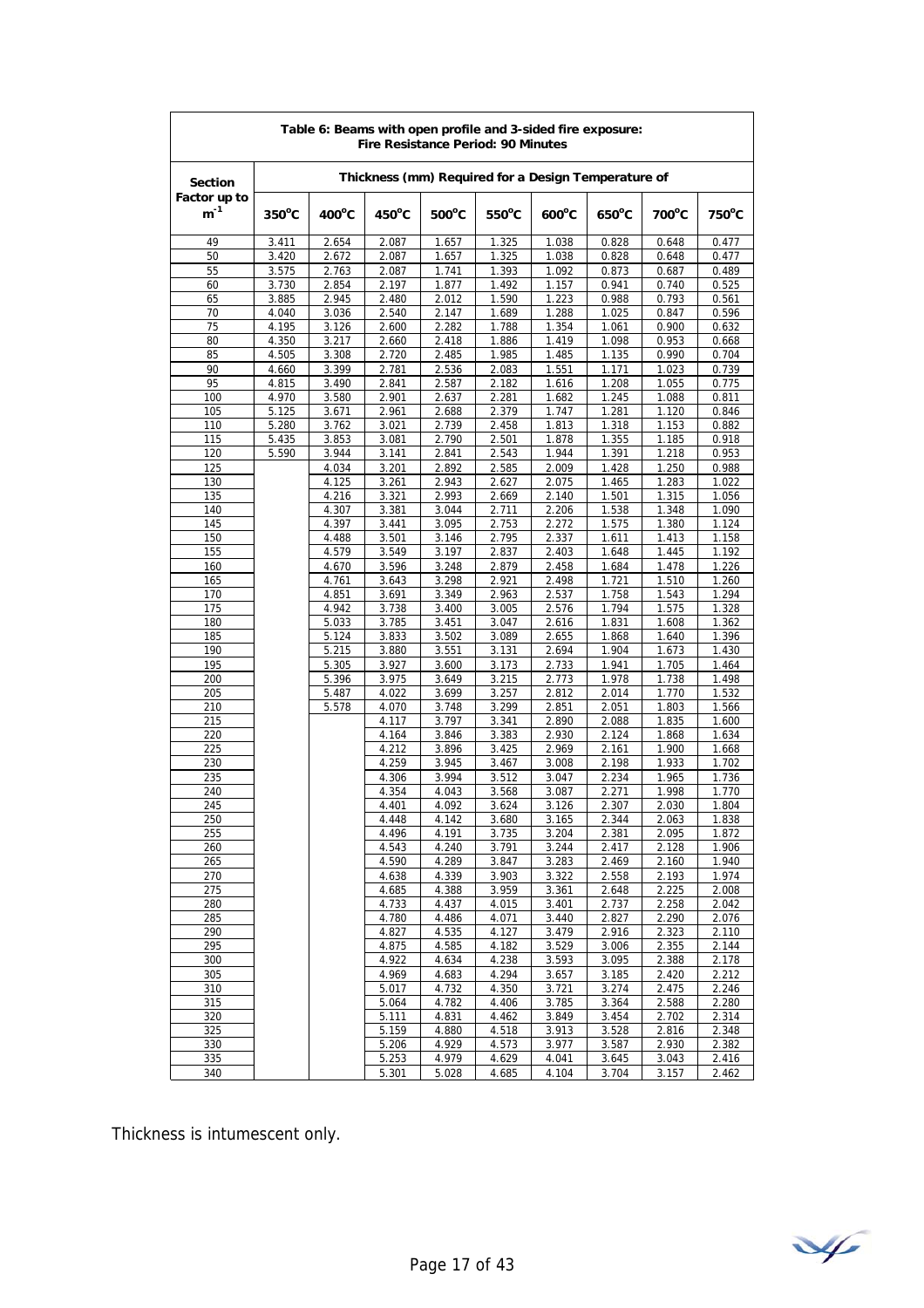| Table 7: Beams with open profile and 3-sided fire exposure:<br>Fire Resistance Period: 105 Minutes |                 |                 |                 |                 |                 |                                                     |                 |                 |                 |  |  |
|----------------------------------------------------------------------------------------------------|-----------------|-----------------|-----------------|-----------------|-----------------|-----------------------------------------------------|-----------------|-----------------|-----------------|--|--|
| <b>Section</b>                                                                                     |                 |                 |                 |                 |                 | Thickness (mm) Required for a Design Temperature of |                 |                 |                 |  |  |
| Factor up to<br>$m^{-1}$                                                                           | $350^{\circ}$ C | $400^{\circ}$ C | $450^{\circ}$ C | $500^{\circ}$ C | $550^{\circ}$ C | $600^{\circ}$ C                                     | $650^{\circ}$ C | $700^{\circ}$ C | $750^{\circ}$ C |  |  |
| 49                                                                                                 | 4.323           | 3.449           | 2.765           | 2.193           | 1.812           | 1.487                                               | 1.214           | 0.942           | 0.732           |  |  |
| 50                                                                                                 | 4.273           | 3.449           | 2.786           | 2.193           | 1.812           | 1.487                                               | 1.214           | 0.942           | 0.732           |  |  |
| 55                                                                                                 | 4.511           | 3.614           | 2.894           | 2.308           | 1.904           | 1.563                                               | 1.276           | 0.991           | 0.773           |  |  |
| 60                                                                                                 | 4.750           | 3.781           | 3.001           | 2.462           | 2.049           | 1.671                                               | 1.356           | 1.043           | 0.836           |  |  |
| 65<br>70                                                                                           | 4.988<br>5.227  | 3.947<br>4.114  | 3.109<br>3.217  | 2.535<br>2.607  | 2.195<br>2.340  | 1.780<br>1.888                                      | 1.435<br>1.514  | 1.095<br>1.146  | 0.898<br>0.961  |  |  |
| 75                                                                                                 | 5.465           | 4.281           | 3.325           | 2.680           | 2.461           | 1.997                                               | 1.594           | 1.198           | 0.997           |  |  |
| 80                                                                                                 |                 | 4.447           | 3.433           | 2.753           | 2.520           | 2.105                                               | 1.673           | 1.250           | 1.032           |  |  |
| 85                                                                                                 |                 | 4.614           | 3.541           | 2.825           | 2.578           | 2.214                                               | 1.752           | 1.302           | 1.067           |  |  |
| 90                                                                                                 |                 | 4.780           | 3.649           | 2.898           | 2.637           | 2.322                                               | 1.832           | 1.354           | 1.102           |  |  |
| 95                                                                                                 |                 | 4.947           | 3.757           | 2.970           | 2.696           | 2.431                                               | 1.911           | 1.406           | 1.137           |  |  |
| 100                                                                                                |                 | 5.113           | 3.865           | 3.043           | 2.755           | 2.488                                               | 1.990           | 1.457           | 1.172           |  |  |
| 105                                                                                                |                 | 5.280           | 3.973           | 3.115           | 2.814           | 2.539                                               | 2.070           | 1.509           | 1.207           |  |  |
| 110<br>115                                                                                         |                 | 5.446<br>5.613  | 4.081<br>4.188  | 3.188<br>3.260  | 2.873<br>2.932  | 2.589<br>2.640                                      | 2.149<br>2.228  | 1.561<br>1.613  | 1.242<br>1.277  |  |  |
| 120                                                                                                |                 |                 | 4.296           | 3.333           | 2.991           | 2.690                                               | 2.308           | 1.665           | 1.312           |  |  |
| 125                                                                                                |                 |                 | 4.404           | 3.405           | 3.050           | 2.741                                               | 2.387           | 1.717           | 1.347           |  |  |
| 130                                                                                                |                 |                 | 4.512           | 3.478           | 3.108           | 2.791                                               | 2.456           | 1.768           | 1.382           |  |  |
| 135                                                                                                |                 |                 | 4.620           | 3.550           | 3.167           | 2.842                                               | 2.499           | 1.820           | 1.417           |  |  |
| 140                                                                                                |                 |                 | 4.728           | 3.623           | 3.226           | 2.892                                               | 2.541           | 1.872           | 1.452           |  |  |
| 145                                                                                                |                 |                 | 4.836           | 3.696           | 3.285           | 2.943                                               | 2.584           | 1.924           | 1.487           |  |  |
| 150                                                                                                |                 |                 | 4.944           | 3.768           | 3.344           | 2.993                                               | 2.627           | 1.976           | 1.522           |  |  |
| 155                                                                                                |                 |                 | 5.052           | 3.841           | 3.403           | 3.044<br>3.094                                      | 2.670           | 2.027           | 1.557           |  |  |
| 160<br>165                                                                                         |                 |                 | 5.160<br>5.268  | 3.913<br>3.986  | 3.462<br>3.518  | 3.145                                               | 2.713<br>2.755  | 2.079<br>2.131  | 1.592<br>1.627  |  |  |
| 170                                                                                                |                 |                 | 5.375           | 4.058           | 3.569           | 3.195                                               | 2.798           | 2.183           | 1.661           |  |  |
| 175                                                                                                |                 |                 | 5.483           | 4.131           | 3.619           | 3.246                                               | 2.841           | 2.235           | 1.696           |  |  |
| 180                                                                                                |                 |                 | 5.591           | 4.203           | 3.670           | 3.296                                               | 2.884           | 2.287           | 1.731           |  |  |
| 185                                                                                                |                 |                 |                 | 4.276           | 3.721           | 3.347                                               | 2.926           | 2.338           | 1.766           |  |  |
| 190                                                                                                |                 |                 |                 | 4.348           | 3.772           | 3.397                                               | 2.969           | 2.390           | 1.801           |  |  |
| 195                                                                                                |                 |                 |                 | 4.421           | 3.822           | 3.448                                               | 3.012           | 2.442           | 1.836           |  |  |
| 200                                                                                                |                 |                 |                 | 4.493           | 3.873           | 3.498                                               | 3.055           | 2.493           | 1.871           |  |  |
| 205<br>210                                                                                         |                 |                 |                 | 4.566<br>4.638  | 3.924<br>3.975  | 3.550<br>3.602                                      | 3.097<br>3.140  | 2.545<br>2.596  | 1.906<br>1.941  |  |  |
| 215                                                                                                |                 |                 |                 | 4.711           | 4.025           | 3.654                                               | 3.183           | 2.647           | 1.976           |  |  |
| 220                                                                                                |                 |                 |                 | 4.784           | 4.076           | 3.706                                               | 3.226           | 2.699           | 2.011           |  |  |
| 225                                                                                                |                 |                 |                 | 4.856           | 4.127           | 3.758                                               | 3.268           | 2.750           | 2.046           |  |  |
| 230                                                                                                |                 |                 |                 | 4.929           | 4.178           | 3.809                                               | 3.311           | 2.802           | 2.081           |  |  |
| 235                                                                                                |                 |                 |                 | 5.001           | 4.228           | 3.861                                               | 3.354           | 2.853           | 2.116           |  |  |
| 240                                                                                                |                 |                 |                 | 5.074           | 4.279           | 3.913                                               | 3.397           | 2.904           | 2.151           |  |  |
| 245<br>250                                                                                         |                 |                 |                 | 5.146<br>5.219  | 4.330<br>4.381  | 3.965<br>4.017                                      | 3.440<br>3.482  | 2.956<br>3.007  | 2.186<br>2.221  |  |  |
| 255                                                                                                |                 |                 |                 | 5.291           | 4.431           | 4.069                                               | 3.534           | 3.058           | 2.256           |  |  |
| 260                                                                                                |                 |                 |                 | 5.364           | 4.482           | 4.121                                               | 3.593           | 3.110           | 2.291           |  |  |
| 265                                                                                                |                 |                 |                 | 5.436           | 4.533           | 4.172                                               | 3.652           | 3.161           | 2.326           |  |  |
| 270                                                                                                |                 |                 |                 | 5.509           | 4.584           | 4.224                                               | 3.710           | 3.212           | 2.361           |  |  |
| 275                                                                                                |                 |                 |                 | 5.581           | 4.634           | 4.276                                               | 3.769           | 3.264           | 2.396           |  |  |
| 280                                                                                                |                 |                 |                 |                 | 4.685           | 4.328                                               | 3.828           | 3.315           | 2.431           |  |  |
| 285<br>290                                                                                         |                 |                 |                 |                 | 4.736<br>4.787  | 4.380<br>4.432                                      | 3.887<br>3.945  | 3.366<br>3.418  | 2.524<br>2.652  |  |  |
| 295                                                                                                |                 |                 |                 |                 | 4.837           | 4.484                                               | 4.004           | 3.469           | 2.780           |  |  |
| 300                                                                                                |                 |                 |                 |                 | 4.888           | 4.535                                               | 4.063           | 3.524           | 2.908           |  |  |
| 305                                                                                                |                 |                 |                 |                 | 4.939           | 4.587                                               | 4.122           | 3.585           | 3.036           |  |  |
| 310                                                                                                |                 |                 |                 |                 | 4.990           | 4.639                                               | 4.180           | 3.647           | 3.164           |  |  |
| 315                                                                                                |                 |                 |                 |                 | 5.040           | 4.691                                               | 4.239           | 3.708           | 3.292           |  |  |
| 320                                                                                                |                 |                 |                 |                 | 5.091           | 4.743                                               | 4.298           | 3.769           | 3.420           |  |  |
| 325                                                                                                |                 |                 |                 |                 | 5.142           | 4.795                                               | 4.357           | 3.831           | 3.522           |  |  |
| 330<br>335                                                                                         |                 |                 |                 |                 | 5.193<br>5.243  | 4.846<br>4.898                                      | 4.415<br>4.474  | 3.892<br>3.953  | 3.579<br>3.636  |  |  |
| 340                                                                                                |                 |                 |                 |                 | 5.294           | 4.950                                               | 4.533           | 4.015           | 3.693           |  |  |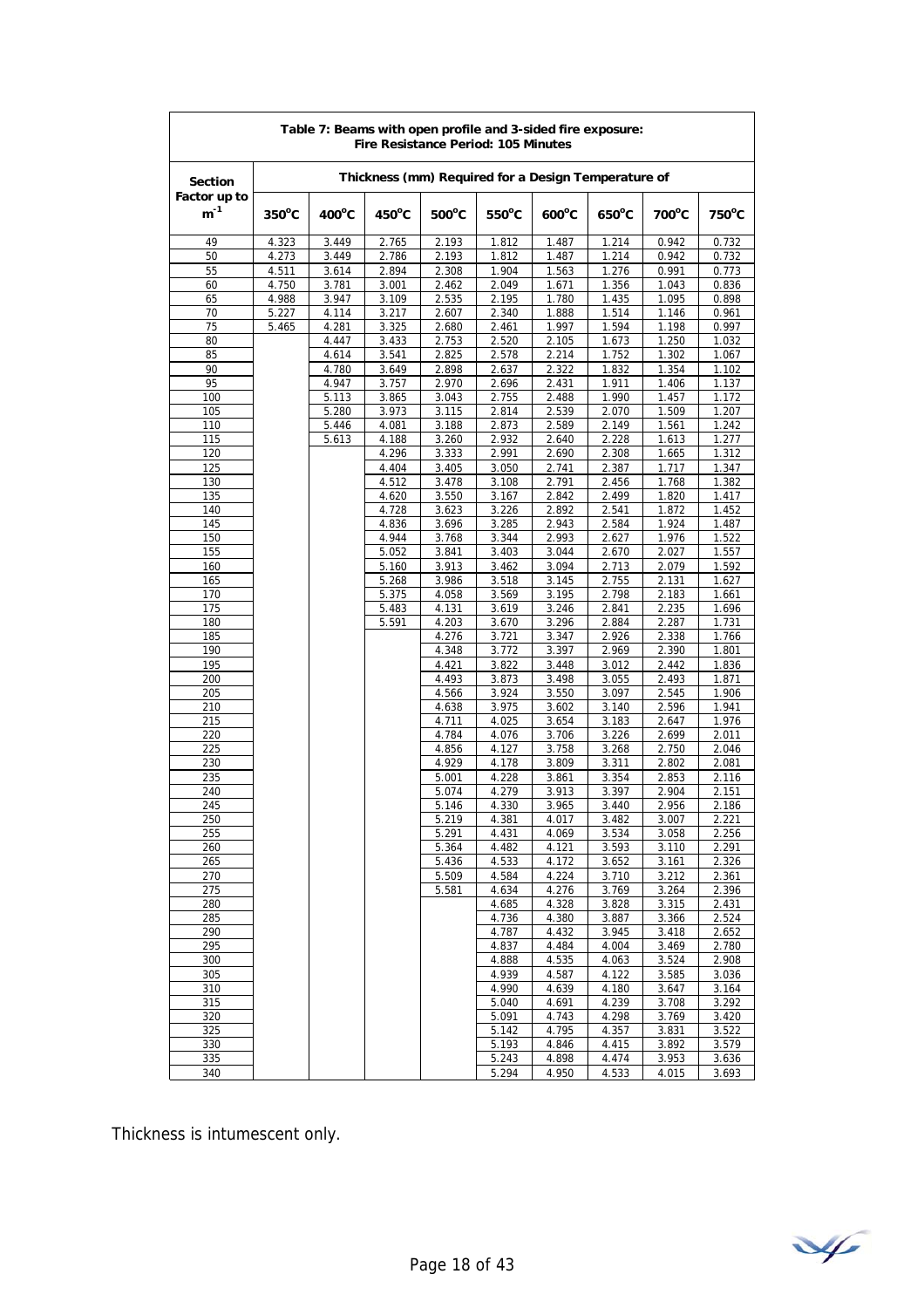| Table 8: Beams with open profile and 3-sided fire exposure:<br>Fire Resistance Period: 120 Minutes |                 |                 |                 |                 |                 |                                                     |                 |                |                |  |  |
|----------------------------------------------------------------------------------------------------|-----------------|-----------------|-----------------|-----------------|-----------------|-----------------------------------------------------|-----------------|----------------|----------------|--|--|
| <b>Section</b>                                                                                     |                 |                 |                 |                 |                 | Thickness (mm) Required for a Design Temperature of |                 |                |                |  |  |
| Factor up to<br>$m^{-1}$                                                                           | $350^{\circ}$ C | $400^{\circ}$ C | $450^{\circ}$ C | $500^{\circ}$ C | $550^{\circ}$ C | $600^{\circ}$ C                                     | $650^{\circ}$ C | 700°C          | 750°C          |  |  |
| 49                                                                                                 |                 | 4.271           | 3.460           | 2.809           | 2.322           | 1.936                                               | 1.640           | 1.338          | 1.047          |  |  |
| 50                                                                                                 |                 | 4.271           | 3.460           | 2.815           | 2.332           | 1.936                                               | 1.640           | 1.338          | 1.047          |  |  |
| 55                                                                                                 |                 | 4.458           | 3.625           | 2.950<br>3.085  | 2.430           | 2.035                                               | 1.724           | 1.406          | 1.101          |  |  |
| 60<br>65                                                                                           |                 | 4.699<br>4.941  | 3.798<br>3.971  | 3.220           | 2.527<br>2.625  | 2.186<br>2.337                                      | 1.844<br>1.964  | 1.496<br>1.585 | 1.171<br>1.242 |  |  |
| 70                                                                                                 |                 | 5.182           | 4.144           | 3.354           | 2.723           | 2.464                                               | 2.084           | 1.675          | 1.313          |  |  |
| 75                                                                                                 |                 | 5.424           | 4.317           | 3.489           | 2.820           | 2.530                                               | 2.204           | 1.765          | 1.384          |  |  |
| 80                                                                                                 |                 |                 | 4.490           | 3.624           | 2.918           | 2.596                                               | 2.324           | 1.854          | 1.454          |  |  |
| 85                                                                                                 |                 |                 | 4.663           | 3.759           | 3.015           | 2.663                                               | 2.444           | 1.944          | 1.525          |  |  |
| 90<br>95                                                                                           |                 |                 | 4.836           | 3.894<br>4.029  | 3.113<br>3.210  | 2.729<br>2.795                                      | 2.500           | 2.033          | 1.596<br>1.667 |  |  |
| 100                                                                                                |                 |                 | 5.009<br>5.182  | 4.164           | 3.308           | 2.862                                               | 2.557<br>2.613  | 2.123<br>2.213 | 1.738          |  |  |
| 105                                                                                                |                 |                 | 5.355           | 4.299           | 3.405           | 2.928                                               | 2.669           | 2.302          | 1.808          |  |  |
| 110                                                                                                |                 |                 | 5.528           | 4.434           | 3.503           | 2.995                                               | 2.726           | 2.392          | 1.879          |  |  |
| 115                                                                                                |                 |                 |                 | 4.569           | 3.601           | 3.061                                               | 2.782           | 2.465          | 1.950          |  |  |
| 120                                                                                                |                 |                 |                 | 4.704           | 3.698           | 3.127                                               | 2.838           | 2.516          | 2.021          |  |  |
| 125<br>130                                                                                         |                 |                 |                 | 4.839<br>4.974  | 3.796<br>3.893  | 3.194<br>3.260                                      | 2.895<br>2.951  | 2.567<br>2.617 | 2.091<br>2.162 |  |  |
| 135                                                                                                |                 |                 |                 | 5.109           | 3.991           | 3.327                                               | 3.007           | 2.668          | 2.233          |  |  |
| 140                                                                                                |                 |                 |                 | 5.244           | 4.088           | 3.393                                               | 3.063           | 2.719          | 2.304          |  |  |
| 145                                                                                                |                 |                 |                 | 5.379           | 4.186           | 3.459                                               | 3.120           | 2.769          | 2.374          |  |  |
| 150                                                                                                |                 |                 |                 | 5.513           | 4.284           | 3.520                                               | 3.176           | 2.820          | 2.445          |  |  |
| 155                                                                                                |                 |                 |                 | 5.635           | 4.381           | 3.571                                               | 3.232           | 2.871          | 2.492          |  |  |
| 160                                                                                                |                 |                 |                 |                 | 4.479           | 3.622                                               | 3.289           | 2.922          | 2.540          |  |  |
| 165                                                                                                |                 |                 |                 |                 | 4.576           | 3.673                                               | 3.345<br>3.401  | 2.972          | 2.587          |  |  |
| 170<br>175                                                                                         |                 |                 |                 |                 | 4.674<br>4.771  | 3.724<br>3.775                                      | 3.458           | 3.023<br>3.074 | 2.634<br>2.682 |  |  |
| 180                                                                                                |                 |                 |                 |                 | 4.869           | 3.826                                               | 3.513           | 3.125          | 2.729          |  |  |
| 185                                                                                                |                 |                 |                 |                 | 4.966           | 3.877                                               | 3.564           | 3.175          | 2.777          |  |  |
| 190                                                                                                |                 |                 |                 |                 | 5.064           | 3.928                                               | 3.614           | 3.226          | 2.824          |  |  |
| 195                                                                                                |                 |                 |                 |                 | 5.162           | 3.979                                               | 3.665           | 3.277          | 2.872          |  |  |
| 200                                                                                                |                 |                 |                 |                 | 5.259           | 4.030                                               | 3.716           | 3.327          | 2.919          |  |  |
| 205<br>210                                                                                         |                 |                 |                 |                 | 5.357<br>5.454  | 4.080<br>4.131                                      | 3.767<br>3.818  | 3.378<br>3.429 | 2.966<br>3.014 |  |  |
| 215                                                                                                |                 |                 |                 |                 | 5.552           | 4.182                                               | 3.869           | 3.480          | 3.061          |  |  |
| 220                                                                                                |                 |                 |                 |                 |                 | 4.233                                               | 3.920           | 3.531          | 3.109          |  |  |
| 225                                                                                                |                 |                 |                 |                 |                 | 4.284                                               | 3.971           | 3.584          | 3.156          |  |  |
| 230                                                                                                |                 |                 |                 |                 |                 | 4.335                                               | 4.022           | 3.637          | 3.204          |  |  |
| 235                                                                                                |                 |                 |                 |                 |                 | 4.386                                               | 4.072           | 3.689          | 3.251          |  |  |
| 240<br>245                                                                                         |                 |                 |                 |                 |                 | 4.437<br>4.488                                      | 4.123<br>4.174  | 3.742<br>3.795 | 3.298<br>3.346 |  |  |
| 250                                                                                                |                 |                 |                 |                 |                 | 4.539                                               | 4.225           | 3.847          | 3.393          |  |  |
| 255                                                                                                |                 |                 |                 |                 |                 | 4.590                                               | 4.276           | 3.900          | 3.441          |  |  |
| 260                                                                                                |                 |                 |                 |                 |                 | 4.641                                               | 4.327           | 3.952          | 3.488          |  |  |
| 265                                                                                                |                 |                 |                 |                 |                 | 4.692                                               | 4.378           | 4.005          | 3.544          |  |  |
| 270                                                                                                |                 |                 |                 |                 |                 | 4.743                                               | 4.429           | 4.058          | 3.603          |  |  |
| 275<br>280                                                                                         |                 |                 |                 |                 |                 | 4.794<br>4.845                                      | 4.480<br>4.530  | 4.110<br>4.163 | 3.663<br>3.722 |  |  |
| 285                                                                                                |                 |                 |                 |                 |                 | 4.896                                               | 4.581           | 4.216          | 3.781          |  |  |
| 290                                                                                                |                 |                 |                 |                 |                 | 4.947                                               | 4.632           | 4.268          | 3.841          |  |  |
| 295                                                                                                |                 |                 |                 |                 |                 | 4.998                                               | 4.683           | 4.321          | 3.900          |  |  |
| 300                                                                                                |                 |                 |                 |                 |                 | 5.049                                               | 4.734           | 4.373          | 3.959          |  |  |
| 305                                                                                                |                 |                 |                 |                 |                 | 5.100                                               | 4.785           | 4.426          | 4.019          |  |  |
| 310                                                                                                |                 |                 |                 |                 |                 | 5.151                                               | 4.836           | 4.479          | 4.078          |  |  |
| 315<br>320                                                                                         |                 |                 |                 |                 |                 | 5.202<br>5.252                                      | 4.887<br>4.938  | 4.531<br>4.584 | 4.137<br>4.196 |  |  |
| 325                                                                                                |                 |                 |                 |                 |                 | 5.303                                               | 4.988           | 4.637          | 4.256          |  |  |
| 330                                                                                                |                 |                 |                 |                 |                 | 5.354                                               | 5.039           | 4.689          | 4.315          |  |  |
| 335                                                                                                |                 |                 |                 |                 |                 | 5.405                                               | 5.090           | 4.742          | 4.374          |  |  |
| 340                                                                                                |                 |                 |                 |                 |                 | 5.456                                               | 5.141           | 4.795          | 4.434          |  |  |

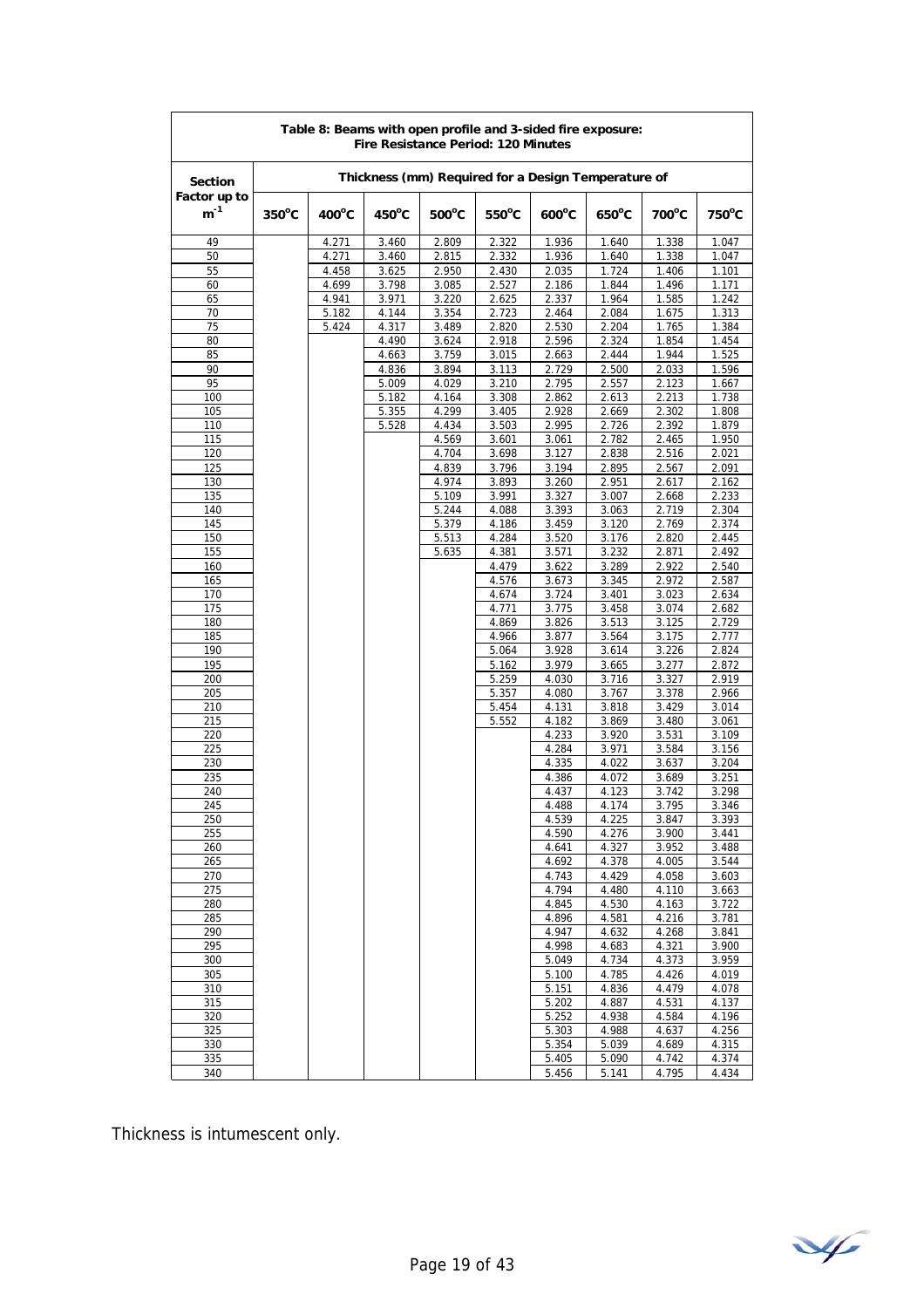| Table 9: Beams and columns with open profile and 4-sided exposure:<br>Fire Resistance Period: 15 Minutes |                 |                 |                 |                 |                                                     |                 |                 |                |                |  |
|----------------------------------------------------------------------------------------------------------|-----------------|-----------------|-----------------|-----------------|-----------------------------------------------------|-----------------|-----------------|----------------|----------------|--|
| <b>Section</b><br>Factor up to                                                                           |                 |                 |                 |                 | Thickness (mm) Required for a Design Temperature of |                 |                 |                |                |  |
| $\mathsf{m}^{\text{-}1}$                                                                                 | $350^{\circ}$ C | $400^{\circ}$ C | $450^{\circ}$ C | $500^{\circ}$ C | 550°C                                               | $600^{\circ}$ C | $650^{\circ}$ C | 700°C          | 750°C          |  |
| 48                                                                                                       | 0.489           | 0.489           | 0.489           | 0.489           | 0.489                                               | 0.489           | 0.489           | 0.489          | 0.489          |  |
| 50                                                                                                       | 0.489           | 0.489           | 0.489           | 0.489           | 0.489                                               | 0.489           | 0.489           | 0.489          | 0.489          |  |
| 55                                                                                                       | 0.489           | 0.489           | 0.489           | 0.489           | 0.489                                               | 0.489           | 0.489           | 0.489          | 0.489          |  |
| 60                                                                                                       | 0.489           | 0.489           | 0.489           | 0.489           | 0.489                                               | 0.489           | 0.489           | 0.489          | 0.489          |  |
| 65                                                                                                       | 0.489           | 0.489           | 0.489           | 0.489           | 0.489                                               | 0.489           | 0.489           | 0.489          | 0.489          |  |
| 70                                                                                                       | 0.489           | 0.489           | 0.489           | 0.489           | 0.489                                               | 0.489           | 0.489           | 0.489          | 0.489          |  |
| 75                                                                                                       | 0.489           | 0.489           | 0.489           | 0.489           | 0.489                                               | 0.489           | 0.489           | 0.489          | 0.489          |  |
| 80                                                                                                       | 0.489           | 0.489           | 0.489           | 0.489           | 0.489                                               | 0.489           | 0.489           | 0.489          | 0.489          |  |
| 85                                                                                                       | 0.489           | 0.489           | 0.489           | 0.489           | 0.489                                               | 0.489           | 0.489           | 0.489          | 0.489          |  |
| 90<br>95                                                                                                 | 0.489           | 0.489           | 0.489           | 0.489           | 0.489                                               | 0.489           | 0.489           | 0.489          | 0.489          |  |
|                                                                                                          | 0.489           | 0.489           | 0.489           | 0.489           | 0.489                                               | 0.489           | 0.489           | 0.489          | 0.489          |  |
| 100<br>105                                                                                               | 0.489<br>0.489  | 0.489           | 0.489<br>0.489  | 0.489<br>0.489  | 0.489<br>0.489                                      | 0.489<br>0.489  | 0.489           | 0.489<br>0.489 | 0.489<br>0.489 |  |
| 110                                                                                                      | 0.489           | 0.489<br>0.489  | 0.489           | 0.489           | 0.489                                               | 0.489           | 0.489<br>0.489  | 0.489          | 0.489          |  |
| 115                                                                                                      | 0.489           | 0.489           | 0.489           | 0.489           | 0.489                                               | 0.489           | 0.489           | 0.489          | 0.489          |  |
| 120                                                                                                      | 0.489           | 0.489           | 0.489           | 0.489           | 0.489                                               | 0.489           | 0.489           | 0.489          | 0.489          |  |
| 125                                                                                                      | 0.489           | 0.489           | 0.489           | 0.489           | 0.489                                               | 0.489           | 0.489           | 0.489          | 0.489          |  |
| 130                                                                                                      | 0.489           | 0.489           | 0.489           | 0.489           | 0.489                                               | 0.489           | 0.489           | 0.489          | 0.489          |  |
| 135                                                                                                      | 0.489           | 0.489           | 0.489           | 0.489           | 0.489                                               | 0.489           | 0.489           | 0.489          | 0.489          |  |
| 140                                                                                                      | 0.489           | 0.489           | 0.489           | 0.489           | 0.489                                               | 0.489           | 0.489           | 0.489          | 0.489          |  |
| 145                                                                                                      | 0.489           | 0.489           | 0.489           | 0.489           | 0.489                                               | 0.489           | 0.489           | 0.489          | 0.489          |  |
| 150                                                                                                      | 0.489           | 0.489           | 0.489           | 0.489           | 0.489                                               | 0.489           | 0.489           | 0.489          | 0.489          |  |
| 155                                                                                                      | 0.489           | 0.489           | 0.489           | 0.489           | 0.489                                               | 0.489           | 0.489           | 0.489          | 0.489          |  |
| 160                                                                                                      | 0.489           | 0.489           | 0.489           | 0.489           | 0.489                                               | 0.489           | 0.489           | 0.489          | 0.489          |  |
| 165                                                                                                      | 0.489           | 0.489           | 0.489           | 0.489           | 0.489                                               | 0.489           | 0.489           | 0.489          | 0.489          |  |
| 170                                                                                                      | 0.489           | 0.489           | 0.489           | 0.489           | 0.489                                               | 0.489           | 0.489           | 0.489          | 0.489          |  |
| 175                                                                                                      | 0.489           | 0.489           | 0.489           | 0.489           | 0.489                                               | 0.489           | 0.489           | 0.489          | 0.489          |  |
| 180                                                                                                      | 0.489           | 0.489           | 0.489           | 0.489           | 0.489                                               | 0.489           | 0.489           | 0.489          | 0.489          |  |
| 185                                                                                                      | 0.489           | 0.489           | 0.489           | 0.489           | 0.489                                               | 0.489           | 0.489           | 0.489          | 0.489          |  |
| 190                                                                                                      | 0.489           | 0.489           | 0.489           | 0.489           | 0.489                                               | 0.489           | 0.489           | 0.489          | 0.489          |  |
| 195                                                                                                      | 0.489           | 0.489           | 0.489           | 0.489           | 0.489                                               | 0.489           | 0.489           | 0.489          | 0.489          |  |
| 200                                                                                                      | 0.489           | 0.489           | 0.489           | 0.489           | 0.489                                               | 0.489           | 0.489           | 0.489          | 0.489          |  |
| 205                                                                                                      | 0.489           | 0.489           | 0.489           | 0.489           | 0.489                                               | 0.489           | 0.489           | 0.489          | 0.489          |  |
| 210                                                                                                      | 0.489           | 0.489           | 0.489           | 0.489           | 0.489                                               | 0.489           | 0.489           | 0.489          | 0.489          |  |
| 215<br>220                                                                                               | 0.489           | 0.489           | 0.489           | 0.489<br>0.489  | 0.489                                               | 0.489           | 0.489           | 0.489          | 0.489<br>0.489 |  |
| 225                                                                                                      | 0.489<br>0.489  | 0.489<br>0.489  | 0.489<br>0.489  | 0.489           | 0.489<br>0.489                                      | 0.489<br>0.489  | 0.489<br>0.489  | 0.489<br>0.489 | 0.489          |  |
| 230                                                                                                      | 0.501           | 0.489           | 0.489           | 0.489           | 0.489                                               | 0.489           | 0.489           | 0.489          | 0.489          |  |
| 235                                                                                                      | 0.522           | 0.489           | 0.489           | 0.489           | 0.489                                               | 0.489           | 0.489           | 0.489          | 0.489          |  |
| 240                                                                                                      | 0.543           | 0.489           | 0.489           | 0.489           | 0.489                                               | 0.489           | 0.489           | 0.489          | 0.489          |  |
| 245                                                                                                      | 0.565           | 0.489           | 0.489           | 0.489           | 0.489                                               | 0.489           | 0.489           | 0.489          | 0.489          |  |
| 250                                                                                                      | 0.586           | 0.489           | 0.489           | 0.489           | 0.489                                               | 0.489           | 0.489           | 0.489          | 0.489          |  |
| 255                                                                                                      | 0.607           | 0.489           | 0.489           | 0.489           | 0.489                                               | 0.489           | 0.489           | 0.489          | 0.489          |  |
| 260                                                                                                      | 0.629           | 0.489           | 0.489           | 0.489           | 0.489                                               | 0.489           | 0.489           | 0.489          | 0.489          |  |
| 265                                                                                                      | 0.650           | 0.489           | 0.489           | 0.489           | 0.489                                               | 0.489           | 0.489           | 0.489          | 0.489          |  |
| 270                                                                                                      | 0.671           | 0.489           | 0.489           | 0.489           | 0.489                                               | 0.489           | 0.489           | 0.489          | 0.489          |  |
| 275                                                                                                      | 0.693           | 0.489           | 0.489           | 0.489           | 0.489                                               | 0.489           | 0.489           | 0.489          | 0.489          |  |
| 280                                                                                                      | 0.714           | 0.489           | 0.489           | 0.489           | 0.489                                               | 0.489           | 0.489           | 0.489          | 0.489          |  |
| 285                                                                                                      | 0.736           | 0.489           | 0.489           | 0.489           | 0.489                                               | 0.489           | 0.489           | 0.489          | 0.489          |  |
| 290                                                                                                      | 0.757           | 0.499           | 0.489           | 0.489           | 0.489                                               | 0.489           | 0.489           | 0.489          | 0.489          |  |
| 295                                                                                                      | 0.778           | 0.514           | 0.489           | 0.489           | 0.489                                               | 0.489           | 0.489           | 0.489          | 0.489          |  |
| 300                                                                                                      | 0.800           | 0.529           | 0.489           | 0.489           | 0.489                                               | 0.489           | 0.489           | 0.489          | 0.489          |  |
| 305                                                                                                      | 0.821           | 0.544           | 0.489           | 0.489           | 0.489                                               | 0.489           | 0.489           | 0.489          | 0.489          |  |
| 310                                                                                                      | 0.842           | 0.559           | 0.489           | 0.489           | 0.489                                               | 0.489           | 0.489           | 0.489          | 0.489          |  |
| 315                                                                                                      | 0.864           | 0.574           | 0.489           | 0.489           | 0.489                                               | 0.489           | 0.489           | 0.489          | 0.489          |  |
| 320                                                                                                      | 0.885           | 0.589           | 0.489           | 0.489           | 0.489                                               | 0.489           | 0.489           | 0.489          | 0.489          |  |
| 325                                                                                                      | 0.906           | 0.604           | 0.489           | 0.489           | 0.489                                               | 0.489           | 0.489           | 0.489          | 0.489          |  |
| 330                                                                                                      | 0.928           | 0.619           | 0.489           | 0.489           | 0.489                                               | 0.489           | 0.489           | 0.489          | 0.489          |  |
| 335                                                                                                      | 0.949           | 0.634           | 0.489           | 0.489           | 0.489                                               | 0.489           | 0.489           | 0.489          | 0.489          |  |

# **Beams and columns with open profile and 4-sided exposure**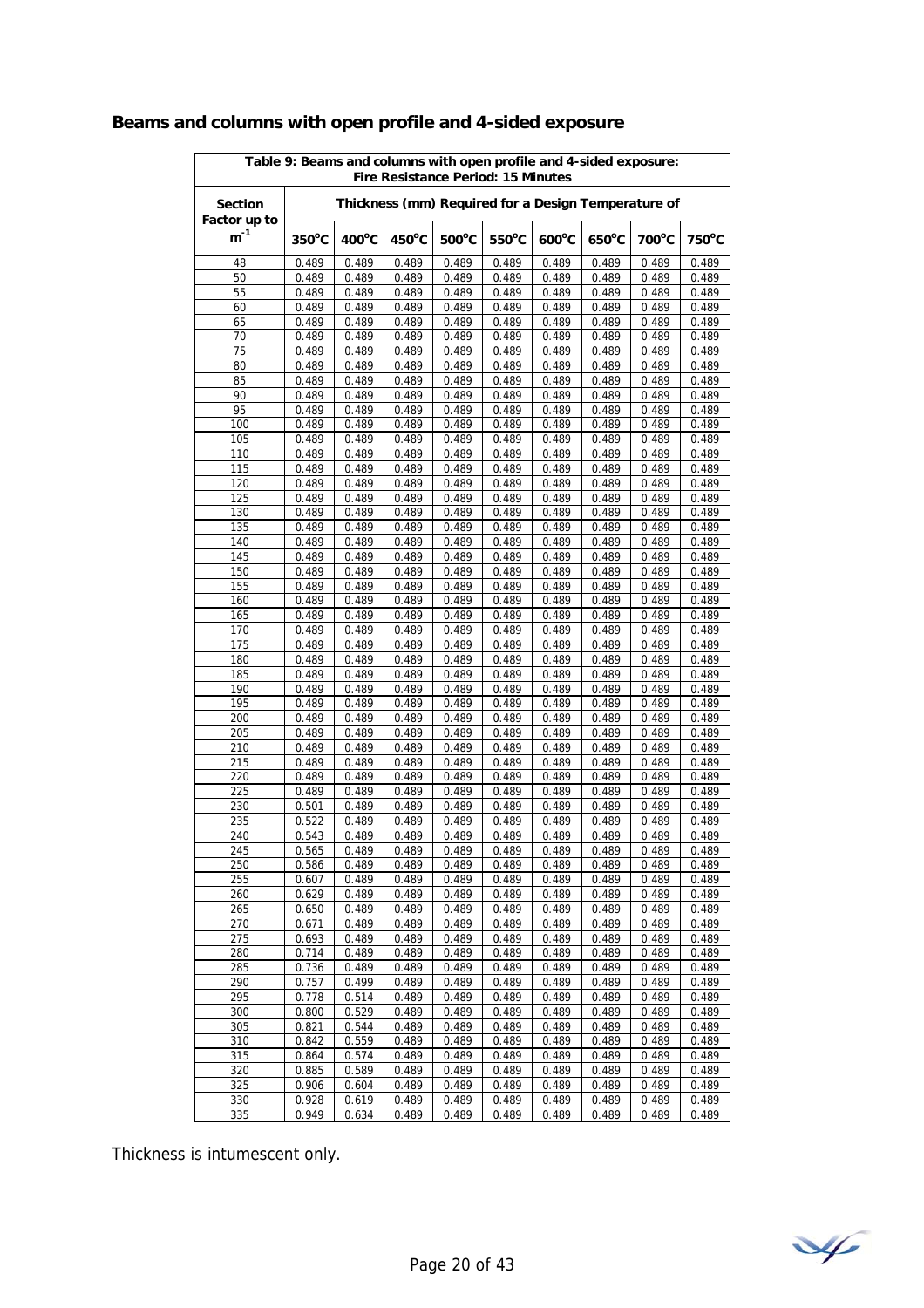| Thickness (mm) Required for a Design Temperature of<br><b>Section</b><br>Factor up to<br>$m^{-1}$<br>$350^{\circ}$ C<br>$400^{\circ}$ C<br>$450^{\circ}$ C<br>$500^{\circ}$ C<br>$550^{\circ}$ C<br>$600^{\circ}$ C<br>700°C<br>750°C<br>$650^{\circ}$ C<br>0.523<br>0.489<br>0.489<br>0.489<br>0.489<br>0.489<br>0.489<br>0.489<br>0.489<br>48<br>50<br>0.523<br>0.489<br>0.489<br>0.489<br>0.489<br>0.489<br>0.489<br>0.489<br>0.489<br>0.489<br>55<br>0.558<br>0.489<br>0.489<br>0.489<br>0.489<br>0.489<br>0.489<br>0.489<br>0.489<br>0.489<br>0.489<br>60<br>0.607<br>0.489<br>0.489<br>0.489<br>0.489<br>0.489<br>0.489<br>0.489<br>0.489<br>0.489<br>0.489<br>0.489<br>0.489<br>65<br>0.656<br>0.489<br>0.501<br>0.489<br>0.489<br>0.489<br>0.489<br>0.489<br>0.489<br>0.489<br>70<br>0.705<br>75<br>0.754<br>0.535<br>0.489<br>0.489<br>0.489<br>0.489<br>0.489<br>0.489<br>0.489<br>0.570<br>0.803<br>0.489<br>0.489<br>0.489<br>0.489<br>0.489<br>0.489<br>0.489<br>80<br>85<br>0.489<br>0.852<br>0.604<br>0.489<br>0.489<br>0.489<br>0.489<br>0.489<br>0.489<br>90<br>0.489<br>0.901<br>0.638<br>0.489<br>0.489<br>0.489<br>0.489<br>0.489<br>0.489<br>95<br>0.489<br>0.950<br>0.672<br>0.489<br>0.489<br>0.489<br>0.489<br>0.489<br>0.489<br>100<br>0.999<br>0.489<br>0.489<br>0.489<br>0.489<br>0.489<br>0.489<br>0.489<br>0.707<br>0.493<br>0.489<br>0.489<br>0.489<br>0.489<br>0.489<br>0.489<br>105<br>1.030<br>0.741<br>110<br>1.059<br>0.775<br>0.519<br>0.489<br>0.489<br>0.489<br>0.489<br>0.489<br>0.489<br>115<br>0.809<br>0.545<br>0.489<br>0.489<br>0.489<br>0.489<br>0.489<br>0.489<br>1.089<br>0.571<br>120<br>1.119<br>0.843<br>0.489<br>0.489<br>0.489<br>0.489<br>0.489<br>0.489<br>0.878<br>0.598<br>0.489<br>0.489<br>0.489<br>0.489<br>0.489<br>0.489<br>125<br>1.148<br>0.489<br>130<br>1.178<br>0.912<br>0.624<br>0.489<br>0.489<br>0.489<br>0.489<br>0.489<br>0.946<br>0.489<br>0.489<br>135<br>1.207<br>0.650<br>0.489<br>0.489<br>0.489<br>0.489<br>140<br>1.237<br>0.980<br>0.676<br>0.489<br>0.489<br>0.489<br>0.489<br>0.489<br>0.489<br>145<br>1.266<br>1.012<br>0.702<br>0.489<br>0.489<br>0.489<br>0.489<br>0.489<br>0.489<br>1.296<br>1.037<br>0.729<br>0.489<br>0.489<br>0.489<br>150<br>0.489<br>0.489<br>0.489<br>155<br>1.325<br>1.063<br>0.755<br>0.489<br>0.489<br>0.489<br>0.489<br>0.489<br>0.489<br>160<br>1.355<br>1.089<br>0.781<br>0.489<br>0.489<br>0.489<br>0.489<br>0.489<br>0.489<br>0.489<br>165<br>1.384<br>1.115<br>0.807<br>0.489<br>0.489<br>0.489<br>0.489<br>0.489<br>0.496<br>0.489<br>170<br>1.414<br>1.141<br>0.833<br>0.489<br>0.489<br>0.489<br>0.489<br>175<br>1.444<br>1.167<br>0.860<br>0.514<br>0.489<br>0.489<br>0.489<br>0.489<br>0.489<br>0.532<br>180<br>1.473<br>1.192<br>0.886<br>0.489<br>0.489<br>0.489<br>0.489<br>0.489<br>185<br>1.218<br>0.912<br>0.550<br>0.489<br>1.503<br>0.489<br>0.489<br>0.489<br>0.489<br>190<br>1.244<br>0.938<br>0.568<br>0.489<br>1.532<br>0.489<br>0.489<br>0.489<br>0.489<br>195<br>1.270<br>0.964<br>0.586<br>0.489<br>0.489<br>0.489<br>0.489<br>1.562<br>0.489<br>1.591<br>1.296<br>0.991<br>0.604<br>0.489<br>200<br>0.489<br>0.489<br>0.489<br>0.489<br>1.322<br>1.621<br>1.016<br>0.622<br>0.489<br>0.489<br>0.489<br>0.489<br>0.489<br>205<br>210<br>1.348<br>1.040<br>0.489<br>0.489<br>0.489<br>1.650<br>0.640<br>0.489<br>0.489<br>215<br>1.373<br>1.065<br>0.658<br>0.489<br>0.489<br>0.489<br>0.489<br>0.489<br>1.680<br>1.399<br>220<br>1.709<br>1.089<br>0.676<br>0.489<br>0.489<br>0.489<br>0.489<br>0.489<br>0.695<br>0.489<br>225<br>1.739<br>1.425<br>1.114<br>0.489<br>0.489<br>0.489<br>0.489<br>230<br>1.769<br>1.451<br>1.138<br>0.713<br>0.489<br>0.489<br>0.489<br>0.489<br>0.489<br>235<br>1.798<br>1.477<br>1.162<br>0.731<br>0.502<br>0.489<br>0.489<br>0.489<br>0.489<br>1.503<br>0.489<br>240<br>1.828<br>1.187<br>0.749<br>0.521<br>0.489<br>0.489<br>0.489<br>245<br>1.857<br>1.529<br>1.211<br>0.767<br>0.541<br>0.489<br>0.489<br>0.489<br>0.489<br>250<br>1.887<br>1.554<br>1.236<br>0.785<br>0.560<br>0.489<br>0.489<br>0.489<br>0.489<br>0.803<br>0.489<br>255<br>1.916<br>1.580<br>1.260<br>0.580<br>0.489<br>0.489<br>0.489<br>1.285<br>260<br>1.946<br>1.606<br>0.821<br>0.599<br>0.489<br>0.489<br>0.489<br>0.489<br>1.309<br>0.839<br>0.618<br>0.489<br>0.489<br>0.489<br>265<br>1.975<br>1.632<br>0.489<br>1.658<br>1.334<br>0.493<br>0.489<br>270<br>2.005<br>0.857<br>0.638<br>0.489<br>0.489<br>275<br>2.034<br>1.358<br>0.875<br>0.509<br>0.489<br>0.489<br>0.489<br>1.684<br>0.657<br>1.709<br>1.383<br>0.894<br>0.677<br>0.526<br>0.489<br>0.489<br>0.489<br>280<br>2.064<br>285<br>0.912<br>0.542<br>0.489<br>2.093<br>1.735<br>1.407<br>0.696<br>0.489<br>0.489<br>2.123<br>1.761<br>1.431<br>0.930<br>0.716<br>0.489<br>0.489<br>290<br>0.558<br>0.489<br>295<br>2.153<br>1.787<br>1.456<br>0.948<br>0.735<br>0.575<br>0.489<br>0.489<br>0.489<br>0.489<br>0.489<br>300<br>2.182<br>1.813<br>1.480<br>0.966<br>0.755<br>0.591<br>0.489<br>2.212<br>1.839<br>1.505<br>0.984<br>0.774<br>0.608<br>0.489<br>0.489<br>0.489<br>305<br>310<br>2.241<br>1.865<br>1.529<br>1.002<br>0.793<br>0.489<br>0.489<br>0.624<br>0.489<br>1.554<br>315<br>2.271<br>1.890<br>1.029<br>0.813<br>0.641<br>0.489<br>0.489<br>0.489<br>320<br>2.300<br>1.916<br>1.578<br>1.056<br>0.832<br>0.657<br>0.489<br>0.489<br>0.489<br>2.330<br>1.942<br>0.489<br>0.489<br>325<br>1.603<br>1.083<br>0.852<br>0.673<br>0.489<br>330<br>2.359<br>1.968<br>1.627<br>1.110<br>0.871<br>0.690<br>0.498<br>0.489<br>0.489<br>1.994<br>335<br>2.389<br>1.651<br>1.137<br>0.891<br>0.512<br>0.489<br>0.489<br>0.706 | Table 10: Beams and columns with open profile and 4-sided exposure:<br><b>Fire Resistance Period: 30 Minutes</b> |  |  |  |  |  |  |  |  |  |  |  |
|-------------------------------------------------------------------------------------------------------------------------------------------------------------------------------------------------------------------------------------------------------------------------------------------------------------------------------------------------------------------------------------------------------------------------------------------------------------------------------------------------------------------------------------------------------------------------------------------------------------------------------------------------------------------------------------------------------------------------------------------------------------------------------------------------------------------------------------------------------------------------------------------------------------------------------------------------------------------------------------------------------------------------------------------------------------------------------------------------------------------------------------------------------------------------------------------------------------------------------------------------------------------------------------------------------------------------------------------------------------------------------------------------------------------------------------------------------------------------------------------------------------------------------------------------------------------------------------------------------------------------------------------------------------------------------------------------------------------------------------------------------------------------------------------------------------------------------------------------------------------------------------------------------------------------------------------------------------------------------------------------------------------------------------------------------------------------------------------------------------------------------------------------------------------------------------------------------------------------------------------------------------------------------------------------------------------------------------------------------------------------------------------------------------------------------------------------------------------------------------------------------------------------------------------------------------------------------------------------------------------------------------------------------------------------------------------------------------------------------------------------------------------------------------------------------------------------------------------------------------------------------------------------------------------------------------------------------------------------------------------------------------------------------------------------------------------------------------------------------------------------------------------------------------------------------------------------------------------------------------------------------------------------------------------------------------------------------------------------------------------------------------------------------------------------------------------------------------------------------------------------------------------------------------------------------------------------------------------------------------------------------------------------------------------------------------------------------------------------------------------------------------------------------------------------------------------------------------------------------------------------------------------------------------------------------------------------------------------------------------------------------------------------------------------------------------------------------------------------------------------------------------------------------------------------------------------------------------------------------------------------------------------------------------------------------------------------------------------------------------------------------------------------------------------------------------------------------------------------------------------------------------------------------------------------------------------------------------------------------------------------------------------------------------------------------------------------------------------------------------------------------------------------------------------------------------------------------------------------------------------------------------------------------------------------------------------------------------------------------------------------------------------------------------------------------------------------------------------------------------------------------------------------------------------------------------------------------------------------------------------------------------------------------------------------------------------------------------------------------------------------------------------------------------------------------------------------------------------------------------------------------------------------------------------------------------------------------------------------------------------------------------------------------|------------------------------------------------------------------------------------------------------------------|--|--|--|--|--|--|--|--|--|--|--|
|                                                                                                                                                                                                                                                                                                                                                                                                                                                                                                                                                                                                                                                                                                                                                                                                                                                                                                                                                                                                                                                                                                                                                                                                                                                                                                                                                                                                                                                                                                                                                                                                                                                                                                                                                                                                                                                                                                                                                                                                                                                                                                                                                                                                                                                                                                                                                                                                                                                                                                                                                                                                                                                                                                                                                                                                                                                                                                                                                                                                                                                                                                                                                                                                                                                                                                                                                                                                                                                                                                                                                                                                                                                                                                                                                                                                                                                                                                                                                                                                                                                                                                                                                                                                                                                                                                                                                                                                                                                                                                                                                                                                                                                                                                                                                                                                                                                                                                                                                                                                                                                                                                                                                                                                                                                                                                                                                                                                                                                                                                                                                                                                                                                       |                                                                                                                  |  |  |  |  |  |  |  |  |  |  |  |
|                                                                                                                                                                                                                                                                                                                                                                                                                                                                                                                                                                                                                                                                                                                                                                                                                                                                                                                                                                                                                                                                                                                                                                                                                                                                                                                                                                                                                                                                                                                                                                                                                                                                                                                                                                                                                                                                                                                                                                                                                                                                                                                                                                                                                                                                                                                                                                                                                                                                                                                                                                                                                                                                                                                                                                                                                                                                                                                                                                                                                                                                                                                                                                                                                                                                                                                                                                                                                                                                                                                                                                                                                                                                                                                                                                                                                                                                                                                                                                                                                                                                                                                                                                                                                                                                                                                                                                                                                                                                                                                                                                                                                                                                                                                                                                                                                                                                                                                                                                                                                                                                                                                                                                                                                                                                                                                                                                                                                                                                                                                                                                                                                                                       |                                                                                                                  |  |  |  |  |  |  |  |  |  |  |  |
|                                                                                                                                                                                                                                                                                                                                                                                                                                                                                                                                                                                                                                                                                                                                                                                                                                                                                                                                                                                                                                                                                                                                                                                                                                                                                                                                                                                                                                                                                                                                                                                                                                                                                                                                                                                                                                                                                                                                                                                                                                                                                                                                                                                                                                                                                                                                                                                                                                                                                                                                                                                                                                                                                                                                                                                                                                                                                                                                                                                                                                                                                                                                                                                                                                                                                                                                                                                                                                                                                                                                                                                                                                                                                                                                                                                                                                                                                                                                                                                                                                                                                                                                                                                                                                                                                                                                                                                                                                                                                                                                                                                                                                                                                                                                                                                                                                                                                                                                                                                                                                                                                                                                                                                                                                                                                                                                                                                                                                                                                                                                                                                                                                                       |                                                                                                                  |  |  |  |  |  |  |  |  |  |  |  |
|                                                                                                                                                                                                                                                                                                                                                                                                                                                                                                                                                                                                                                                                                                                                                                                                                                                                                                                                                                                                                                                                                                                                                                                                                                                                                                                                                                                                                                                                                                                                                                                                                                                                                                                                                                                                                                                                                                                                                                                                                                                                                                                                                                                                                                                                                                                                                                                                                                                                                                                                                                                                                                                                                                                                                                                                                                                                                                                                                                                                                                                                                                                                                                                                                                                                                                                                                                                                                                                                                                                                                                                                                                                                                                                                                                                                                                                                                                                                                                                                                                                                                                                                                                                                                                                                                                                                                                                                                                                                                                                                                                                                                                                                                                                                                                                                                                                                                                                                                                                                                                                                                                                                                                                                                                                                                                                                                                                                                                                                                                                                                                                                                                                       |                                                                                                                  |  |  |  |  |  |  |  |  |  |  |  |
|                                                                                                                                                                                                                                                                                                                                                                                                                                                                                                                                                                                                                                                                                                                                                                                                                                                                                                                                                                                                                                                                                                                                                                                                                                                                                                                                                                                                                                                                                                                                                                                                                                                                                                                                                                                                                                                                                                                                                                                                                                                                                                                                                                                                                                                                                                                                                                                                                                                                                                                                                                                                                                                                                                                                                                                                                                                                                                                                                                                                                                                                                                                                                                                                                                                                                                                                                                                                                                                                                                                                                                                                                                                                                                                                                                                                                                                                                                                                                                                                                                                                                                                                                                                                                                                                                                                                                                                                                                                                                                                                                                                                                                                                                                                                                                                                                                                                                                                                                                                                                                                                                                                                                                                                                                                                                                                                                                                                                                                                                                                                                                                                                                                       |                                                                                                                  |  |  |  |  |  |  |  |  |  |  |  |
|                                                                                                                                                                                                                                                                                                                                                                                                                                                                                                                                                                                                                                                                                                                                                                                                                                                                                                                                                                                                                                                                                                                                                                                                                                                                                                                                                                                                                                                                                                                                                                                                                                                                                                                                                                                                                                                                                                                                                                                                                                                                                                                                                                                                                                                                                                                                                                                                                                                                                                                                                                                                                                                                                                                                                                                                                                                                                                                                                                                                                                                                                                                                                                                                                                                                                                                                                                                                                                                                                                                                                                                                                                                                                                                                                                                                                                                                                                                                                                                                                                                                                                                                                                                                                                                                                                                                                                                                                                                                                                                                                                                                                                                                                                                                                                                                                                                                                                                                                                                                                                                                                                                                                                                                                                                                                                                                                                                                                                                                                                                                                                                                                                                       |                                                                                                                  |  |  |  |  |  |  |  |  |  |  |  |
|                                                                                                                                                                                                                                                                                                                                                                                                                                                                                                                                                                                                                                                                                                                                                                                                                                                                                                                                                                                                                                                                                                                                                                                                                                                                                                                                                                                                                                                                                                                                                                                                                                                                                                                                                                                                                                                                                                                                                                                                                                                                                                                                                                                                                                                                                                                                                                                                                                                                                                                                                                                                                                                                                                                                                                                                                                                                                                                                                                                                                                                                                                                                                                                                                                                                                                                                                                                                                                                                                                                                                                                                                                                                                                                                                                                                                                                                                                                                                                                                                                                                                                                                                                                                                                                                                                                                                                                                                                                                                                                                                                                                                                                                                                                                                                                                                                                                                                                                                                                                                                                                                                                                                                                                                                                                                                                                                                                                                                                                                                                                                                                                                                                       |                                                                                                                  |  |  |  |  |  |  |  |  |  |  |  |
|                                                                                                                                                                                                                                                                                                                                                                                                                                                                                                                                                                                                                                                                                                                                                                                                                                                                                                                                                                                                                                                                                                                                                                                                                                                                                                                                                                                                                                                                                                                                                                                                                                                                                                                                                                                                                                                                                                                                                                                                                                                                                                                                                                                                                                                                                                                                                                                                                                                                                                                                                                                                                                                                                                                                                                                                                                                                                                                                                                                                                                                                                                                                                                                                                                                                                                                                                                                                                                                                                                                                                                                                                                                                                                                                                                                                                                                                                                                                                                                                                                                                                                                                                                                                                                                                                                                                                                                                                                                                                                                                                                                                                                                                                                                                                                                                                                                                                                                                                                                                                                                                                                                                                                                                                                                                                                                                                                                                                                                                                                                                                                                                                                                       |                                                                                                                  |  |  |  |  |  |  |  |  |  |  |  |
|                                                                                                                                                                                                                                                                                                                                                                                                                                                                                                                                                                                                                                                                                                                                                                                                                                                                                                                                                                                                                                                                                                                                                                                                                                                                                                                                                                                                                                                                                                                                                                                                                                                                                                                                                                                                                                                                                                                                                                                                                                                                                                                                                                                                                                                                                                                                                                                                                                                                                                                                                                                                                                                                                                                                                                                                                                                                                                                                                                                                                                                                                                                                                                                                                                                                                                                                                                                                                                                                                                                                                                                                                                                                                                                                                                                                                                                                                                                                                                                                                                                                                                                                                                                                                                                                                                                                                                                                                                                                                                                                                                                                                                                                                                                                                                                                                                                                                                                                                                                                                                                                                                                                                                                                                                                                                                                                                                                                                                                                                                                                                                                                                                                       |                                                                                                                  |  |  |  |  |  |  |  |  |  |  |  |
|                                                                                                                                                                                                                                                                                                                                                                                                                                                                                                                                                                                                                                                                                                                                                                                                                                                                                                                                                                                                                                                                                                                                                                                                                                                                                                                                                                                                                                                                                                                                                                                                                                                                                                                                                                                                                                                                                                                                                                                                                                                                                                                                                                                                                                                                                                                                                                                                                                                                                                                                                                                                                                                                                                                                                                                                                                                                                                                                                                                                                                                                                                                                                                                                                                                                                                                                                                                                                                                                                                                                                                                                                                                                                                                                                                                                                                                                                                                                                                                                                                                                                                                                                                                                                                                                                                                                                                                                                                                                                                                                                                                                                                                                                                                                                                                                                                                                                                                                                                                                                                                                                                                                                                                                                                                                                                                                                                                                                                                                                                                                                                                                                                                       |                                                                                                                  |  |  |  |  |  |  |  |  |  |  |  |
|                                                                                                                                                                                                                                                                                                                                                                                                                                                                                                                                                                                                                                                                                                                                                                                                                                                                                                                                                                                                                                                                                                                                                                                                                                                                                                                                                                                                                                                                                                                                                                                                                                                                                                                                                                                                                                                                                                                                                                                                                                                                                                                                                                                                                                                                                                                                                                                                                                                                                                                                                                                                                                                                                                                                                                                                                                                                                                                                                                                                                                                                                                                                                                                                                                                                                                                                                                                                                                                                                                                                                                                                                                                                                                                                                                                                                                                                                                                                                                                                                                                                                                                                                                                                                                                                                                                                                                                                                                                                                                                                                                                                                                                                                                                                                                                                                                                                                                                                                                                                                                                                                                                                                                                                                                                                                                                                                                                                                                                                                                                                                                                                                                                       |                                                                                                                  |  |  |  |  |  |  |  |  |  |  |  |
|                                                                                                                                                                                                                                                                                                                                                                                                                                                                                                                                                                                                                                                                                                                                                                                                                                                                                                                                                                                                                                                                                                                                                                                                                                                                                                                                                                                                                                                                                                                                                                                                                                                                                                                                                                                                                                                                                                                                                                                                                                                                                                                                                                                                                                                                                                                                                                                                                                                                                                                                                                                                                                                                                                                                                                                                                                                                                                                                                                                                                                                                                                                                                                                                                                                                                                                                                                                                                                                                                                                                                                                                                                                                                                                                                                                                                                                                                                                                                                                                                                                                                                                                                                                                                                                                                                                                                                                                                                                                                                                                                                                                                                                                                                                                                                                                                                                                                                                                                                                                                                                                                                                                                                                                                                                                                                                                                                                                                                                                                                                                                                                                                                                       |                                                                                                                  |  |  |  |  |  |  |  |  |  |  |  |
|                                                                                                                                                                                                                                                                                                                                                                                                                                                                                                                                                                                                                                                                                                                                                                                                                                                                                                                                                                                                                                                                                                                                                                                                                                                                                                                                                                                                                                                                                                                                                                                                                                                                                                                                                                                                                                                                                                                                                                                                                                                                                                                                                                                                                                                                                                                                                                                                                                                                                                                                                                                                                                                                                                                                                                                                                                                                                                                                                                                                                                                                                                                                                                                                                                                                                                                                                                                                                                                                                                                                                                                                                                                                                                                                                                                                                                                                                                                                                                                                                                                                                                                                                                                                                                                                                                                                                                                                                                                                                                                                                                                                                                                                                                                                                                                                                                                                                                                                                                                                                                                                                                                                                                                                                                                                                                                                                                                                                                                                                                                                                                                                                                                       |                                                                                                                  |  |  |  |  |  |  |  |  |  |  |  |
|                                                                                                                                                                                                                                                                                                                                                                                                                                                                                                                                                                                                                                                                                                                                                                                                                                                                                                                                                                                                                                                                                                                                                                                                                                                                                                                                                                                                                                                                                                                                                                                                                                                                                                                                                                                                                                                                                                                                                                                                                                                                                                                                                                                                                                                                                                                                                                                                                                                                                                                                                                                                                                                                                                                                                                                                                                                                                                                                                                                                                                                                                                                                                                                                                                                                                                                                                                                                                                                                                                                                                                                                                                                                                                                                                                                                                                                                                                                                                                                                                                                                                                                                                                                                                                                                                                                                                                                                                                                                                                                                                                                                                                                                                                                                                                                                                                                                                                                                                                                                                                                                                                                                                                                                                                                                                                                                                                                                                                                                                                                                                                                                                                                       |                                                                                                                  |  |  |  |  |  |  |  |  |  |  |  |
|                                                                                                                                                                                                                                                                                                                                                                                                                                                                                                                                                                                                                                                                                                                                                                                                                                                                                                                                                                                                                                                                                                                                                                                                                                                                                                                                                                                                                                                                                                                                                                                                                                                                                                                                                                                                                                                                                                                                                                                                                                                                                                                                                                                                                                                                                                                                                                                                                                                                                                                                                                                                                                                                                                                                                                                                                                                                                                                                                                                                                                                                                                                                                                                                                                                                                                                                                                                                                                                                                                                                                                                                                                                                                                                                                                                                                                                                                                                                                                                                                                                                                                                                                                                                                                                                                                                                                                                                                                                                                                                                                                                                                                                                                                                                                                                                                                                                                                                                                                                                                                                                                                                                                                                                                                                                                                                                                                                                                                                                                                                                                                                                                                                       |                                                                                                                  |  |  |  |  |  |  |  |  |  |  |  |
|                                                                                                                                                                                                                                                                                                                                                                                                                                                                                                                                                                                                                                                                                                                                                                                                                                                                                                                                                                                                                                                                                                                                                                                                                                                                                                                                                                                                                                                                                                                                                                                                                                                                                                                                                                                                                                                                                                                                                                                                                                                                                                                                                                                                                                                                                                                                                                                                                                                                                                                                                                                                                                                                                                                                                                                                                                                                                                                                                                                                                                                                                                                                                                                                                                                                                                                                                                                                                                                                                                                                                                                                                                                                                                                                                                                                                                                                                                                                                                                                                                                                                                                                                                                                                                                                                                                                                                                                                                                                                                                                                                                                                                                                                                                                                                                                                                                                                                                                                                                                                                                                                                                                                                                                                                                                                                                                                                                                                                                                                                                                                                                                                                                       |                                                                                                                  |  |  |  |  |  |  |  |  |  |  |  |
|                                                                                                                                                                                                                                                                                                                                                                                                                                                                                                                                                                                                                                                                                                                                                                                                                                                                                                                                                                                                                                                                                                                                                                                                                                                                                                                                                                                                                                                                                                                                                                                                                                                                                                                                                                                                                                                                                                                                                                                                                                                                                                                                                                                                                                                                                                                                                                                                                                                                                                                                                                                                                                                                                                                                                                                                                                                                                                                                                                                                                                                                                                                                                                                                                                                                                                                                                                                                                                                                                                                                                                                                                                                                                                                                                                                                                                                                                                                                                                                                                                                                                                                                                                                                                                                                                                                                                                                                                                                                                                                                                                                                                                                                                                                                                                                                                                                                                                                                                                                                                                                                                                                                                                                                                                                                                                                                                                                                                                                                                                                                                                                                                                                       |                                                                                                                  |  |  |  |  |  |  |  |  |  |  |  |
|                                                                                                                                                                                                                                                                                                                                                                                                                                                                                                                                                                                                                                                                                                                                                                                                                                                                                                                                                                                                                                                                                                                                                                                                                                                                                                                                                                                                                                                                                                                                                                                                                                                                                                                                                                                                                                                                                                                                                                                                                                                                                                                                                                                                                                                                                                                                                                                                                                                                                                                                                                                                                                                                                                                                                                                                                                                                                                                                                                                                                                                                                                                                                                                                                                                                                                                                                                                                                                                                                                                                                                                                                                                                                                                                                                                                                                                                                                                                                                                                                                                                                                                                                                                                                                                                                                                                                                                                                                                                                                                                                                                                                                                                                                                                                                                                                                                                                                                                                                                                                                                                                                                                                                                                                                                                                                                                                                                                                                                                                                                                                                                                                                                       |                                                                                                                  |  |  |  |  |  |  |  |  |  |  |  |
|                                                                                                                                                                                                                                                                                                                                                                                                                                                                                                                                                                                                                                                                                                                                                                                                                                                                                                                                                                                                                                                                                                                                                                                                                                                                                                                                                                                                                                                                                                                                                                                                                                                                                                                                                                                                                                                                                                                                                                                                                                                                                                                                                                                                                                                                                                                                                                                                                                                                                                                                                                                                                                                                                                                                                                                                                                                                                                                                                                                                                                                                                                                                                                                                                                                                                                                                                                                                                                                                                                                                                                                                                                                                                                                                                                                                                                                                                                                                                                                                                                                                                                                                                                                                                                                                                                                                                                                                                                                                                                                                                                                                                                                                                                                                                                                                                                                                                                                                                                                                                                                                                                                                                                                                                                                                                                                                                                                                                                                                                                                                                                                                                                                       |                                                                                                                  |  |  |  |  |  |  |  |  |  |  |  |
|                                                                                                                                                                                                                                                                                                                                                                                                                                                                                                                                                                                                                                                                                                                                                                                                                                                                                                                                                                                                                                                                                                                                                                                                                                                                                                                                                                                                                                                                                                                                                                                                                                                                                                                                                                                                                                                                                                                                                                                                                                                                                                                                                                                                                                                                                                                                                                                                                                                                                                                                                                                                                                                                                                                                                                                                                                                                                                                                                                                                                                                                                                                                                                                                                                                                                                                                                                                                                                                                                                                                                                                                                                                                                                                                                                                                                                                                                                                                                                                                                                                                                                                                                                                                                                                                                                                                                                                                                                                                                                                                                                                                                                                                                                                                                                                                                                                                                                                                                                                                                                                                                                                                                                                                                                                                                                                                                                                                                                                                                                                                                                                                                                                       |                                                                                                                  |  |  |  |  |  |  |  |  |  |  |  |
|                                                                                                                                                                                                                                                                                                                                                                                                                                                                                                                                                                                                                                                                                                                                                                                                                                                                                                                                                                                                                                                                                                                                                                                                                                                                                                                                                                                                                                                                                                                                                                                                                                                                                                                                                                                                                                                                                                                                                                                                                                                                                                                                                                                                                                                                                                                                                                                                                                                                                                                                                                                                                                                                                                                                                                                                                                                                                                                                                                                                                                                                                                                                                                                                                                                                                                                                                                                                                                                                                                                                                                                                                                                                                                                                                                                                                                                                                                                                                                                                                                                                                                                                                                                                                                                                                                                                                                                                                                                                                                                                                                                                                                                                                                                                                                                                                                                                                                                                                                                                                                                                                                                                                                                                                                                                                                                                                                                                                                                                                                                                                                                                                                                       |                                                                                                                  |  |  |  |  |  |  |  |  |  |  |  |
|                                                                                                                                                                                                                                                                                                                                                                                                                                                                                                                                                                                                                                                                                                                                                                                                                                                                                                                                                                                                                                                                                                                                                                                                                                                                                                                                                                                                                                                                                                                                                                                                                                                                                                                                                                                                                                                                                                                                                                                                                                                                                                                                                                                                                                                                                                                                                                                                                                                                                                                                                                                                                                                                                                                                                                                                                                                                                                                                                                                                                                                                                                                                                                                                                                                                                                                                                                                                                                                                                                                                                                                                                                                                                                                                                                                                                                                                                                                                                                                                                                                                                                                                                                                                                                                                                                                                                                                                                                                                                                                                                                                                                                                                                                                                                                                                                                                                                                                                                                                                                                                                                                                                                                                                                                                                                                                                                                                                                                                                                                                                                                                                                                                       |                                                                                                                  |  |  |  |  |  |  |  |  |  |  |  |
|                                                                                                                                                                                                                                                                                                                                                                                                                                                                                                                                                                                                                                                                                                                                                                                                                                                                                                                                                                                                                                                                                                                                                                                                                                                                                                                                                                                                                                                                                                                                                                                                                                                                                                                                                                                                                                                                                                                                                                                                                                                                                                                                                                                                                                                                                                                                                                                                                                                                                                                                                                                                                                                                                                                                                                                                                                                                                                                                                                                                                                                                                                                                                                                                                                                                                                                                                                                                                                                                                                                                                                                                                                                                                                                                                                                                                                                                                                                                                                                                                                                                                                                                                                                                                                                                                                                                                                                                                                                                                                                                                                                                                                                                                                                                                                                                                                                                                                                                                                                                                                                                                                                                                                                                                                                                                                                                                                                                                                                                                                                                                                                                                                                       |                                                                                                                  |  |  |  |  |  |  |  |  |  |  |  |
|                                                                                                                                                                                                                                                                                                                                                                                                                                                                                                                                                                                                                                                                                                                                                                                                                                                                                                                                                                                                                                                                                                                                                                                                                                                                                                                                                                                                                                                                                                                                                                                                                                                                                                                                                                                                                                                                                                                                                                                                                                                                                                                                                                                                                                                                                                                                                                                                                                                                                                                                                                                                                                                                                                                                                                                                                                                                                                                                                                                                                                                                                                                                                                                                                                                                                                                                                                                                                                                                                                                                                                                                                                                                                                                                                                                                                                                                                                                                                                                                                                                                                                                                                                                                                                                                                                                                                                                                                                                                                                                                                                                                                                                                                                                                                                                                                                                                                                                                                                                                                                                                                                                                                                                                                                                                                                                                                                                                                                                                                                                                                                                                                                                       |                                                                                                                  |  |  |  |  |  |  |  |  |  |  |  |
|                                                                                                                                                                                                                                                                                                                                                                                                                                                                                                                                                                                                                                                                                                                                                                                                                                                                                                                                                                                                                                                                                                                                                                                                                                                                                                                                                                                                                                                                                                                                                                                                                                                                                                                                                                                                                                                                                                                                                                                                                                                                                                                                                                                                                                                                                                                                                                                                                                                                                                                                                                                                                                                                                                                                                                                                                                                                                                                                                                                                                                                                                                                                                                                                                                                                                                                                                                                                                                                                                                                                                                                                                                                                                                                                                                                                                                                                                                                                                                                                                                                                                                                                                                                                                                                                                                                                                                                                                                                                                                                                                                                                                                                                                                                                                                                                                                                                                                                                                                                                                                                                                                                                                                                                                                                                                                                                                                                                                                                                                                                                                                                                                                                       |                                                                                                                  |  |  |  |  |  |  |  |  |  |  |  |
|                                                                                                                                                                                                                                                                                                                                                                                                                                                                                                                                                                                                                                                                                                                                                                                                                                                                                                                                                                                                                                                                                                                                                                                                                                                                                                                                                                                                                                                                                                                                                                                                                                                                                                                                                                                                                                                                                                                                                                                                                                                                                                                                                                                                                                                                                                                                                                                                                                                                                                                                                                                                                                                                                                                                                                                                                                                                                                                                                                                                                                                                                                                                                                                                                                                                                                                                                                                                                                                                                                                                                                                                                                                                                                                                                                                                                                                                                                                                                                                                                                                                                                                                                                                                                                                                                                                                                                                                                                                                                                                                                                                                                                                                                                                                                                                                                                                                                                                                                                                                                                                                                                                                                                                                                                                                                                                                                                                                                                                                                                                                                                                                                                                       |                                                                                                                  |  |  |  |  |  |  |  |  |  |  |  |
|                                                                                                                                                                                                                                                                                                                                                                                                                                                                                                                                                                                                                                                                                                                                                                                                                                                                                                                                                                                                                                                                                                                                                                                                                                                                                                                                                                                                                                                                                                                                                                                                                                                                                                                                                                                                                                                                                                                                                                                                                                                                                                                                                                                                                                                                                                                                                                                                                                                                                                                                                                                                                                                                                                                                                                                                                                                                                                                                                                                                                                                                                                                                                                                                                                                                                                                                                                                                                                                                                                                                                                                                                                                                                                                                                                                                                                                                                                                                                                                                                                                                                                                                                                                                                                                                                                                                                                                                                                                                                                                                                                                                                                                                                                                                                                                                                                                                                                                                                                                                                                                                                                                                                                                                                                                                                                                                                                                                                                                                                                                                                                                                                                                       |                                                                                                                  |  |  |  |  |  |  |  |  |  |  |  |
|                                                                                                                                                                                                                                                                                                                                                                                                                                                                                                                                                                                                                                                                                                                                                                                                                                                                                                                                                                                                                                                                                                                                                                                                                                                                                                                                                                                                                                                                                                                                                                                                                                                                                                                                                                                                                                                                                                                                                                                                                                                                                                                                                                                                                                                                                                                                                                                                                                                                                                                                                                                                                                                                                                                                                                                                                                                                                                                                                                                                                                                                                                                                                                                                                                                                                                                                                                                                                                                                                                                                                                                                                                                                                                                                                                                                                                                                                                                                                                                                                                                                                                                                                                                                                                                                                                                                                                                                                                                                                                                                                                                                                                                                                                                                                                                                                                                                                                                                                                                                                                                                                                                                                                                                                                                                                                                                                                                                                                                                                                                                                                                                                                                       |                                                                                                                  |  |  |  |  |  |  |  |  |  |  |  |
|                                                                                                                                                                                                                                                                                                                                                                                                                                                                                                                                                                                                                                                                                                                                                                                                                                                                                                                                                                                                                                                                                                                                                                                                                                                                                                                                                                                                                                                                                                                                                                                                                                                                                                                                                                                                                                                                                                                                                                                                                                                                                                                                                                                                                                                                                                                                                                                                                                                                                                                                                                                                                                                                                                                                                                                                                                                                                                                                                                                                                                                                                                                                                                                                                                                                                                                                                                                                                                                                                                                                                                                                                                                                                                                                                                                                                                                                                                                                                                                                                                                                                                                                                                                                                                                                                                                                                                                                                                                                                                                                                                                                                                                                                                                                                                                                                                                                                                                                                                                                                                                                                                                                                                                                                                                                                                                                                                                                                                                                                                                                                                                                                                                       |                                                                                                                  |  |  |  |  |  |  |  |  |  |  |  |
|                                                                                                                                                                                                                                                                                                                                                                                                                                                                                                                                                                                                                                                                                                                                                                                                                                                                                                                                                                                                                                                                                                                                                                                                                                                                                                                                                                                                                                                                                                                                                                                                                                                                                                                                                                                                                                                                                                                                                                                                                                                                                                                                                                                                                                                                                                                                                                                                                                                                                                                                                                                                                                                                                                                                                                                                                                                                                                                                                                                                                                                                                                                                                                                                                                                                                                                                                                                                                                                                                                                                                                                                                                                                                                                                                                                                                                                                                                                                                                                                                                                                                                                                                                                                                                                                                                                                                                                                                                                                                                                                                                                                                                                                                                                                                                                                                                                                                                                                                                                                                                                                                                                                                                                                                                                                                                                                                                                                                                                                                                                                                                                                                                                       |                                                                                                                  |  |  |  |  |  |  |  |  |  |  |  |
|                                                                                                                                                                                                                                                                                                                                                                                                                                                                                                                                                                                                                                                                                                                                                                                                                                                                                                                                                                                                                                                                                                                                                                                                                                                                                                                                                                                                                                                                                                                                                                                                                                                                                                                                                                                                                                                                                                                                                                                                                                                                                                                                                                                                                                                                                                                                                                                                                                                                                                                                                                                                                                                                                                                                                                                                                                                                                                                                                                                                                                                                                                                                                                                                                                                                                                                                                                                                                                                                                                                                                                                                                                                                                                                                                                                                                                                                                                                                                                                                                                                                                                                                                                                                                                                                                                                                                                                                                                                                                                                                                                                                                                                                                                                                                                                                                                                                                                                                                                                                                                                                                                                                                                                                                                                                                                                                                                                                                                                                                                                                                                                                                                                       |                                                                                                                  |  |  |  |  |  |  |  |  |  |  |  |
|                                                                                                                                                                                                                                                                                                                                                                                                                                                                                                                                                                                                                                                                                                                                                                                                                                                                                                                                                                                                                                                                                                                                                                                                                                                                                                                                                                                                                                                                                                                                                                                                                                                                                                                                                                                                                                                                                                                                                                                                                                                                                                                                                                                                                                                                                                                                                                                                                                                                                                                                                                                                                                                                                                                                                                                                                                                                                                                                                                                                                                                                                                                                                                                                                                                                                                                                                                                                                                                                                                                                                                                                                                                                                                                                                                                                                                                                                                                                                                                                                                                                                                                                                                                                                                                                                                                                                                                                                                                                                                                                                                                                                                                                                                                                                                                                                                                                                                                                                                                                                                                                                                                                                                                                                                                                                                                                                                                                                                                                                                                                                                                                                                                       |                                                                                                                  |  |  |  |  |  |  |  |  |  |  |  |
|                                                                                                                                                                                                                                                                                                                                                                                                                                                                                                                                                                                                                                                                                                                                                                                                                                                                                                                                                                                                                                                                                                                                                                                                                                                                                                                                                                                                                                                                                                                                                                                                                                                                                                                                                                                                                                                                                                                                                                                                                                                                                                                                                                                                                                                                                                                                                                                                                                                                                                                                                                                                                                                                                                                                                                                                                                                                                                                                                                                                                                                                                                                                                                                                                                                                                                                                                                                                                                                                                                                                                                                                                                                                                                                                                                                                                                                                                                                                                                                                                                                                                                                                                                                                                                                                                                                                                                                                                                                                                                                                                                                                                                                                                                                                                                                                                                                                                                                                                                                                                                                                                                                                                                                                                                                                                                                                                                                                                                                                                                                                                                                                                                                       |                                                                                                                  |  |  |  |  |  |  |  |  |  |  |  |
|                                                                                                                                                                                                                                                                                                                                                                                                                                                                                                                                                                                                                                                                                                                                                                                                                                                                                                                                                                                                                                                                                                                                                                                                                                                                                                                                                                                                                                                                                                                                                                                                                                                                                                                                                                                                                                                                                                                                                                                                                                                                                                                                                                                                                                                                                                                                                                                                                                                                                                                                                                                                                                                                                                                                                                                                                                                                                                                                                                                                                                                                                                                                                                                                                                                                                                                                                                                                                                                                                                                                                                                                                                                                                                                                                                                                                                                                                                                                                                                                                                                                                                                                                                                                                                                                                                                                                                                                                                                                                                                                                                                                                                                                                                                                                                                                                                                                                                                                                                                                                                                                                                                                                                                                                                                                                                                                                                                                                                                                                                                                                                                                                                                       |                                                                                                                  |  |  |  |  |  |  |  |  |  |  |  |
|                                                                                                                                                                                                                                                                                                                                                                                                                                                                                                                                                                                                                                                                                                                                                                                                                                                                                                                                                                                                                                                                                                                                                                                                                                                                                                                                                                                                                                                                                                                                                                                                                                                                                                                                                                                                                                                                                                                                                                                                                                                                                                                                                                                                                                                                                                                                                                                                                                                                                                                                                                                                                                                                                                                                                                                                                                                                                                                                                                                                                                                                                                                                                                                                                                                                                                                                                                                                                                                                                                                                                                                                                                                                                                                                                                                                                                                                                                                                                                                                                                                                                                                                                                                                                                                                                                                                                                                                                                                                                                                                                                                                                                                                                                                                                                                                                                                                                                                                                                                                                                                                                                                                                                                                                                                                                                                                                                                                                                                                                                                                                                                                                                                       |                                                                                                                  |  |  |  |  |  |  |  |  |  |  |  |
|                                                                                                                                                                                                                                                                                                                                                                                                                                                                                                                                                                                                                                                                                                                                                                                                                                                                                                                                                                                                                                                                                                                                                                                                                                                                                                                                                                                                                                                                                                                                                                                                                                                                                                                                                                                                                                                                                                                                                                                                                                                                                                                                                                                                                                                                                                                                                                                                                                                                                                                                                                                                                                                                                                                                                                                                                                                                                                                                                                                                                                                                                                                                                                                                                                                                                                                                                                                                                                                                                                                                                                                                                                                                                                                                                                                                                                                                                                                                                                                                                                                                                                                                                                                                                                                                                                                                                                                                                                                                                                                                                                                                                                                                                                                                                                                                                                                                                                                                                                                                                                                                                                                                                                                                                                                                                                                                                                                                                                                                                                                                                                                                                                                       |                                                                                                                  |  |  |  |  |  |  |  |  |  |  |  |
|                                                                                                                                                                                                                                                                                                                                                                                                                                                                                                                                                                                                                                                                                                                                                                                                                                                                                                                                                                                                                                                                                                                                                                                                                                                                                                                                                                                                                                                                                                                                                                                                                                                                                                                                                                                                                                                                                                                                                                                                                                                                                                                                                                                                                                                                                                                                                                                                                                                                                                                                                                                                                                                                                                                                                                                                                                                                                                                                                                                                                                                                                                                                                                                                                                                                                                                                                                                                                                                                                                                                                                                                                                                                                                                                                                                                                                                                                                                                                                                                                                                                                                                                                                                                                                                                                                                                                                                                                                                                                                                                                                                                                                                                                                                                                                                                                                                                                                                                                                                                                                                                                                                                                                                                                                                                                                                                                                                                                                                                                                                                                                                                                                                       |                                                                                                                  |  |  |  |  |  |  |  |  |  |  |  |
|                                                                                                                                                                                                                                                                                                                                                                                                                                                                                                                                                                                                                                                                                                                                                                                                                                                                                                                                                                                                                                                                                                                                                                                                                                                                                                                                                                                                                                                                                                                                                                                                                                                                                                                                                                                                                                                                                                                                                                                                                                                                                                                                                                                                                                                                                                                                                                                                                                                                                                                                                                                                                                                                                                                                                                                                                                                                                                                                                                                                                                                                                                                                                                                                                                                                                                                                                                                                                                                                                                                                                                                                                                                                                                                                                                                                                                                                                                                                                                                                                                                                                                                                                                                                                                                                                                                                                                                                                                                                                                                                                                                                                                                                                                                                                                                                                                                                                                                                                                                                                                                                                                                                                                                                                                                                                                                                                                                                                                                                                                                                                                                                                                                       |                                                                                                                  |  |  |  |  |  |  |  |  |  |  |  |
|                                                                                                                                                                                                                                                                                                                                                                                                                                                                                                                                                                                                                                                                                                                                                                                                                                                                                                                                                                                                                                                                                                                                                                                                                                                                                                                                                                                                                                                                                                                                                                                                                                                                                                                                                                                                                                                                                                                                                                                                                                                                                                                                                                                                                                                                                                                                                                                                                                                                                                                                                                                                                                                                                                                                                                                                                                                                                                                                                                                                                                                                                                                                                                                                                                                                                                                                                                                                                                                                                                                                                                                                                                                                                                                                                                                                                                                                                                                                                                                                                                                                                                                                                                                                                                                                                                                                                                                                                                                                                                                                                                                                                                                                                                                                                                                                                                                                                                                                                                                                                                                                                                                                                                                                                                                                                                                                                                                                                                                                                                                                                                                                                                                       |                                                                                                                  |  |  |  |  |  |  |  |  |  |  |  |
|                                                                                                                                                                                                                                                                                                                                                                                                                                                                                                                                                                                                                                                                                                                                                                                                                                                                                                                                                                                                                                                                                                                                                                                                                                                                                                                                                                                                                                                                                                                                                                                                                                                                                                                                                                                                                                                                                                                                                                                                                                                                                                                                                                                                                                                                                                                                                                                                                                                                                                                                                                                                                                                                                                                                                                                                                                                                                                                                                                                                                                                                                                                                                                                                                                                                                                                                                                                                                                                                                                                                                                                                                                                                                                                                                                                                                                                                                                                                                                                                                                                                                                                                                                                                                                                                                                                                                                                                                                                                                                                                                                                                                                                                                                                                                                                                                                                                                                                                                                                                                                                                                                                                                                                                                                                                                                                                                                                                                                                                                                                                                                                                                                                       |                                                                                                                  |  |  |  |  |  |  |  |  |  |  |  |
|                                                                                                                                                                                                                                                                                                                                                                                                                                                                                                                                                                                                                                                                                                                                                                                                                                                                                                                                                                                                                                                                                                                                                                                                                                                                                                                                                                                                                                                                                                                                                                                                                                                                                                                                                                                                                                                                                                                                                                                                                                                                                                                                                                                                                                                                                                                                                                                                                                                                                                                                                                                                                                                                                                                                                                                                                                                                                                                                                                                                                                                                                                                                                                                                                                                                                                                                                                                                                                                                                                                                                                                                                                                                                                                                                                                                                                                                                                                                                                                                                                                                                                                                                                                                                                                                                                                                                                                                                                                                                                                                                                                                                                                                                                                                                                                                                                                                                                                                                                                                                                                                                                                                                                                                                                                                                                                                                                                                                                                                                                                                                                                                                                                       |                                                                                                                  |  |  |  |  |  |  |  |  |  |  |  |
|                                                                                                                                                                                                                                                                                                                                                                                                                                                                                                                                                                                                                                                                                                                                                                                                                                                                                                                                                                                                                                                                                                                                                                                                                                                                                                                                                                                                                                                                                                                                                                                                                                                                                                                                                                                                                                                                                                                                                                                                                                                                                                                                                                                                                                                                                                                                                                                                                                                                                                                                                                                                                                                                                                                                                                                                                                                                                                                                                                                                                                                                                                                                                                                                                                                                                                                                                                                                                                                                                                                                                                                                                                                                                                                                                                                                                                                                                                                                                                                                                                                                                                                                                                                                                                                                                                                                                                                                                                                                                                                                                                                                                                                                                                                                                                                                                                                                                                                                                                                                                                                                                                                                                                                                                                                                                                                                                                                                                                                                                                                                                                                                                                                       |                                                                                                                  |  |  |  |  |  |  |  |  |  |  |  |
|                                                                                                                                                                                                                                                                                                                                                                                                                                                                                                                                                                                                                                                                                                                                                                                                                                                                                                                                                                                                                                                                                                                                                                                                                                                                                                                                                                                                                                                                                                                                                                                                                                                                                                                                                                                                                                                                                                                                                                                                                                                                                                                                                                                                                                                                                                                                                                                                                                                                                                                                                                                                                                                                                                                                                                                                                                                                                                                                                                                                                                                                                                                                                                                                                                                                                                                                                                                                                                                                                                                                                                                                                                                                                                                                                                                                                                                                                                                                                                                                                                                                                                                                                                                                                                                                                                                                                                                                                                                                                                                                                                                                                                                                                                                                                                                                                                                                                                                                                                                                                                                                                                                                                                                                                                                                                                                                                                                                                                                                                                                                                                                                                                                       |                                                                                                                  |  |  |  |  |  |  |  |  |  |  |  |
|                                                                                                                                                                                                                                                                                                                                                                                                                                                                                                                                                                                                                                                                                                                                                                                                                                                                                                                                                                                                                                                                                                                                                                                                                                                                                                                                                                                                                                                                                                                                                                                                                                                                                                                                                                                                                                                                                                                                                                                                                                                                                                                                                                                                                                                                                                                                                                                                                                                                                                                                                                                                                                                                                                                                                                                                                                                                                                                                                                                                                                                                                                                                                                                                                                                                                                                                                                                                                                                                                                                                                                                                                                                                                                                                                                                                                                                                                                                                                                                                                                                                                                                                                                                                                                                                                                                                                                                                                                                                                                                                                                                                                                                                                                                                                                                                                                                                                                                                                                                                                                                                                                                                                                                                                                                                                                                                                                                                                                                                                                                                                                                                                                                       |                                                                                                                  |  |  |  |  |  |  |  |  |  |  |  |
|                                                                                                                                                                                                                                                                                                                                                                                                                                                                                                                                                                                                                                                                                                                                                                                                                                                                                                                                                                                                                                                                                                                                                                                                                                                                                                                                                                                                                                                                                                                                                                                                                                                                                                                                                                                                                                                                                                                                                                                                                                                                                                                                                                                                                                                                                                                                                                                                                                                                                                                                                                                                                                                                                                                                                                                                                                                                                                                                                                                                                                                                                                                                                                                                                                                                                                                                                                                                                                                                                                                                                                                                                                                                                                                                                                                                                                                                                                                                                                                                                                                                                                                                                                                                                                                                                                                                                                                                                                                                                                                                                                                                                                                                                                                                                                                                                                                                                                                                                                                                                                                                                                                                                                                                                                                                                                                                                                                                                                                                                                                                                                                                                                                       |                                                                                                                  |  |  |  |  |  |  |  |  |  |  |  |
|                                                                                                                                                                                                                                                                                                                                                                                                                                                                                                                                                                                                                                                                                                                                                                                                                                                                                                                                                                                                                                                                                                                                                                                                                                                                                                                                                                                                                                                                                                                                                                                                                                                                                                                                                                                                                                                                                                                                                                                                                                                                                                                                                                                                                                                                                                                                                                                                                                                                                                                                                                                                                                                                                                                                                                                                                                                                                                                                                                                                                                                                                                                                                                                                                                                                                                                                                                                                                                                                                                                                                                                                                                                                                                                                                                                                                                                                                                                                                                                                                                                                                                                                                                                                                                                                                                                                                                                                                                                                                                                                                                                                                                                                                                                                                                                                                                                                                                                                                                                                                                                                                                                                                                                                                                                                                                                                                                                                                                                                                                                                                                                                                                                       |                                                                                                                  |  |  |  |  |  |  |  |  |  |  |  |
|                                                                                                                                                                                                                                                                                                                                                                                                                                                                                                                                                                                                                                                                                                                                                                                                                                                                                                                                                                                                                                                                                                                                                                                                                                                                                                                                                                                                                                                                                                                                                                                                                                                                                                                                                                                                                                                                                                                                                                                                                                                                                                                                                                                                                                                                                                                                                                                                                                                                                                                                                                                                                                                                                                                                                                                                                                                                                                                                                                                                                                                                                                                                                                                                                                                                                                                                                                                                                                                                                                                                                                                                                                                                                                                                                                                                                                                                                                                                                                                                                                                                                                                                                                                                                                                                                                                                                                                                                                                                                                                                                                                                                                                                                                                                                                                                                                                                                                                                                                                                                                                                                                                                                                                                                                                                                                                                                                                                                                                                                                                                                                                                                                                       |                                                                                                                  |  |  |  |  |  |  |  |  |  |  |  |
|                                                                                                                                                                                                                                                                                                                                                                                                                                                                                                                                                                                                                                                                                                                                                                                                                                                                                                                                                                                                                                                                                                                                                                                                                                                                                                                                                                                                                                                                                                                                                                                                                                                                                                                                                                                                                                                                                                                                                                                                                                                                                                                                                                                                                                                                                                                                                                                                                                                                                                                                                                                                                                                                                                                                                                                                                                                                                                                                                                                                                                                                                                                                                                                                                                                                                                                                                                                                                                                                                                                                                                                                                                                                                                                                                                                                                                                                                                                                                                                                                                                                                                                                                                                                                                                                                                                                                                                                                                                                                                                                                                                                                                                                                                                                                                                                                                                                                                                                                                                                                                                                                                                                                                                                                                                                                                                                                                                                                                                                                                                                                                                                                                                       |                                                                                                                  |  |  |  |  |  |  |  |  |  |  |  |
|                                                                                                                                                                                                                                                                                                                                                                                                                                                                                                                                                                                                                                                                                                                                                                                                                                                                                                                                                                                                                                                                                                                                                                                                                                                                                                                                                                                                                                                                                                                                                                                                                                                                                                                                                                                                                                                                                                                                                                                                                                                                                                                                                                                                                                                                                                                                                                                                                                                                                                                                                                                                                                                                                                                                                                                                                                                                                                                                                                                                                                                                                                                                                                                                                                                                                                                                                                                                                                                                                                                                                                                                                                                                                                                                                                                                                                                                                                                                                                                                                                                                                                                                                                                                                                                                                                                                                                                                                                                                                                                                                                                                                                                                                                                                                                                                                                                                                                                                                                                                                                                                                                                                                                                                                                                                                                                                                                                                                                                                                                                                                                                                                                                       |                                                                                                                  |  |  |  |  |  |  |  |  |  |  |  |
|                                                                                                                                                                                                                                                                                                                                                                                                                                                                                                                                                                                                                                                                                                                                                                                                                                                                                                                                                                                                                                                                                                                                                                                                                                                                                                                                                                                                                                                                                                                                                                                                                                                                                                                                                                                                                                                                                                                                                                                                                                                                                                                                                                                                                                                                                                                                                                                                                                                                                                                                                                                                                                                                                                                                                                                                                                                                                                                                                                                                                                                                                                                                                                                                                                                                                                                                                                                                                                                                                                                                                                                                                                                                                                                                                                                                                                                                                                                                                                                                                                                                                                                                                                                                                                                                                                                                                                                                                                                                                                                                                                                                                                                                                                                                                                                                                                                                                                                                                                                                                                                                                                                                                                                                                                                                                                                                                                                                                                                                                                                                                                                                                                                       |                                                                                                                  |  |  |  |  |  |  |  |  |  |  |  |
|                                                                                                                                                                                                                                                                                                                                                                                                                                                                                                                                                                                                                                                                                                                                                                                                                                                                                                                                                                                                                                                                                                                                                                                                                                                                                                                                                                                                                                                                                                                                                                                                                                                                                                                                                                                                                                                                                                                                                                                                                                                                                                                                                                                                                                                                                                                                                                                                                                                                                                                                                                                                                                                                                                                                                                                                                                                                                                                                                                                                                                                                                                                                                                                                                                                                                                                                                                                                                                                                                                                                                                                                                                                                                                                                                                                                                                                                                                                                                                                                                                                                                                                                                                                                                                                                                                                                                                                                                                                                                                                                                                                                                                                                                                                                                                                                                                                                                                                                                                                                                                                                                                                                                                                                                                                                                                                                                                                                                                                                                                                                                                                                                                                       |                                                                                                                  |  |  |  |  |  |  |  |  |  |  |  |
|                                                                                                                                                                                                                                                                                                                                                                                                                                                                                                                                                                                                                                                                                                                                                                                                                                                                                                                                                                                                                                                                                                                                                                                                                                                                                                                                                                                                                                                                                                                                                                                                                                                                                                                                                                                                                                                                                                                                                                                                                                                                                                                                                                                                                                                                                                                                                                                                                                                                                                                                                                                                                                                                                                                                                                                                                                                                                                                                                                                                                                                                                                                                                                                                                                                                                                                                                                                                                                                                                                                                                                                                                                                                                                                                                                                                                                                                                                                                                                                                                                                                                                                                                                                                                                                                                                                                                                                                                                                                                                                                                                                                                                                                                                                                                                                                                                                                                                                                                                                                                                                                                                                                                                                                                                                                                                                                                                                                                                                                                                                                                                                                                                                       |                                                                                                                  |  |  |  |  |  |  |  |  |  |  |  |
|                                                                                                                                                                                                                                                                                                                                                                                                                                                                                                                                                                                                                                                                                                                                                                                                                                                                                                                                                                                                                                                                                                                                                                                                                                                                                                                                                                                                                                                                                                                                                                                                                                                                                                                                                                                                                                                                                                                                                                                                                                                                                                                                                                                                                                                                                                                                                                                                                                                                                                                                                                                                                                                                                                                                                                                                                                                                                                                                                                                                                                                                                                                                                                                                                                                                                                                                                                                                                                                                                                                                                                                                                                                                                                                                                                                                                                                                                                                                                                                                                                                                                                                                                                                                                                                                                                                                                                                                                                                                                                                                                                                                                                                                                                                                                                                                                                                                                                                                                                                                                                                                                                                                                                                                                                                                                                                                                                                                                                                                                                                                                                                                                                                       |                                                                                                                  |  |  |  |  |  |  |  |  |  |  |  |
|                                                                                                                                                                                                                                                                                                                                                                                                                                                                                                                                                                                                                                                                                                                                                                                                                                                                                                                                                                                                                                                                                                                                                                                                                                                                                                                                                                                                                                                                                                                                                                                                                                                                                                                                                                                                                                                                                                                                                                                                                                                                                                                                                                                                                                                                                                                                                                                                                                                                                                                                                                                                                                                                                                                                                                                                                                                                                                                                                                                                                                                                                                                                                                                                                                                                                                                                                                                                                                                                                                                                                                                                                                                                                                                                                                                                                                                                                                                                                                                                                                                                                                                                                                                                                                                                                                                                                                                                                                                                                                                                                                                                                                                                                                                                                                                                                                                                                                                                                                                                                                                                                                                                                                                                                                                                                                                                                                                                                                                                                                                                                                                                                                                       |                                                                                                                  |  |  |  |  |  |  |  |  |  |  |  |
|                                                                                                                                                                                                                                                                                                                                                                                                                                                                                                                                                                                                                                                                                                                                                                                                                                                                                                                                                                                                                                                                                                                                                                                                                                                                                                                                                                                                                                                                                                                                                                                                                                                                                                                                                                                                                                                                                                                                                                                                                                                                                                                                                                                                                                                                                                                                                                                                                                                                                                                                                                                                                                                                                                                                                                                                                                                                                                                                                                                                                                                                                                                                                                                                                                                                                                                                                                                                                                                                                                                                                                                                                                                                                                                                                                                                                                                                                                                                                                                                                                                                                                                                                                                                                                                                                                                                                                                                                                                                                                                                                                                                                                                                                                                                                                                                                                                                                                                                                                                                                                                                                                                                                                                                                                                                                                                                                                                                                                                                                                                                                                                                                                                       |                                                                                                                  |  |  |  |  |  |  |  |  |  |  |  |
|                                                                                                                                                                                                                                                                                                                                                                                                                                                                                                                                                                                                                                                                                                                                                                                                                                                                                                                                                                                                                                                                                                                                                                                                                                                                                                                                                                                                                                                                                                                                                                                                                                                                                                                                                                                                                                                                                                                                                                                                                                                                                                                                                                                                                                                                                                                                                                                                                                                                                                                                                                                                                                                                                                                                                                                                                                                                                                                                                                                                                                                                                                                                                                                                                                                                                                                                                                                                                                                                                                                                                                                                                                                                                                                                                                                                                                                                                                                                                                                                                                                                                                                                                                                                                                                                                                                                                                                                                                                                                                                                                                                                                                                                                                                                                                                                                                                                                                                                                                                                                                                                                                                                                                                                                                                                                                                                                                                                                                                                                                                                                                                                                                                       |                                                                                                                  |  |  |  |  |  |  |  |  |  |  |  |
|                                                                                                                                                                                                                                                                                                                                                                                                                                                                                                                                                                                                                                                                                                                                                                                                                                                                                                                                                                                                                                                                                                                                                                                                                                                                                                                                                                                                                                                                                                                                                                                                                                                                                                                                                                                                                                                                                                                                                                                                                                                                                                                                                                                                                                                                                                                                                                                                                                                                                                                                                                                                                                                                                                                                                                                                                                                                                                                                                                                                                                                                                                                                                                                                                                                                                                                                                                                                                                                                                                                                                                                                                                                                                                                                                                                                                                                                                                                                                                                                                                                                                                                                                                                                                                                                                                                                                                                                                                                                                                                                                                                                                                                                                                                                                                                                                                                                                                                                                                                                                                                                                                                                                                                                                                                                                                                                                                                                                                                                                                                                                                                                                                                       |                                                                                                                  |  |  |  |  |  |  |  |  |  |  |  |
|                                                                                                                                                                                                                                                                                                                                                                                                                                                                                                                                                                                                                                                                                                                                                                                                                                                                                                                                                                                                                                                                                                                                                                                                                                                                                                                                                                                                                                                                                                                                                                                                                                                                                                                                                                                                                                                                                                                                                                                                                                                                                                                                                                                                                                                                                                                                                                                                                                                                                                                                                                                                                                                                                                                                                                                                                                                                                                                                                                                                                                                                                                                                                                                                                                                                                                                                                                                                                                                                                                                                                                                                                                                                                                                                                                                                                                                                                                                                                                                                                                                                                                                                                                                                                                                                                                                                                                                                                                                                                                                                                                                                                                                                                                                                                                                                                                                                                                                                                                                                                                                                                                                                                                                                                                                                                                                                                                                                                                                                                                                                                                                                                                                       |                                                                                                                  |  |  |  |  |  |  |  |  |  |  |  |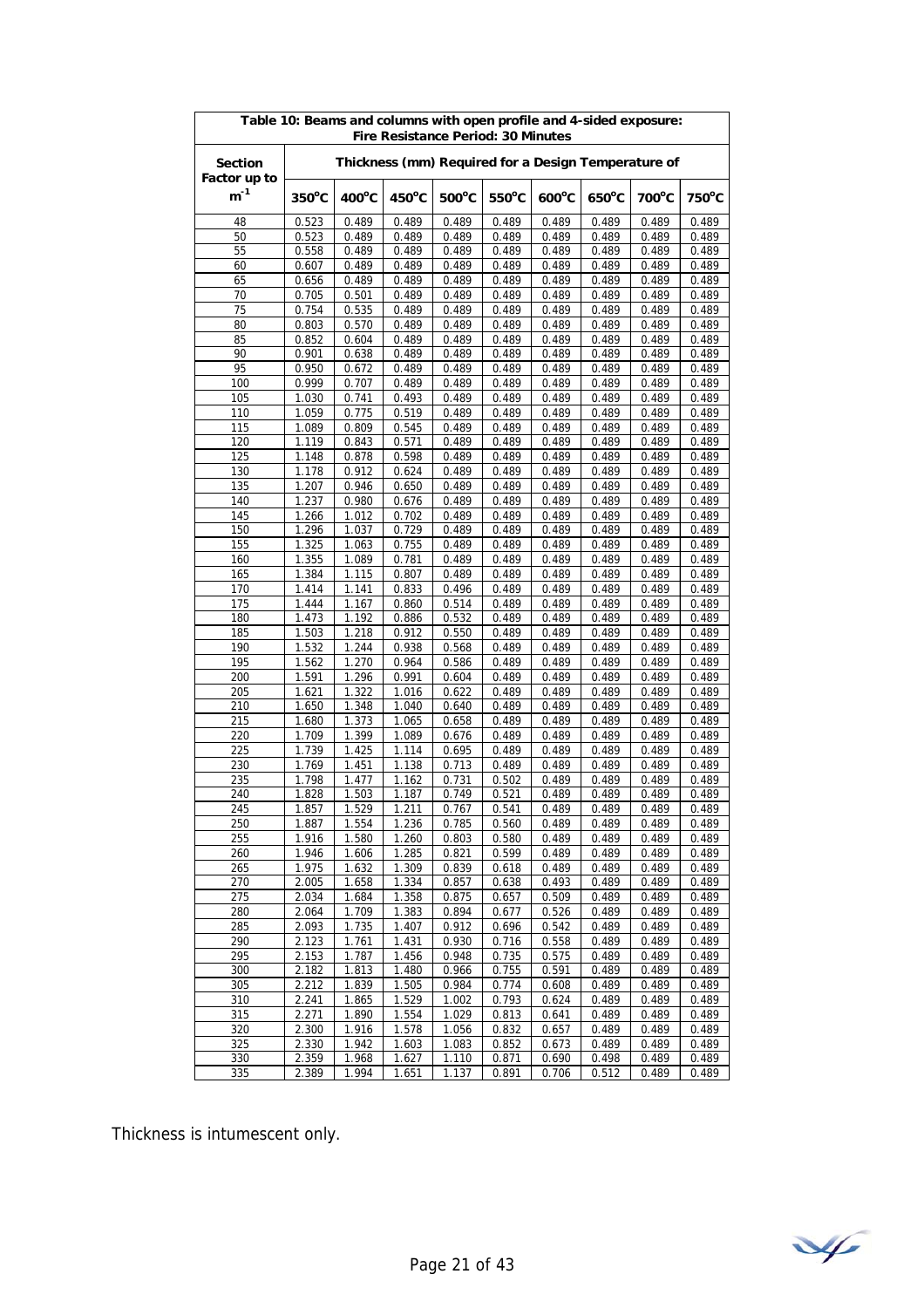| Table 11: Beams and columns with open profile and 4-sided exposure:<br><b>Fire Resistance Period: 45 Minutes</b> |                 |                 |                 |                 |                 |                                                     |                 |                |                |  |
|------------------------------------------------------------------------------------------------------------------|-----------------|-----------------|-----------------|-----------------|-----------------|-----------------------------------------------------|-----------------|----------------|----------------|--|
| <b>Section</b><br>Factor up to                                                                                   |                 |                 |                 |                 |                 | Thickness (mm) Required for a Design Temperature of |                 |                |                |  |
| $\mathsf{m}^\text{-1}$                                                                                           | $350^{\circ}$ C | $400^{\circ}$ C | $450^{\circ}$ C | $500^{\circ}$ C | $550^{\circ}$ C | $600^{\circ}$ C                                     | $650^{\circ}$ C | 700°C          | 750°C          |  |
| 48                                                                                                               | 0.952           | 0.721           | 0.560           | 0.489           | 0.489           | 0.489                                               | 0.489           | 0.489          | 0.489          |  |
| 50                                                                                                               | 0.952           | 0.721           | 0.560           | 0.489           | 0.489           | 0.489                                               | 0.489           | 0.489          | 0.489          |  |
| 55                                                                                                               | 0.968           | 0.759           | 0.589           | 0.489           | 0.489           | 0.489                                               | 0.489           | 0.489          | 0.489          |  |
| 60                                                                                                               | 1.067           | 0.829           | 0.651           | 0.497           | 0.489           | 0.489                                               | 0.489           | 0.489          | 0.489          |  |
| 65                                                                                                               | 1.166           | 0.895           | 0.706           | 0.542           | 0.489           | 0.489                                               | 0.489           | 0.489          | 0.489          |  |
| 70                                                                                                               | 1.265           | 0.961           | 0.762           | 0.587           | 0.489           | 0.489                                               | 0.489           | 0.489          | 0.489          |  |
| 75                                                                                                               | 1.364           | 1.022           | 0.817           | 0.632           | 0.489           | 0.489                                               | 0.489           | 0.489          | 0.489          |  |
| 80                                                                                                               | 1.463           | 1.073           | 0.872           | 0.678           | 0.506           | 0.489                                               | 0.489           | 0.489          | 0.489          |  |
| 85                                                                                                               | 1.562           | 1.124           | 0.927           | 0.723           | 0.542           | 0.489<br>0.489                                      | 0.489           | 0.489          | 0.489          |  |
| 90<br>95                                                                                                         | 1.661<br>1.760  | 1.175<br>1.226  | 0.982<br>1.022  | 0.768<br>0.813  | 0.578<br>0.615  | 0.489                                               | 0.489<br>0.489  | 0.489<br>0.489 | 0.489<br>0.489 |  |
| 100                                                                                                              | 1.859           | 1.278           | 1.053           | 0.859           | 0.651           | 0.489                                               | 0.489           | 0.489          | 0.489          |  |
| 105                                                                                                              | 1.958           | 1.329           | 1.084           | 0.904           | 0.687           | 0.498                                               | 0.489           | 0.489          | 0.489          |  |
| 110                                                                                                              | 2.057           | 1.380           | 1.115           | 0.949           | 0.723           | 0.526                                               | 0.489           | 0.489          | 0.489          |  |
| 115                                                                                                              | 2.156           | 1.431           | 1.147           | 0.994           | 0.759           | 0.553                                               | 0.489           | 0.489          | 0.489          |  |
| 120                                                                                                              | 2.255           | 1.482           | 1.178           | 1.026           | 0.796           | 0.581                                               | 0.489           | 0.489          | 0.489          |  |
| 125                                                                                                              | 2.354           | 1.534           | 1.209           | 1.054           | 0.832           | 0.608                                               | 0.489           | 0.489          | 0.489          |  |
| 130                                                                                                              | 2.453           | 1.585           | 1.240           | 1.082           | 0.868           | 0.636                                               | 0.489           | 0.489          | 0.489          |  |
| 135                                                                                                              | 2.486           | 1.636           | 1.271           | 1.111           | 0.904           | 0.663                                               | 0.489           | 0.489          | 0.489          |  |
| 140                                                                                                              | 2.515           | 1.687           | 1.303           | 1.139           | 0.940           | 0.691                                               | 0.489           | 0.489          | 0.489          |  |
| 145                                                                                                              | 2.543           | 1.738           | 1.334           | 1.167           | 0.977           | 0.718                                               | 0.489           | 0.489          | 0.489          |  |
| 150                                                                                                              | 2.572           | 1.790           | 1.365           | 1.196           | 1.010           | 0.746                                               | 0.489           | 0.489          | 0.489          |  |
| 155                                                                                                              | 2.600           | 1.841           | 1.396           | 1.224           | 1.037           | 0.773                                               | 0.489           | 0.489          | 0.489          |  |
| 160                                                                                                              | 2.629           | 1.892           | 1.427           | 1.252           | 1.064           | 0.801                                               | 0.505           | 0.489          | 0.489          |  |
| 165                                                                                                              | 2.657           | 1.943           | 1.458           | 1.281           | 1.091           | 0.828                                               | 0.525           | 0.489          | 0.489          |  |
| 170                                                                                                              | 2.686           | 1.994           | 1.490           | 1.309           | 1.118           | 0.856                                               | 0.545           | 0.489          | 0.489          |  |
| 175                                                                                                              | 2.714           | 2.046           | 1.521           | 1.338           | 1.146<br>1.173  | 0.883                                               | 0.565           | 0.489          | 0.489          |  |
| 180<br>185                                                                                                       | 2.743<br>2.771  | 2.097<br>2.148  | 1.552<br>1.583  | 1.366<br>1.394  | 1.200           | 0.911<br>0.938                                      | 0.585<br>0.605  | 0.489<br>0.489 | 0.489<br>0.489 |  |
| 190                                                                                                              | 2.799           | 2.199           | 1.614           | 1.423           | 1.227           | 0.966                                               | 0.625           | 0.489          | 0.489          |  |
| 195                                                                                                              | 2.828           | 2.250           | 1.646           | 1.451           | 1.254           | 0.993                                               | 0.645           | 0.489          | 0.489          |  |
| 200                                                                                                              | 2.856           | 2.302           | 1.677           | 1.479           | 1.281           | 1.020                                               | 0.665           | 0.489          | 0.489          |  |
| 205                                                                                                              | 2.885           | 2.353           | 1.708           | 1.508           | 1.308           | 1.047                                               | 0.685           | 0.489          | 0.489          |  |
| 210                                                                                                              | 2.913           | 2.404           | 1.739           | 1.536           | 1.335           | 1.074                                               | 0.705           | 0.489          | 0.489          |  |
| 215                                                                                                              | 2.942           | 2.455           | 1.770           | 1.565           | 1.362           | 1.100                                               | 0.725           | 0.489          | 0.489          |  |
| 220                                                                                                              | 2.970           | 2.489           | 1.801           | 1.593           | 1.389           | 1.127                                               | 0.745           | 0.489          | 0.489          |  |
| 225                                                                                                              | 2.999           | 2.520           | 1.833           | 1.621           | 1.416           | 1.153                                               | 0.765           | 0.489          | 0.489          |  |
| 230                                                                                                              | 3.027           | 2.552           | 1.864           | 1.650           | 1.443           | 1.180                                               | 0.785           | 0.489          | 0.489          |  |
| 235                                                                                                              | 3.055           | 2.583           | 1.895           | 1.678           | 1.471           | 1.207                                               | 0.805           | 0.507          | 0.489          |  |
| 240                                                                                                              | 3.084           | 2.615           | 1.926           | 1.706           | 1.498           | 1.233                                               | 0.825           | 0.528          | 0.489          |  |
| 245                                                                                                              | 3.112           | 2.647           | 1.957           | 1.735           | 1.525           | 1.260                                               | 0.845           | 0.550          | 0.489          |  |
| 250<br>255                                                                                                       | 3.141<br>3.169  | 2.678<br>2.710  | 1.989<br>2.020  | 1.763<br>1.791  | 1.552<br>1.579  | 1.287<br>1.313                                      | 0.865<br>0.885  | 0.571<br>0.593 | 0.489<br>0.489 |  |
| 260                                                                                                              | 3.198           | 2.741           | 2.051           | 1.820           | 1.606           | 1.340                                               | 0.905           | 0.614          | 0.489          |  |
| 265                                                                                                              | 3.226           | 2.773           | 2.082           | 1.848           | 1.633           | 1.366                                               | 0.925           | 0.636          | 0.489          |  |
| 270                                                                                                              | 3.255           | 2.805           | 2.113           | 1.877           | 1.660           | 1.393                                               | 0.945           | 0.658          | 0.489          |  |
| 275                                                                                                              | 3.283           | 2.836           | 2.144           | 1.905           | 1.687           | 1.420                                               | 0.965           | 0.679          | 0.489          |  |
| 280                                                                                                              | 3.311           | 2.868           | 2.176           | 1.933           | 1.714           | 1.446                                               | 0.985           | 0.701          | 0.489          |  |
| 285                                                                                                              | 3.340           | 2.899           | 2.207           | 1.962           | 1.741           | 1.473                                               | 1.006           | 0.722          | 0.489          |  |
| 290                                                                                                              | 3.368           | 2.931           | 2.238           | 1.990           | 1.768           | 1.500                                               | 1.034           | 0.744          | 0.489          |  |
| 295                                                                                                              | 3.397           | 2.963           | 2.269           | 2.018           | 1.796           | 1.526                                               | 1.063           | 0.765          | 0.498          |  |
| 300                                                                                                              | 3.425           | 2.994           | 2.300           | 2.047           | 1.823           | 1.553                                               | 1.091           | 0.787          | 0.516          |  |
| 305                                                                                                              | 3.454           | 3.026           | 2.331           | 2.075           | 1.850           | 1.579                                               | 1.119           | 0.808          | 0.535          |  |
| 310                                                                                                              | 3.482           | 3.057           | 2.363           | 2.104           | 1.877           | 1.606                                               | 1.147           | 0.830          | 0.554          |  |
| 315                                                                                                              | 3.530           | 3.089           | 2.394           | 2.132           | 1.904           | 1.633                                               | 1.176           | 0.851          | 0.573          |  |
| 320                                                                                                              | 3.579           | 3.121           | 2.425           | 2.160           | 1.931           | 1.659                                               | 1.204           | 0.873          | 0.592          |  |
| 325                                                                                                              | 3.629           | 3.152           | 2.456           | 2.189           | 1.958           | 1.686                                               | 1.232           | 0.894          | 0.611          |  |
| 330<br>335                                                                                                       | 3.679<br>3.729  | 3.184<br>3.215  | 2.508<br>2.563  | 2.217<br>2.245  | 1.985<br>2.012  | 1.713                                               | 1.261<br>1.289  | 0.916<br>0.937 | 0.630<br>0.649 |  |
|                                                                                                                  |                 |                 |                 |                 |                 | 1.739                                               |                 |                |                |  |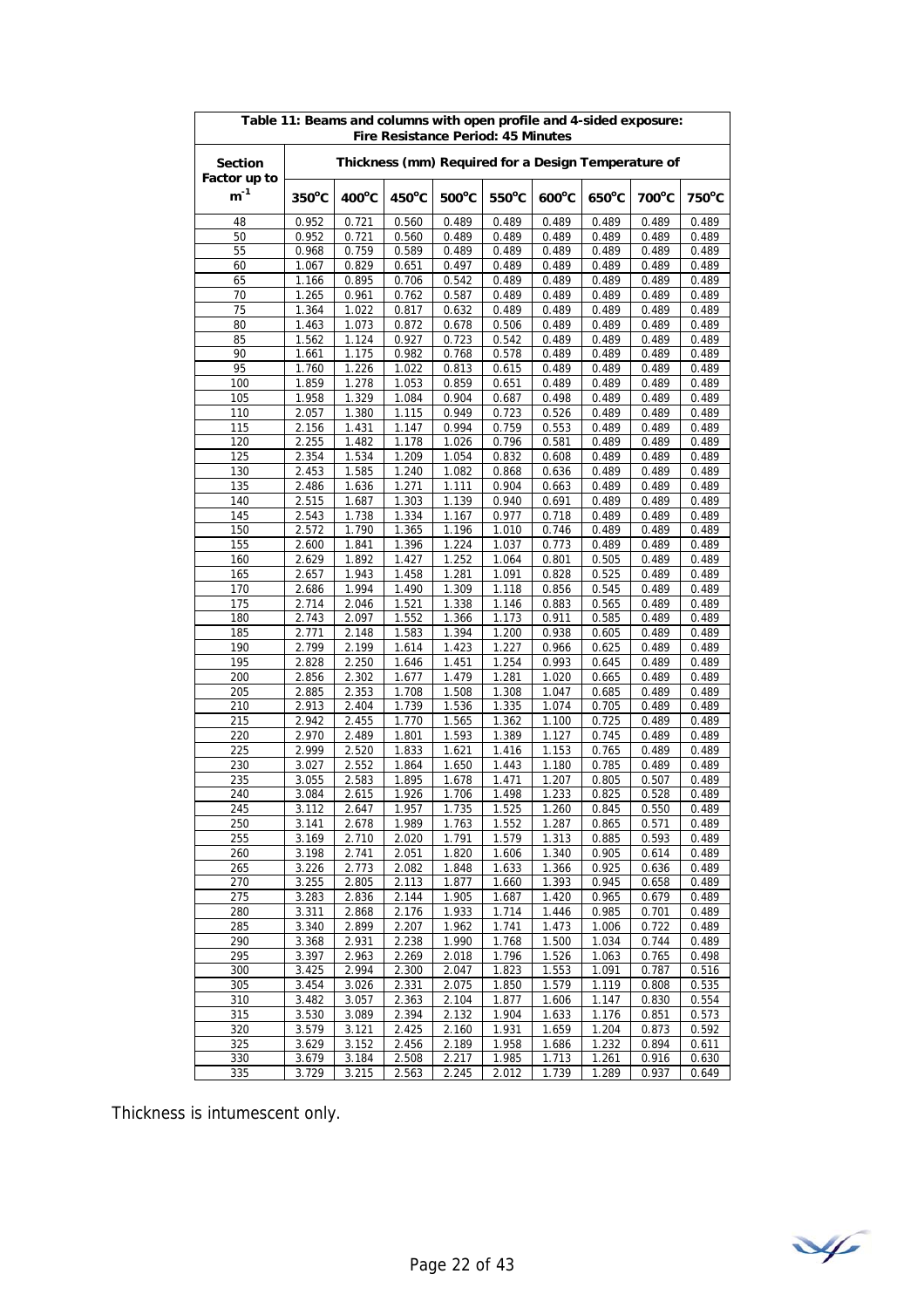| Table 12: Beams and columns with open profile and 4-sided exposure:<br><b>Fire Resistance Period: 60 Minutes</b> |                     |                 |                 |                 |                 |                                                     |                 |                |                 |  |
|------------------------------------------------------------------------------------------------------------------|---------------------|-----------------|-----------------|-----------------|-----------------|-----------------------------------------------------|-----------------|----------------|-----------------|--|
| <b>Section</b><br>Factor up to                                                                                   |                     |                 |                 |                 |                 | Thickness (mm) Required for a Design Temperature of |                 |                |                 |  |
| $m^{-1}$                                                                                                         | $350^{\circ}$ C     | $400^{\circ}$ C | $450^{\circ}$ C | $500^{\circ}$ C | $550^{\circ}$ C | $600^{\circ}$ C                                     | $650^{\circ}$ C | 700°C          | $750^{\circ}$ C |  |
| 48                                                                                                               | 1.703               | 1.186           | 0.882           | 0.725           | 0.588           | 0.489                                               | 0.489           | 0.489          | 0.489           |  |
| 50                                                                                                               | 1.703               | 1.186           | 0.882           | 0.725           | 0.588           | 0.489                                               | 0.489           | 0.489          | 0.489           |  |
| 55                                                                                                               | 1.793               | 1.248           | 0.928           | 0.763           | 0.619           | 0.500                                               | 0.489           | 0.489          | 0.489           |  |
| 60                                                                                                               | 1.967               | 1.373           | 1.013           | 0.841           | 0.690           | 0.554                                               | 0.489           | 0.489          | 0.489           |  |
| 65                                                                                                               | 2.145               | 1.501           | 1.101           | 0.914           | 0.753           | 0.607                                               | 0.489           | 0.489          | 0.489           |  |
| 70                                                                                                               | 2.322               | 1.628           | 1.189           | 0.987           | 0.816           | 0.661                                               | 0.499           | 0.489          | 0.489           |  |
| 75                                                                                                               | 2.481               | 1.756           | 1.276           | 1.046           | 0.879           | 0.715                                               | 0.544           | 0.489          | 0.489           |  |
| 80                                                                                                               | 2.574               | 1.884           | 1.364           | 1.101           | 0.942           | 0.769                                               | 0.589           | 0.489          | 0.489           |  |
| 85<br>90                                                                                                         | 2.668<br>2.761      | 2.011<br>2.139  | 1.452<br>1.540  | 1.156<br>1.211  | 1.004<br>1.038  | 0.822<br>0.876                                      | 0.634<br>0.679  | 0.489<br>0.489 | 0.489<br>0.489  |  |
| 95                                                                                                               | 2.855               | 2.267           | 1.628           | 1.267           | 1.072           | 0.930                                               | 0.724           | 0.499          | 0.489           |  |
| 100                                                                                                              | 2.948               | 2.394           | 1.716           | 1.322           | 1.106           | 0.984                                               | 0.769           | 0.535          | 0.489           |  |
| 105                                                                                                              | 3.042               | 2.482           | 1.803           | 1.377           | 1.140           | 1.022                                               | 0.813           | 0.571          | 0.489           |  |
| 110                                                                                                              | 3.135               | 2.528           | 1.891           | 1.432           | 1.174           | 1.053                                               | 0.858           | 0.607          | 0.489           |  |
| 115                                                                                                              | 3.229               | 2.574           | 1.979           | 1.487           | 1.208           | 1.083                                               | 0.903           | 0.643          | 0.489           |  |
| 120                                                                                                              | 3.322               | 2.620           | 2.067           | 1.542           | 1.242           | 1.114                                               | 0.948           | 0.679          | 0.489           |  |
| 125                                                                                                              | 3.416               | 2.666           | 2.155           | 1.597           | 1.277           | 1.144                                               | 0.993           | 0.714          | 0.489           |  |
| 130                                                                                                              | 3.493               | 2.712           | 2.243           | 1.653           | 1.311           | 1.175                                               | 1.024           | 0.750          | 0.489           |  |
| 135                                                                                                              | 3.525               | 2.758           | 2.330           | 1.708           | 1.345           | 1.206                                               | 1.053           | 0.786          | 0.489           |  |
| 140                                                                                                              | 3.556               | 2.804           | 2.418           | 1.763           | 1.379           | 1.236                                               | 1.081           | 0.822          | 0.489           |  |
| 145                                                                                                              | 3.588               | 2.850           | 2.476           | 1.818           | 1.413           | 1.267                                               | 1.109           | 0.858          | 0.489           |  |
| 150                                                                                                              | 3.619               | 2.896           | 2.507           | 1.873           | 1.447           | 1.297                                               | 1.137           | 0.894          | 0.489           |  |
| 155                                                                                                              | 3.651               | 2.942           | 2.537           | 1.928<br>1.984  | 1.481           | 1.328                                               | 1.165           | 0.930          | 0.502           |  |
| 160<br>165                                                                                                       | 3.682<br>3.713      | 2.988<br>3.034  | 2.568<br>2.598  | 2.039           | 1.515<br>1.549  | 1.358<br>1.389                                      | 1.193<br>1.222  | 0.966<br>1.001 | 0.531<br>0.561  |  |
| 170                                                                                                              | 3.745               | 3.080           | 2.629           | 2.094           | 1.584           | 1.420                                               | 1.250           | 1.028          | 0.591           |  |
| 175                                                                                                              | 3.776               | 3.126           | 2.659           | 2.149           | 1.618           | 1.450                                               | 1.278           | 1.054          | 0.620           |  |
| 180                                                                                                              | 3.808               | 3.172           | 2.690           | 2.204           | 1.652           | 1.481                                               | 1.306           | 1.080          | 0.650           |  |
| 185                                                                                                              | 3.839               | 3.218           | 2.720           | 2.259           | 1.686           | 1.511                                               | 1.334           | 1.106          | 0.680           |  |
| 190                                                                                                              | 3.871               | 3.264           | 2.751           | 2.314           | 1.720           | 1.542                                               | 1.362           | 1.132          | 0.710           |  |
| 195                                                                                                              | 3.902               | 3.310           | 2.781           | 2.370           | 1.754           | 1.573                                               | 1.390           | 1.158          | 0.739           |  |
| 200                                                                                                              | 3.934               | 3.356           | 2.812           | 2.425           | 1.788           | 1.603                                               | 1.419           | 1.184          | 0.769           |  |
| 205                                                                                                              | 3.965               | 3.402           | 2.842           | 2.473           | 1.822           | 1.634                                               | 1.447           | 1.210          | 0.799           |  |
| 210                                                                                                              | 3.997               | 3.448           | 2.873           | 2.510           | 1.856           | 1.664                                               | 1.475           | 1.236          | 0.828           |  |
| 215                                                                                                              | 4.028               | 3.493           | 2.903           | 2.547           | 1.891           | 1.695                                               | 1.503           | 1.262          | 0.858           |  |
| 220                                                                                                              | 4.060               | 3.531           | 2.934           | 2.583           | 1.925           | 1.725                                               | 1.531           | 1.288          | 0.888           |  |
| 225                                                                                                              | 4.091               | 3.568           | 2.964           | 2.620           | 1.959           | 1.756                                               | 1.559           | 1.314          | 0.917           |  |
| 230                                                                                                              | 4.123               | 3.606           | 2.995           | 2.657           | 1.993           | 1.787                                               | 1.587           | 1.340          | 0.947           |  |
| 235<br>240                                                                                                       | 4.154<br>4.185      | 3.644<br>3.682  | 3.025<br>3.056  | 2.694<br>2.730  | 2.027<br>2.061  | 1.817<br>1.848                                      | 1.616<br>1.644  | 1.366<br>1.392 | 0.977<br>1.006  |  |
| 245                                                                                                              | 4.217               | 3.720           | 3.086           | 2.767           | 2.095           | 1.878                                               | 1.672           | 1.418          | 1.031           |  |
| 250                                                                                                              | 4.248               | 3.757           | 3.117           | 2.804           | 2.129           | 1.909                                               | 1.700           | 1.444          | 1.057           |  |
| 255                                                                                                              | 4.280               | 3.795           | 3.147           | 2.840           | 2.163           | 1.940                                               | 1.728           | 1.471          | 1.082           |  |
| 260                                                                                                              | 4.311               | 3.833           | 3.178           | 2.877           | 2.197           | 1.970                                               | 1.756           | 1.497          | 1.107           |  |
| 265                                                                                                              | 4.343               | 3.871           | 3.208           | 2.914           | 2.232           | 2.001                                               | 1.784           | 1.523          | 1.133           |  |
| 270                                                                                                              | 4.374               | 3.909           | 3.239           | 2.951           | 2.266           | 2.031                                               | 1.813           | 1.549          | 1.158           |  |
| 275                                                                                                              | 4.406               | 3.946           | 3.269           | 2.987           | 2.300           | 2.062                                               | 1.841           | 1.575          | 1.183           |  |
| 280                                                                                                              | 4.437               | 3.984           | 3.300           | 3.024           | 2.334           | 2.092                                               | 1.869           | 1.601          | 1.209           |  |
| 285                                                                                                              | 4.469               | 4.022           | 3.330           | 3.061           | 2.368           | 2.123                                               | 1.897           | 1.627          | 4.710           |  |
| 290                                                                                                              | 4.500               | 4.060           | 3.361           | 3.098           | 2.402           | 2.154                                               | 1.925           | 1.653          | 1.260           |  |
| 295                                                                                                              | 4.532               | 4.098           | 3.391           | 3.134           | 2.436           | 2.184                                               | 1.953           | 1.679          | 1.285           |  |
| 300<br>305                                                                                                       | 4.563<br>4.594      | 4.135<br>4.173  | 3.422<br>3.452  | 3.171<br>3.208  | 2.482<br>2.556  | 2.215<br>2.245                                      | 1.982<br>2.010  | 1.705<br>1.731 | 1.310<br>1.336  |  |
| 310                                                                                                              | 4.626               | 4.211           | 3.483           | 3.244           | 2.629           | 2.276                                               | 2.038           | 1.757          | 1.361           |  |
| 315                                                                                                              | 4.657               | 4.249           | 3.539           | 3.281           | 2.702           | 2.307                                               | 2.066           | 1.783          | 1.386           |  |
| 320                                                                                                              | 4.689               | 4.287           | 3.596           | 3.318           | 2.776           | 2.337                                               | 2.094           | 1.809          | 1.412           |  |
| 325                                                                                                              | 4.737               | 4.324           | 3.654           | 3.355           | 2.849           | 2.368                                               | 2.122           | 1.835          | 1.437           |  |
| 330                                                                                                              | 4.820               | 4.362           | 3.712           | 3.391           | 2.923           | 2.398                                               | 2.150           | 1.861          | 1.462           |  |
| 335                                                                                                              | $\overline{4}$ .902 | 4.400           | 3.769           | 3.428           | 2.996           | 2.429                                               | 2.179           | 1.887          | 1.488           |  |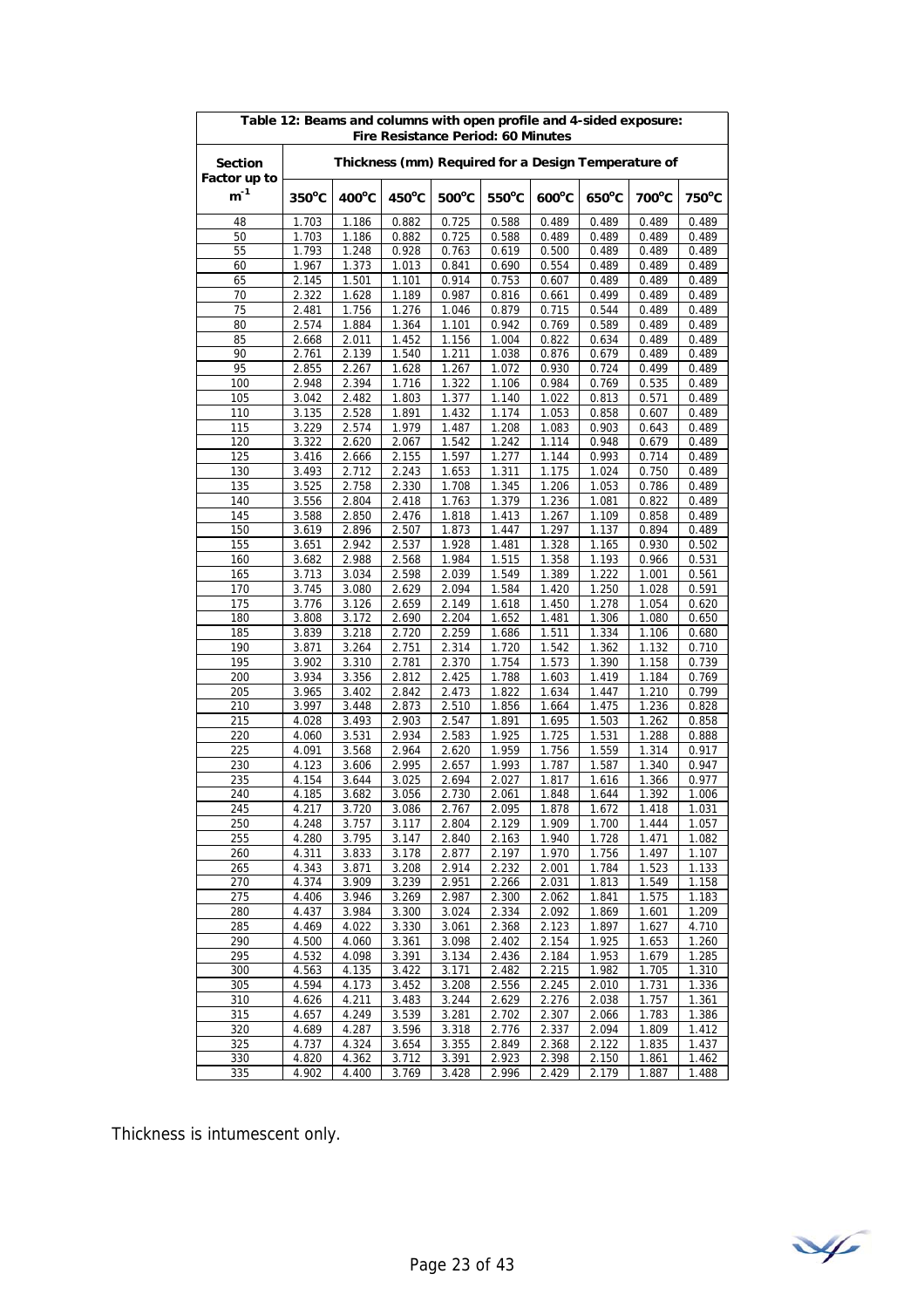| Table 13: Beams and columns with open profile and 4-sided exposure:<br><b>Fire Resistance Period: 75 Minutes</b> |                 |                    |                 |                    |                 |                 |                 |                                                     |                |
|------------------------------------------------------------------------------------------------------------------|-----------------|--------------------|-----------------|--------------------|-----------------|-----------------|-----------------|-----------------------------------------------------|----------------|
| <b>Section</b><br>Factor up to                                                                                   |                 |                    |                 |                    |                 |                 |                 | Thickness (mm) Required for a Design Temperature of |                |
| $\mathsf{m}^\text{-1}$                                                                                           | $350^{\circ}$ C | $400^{\circ}$ C    | $450^{\circ}$ C | $500^{\circ}$ C    | $550^{\circ}$ C | $600^{\circ}$ C | $650^{\circ}$ C | 700°C                                               | 750°C          |
| 48                                                                                                               | 2.466           | 1.888              | 1.453           | 1.093              | 0.879           | 0.744           | 0.601           | 0.489                                               | 0.489          |
| 50                                                                                                               | 2.466           | 1.888              | 1.453           | 1.093              | 0.879           | 0.744           | 0.601           | 0.489                                               | 0.489          |
| 55                                                                                                               | 2.596           | 1.987              | 1.511           | 1.150              | 0.925           | 0.783           | 0.633           | 0.489                                               | 0.489          |
| 60                                                                                                               | 2.775           | 2.178              | 1.659           | 1.265              | 1.015           | 0.866           | 0.710           | 0.547                                               | 0.489          |
| 65                                                                                                               | 2.947           | 2.373              | 1.810           | 1.382              | 1.104           | 0.945           | 0.779           | 0.606                                               | 0.489          |
| 70                                                                                                               | 3.120           | 2.522              | 1.961           | 1.500              | 1.194           | 1.020           | 0.849           | 0.664                                               | 0.489          |
| 75                                                                                                               | 3.292           | 2.636              | 2.112           | 1.617              | 1.284           | 1.083           | 0.918           | 0.722                                               | 0.511          |
| 80                                                                                                               | 3.464           | 2.749              | 2.263           | 1.734              | 1.373           | 1.146           | 0.987           | 0.781                                               | 0.559          |
| 85                                                                                                               | 3.585           | 2.862              | 2.414           | 1.851              | 1.463           | 1.209           | 1.032           | 0.839                                               | 0.607          |
| 90<br>95                                                                                                         | 3.699<br>3.812  | 2.976<br>3.089     | 2.519<br>2.603  | 1.969              | 1.553           | 1.272<br>1.335  | 1.071           | 0.898                                               | 0.654<br>0.702 |
| 100                                                                                                              | 3.926           | 3.202              | 2.687           | 2.086              | 1.642<br>1.732  | 1.398           | 1.109<br>1.147  | 0.956<br>1.008                                      |                |
| 105                                                                                                              | 4.040           | 3.316              | 2.772           | 2.203<br>2.321     | 1.822           | 1.461           | 1.186           | 1.039                                               | 0.750<br>0.797 |
| 110                                                                                                              | 4.153           | 3.429              | 2.856           | 2.438              | 1.911           | 1.524           | 1.224           | 1.069                                               | 0.845          |
| 115                                                                                                              | 4.267           | 3.506              | 2.940           | 2.509              | 2.001           | 1.587           | 1.263           | 1.099                                               | 0.893          |
| 120                                                                                                              | 4.381           | 3.548              | 3.024           | 2.569              | 2.091           | 1.650           | 1.301           | 1.129                                               | 0.940          |
| 125                                                                                                              | 4.494           | 3.589              | 3.109           | 2.629              | 2.180           | 1.713           | 1.339           | 1.160                                               | 0.988          |
| 130                                                                                                              | 4.608           | 3.631              | 3.193           | 2.689              | 2.270           | 1.776           | 1.378           | 1.190                                               | 1.021          |
| 135                                                                                                              | 4.715           | 3.672              | 3.277           | 2.749              | 2.360           | 1.840           | 1.416           | 1.220                                               | 1.049          |
| 140                                                                                                              | 4.763           | 3.714              | 3.362           | 2.809              | 2.449           | 1.903           | 1.454           | 1.251                                               | 1.076          |
| 145                                                                                                              | 4.810           | 3.755              | 3.446           | 2.869              | 2.502           | 1.966           | 1.493           | 1.281                                               | 1.104          |
| 150                                                                                                              | 4.858           | 3.797              | 3.503           | 2.929              | 2.550           | 2.029           | 1.531           | 1.311                                               | 1.131          |
| 155                                                                                                              | 4.906           | 3.839              | 3.536           | 2.989              | 2.598           | 2.092           | 1.570           | 1.341                                               | 1.158          |
| 160                                                                                                              | 4.953           | 3.880              | 3.570           | 3.049              | 2.645           | 2.155           | 1.608           | 1.372                                               | 1.186          |
| 165                                                                                                              | 5.001           | 3.922              | 3.603           | 3.109              | 2.693           | 2.218           | 1.646           | 1.402                                               | 1.213          |
| 170                                                                                                              | 5.049           | 3.963              | 3.636           | 3.169              | 2.741           | 2.281           | 1.685           | 1.432                                               | 1.241          |
| 175                                                                                                              | 5.097           | 4.005              | 3.670           | 3.229              | 2.789           | 2.344           | 1.723           | 1.463                                               | 1.268          |
| 180                                                                                                              | 5.144           | 4.046              | 3.703           | 3.289              | 2.836           | 2.407           | 1.761           | 1.493                                               | 1.295          |
| 185                                                                                                              | 5.192           | 4.088              | 3.736           | 3.349              | 2.884           | 2.466           | 1.800           | 1.523                                               | 1.323          |
| 190<br>195                                                                                                       | 5.240<br>5.287  | 4.129<br>4.171     | 3.770<br>3.803  | 3.409<br>3.468     | 2.932<br>2.980  | 2.505<br>2.544  | 1.838<br>1.877  | 1.553<br>1.584                                      | 1.350<br>1.378 |
| 200                                                                                                              | 5.335           | 4.213              | 3.837           | 3.512              | 3.027           | 2.583           | 1.915           | 1.614                                               | 1.405          |
| 205                                                                                                              | 5.383           | 4.254              | 3.870           | 3.548              | 3.075           | 2.622           | 1.953           | 1.644                                               | 1.433          |
| 210                                                                                                              | 5.431           | 4.296              | 3.903           | 3.585              | 3.123           | 2.661           | 1.992           | 1.675                                               | 1.460          |
| 215                                                                                                              | 5.478           | 4.337              | 3.937           | 3.622              | 3.171           | 2.700           | 2.030           | 1.705                                               | 1.487          |
| 220                                                                                                              | 5.526           | 4.379              | 3.970           | 3.659              | 3.219           | 2.739           | 2.068           | 1.735                                               | 1.515          |
| 225                                                                                                              | 5.574           | 4.420              | 4.003           | 3.696              | 3.266           | 2.778           | 2.107           | 1.765                                               | 1.542          |
| 230                                                                                                              | 5.622           | 4.462              | 4.037           | 3.733              | 3.314           | 2.817           | 2.145           | 1.796                                               | 1.570          |
| 235                                                                                                              | 5.669           | 4.503              | 4.070           | 3.769              | 3.362           | 2.856           | 2.184           | 1.826                                               | 1.597          |
| 240                                                                                                              | 5.717           | 4.545              | 4.103           | 3.806              | 3.410           | 2.895           | 2.222           | 1.856                                               | 1.624          |
| 245                                                                                                              | 5.765           | 4.587              | 4.137           | 3.843              | 3.457           | 2.934           | 2.260           | 1.886                                               | 1.652          |
| 250                                                                                                              | 5.812           | 4.628              | 4.170           | 3.880              | 3.503           | 2.973           | 2.299           | 1.917                                               | 1.679          |
| 255                                                                                                              | 5.860           | 4.670              | 4.204           | 3.917              | 3.546           | 3.012           | 2.337           | 1.947                                               | 1.707          |
| 260                                                                                                              | 5.908           | $\overline{4.712}$ | 4.237           | 3.953              | 3.589           | 3.051           | 2.375           | 1.977                                               | 4.710          |
| 265                                                                                                              | 5.956           | 4.782              | 4.270           | 3.990              | 3.631           | 3.090           | 2.414           | 2.008                                               | 1.762          |
| 270                                                                                                              | 6.003           | 4.852              | 4.304           | 4.027              | 3.674           | 3.129           | 2.452           | 2.038                                               | 1.789          |
| 275<br>280                                                                                                       | 6.051<br>6.099  | 4.922<br>4.991     | 4.337<br>4.370  | 4.064<br>4.101     | 3.717<br>3.760  | 3.168<br>3.207  | 2.516<br>2.587  | 2.068<br>2.098                                      | 1.816<br>1.844 |
| 285                                                                                                              | 6.146           | 5.061              | 4.404           | 4.137              | 3.802           | 3.246           | 2.658           | 2.129                                               | 1.871          |
| 290                                                                                                              | 6.194           | 5.131              | 4.437           | $\overline{4.174}$ | 3.845           | 3.285           | 2.729           | 2.159                                               | 1.899          |
| 295                                                                                                              | 6.242           | 5.201              | 4.470           | 4.211              | 3.888           | 3.324           | 2.800           | 2.189                                               | 1.926          |
| 300                                                                                                              | 6.290           | 5.271              | 4.504           | 4.248              | 3.931           | 3.363           | 2.872           | 2.220                                               | 1.953          |
| 305                                                                                                              | 6.337           | 5.341              | 4.537           | 4.285              | 3.974           | 3.402           | 2.943           | 2.250                                               | 1.981          |
| 310                                                                                                              | 6.385           | 5.410              | 4.571           | 4.321              | 4.016           | 3.441           | 3.014           | 2.280                                               | 2.008          |
| 315                                                                                                              | 6.433           | 5.480              | 4.604           | 4.358              | 4.059           | 3.479           | 3.085           | 2.310                                               | 2.036          |
| 320                                                                                                              | 6.481           | 5.550              | 4.637           | 4.395              | 4.102           | 3.534           | 3.156           | 2.341                                               | 2.063          |
| 325                                                                                                              | 6.528           | 5.620              | 4.671           | 4.432              | 4.145           | 3.591           | 3.227           | 2.371                                               | 2.090          |
| 330                                                                                                              | 6.576           | 5.690              | 4.704           | 4.469              | 4.187           | 3.648           | 3.298           | 2.401                                               | 2.118          |
| 335                                                                                                              | 6.624           | 5.760              | 4.785           | 4.505              | 4.230           | 3.705           | 3.369           | 2.431                                               | 2.145          |

Thickness is intumescent only. In the case of beams exposed on 4 sides the maximum protection thickness is 5.635mm.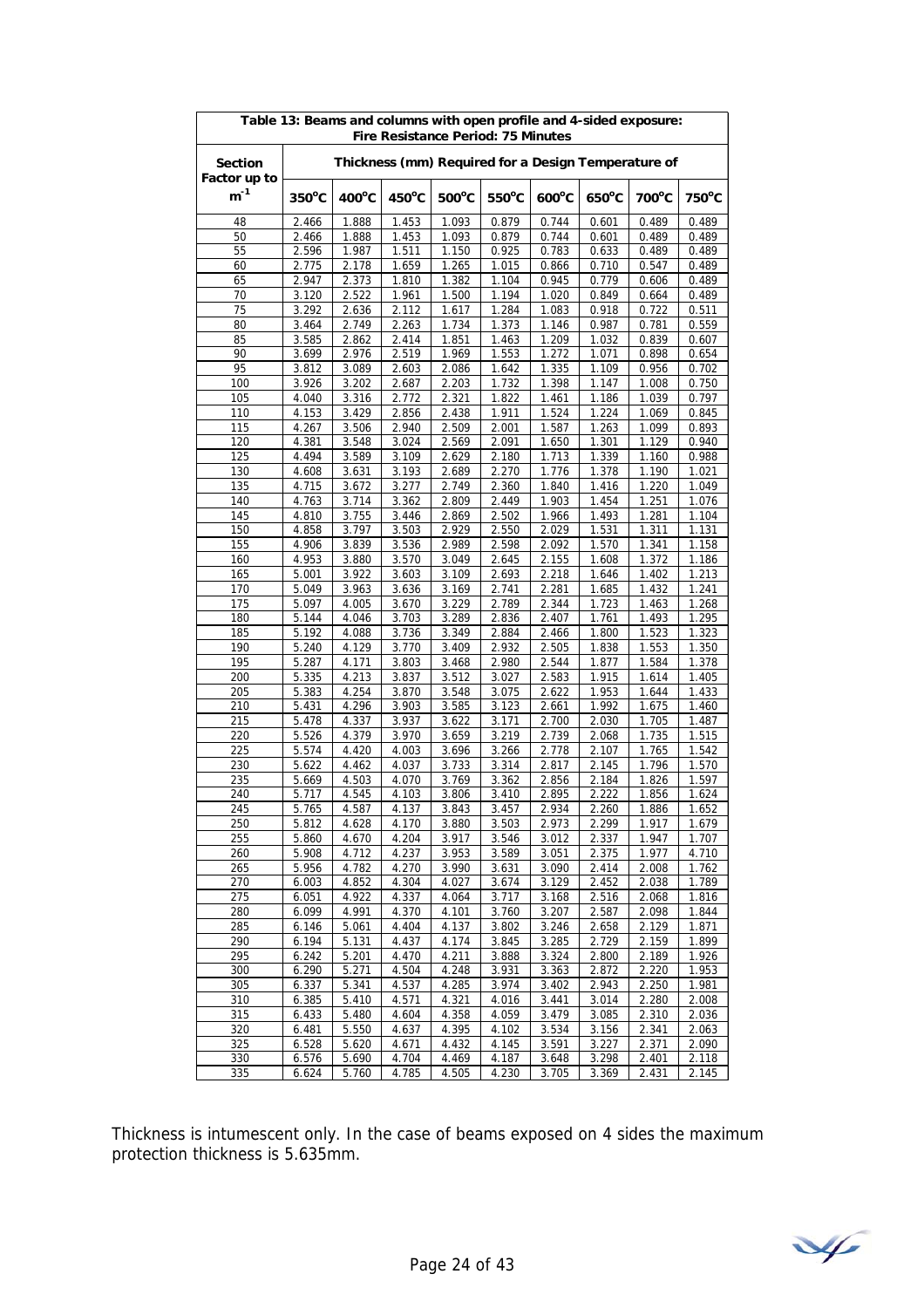| Table 14: Beams and columns with open profile and 4-sided exposure:<br>Fire Resistance Period: 90 Minutes |                 |                |                 |                |                 |                                                     |                |                |                |
|-----------------------------------------------------------------------------------------------------------|-----------------|----------------|-----------------|----------------|-----------------|-----------------------------------------------------|----------------|----------------|----------------|
| <b>Section</b><br>Factor up to                                                                            |                 |                |                 |                |                 | Thickness (mm) Required for a Design Temperature of |                |                |                |
| $m^{-1}$                                                                                                  | $350^{\circ}$ C | 400°C          | $450^{\circ}$ C | 500°C          | $550^{\circ}$ C | $600^{\circ}$ C                                     | 650°C          | 700°C          | 750°C          |
| 48                                                                                                        | 3.072           | 2.540          | 2.056           | 1.648          | 1.337           | 1.071                                               | 0.867          | 0.705          | 0.546          |
| 50                                                                                                        | 3.072           | 2.540          | 2.056           | 1.648          | 1.337           | 1.071                                               | 0.867          | 0.705          | 0.546          |
| 55                                                                                                        | 3.234           | 2.674          | 2.164           | 1.735          | 1.407           | 1.127                                               | 0.913          | 0.742          | 0.575          |
| 60                                                                                                        | 3.564           | 2.874          | 2.395           | 1.902          | 1.547           | 1.242                                               | 1.007          | 0.829          | 0.651          |
| 65                                                                                                        | 3.863           | 3.062          | 2.547           | 2.072          | 1.689           | 1.359                                               | 1.094          | 0.910          | 0.719          |
| 70<br>75                                                                                                  | 4.162<br>4.460  | 3.249<br>3.436 | 2.699<br>2.851  | 2.243<br>2.413 | 1.832<br>1.974  | 1.477<br>1.594                                      | 1.182<br>1.269 | 0.991<br>1.051 | 0.786<br>0.854 |
| 80                                                                                                        | 4.718           | 3.589          | 3.003           | 2.546          | 2.117           | 1.712                                               | 1.356          | 1.108          | 0.921          |
| 85                                                                                                        | 4.767           | 3.729          | 3.155           | 2.664          | 2.260           | 1.829                                               | 1.444          | 1.164          | 0.988          |
| 90                                                                                                        | 4.816           | 3.870          | 3.307           | 2.782          | 2.402           | 1.947                                               | 1.531          | 1.221          | 1.028          |
| 95                                                                                                        | 4.865           | 4.010          | 3.459           | 2.901          | 2.519           | 2.064                                               | 1.619          | 1.277          | 1.060          |
| 100                                                                                                       | 4.914           | 4.151          | 3.548           | 3.019          | 2.619           | 2.181                                               | 1.706          | 1.334          | 1.092          |
| 105                                                                                                       | 4.963           | 4.291          | 3.625           | 3.137          | 2.718           | 2.299                                               | 1.794          | 1.390          | 1.124          |
| 110                                                                                                       | 5.012           | 4.431          | 3.701           | 3.255          | 2.818           | 2.416                                               | 1.881          | 1.447          | 1.156          |
| 115                                                                                                       | 5.061           | 4.572          | 3.777           | 3.374          | 2.917           | 2.509                                               | 1.969          | 1.503          | 1.188          |
| 120<br>125                                                                                                | 5.110<br>5.159  | 4.711<br>4.759 | 3.853<br>3.930  | 3.487<br>3.528 | 3.017<br>3.117  | 2.587<br>2.665                                      | 2.056<br>2.144 | 1.560<br>1.617 | 1.221<br>1.253 |
| 130                                                                                                       | 5.208           | 4.807          | 4.006           | 3.569          | 3.216           | 2.743                                               | 2.231          | 1.673          | 1.285          |
| 135                                                                                                       | 5.257           | 4.856          | 4.082           | 3.610          | 3.316           | 2.821                                               | 2.318          | 1.730          | 1.317          |
| 140                                                                                                       | 5.306           | 4.904          | 4.158           | 3.651          | 3.415           | 2.899                                               | 2.406          | 1.786          | 1.349          |
| 145                                                                                                       | 5.355           | 4.953          | 4.235           | 3.692          | 3.495           | 2.977                                               | 2.484          | 1.843          | 1.381          |
| 150                                                                                                       | 5.404           | 5.001          | 4.311           | 3.733          | 3.529           | 3.055                                               | 2.547          | 1.899          | 1.414          |
| 155                                                                                                       | 5.453           | 5.049          | 4.387           | 3.774          | 3.564           | 3.133                                               | 2.610          | 1.956          | 1.446          |
| 160                                                                                                       | 5.502           | 5.098          | 4.463           | 3.815          | 3.598           | 3.211                                               | 2.673          | 2.012          | 1.478          |
| 165                                                                                                       | 5.551           | 5.146          | 4.540           | 3.855          | 3.632           | 3.289                                               | 2.736          | 2.069          | 1.510          |
| 170                                                                                                       | 5.600           | 5.194          | 4.616           | 3.896          | 3.666           | 3.367                                               | 2.799          | 2.125          | 1.542          |
| 175<br>180                                                                                                | 5.649<br>5.698  | 5.243<br>5.291 | 4.692<br>4.752  | 3.937<br>3.978 | 3.700<br>3.734  | 3.445<br>3.502                                      | 2.862<br>2.925 | 2.182<br>2.238 | 1.574<br>1.607 |
| 185                                                                                                       | 5.747           | 5.339          | 4.808           | 4.019          | 3.769           | 3.539                                               | 2.988          | 2.295          | 1.639          |
| 190                                                                                                       | 5.796           | 5.388          | 4.863           | 4.060          | 3.803           | 3.575                                               | 3.051          | 2.351          | 1.671          |
| 195                                                                                                       | 5.845           | 5.436          | 4.919           | 4.101          | 3.837           | 3.611                                               | 3.114          | 2.408          | 1.703          |
| 200                                                                                                       | 5.894           | 5.484          | 4.974           | 4.142          | 3.871           | 3.647                                               | 3.177          | 2.464          | 1.735          |
| 205                                                                                                       | 5.943           | 5.533          | 5.030           | 4.183          | 3.905           | 3.683                                               | 3.240          | 2.513          | 1.767          |
| 210                                                                                                       | 5.992           | 5.581          | 5.085           | 4.223          | 3.939           | 3.719                                               | 3.303          | 2.563          | 1.799          |
| 215                                                                                                       | 6.041           | 5.630          | 5.140           | 4.264          | 3.974           | 3.755                                               | 3.366          | 2.612          | 1.832          |
| 220<br>225                                                                                                | 6.090<br>6.139  | 5.678<br>5.726 | 5.196<br>5.251  | 4.305<br>4.346 | 4.008<br>4.042  | 3.791<br>3.827                                      | 3.429<br>3.489 | 2.661<br>2.711 | 1.864<br>1.896 |
| 230                                                                                                       | 6.188           | 5.775          | 5.307           | 4.387          | 4.076           | 3.863                                               | 3.529          | 2.760          | 1.928          |
| 235                                                                                                       | 6.237           | 5.823          | 5.362           | 4.428          | 4.110           | 3.899                                               | 3.569          | 2.809          | 1.960          |
| 240                                                                                                       | 6.286           | 5.871          | 5.417           | 4.469          | 4.144           | 3.935                                               | 3.608          | 2.859          | 4.710          |
| 245                                                                                                       | 6.335           | 5.920          | 5.4/3           | 4.510          | 4.179           | 3.971                                               | 3.648          | 2.908          | 2.025          |
| 250                                                                                                       | 6.384           | 5.968          | 5.528           | 4.551          | 4.213           | 4.007                                               | 3.688          | 2.957          | 2.057          |
| 255                                                                                                       | 6.433           | 6.016          | 5.584           | 4.591          | 4.247           | 4.043                                               | 3.727          | 3.007          | 2.089          |
| 260                                                                                                       | 6.482           | 6.065          | 5.639           | 4.632          | 4.281           | 4.079                                               | 3.767          | 3.056          | 2.121          |
| 265<br>270                                                                                                | 6.531<br>6.580  | 6.113<br>6.161 | 5.694<br>5.750  | 4.673<br>4.719 | 4.315<br>4.349  | 4.115<br>4.151                                      | 3.807<br>3.846 | 3.105<br>3.155 | 2.153<br>2.185 |
| 275                                                                                                       | 6.629           | 6.210          | 5.805           | 4.805          | 4.384           | 4.187                                               | 3.886          | 3.204          | 2.218          |
| 280                                                                                                       | 6.678           | 6.258          | 5.861           | 4.892          | 4.418           | 4.223                                               | 3.926          | 3.253          | 2.250          |
| 285                                                                                                       | 6.727           | 6.307          | 5.916           | 4.979          | 4.452           | 4.259                                               | 3.965          | 3.303          | 2.282          |
| 290                                                                                                       | 6.776           | 6.355          | 5.972           | 5.066          | 4.486           | 4.295                                               | 4.005          | 3.352          | 2.314          |
| 295                                                                                                       | 6.825           | 6.403          | 6.027           | 5.153          | 4.520           | 4.331                                               | 4.045          | 3.401          | 2.346          |
| 300                                                                                                       | 6.874           | 6.452          | 6.082           | 5.239          | 4.555           | 4.367                                               | 4.084          | 3.451          | 2.378          |
| 305                                                                                                       | 6.923           | 6.500          | 6.138           | 5.326          | 4.589           | 4.403                                               | 4.124          | 3.501          | 2.410          |
| 310                                                                                                       | 6.972           | 6.548          | 6.193           | 5.413          | 4.623           | 4.439                                               | 4.164          | 3.555          | 2.443          |
| 315                                                                                                       | 7.021           | 6.597          | 6.249           | 5.500          | 4.657           | 4.475                                               | 4.203          | 3.608          | 2.578          |
| 320<br>325                                                                                                | 7.070<br>7.119  | 6.645<br>6.693 | 6.304<br>6.359  | 5.586<br>5.673 | 4.691<br>4.763  | 4.511<br>4.547                                      | 4.243<br>4.283 | 3.662<br>3.715 | 2.834<br>3.090 |
| 330                                                                                                       | 7.168           | 6.742          | 6.415           | 5.760          | 4.880           | 4.583                                               | 4.322          | 3.769          | 3.347          |
| 335                                                                                                       | 7.217           | 6.790          | 6.470           | 5.847          | 4.997           | 4.620                                               | 4.362          | 3.823          | 3.504          |

Thickness is intumescent only. In the case of beams exposed on 4 sides the maximum protection thickness is 5.635mm.

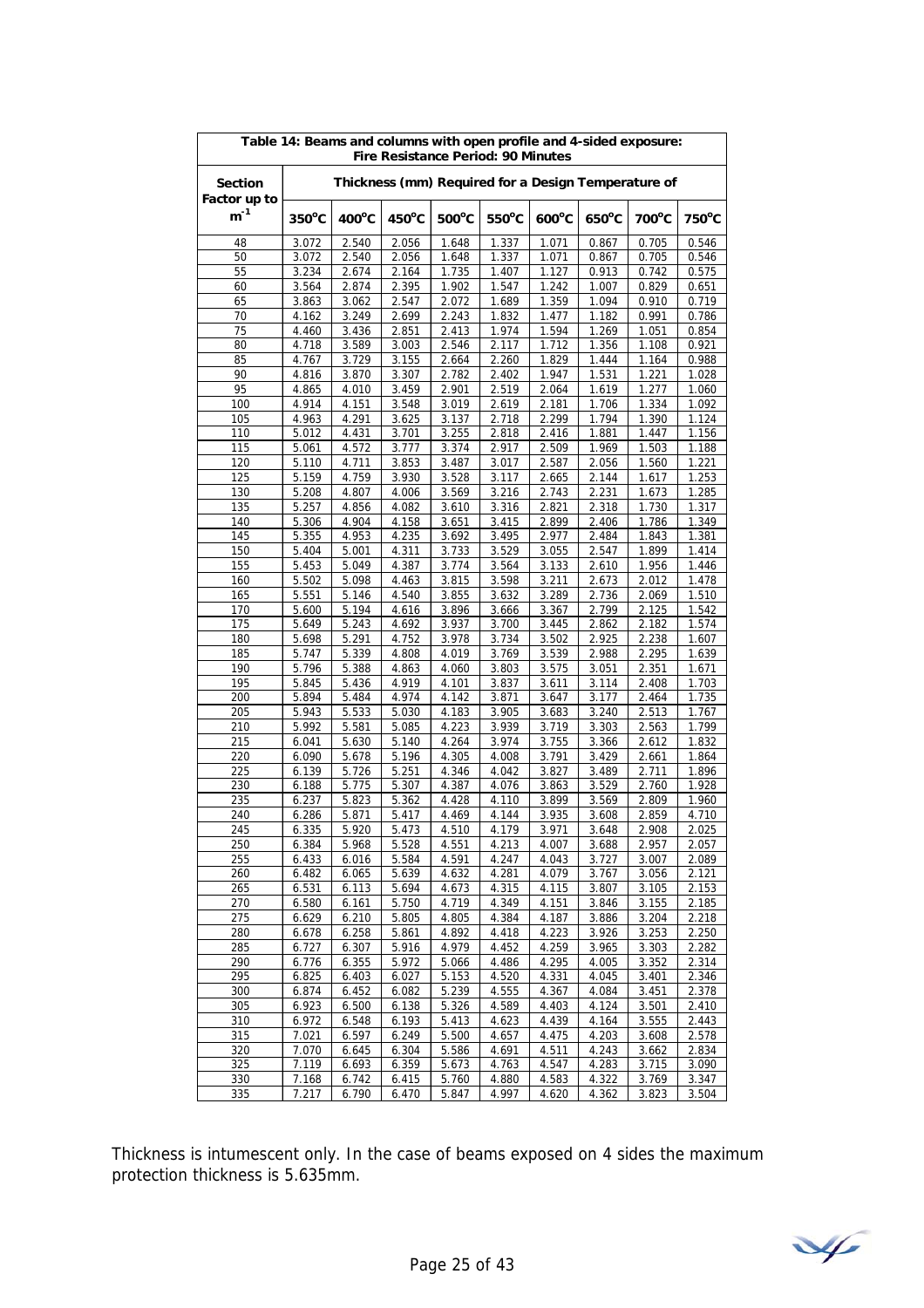| Table 15: Beams and columns with open profile and 4-sided exposure:<br>Fire Resistance Period: 105 Minutes |                 |                 |                 |                 |                 |                                                     |                 |                |                |
|------------------------------------------------------------------------------------------------------------|-----------------|-----------------|-----------------|-----------------|-----------------|-----------------------------------------------------|-----------------|----------------|----------------|
| <b>Section</b><br>Factor up to                                                                             |                 |                 |                 |                 |                 | Thickness (mm) Required for a Design Temperature of |                 |                |                |
| $m^{-1}$                                                                                                   | $350^{\circ}$ C | $400^{\circ}$ C | $450^{\circ}$ C | $500^{\circ}$ C | $550^{\circ}$ C | $600^{\circ}$ C                                     | $650^{\circ}$ C | 700°C          | 750°C          |
| 48                                                                                                         |                 | 3.311           | 2.623           | 2.204           | 1.853           | 1.553                                               | 1.261           | 0.958          | 0.778          |
| 50                                                                                                         |                 | 3.311           | 2.623           | 2.204           | 1.853           | 1.553                                               | 1.261           | 0.958          | 0.778          |
| 55                                                                                                         |                 | 3.320           | 2.761           | 2.320           | 1.950           | 1.635                                               | 1.327           | 1.008          | 0.819          |
| 60                                                                                                         |                 | 3.623           | 3.003           | 2.525           | 2.138           | 1.795                                               | 1.459           | 1.113          | 0.911          |
| 65<br>70                                                                                                   |                 | 3.925<br>4.228  | 3.222<br>3.440  | 2.709<br>2.892  | 2.330<br>2.510  | 1.958<br>2.122                                      | 1.594<br>1.729  | 1.221<br>1.328 | 0.999<br>1.071 |
| 75                                                                                                         |                 | 4.531           | 3.626           | 3.076           | 2.668           | 2.285                                               | 1.864           | 1.435          | 1.143          |
| 80                                                                                                         |                 | 4.731           | 3.804           | 3.260           | 2.826           | 2.449                                               | 1.998           | 1.543          | 1.214          |
| 85                                                                                                         |                 | 4.781           | 3.981           | 3.444           | 2.983           | 2.580                                               | 2.133           | 1.650          | 1.285          |
| 90                                                                                                         |                 | 4.831           | 4.159           | 3.568           | 3.141           | 2.709                                               | 2.268           | 1.757          | 1.357          |
| 95                                                                                                         |                 | 4.881           | 4.337           | 3.676           | 3.299           | 2.837                                               | 2.403           | 1.865          | 1.428          |
| 100                                                                                                        |                 | 4.931           | 4.514           | 3.783           | 3.456           | 2.966                                               | 2.523           | 1.972          | 1.500          |
| 105                                                                                                        |                 | 4.981           | 4.692           | 3.891           | 3.541           | 3.095                                               | 2.632           | 2.079          | 1.571          |
| 110                                                                                                        |                 | 5.031           | 4.756           | 3.998           | 3.609           | 3.224                                               | 2.742           | 2.187          | 1.643          |
| 115<br>120                                                                                                 |                 | 5.082           | 4.807           | 4.105           | 3.678           | 3.353                                               | 2.851           | 2.294<br>2.401 | 1.714          |
| 125                                                                                                        |                 | 5.132<br>5.182  | 4.858<br>4.910  | 4.213<br>4.320  | 3.746<br>3.815  | 3.481<br>3.530                                      | 2.960<br>3.070  | 2.501          | 1.786<br>1.857 |
| 130                                                                                                        |                 | 5.232           | 4.961           | 4.428           | 3.883           | 3.576                                               | 3.179           | 2.591          | 1.928          |
| 135                                                                                                        |                 | 5.282           | 5.012           | 4.535           | 3.952           | 3.622                                               | 3.288           | 2.681          | 2.000          |
| 140                                                                                                        |                 | 5.332           | 5.063           | 4.642           | 4.020           | 3.669                                               | 3.397           | 2.771          | 2.071          |
| 145                                                                                                        |                 | 5.383           | 5.114           | 4.731           | 4.089           | 3.715                                               | 3.492           | 2.861          | 2.143          |
| 150                                                                                                        |                 | 5.433           | 5.165           | 4.787           | 4.157           | 3.761                                               | 3.527           | 2.951          | 2.214          |
| 155                                                                                                        |                 | 5.483           | 5.217           | 4.843           | 4.226           | 3.808                                               | 3.561           | 3.041          | 2.286          |
| 160                                                                                                        |                 | 5.533           | 5.268           | 4.900           | 4.294           | 3.854                                               | 3.596           | 3.131          | 2.357          |
| 165                                                                                                        |                 | 5.583           | 5.319           | 4.956           | 4.363           | 3.900                                               | 3.631           | 3.222          | 2.429          |
| 170<br>175                                                                                                 |                 | 5.633<br>5.684  | 5.370<br>5.421  | 5.012           | 4.431<br>4.500  | 3.946<br>3.993                                      | 3.666<br>3.701  | 3.312<br>3.402 | 2.511<br>2.601 |
| 180                                                                                                        |                 | 5.734           | 5.472           | 5.068<br>5.125  | 4.568           | 4.039                                               | 3.735           | 3.488          | 2.691          |
| 185                                                                                                        |                 | 5.784           | 5.524           | 5.181           | 4.636           | 4.085                                               | 3.770           | 3.523          | 2.781          |
| 190                                                                                                        |                 | 5.834           | 5.575           | 5.237           | 4.705           | 4.131                                               | 3.805           | 3.559          | 2.871          |
| 195                                                                                                        |                 | 5.884           | 5.626           | 5.293           | 4.772           | 4.178                                               | 3.840           | 3.595          | 2.962          |
| 200                                                                                                        |                 | 5.934           | 5.677           | 5.350           | 4.838           | 4.224                                               | 3.875           | 3.631          | 3.052          |
| 205                                                                                                        |                 | 5.984           | 5.728           | 5.406           | 4.905           | 4.270                                               | 3.909           | 3.667          | 3.142          |
| 210                                                                                                        |                 | 6.035           | 5.780           | 5.462           | 4.972           | 4.317                                               | 3.944           | 3.702          | 3.232          |
| 215                                                                                                        |                 | 6.085           | 5.831           | 5.518           | 5.038           | 4.363                                               | 3.979           | 3.738          | 3.322          |
| 220                                                                                                        |                 | 6.135           | 5.882           | 5.575           | 5.105           | 4.409                                               | 4.014           | 3.774          | 3.413          |
| 225<br>230                                                                                                 |                 | 6.185<br>6.235  | 5.933<br>5.984  | 5.631<br>5.687  | 5.172<br>5.238  | 4.455<br>4.502                                      | 4.048<br>4.083  | 3.810<br>3.845 | 4.710<br>3.527 |
| 235                                                                                                        |                 | 6.285           | 6.035           | 5.743           | 5.305           | 4.548                                               | 4.118           | 3.881          | 3.563          |
| 240                                                                                                        |                 | 6.336           | 6.087           | 5.800           | 5.372           | 4.594                                               | 4.153           | 3.917          | 3.598          |
| 245                                                                                                        |                 | 6.386           | 6.138           | 5.856           | 5.438           | 4.640                                               | 4.188           | 3.953          | 3.633          |
| 250                                                                                                        |                 | 6.436           | 6.189           | 5.912           | 5.505           | 4.687                                               | 4.222           | 3.989          | 3.669          |
| 255                                                                                                        |                 | 6.486           | 6.240           | 5.968           | 5.572           | 4.755                                               | 4.257           | 4.024          | 3.704          |
| 260                                                                                                        |                 | 6.536           | 6.291           | 6.025           | 5.638           | 4.845                                               | 4.292           | 4.060          | 3.739          |
| 265                                                                                                        |                 | 6.586           | 6.342           | 6.081           | 5.705           | 4.934                                               | 4.327           | 4.096          | 3.775          |
| 270                                                                                                        |                 | 6.637           | 6.394           | 6.137           | 5.772           | 5.024                                               | 4.361           | 4.132          | 3.810          |
| 275<br>280                                                                                                 |                 | 6.687<br>6.737  | 6.445<br>6.496  | 6.193<br>6.249  | 5.838<br>5.905  | 5.114<br>5.204                                      | 4.396<br>4.431  | 4.167<br>4.203 | 3.845<br>3.881 |
| 285                                                                                                        |                 | 6.787           | 6.547           | 6.306           | 5.972           | 5.294                                               | 4.466           | 4.239          | 3.916          |
| 290                                                                                                        |                 | 6.837           | 6.598           | 6.362           | 6.038           | 5.384                                               | 4.501           | 4.275          | 3.951          |
| 295                                                                                                        |                 | 6.887           | 6.650           | 6.418           | 6.105           | 5.474                                               | 4.535           | 4.311          | 3.987          |
| 300                                                                                                        |                 | 6.937           | 6.701           | 6.474           | 6.172           | 5.564                                               | 4.570           | 4.346          | 4.022          |
| 305                                                                                                        |                 | 6.988           | 6.752           | 6.531           | 6.238           | 5.654                                               | 4.605           | 4.382          | 4.057          |
| 310                                                                                                        |                 | 7.038           | 6.803           | 6.587           | 6.305           | 5.744                                               | 4.640           | 4.418          | 4.093          |
| 315                                                                                                        |                 | 7.088           | 6.854           | 6.643           | 6.372           | 5.834                                               | 4.674           | 4.454          | 4.128          |
| 320                                                                                                        |                 | 7.138           | 6.905           | 6.699           | 6.438           | 5.924                                               | 4.709           | 4.489          | 4.163          |
| 325                                                                                                        |                 | 7.188           | 6.957           | 6.756           | 6.505           | 6.014                                               | 4.893           | 4.525          | 4.199          |
| 330<br>335                                                                                                 |                 | 7.238<br>7.289  | 7.008<br>7.059  | 6.812<br>6.868  | 6.572<br>6.638  | 6.104<br>6.194                                      | 5.079<br>5.266  | 4.561<br>4.597 | 4.234<br>4.269 |

Thickness is intumescent only. In the case of beams exposed on 4 sides the maximum protection thickness is 5.635mm.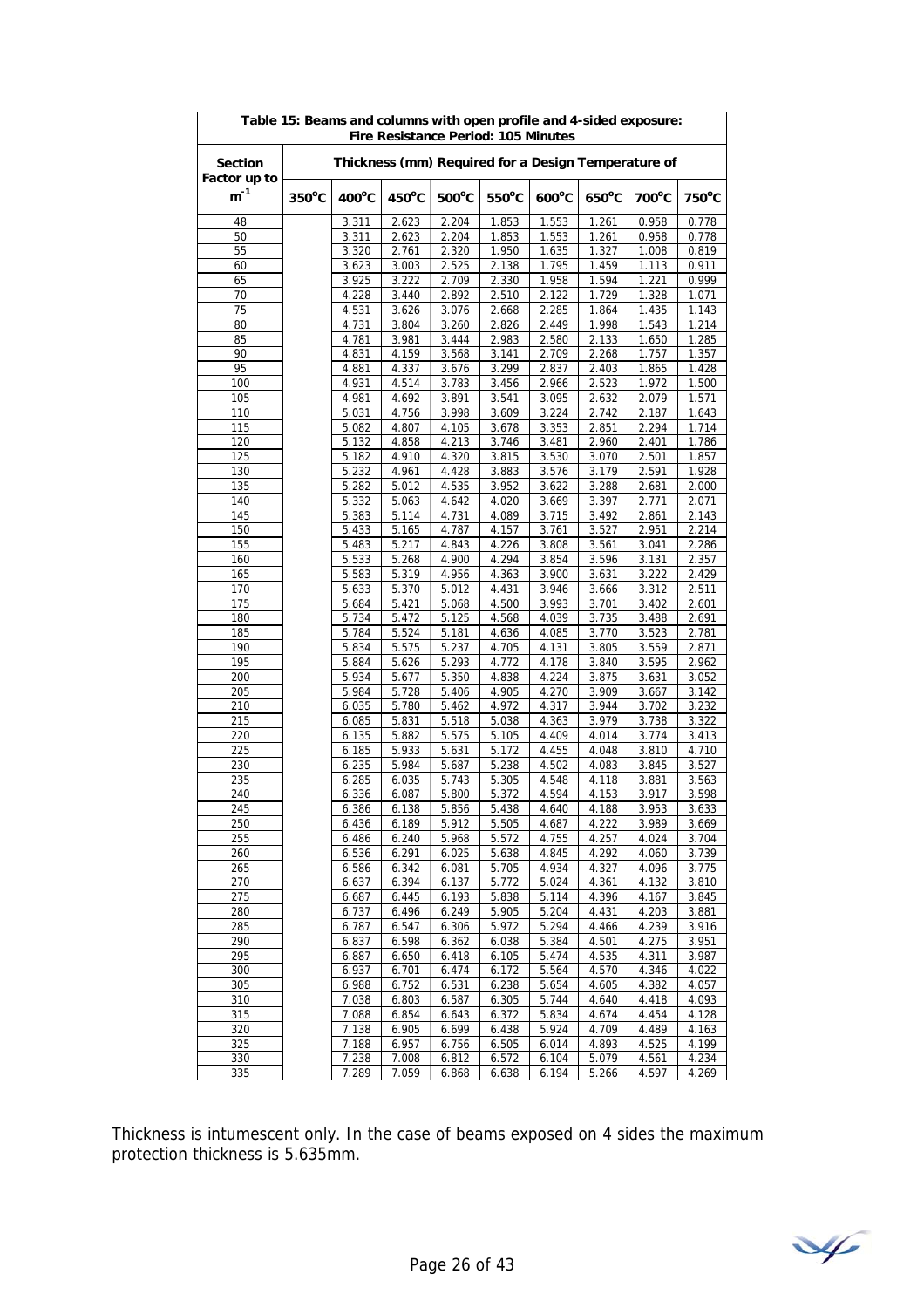| Table 16: Beams and columns with open profile and 4-sided exposure:<br>Fire Resistance Period: 120 Minutes |                 |                 |                 |                 |                |                                                     |                 |                |                |  |
|------------------------------------------------------------------------------------------------------------|-----------------|-----------------|-----------------|-----------------|----------------|-----------------------------------------------------|-----------------|----------------|----------------|--|
| <b>Section</b><br>Factor up to                                                                             |                 |                 |                 |                 |                | Thickness (mm) Required for a Design Temperature of |                 |                |                |  |
| $m^{-1}$                                                                                                   | $350^{\circ}$ C | $400^{\circ}$ C | $450^{\circ}$ C | $500^{\circ}$ C | 550°C          | $600^{\circ}$ C                                     | $650^{\circ}$ C | 700°C          | 750°C          |  |
| 48                                                                                                         |                 |                 | 3.311           | 2.709           | 2.365          | 2.035                                               | 1.714           | 1.390          | 1.054          |  |
| 50                                                                                                         |                 |                 | 3.311           | 2.709           | 2.365          | 2.035                                               | 1.714           | 1.390          | 1.054          |  |
| 55                                                                                                         |                 |                 | 3.485           | 2.852           | 2.489          | 2.142                                               | 1.804           | 1.463          | 1.109          |  |
| 60                                                                                                         |                 |                 | 3.718           | 3.131           | 2.706          | 2.362                                               | 1.979           | 1.609          | 1.226          |  |
| 65<br>70                                                                                                   |                 |                 | 4.043           | 3.375<br>3.596  | 2.924<br>3.143 | 2.544                                               | 2.157<br>2.335  | 1.757<br>1.906 | 1.345          |  |
| 75                                                                                                         |                 |                 | 4.368<br>4.693  | 3.798           | 3.362          | 2.727<br>2.910                                      | 2.507           | 2.054          | 1.463<br>1.582 |  |
| 80                                                                                                         |                 |                 | 4.781           | 4.000           | 3.542          | 3.093                                               | 2.664           | 2.203          | 1.701          |  |
| 85                                                                                                         |                 |                 | 4.856           | 4.202           | 3.674          | 3.276                                               | 2.822           | 2.351          | 1.820          |  |
| 90                                                                                                         |                 |                 | 4.932           | 4.404           | 3.805          | 3.459                                               | 2.979           | 2.496          | 1.939          |  |
| 95                                                                                                         |                 |                 | 5.007           | 4.606           | 3.937          | 3.569                                               | 3.136           | 2.628          | 2.058          |  |
| 100                                                                                                        |                 |                 | 5.082           | 4.737           | 4.068          | 3.668                                               | 3.293           | 2.760          | 2.177          |  |
| 105                                                                                                        |                 |                 | 5.157           | 4.794           | 4.200          | 3.766                                               | 3.450           | 2.892          | 2.296          |  |
| 110                                                                                                        |                 |                 | 5.233           | 4.850           | 4.331<br>4.463 | 3.864<br>3.963                                      | 3.536           | 3.024          | 2.415          |  |
| 115<br>120                                                                                                 |                 |                 | 5.308<br>5.383  | 4.907<br>4.963  | 4.595          | 4.061                                               | 3.601<br>3.666  | 3.156<br>3.288 | 2.536<br>2.657 |  |
| 125                                                                                                        |                 |                 | 5.458           | 5.020           | 4.717          | 4.160                                               | 3.731           | 3.420          | 2.778          |  |
| 130                                                                                                        |                 |                 | 5.534           | 5.077           | 4.777          | 4.258                                               | 3.795           | 3.505          | 2.900          |  |
| 135                                                                                                        |                 |                 | 5.609           | 5.133           | 4.836          | 4.357                                               | 3.860           | 3.544          | 3.021          |  |
| 140                                                                                                        |                 |                 | 5.684           | 5.190           | 4.895          | 4.455                                               | 3.925           | 3.583          | 3.142          |  |
| 145                                                                                                        |                 |                 | 5.759           | 5.246           | 4.955          | 4.553                                               | 3.990           | 3.622          | 3.264          |  |
| 150                                                                                                        |                 |                 | 5.834           | 5.303           | 5.014          | 4.652                                               | 4.055           | 3.661          | 3.385          |  |
| 155                                                                                                        |                 |                 | 5.910           | 5.359           | 5.073          | 4.736                                               | 4.120           | 3.700          | 3.491          |  |
| 160                                                                                                        |                 |                 | 5.985           | 5.416           | 5.133          | 4.799                                               | 4.185           | 3.739          | 3.524          |  |
| 165                                                                                                        |                 |                 | 6.060           | 5.472           | 5.192          | 4.863                                               | 4.250           | 3.778          | 3.557          |  |
| 170<br>175                                                                                                 |                 |                 | 6.135<br>6.211  | 5.529<br>5.585  | 5.252<br>5.311 | 4.927<br>4.990                                      | 4.315<br>4.380  | 3.818<br>3.857 | 3.590<br>3.623 |  |
| 180                                                                                                        |                 |                 | 6.286           | 5.642           | 5.370          | 5.054                                               | 4.445           | 3.896          | 3.656          |  |
| 185                                                                                                        |                 |                 | 6.361           | 5.698           | 5.430          | 5.117                                               | 4.510           | 3.935          | 3.688          |  |
| 190                                                                                                        |                 |                 | 6.436           | 5.755           | 5.489          | 5.181                                               | 4.575           | 3.974          | 3.721          |  |
| 195                                                                                                        |                 |                 | 6.511           | 5.812           | 5.548          | 5.244                                               | 4.640           | 4.013          | 3.754          |  |
| 200                                                                                                        |                 |                 | 6.587           | 5.868           | 5.608          | 5.308                                               | 4.705           | 4.052          | 3.787          |  |
| 205                                                                                                        |                 |                 | 6.662           | 5.925           | 5.667          | 5.371                                               | 4.789           | 4.091          | 4.710          |  |
| 210                                                                                                        |                 |                 | 6.737           | 5.981           | 5.727          | 5.435                                               | 4.875           | 4.130          | 3.853          |  |
| 215                                                                                                        |                 |                 | 6.812           | 6.038           | 5.786          | 5.499                                               | 4.960           | 4.169          | 3.886          |  |
| 220<br>225                                                                                                 |                 |                 | 6.888<br>6.963  | 6.094           | 5.845<br>5.905 | 5.562<br>5.626                                      | 5.046<br>5.132  | 4.208<br>4.247 | 3.919<br>3.952 |  |
| 230                                                                                                        |                 |                 | 7.038           | 6.151<br>6.207  | 5.964          | 5.689                                               | 5.217           | 4.286          | 3.985          |  |
| 235                                                                                                        |                 |                 | 7.113           | 6.264           | 6.023          | 5.753                                               | 5.303           | 4.326          | 4.018          |  |
| 240                                                                                                        |                 |                 | 7.188           | 6.320           | 6.083          | 5.816                                               | 5.389           | 4.365          | 4.051          |  |
| 245                                                                                                        |                 |                 | 7.264           | 6.377           | 6.142          | 5.880                                               | 5.474           | 4.404          | 4.084          |  |
| 250                                                                                                        |                 |                 |                 | 6.433           | 6.201          | 5.943                                               | 5.560           | 4.443          | 4.117          |  |
| 255                                                                                                        |                 |                 |                 | 6.490           | 6.261          | 6.007                                               | 5.646           | 4.482          | 4.150          |  |
| 260                                                                                                        |                 |                 |                 | 6.547           | 6.320          | 6.070                                               | 5.731           | 4.521          | 4.183          |  |
| 265                                                                                                        |                 |                 |                 | 6.603           | 6.380          | 6.134                                               | 5.817           | 4.560          | 4.216          |  |
| 270                                                                                                        |                 |                 |                 | 6.660           | 6.439          | 6.198                                               | 5.903           | 4.599          | 4.249          |  |
| 275<br>280                                                                                                 |                 |                 |                 | 6.716<br>6.773  | 6.498<br>6.558 | 6.261<br>6.325                                      | 5.988<br>6.074  | 4.638<br>4.677 | 4.282<br>4.315 |  |
| 285                                                                                                        |                 |                 |                 | 6.829           | 6.617          | 6.388                                               | 6.160           | 4.826          | 4.348          |  |
| 290                                                                                                        |                 |                 |                 | 6.886           | 6.676          | 6.452                                               | 6.245           | 5.539          | 4.380          |  |
| 295                                                                                                        |                 |                 |                 | 6.942           | 6.736          | 6.515                                               | 6.331           | 6.252          | 4.413          |  |
| 300                                                                                                        |                 |                 |                 | 6.999           | 6.795          | 6.579                                               | 6.417           | 6.964          | 4.446          |  |
| 305                                                                                                        |                 |                 |                 | 7.055           | 6.855          | 6.642                                               | 6.502           | 0.000          | 4.479          |  |
| 310                                                                                                        |                 |                 |                 | 7.112           | 6.914          | 6.706                                               | 6.588           | 0.000          | 4.512          |  |
| 315                                                                                                        |                 |                 |                 | 7.169           | 6.973          | 6.769                                               | 6.674           | 0.000          | 4.545          |  |
| 320                                                                                                        |                 |                 |                 | 7.225           | 7.033          | 6.833                                               | 6.759           | 0.000          | 4.578          |  |
| 325<br>330                                                                                                 |                 |                 |                 | 7.282           | 7.092<br>7.151 | 6.897<br>6.960                                      | 6.845<br>6.931  | 0.000<br>0.000 | 4.611<br>4.644 |  |
| 335                                                                                                        |                 |                 |                 |                 | 7.211          | 7.024                                               | 7.016           | 0.000          | 4.677          |  |

Thickness is intumescent only. In the case of beams exposed on 4 sides the maximum protection thickness is 5.635mm

¥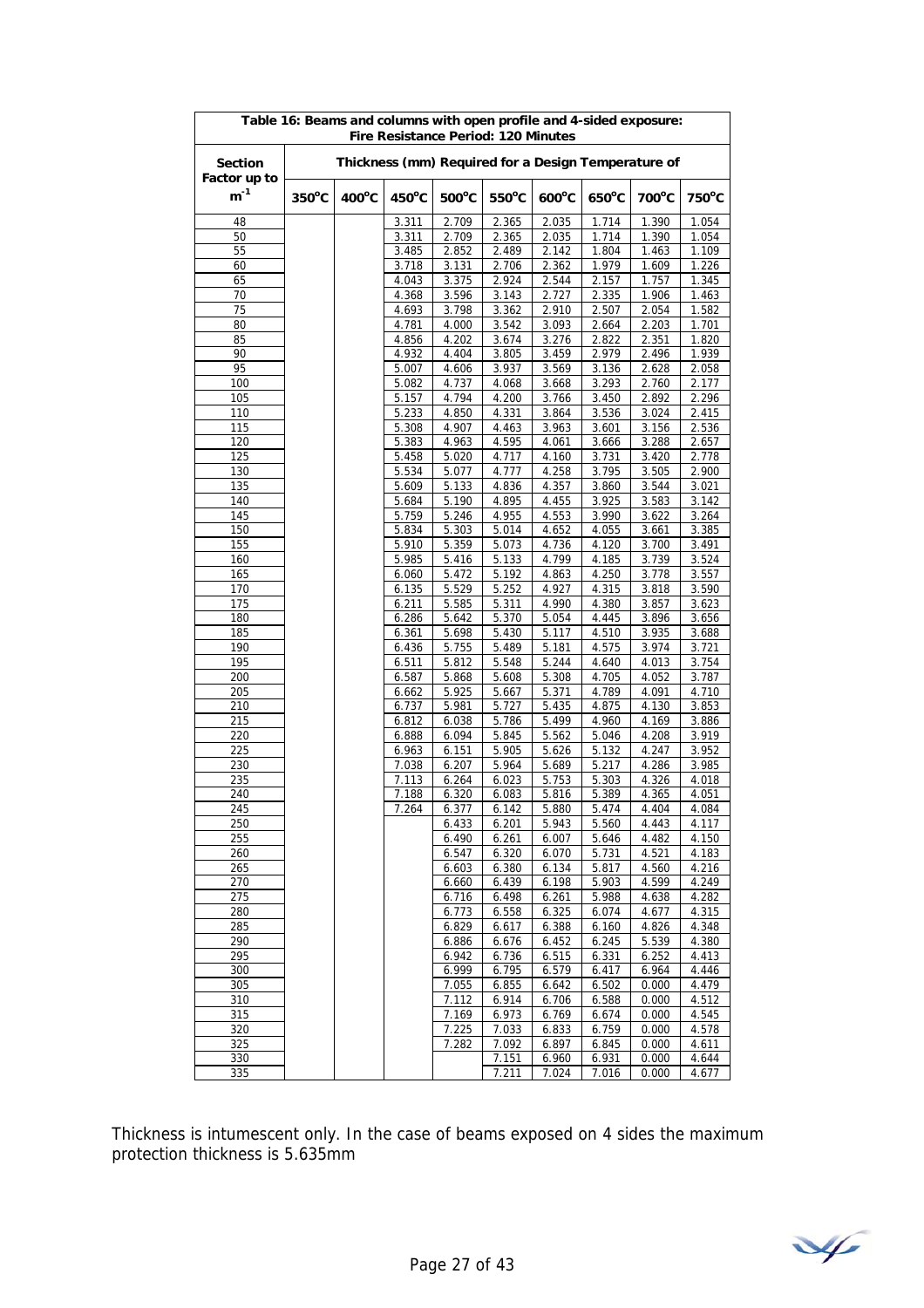| <b>Section</b> |       | Table 17: Rectangular Hollow Columns: Fire Resistance Period: 15 Minutes |       |       |       |       |       |       |       |  |  |  |  |
|----------------|-------|--------------------------------------------------------------------------|-------|-------|-------|-------|-------|-------|-------|--|--|--|--|
| Factor         |       | Thickness (mm) Required for a Design Temperature of                      |       |       |       |       |       |       |       |  |  |  |  |
| up to $m^{-1}$ | 350°C | 400°C                                                                    | 450°C | 500°C | 550°C | 600°C | 650°C | 700°C | 750°C |  |  |  |  |
| 47             | 0.944 | 0.944                                                                    | 0.944 | 0.944 | 0.944 | 0.944 | 0.944 | 0.944 | 0.944 |  |  |  |  |
| 50             | 0.944 | 0.944                                                                    | 0.944 | 0.944 | 0.944 | 0.944 | 0.944 | 0.944 | 0.944 |  |  |  |  |
| 55             | 0.944 | 0.944                                                                    | 0.944 | 0.944 | 0.944 | 0.944 | 0.944 | 0.944 | 0.944 |  |  |  |  |
| 60             | 0.944 | 0.944                                                                    | 0.944 | 0.944 | 0.944 | 0.944 | 0.944 | 0.944 | 0.944 |  |  |  |  |
| 65             | 0.944 | 0.944                                                                    | 0.944 | 0.944 | 0.944 | 0.944 | 0.944 | 0.944 | 0.944 |  |  |  |  |
| 70             | 0.944 | 0.944                                                                    | 0.944 | 0.944 | 0.944 | 0.944 | 0.944 | 0.944 | 0.944 |  |  |  |  |
| 75             | 0.944 | 0.944                                                                    | 0.944 | 0.944 | 0.944 | 0.944 | 0.944 | 0.944 | 0.944 |  |  |  |  |
| 80             | 0.944 | 0.944                                                                    | 0.944 | 0.944 | 0.944 | 0.944 | 0.944 | 0.944 | 0.944 |  |  |  |  |
| 85             | 0.944 | 0.944                                                                    | 0.944 | 0.944 | 0.944 | 0.944 | 0.944 | 0.944 | 0.944 |  |  |  |  |
| 90             | 0.944 | 0.944                                                                    | 0.944 | 0.944 | 0.944 | 0.944 | 0.944 | 0.944 | 0.944 |  |  |  |  |
| 95             | 0.944 | 0.944                                                                    | 0.944 | 0.944 | 0.944 | 0.944 | 0.944 | 0.944 | 0.944 |  |  |  |  |
| 100            | 0.944 | 0.944                                                                    | 0.944 | 0.944 | 0.944 | 0.944 | 0.944 | 0.944 | 0.944 |  |  |  |  |
| 105            | 0.944 | 0.944                                                                    | 0.944 | 0.944 | 0.944 | 0.944 | 0.944 | 0.944 | 0.944 |  |  |  |  |
| 110            | 0.944 | 0.944                                                                    | 0.944 | 0.944 | 0.944 | 0.944 | 0.944 | 0.944 | 0.944 |  |  |  |  |
| 115            | 0.944 | 0.944                                                                    | 0.944 | 0.944 | 0.944 | 0.944 | 0.944 | 0.944 | 0.944 |  |  |  |  |
| 120            | 0.944 | 0.944                                                                    | 0.944 | 0.944 | 0.944 | 0.944 | 0.944 | 0.944 | 0.944 |  |  |  |  |
| 125            | 0.944 | 0.944                                                                    | 0.944 | 0.944 | 0.944 | 0.944 | 0.944 | 0.944 | 0.944 |  |  |  |  |
| 130            | 0.944 | 0.944                                                                    | 0.944 | 0.944 | 0.944 | 0.944 | 0.944 | 0.944 | 0.944 |  |  |  |  |
| 135            | 0.944 | 0.944                                                                    | 0.944 | 0.944 | 0.944 | 0.944 | 0.944 | 0.944 | 0.944 |  |  |  |  |
| 140            | 0.944 | 0.944                                                                    | 0.944 | 0.944 | 0.944 | 0.944 | 0.944 | 0.944 | 0.944 |  |  |  |  |
| 145            | 0.944 | 0.944                                                                    | 0.944 | 0.944 | 0.944 | 0.944 | 0.944 | 0.944 | 0.944 |  |  |  |  |
| 150            | 0.944 | 0.944                                                                    | 0.944 | 0.944 | 0.944 | 0.944 | 0.944 | 0.944 | 0.944 |  |  |  |  |
| 155            | 0.944 | 0.944                                                                    | 0.944 | 0.944 | 0.944 | 0.944 | 0.944 | 0.944 | 0.944 |  |  |  |  |
| 160            | 0.944 | 0.944                                                                    | 0.944 | 0.944 | 0.944 | 0.944 | 0.944 | 0.944 | 0.944 |  |  |  |  |
| 165            | 0.944 | 0.944                                                                    | 0.944 | 0.944 | 0.944 | 0.944 | 0.944 | 0.944 | 0.944 |  |  |  |  |
| 170            | 0.944 | 0.944                                                                    | 0.944 | 0.944 | 0.944 | 0.944 | 0.944 | 0.944 | 0.944 |  |  |  |  |
| 175            | 0.962 | 0.944                                                                    | 0.944 | 0.944 | 0.944 | 0.944 | 0.944 | 0.944 | 0.944 |  |  |  |  |
| 180            | 0.985 | 0.944                                                                    | 0.944 | 0.944 | 0.944 | 0.944 | 0.944 | 0.944 | 0.944 |  |  |  |  |
| 185            | 1.008 | 0.944                                                                    | 0.944 | 0.944 | 0.944 | 0.944 | 0.944 | 0.944 | 0.944 |  |  |  |  |
| 190            | 1.031 | 0.944                                                                    | 0.944 | 0.944 | 0.944 | 0.944 | 0.944 | 0.944 | 0.944 |  |  |  |  |
| 195            | 1.054 | 0.944                                                                    | 0.944 | 0.944 | 0.944 | 0.944 | 0.944 | 0.944 | 0.944 |  |  |  |  |
| 200            | 1.077 | 0.944                                                                    | 0.944 | 0.944 | 0.944 | 0.944 | 0.944 | 0.944 | 0.944 |  |  |  |  |
| 205            | 1.100 | 0.944                                                                    | 0.944 | 0.944 | 0.944 | 0.944 | 0.944 | 0.944 | 0.944 |  |  |  |  |
| 210            | 1.123 | 0.944                                                                    | 0.944 | 0.944 | 0.944 | 0.944 | 0.944 | 0.944 | 0.944 |  |  |  |  |
| 215            | 1.146 | 0.944                                                                    | 0.944 | 0.944 | 0.944 | 0.944 | 0.944 | 0.944 | 0.944 |  |  |  |  |
| 220            | 1.169 | 0.944                                                                    | 0.944 | 0.944 | 0.944 | 0.944 | 0.944 | 0.944 | 0.944 |  |  |  |  |
| 225            | 1.192 | 0.944                                                                    | 0.944 | 0.944 | 0.944 | 0.944 | 0.944 | 0.944 | 0.944 |  |  |  |  |
| 230            | 1.216 | 0.944                                                                    | 0.944 | 0.944 | 0.944 | 0.944 | 0.944 | 0.944 | 0.944 |  |  |  |  |
| 235            | 1.239 | 0.949                                                                    | 0.944 | 0.944 | 0.944 | 0.944 | 0.944 | 0.944 | 0.944 |  |  |  |  |
| 240            | 1.262 | 0.970                                                                    | 0.944 | 0.944 | 0.944 | 0.944 | 0.944 | 0.944 | 0.944 |  |  |  |  |
| 245            | 1.285 | 0.991                                                                    | 0.944 | 0.944 | 0.944 | 0.944 | 0.944 | 0.944 | 0.944 |  |  |  |  |
| 250            | 1.308 | 1.012                                                                    | 0.944 | 0.944 | 0.944 | 0.944 | 0.944 | 0.944 | 0.944 |  |  |  |  |
| 255            | 1.331 | 1.033                                                                    | 0.944 | 0.944 | 0.944 | 0.944 | 0.944 | 0.944 | 0.944 |  |  |  |  |
| 260            | 1.354 | 1.054                                                                    | 0.944 | 0.944 | 0.944 | 0.944 | 0.944 | 0.944 | 0.944 |  |  |  |  |
| 265            | 1.377 | 1.075                                                                    | 0.944 | 0.944 | 0.944 | 0.944 | 0.944 | 0.944 | 0.944 |  |  |  |  |
| 270            | 1.400 | 1.096                                                                    | 0.944 | 0.944 | 0.944 | 0.944 | 0.944 | 0.944 | 0.944 |  |  |  |  |
| 275            | 1.423 | 1.117                                                                    | 0.944 | 0.944 | 0.944 | 0.944 | 0.944 | 0.944 | 0.944 |  |  |  |  |
| 280            | 1.446 | 1.138                                                                    | 0.944 | 0.944 | 0.944 | 0.944 | 0.944 | 0.944 | 0.944 |  |  |  |  |
| 285            | 1.469 | 1.159                                                                    | 0.944 | 0.944 | 0.944 | 0.944 | 0.944 | 0.944 | 0.944 |  |  |  |  |
| 290            | 1.492 | 1.180                                                                    | 0.944 | 0.944 | 0.944 | 0.944 | 0.944 | 0.944 | 0.944 |  |  |  |  |
| 295            | 1.515 | 1.201                                                                    | 0.944 | 0.944 | 0.944 | 0.944 | 0.944 | 0.944 | 0.944 |  |  |  |  |
| 300            | 1.538 | 1.222                                                                    | 0.944 | 0.944 | 0.944 | 0.944 | 0.944 | 0.944 | 0.944 |  |  |  |  |
| 305            | 1.561 | 1.243                                                                    | 0.944 | 0.944 | 0.944 | 0.944 | 0.944 | 0.944 | 0.944 |  |  |  |  |
| 310            | 1.585 | 1.264                                                                    | 0.965 | 0.944 | 0.944 | 0.944 | 0.944 | 0.944 | 0.944 |  |  |  |  |
| 315            | 1.608 | 1.285                                                                    | 0.984 | 0.944 | 0.944 | 0.944 | 0.944 | 0.944 | 0.944 |  |  |  |  |
| 320            | 1.631 | 1.306                                                                    | 1.003 | 0.944 | 0.944 | 0.944 | 0.944 | 0.944 | 0.944 |  |  |  |  |
| 325            | 1.654 | 1.327                                                                    | 1.021 | 0.944 | 0.944 | 0.944 | 0.944 | 0.944 | 0.944 |  |  |  |  |

# **Rectangular Hollow Columns with closed profile and 4-sided exposure**

$$
\mathscr{A}
$$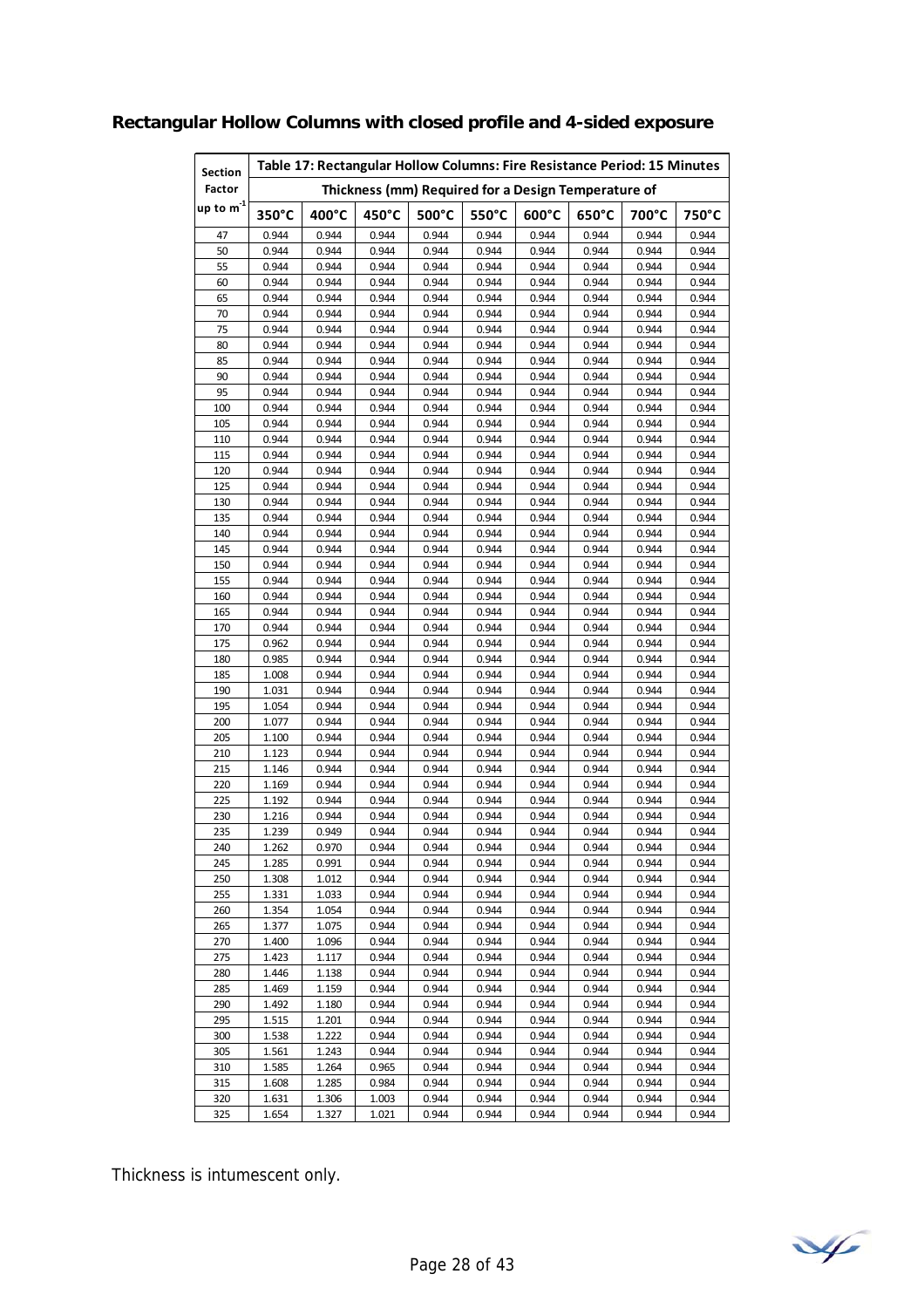| <b>Section</b> | Table 18: Rectangular Hollow Columns: Fire Resistance Period: 30 Minutes |                |                |                |                |                                                     |                |                |                |  |  |
|----------------|--------------------------------------------------------------------------|----------------|----------------|----------------|----------------|-----------------------------------------------------|----------------|----------------|----------------|--|--|
| Factor up      |                                                                          |                |                |                |                | Thickness (mm) Required for a Design Temperature of |                |                |                |  |  |
| to $m^{-1}$    | $350^{\circ}$ C                                                          | 400°C          | 450°C          | 500°C          | 550°C          | 600°C                                               | 650°C          | 700°C          | 750°C          |  |  |
| 47             | 0.944                                                                    | 0.944          | 0.944          | 0.944          | 0.944          | 0.944                                               | 0.944          | 0.944          | 0.944          |  |  |
| 50             | 0.944                                                                    | 0.944          | 0.944          | 0.944          | 0.944          | 0.944                                               | 0.944          | 0.944          | 0.944          |  |  |
| 55             | 0.944                                                                    | 0.944          | 0.944          | 0.944          | 0.944          | 0.944                                               | 0.944          | 0.944          | 0.944          |  |  |
| 60             | 0.944                                                                    | 0.944          | 0.944          | 0.944          | 0.944          | 0.944                                               | 0.944          | 0.944          | 0.944          |  |  |
| 65             | 0.944                                                                    | 0.944          | 0.944          | 0.944          | 0.944          | 0.944                                               | 0.944          | 0.944          | 0.944          |  |  |
| 70             | 0.944                                                                    | 0.944          | 0.944          | 0.944          | 0.944          | 0.944                                               | 0.944          | 0.944          | 0.944          |  |  |
| 75             | 0.944                                                                    | 0.944          | 0.944          | 0.944          | 0.944          | 0.944                                               | 0.944          | 0.944          | 0.944          |  |  |
| 80             | 0.984                                                                    | 0.944          | 0.944          | 0.944          | 0.944          | 0.944                                               | 0.944          | 0.944          | 0.944          |  |  |
| 85             | 1.051                                                                    | 0.944          | 0.944          | 0.944          | 0.944          | 0.944                                               | 0.944          | 0.944          | 0.944          |  |  |
| 90             | 1.118                                                                    | 0.944          | 0.944          | 0.944          | 0.944          | 0.944                                               | 0.944          | 0.944          | 0.944          |  |  |
| 95             | 1.185                                                                    | 0.944          | 0.944          | 0.944          | 0.944          | 0.944                                               | 0.944          | 0.944          | 0.944          |  |  |
| 100            | 1.252                                                                    | 0.982          | 0.944          | 0.944          | 0.944          | 0.944                                               | 0.944          | 0.944          | 0.944          |  |  |
| 105            | 1.319                                                                    | 1.034          | 0.944          | 0.944          | 0.944          | 0.944                                               | 0.944          | 0.944          | 0.944          |  |  |
| 110            | 1.386                                                                    | 1.085          | 0.944          | 0.944          | 0.944          | 0.944                                               | 0.944          | 0.944          | 0.944          |  |  |
| 115            | 1.453                                                                    | 1.136          | 0.944          | 0.944          | 0.944          | 0.944                                               | 0.944          | 0.944          | 0.944          |  |  |
| 120            | 1.520                                                                    | 1.187          | 0.970          | 0.944          | 0.944          | 0.944                                               | 0.944          | 0.944          | 0.944          |  |  |
| 125            | 1.587                                                                    | 1.238          | 1.008          | 0.944          | 0.944          | 0.944                                               | 0.944          | 0.944          | 0.944          |  |  |
| 130            | 1.654                                                                    | 1.289          | 1.047          | 0.944          | 0.944          | 0.944                                               | 0.944          | 0.944          | 0.944          |  |  |
| 135            | 1.721                                                                    | 1.341          | 1.085          | 0.944          | 0.944          | 0.944                                               | 0.944          | 0.944          | 0.944          |  |  |
| 140            | 1.788                                                                    | 1.392          | 1.124          | 0.944          | 0.944          | 0.944                                               | 0.944          | 0.944          | 0.944          |  |  |
| 145            | 1.855                                                                    | 1.443          | 1.162          | 0.975          | 0.944          | 0.944                                               | 0.944          | 0.944          | 0.944          |  |  |
| 150            | 1.922                                                                    | 1.494          | 1.200          | 1.005          | 0.944          | 0.944                                               | 0.944          | 0.944          | 0.944          |  |  |
| 155            | 1.991                                                                    | 1.545          | 1.239          | 1.035          | 0.944          | 0.944                                               | 0.944          | 0.944          | 0.944          |  |  |
| 160            | 2.060                                                                    | 1.596          | 1.277          | 1.066          | 0.944          | 0.944                                               | 0.944          | 0.944          | 0.944          |  |  |
| 165            | 2.129                                                                    | 1.647          | 1.316          | 1.096          | 0.944          | 0.944                                               | 0.944          | 0.944          | 0.944          |  |  |
| 170            | 2.199                                                                    | 1.699          | 1.354          | 1.126          | 0.944          | 0.944                                               | 0.944          | 0.944          | 0.944          |  |  |
| 175            | 2.268                                                                    | 1.750          | 1.393          | 1.156          | 0.957          | 0.944                                               | 0.944          | 0.944          | 0.944          |  |  |
| 180            | 2.337                                                                    | 1.801          | 1.431          | 1.187          | 0.985          | 0.944                                               | 0.944          | 0.944          | 0.944          |  |  |
| 185            | 2.407                                                                    | 1.852          | 1.470          | 1.217          | 1.013          | 0.944                                               | 0.944          | 0.944          | 0.944          |  |  |
| 190            | 2.476                                                                    | 1.903          | 1.508          | 1.247          | 1.041          | 0.944                                               | 0.944          | 0.944          | 0.944          |  |  |
| 195            | 2.545                                                                    | 1.950          | 1.547          | 1.277          | 1.069          | 0.944                                               | 0.944          | 0.944          | 0.944          |  |  |
| 200            | 2.615                                                                    | 1.992          | 1.585          | 1.307          | 1.098          | 0.944                                               | 0.944          | 0.944          | 0.944          |  |  |
| 205<br>210     | 2.684                                                                    | 2.034          | 1.623          | 1.338          | 1.126          | 0.944                                               | 0.944          | 0.944<br>0.944 | 0.944          |  |  |
| 215            | 2.754<br>2.823                                                           | 2.077<br>2.119 | 1.662<br>1.700 | 1.368<br>1.398 | 1.154<br>1.182 | 0.944<br>0.944                                      | 0.944<br>0.944 | 0.944          | 0.944<br>0.944 |  |  |
|                | 2.887                                                                    |                |                | 1.428          |                | 0.972                                               |                |                |                |  |  |
| 220<br>225     | 2.947                                                                    | 2.161<br>2.203 | 1.739<br>1.777 | 1.459          | 1.210<br>1.238 | 0.998                                               | 0.944<br>0.944 | 0.944<br>0.944 | 0.944<br>0.944 |  |  |
| 230            | 3.007                                                                    | 2.246          | 1.816          | 1.489          | 1.266          | 1.024                                               | 0.944          | 0.944          | 0.944          |  |  |
| 235            | 3.066                                                                    | 2.288          | 1.854          | 1.519          | 1.294          | 1.050                                               | 0.944          | 0.944          | 0.944          |  |  |
| 240            | 3.126                                                                    | 2.330          | 1.893          | 1.549          | 1.322          | 1.077                                               | 0.944          | 0.944          | 0.944          |  |  |
| 245            | 3.185                                                                    | 2.372          | 1.931          | 1.580          | 1.351          | 1.103                                               | 0.944          | 0.944          | 0.944          |  |  |
| 250            | 3.245                                                                    | 2.415          | 1.976          | 1.610          | 1.379          | 1.129                                               | 0.944          | 0.944          | 0.944          |  |  |
| 255            | 3.304                                                                    | 2.457          | 2.021          | 1.640          | 1.407          | 1.155                                               | 0.944          | 0.944          | 0.944          |  |  |
| 260            | 3.364                                                                    | 2.499          | 2.066          | 1.670          | 1.435          | 1.181                                               | 0.944          | 0.944          | 0.944          |  |  |
| 265            | 3.423                                                                    | 2.541          | 2.111          | 1.700          | 1.463          | 1.207                                               | 0.944          | 0.944          | 0.944          |  |  |
| 270            | 3.483                                                                    | 2.583          | 2.156          | 1.731          | 1.491          | 1.233                                               | 0.944          | 0.944          | 0.944          |  |  |
| 275            | 3.543                                                                    | 2.626          | 2.200          | 1.761          | 1.519          | 1.259                                               | 0.944          | 0.944          | 0.944          |  |  |
| 280            | 3.602                                                                    | 2.668          | 2.245          | 1.791          | 1.547          | 1.286                                               | 0.944          | 0.944          | 0.944          |  |  |
| 285            | 3.662                                                                    | 2.710          | 2.290          | 1.821          | 1.575          | 1.312                                               | 0.969          | 0.944          | 0.944          |  |  |
| 290            | 3.723                                                                    | 2.752          | 2.335          | 1.852          | 1.603          | 1.338                                               | 0.994          | 0.944          | 0.944          |  |  |
| 295            | 3.835                                                                    | 2.795          | 2.380          | 1.882          | 1.632          | 1.364                                               | 1.019          | 0.944          | 0.944          |  |  |
| 300            | 3.946                                                                    | 2.837          | 2.424          | 1.912          | 1.660          | 1.390                                               | 1.044          | 0.944          | 0.944          |  |  |
| 305            | 4.058                                                                    | 2.922          | 2.469          | 1.951          | 1.688          | 1.416                                               | 1.069          | 0.944          | 0.944          |  |  |
| 310            | 4.169                                                                    | 3.052          | 2.514          | 2.000          | 1.716          | 1.442                                               | 1.094          | 0.944          | 0.944          |  |  |
| 315            | 4.281                                                                    | 3.181          | 2.559          | 2.049          | 1.744          | 1.468                                               | 1.119          | 0.944          | 0.944          |  |  |
| 320            | 4.392                                                                    | 3.310          | 2.604          | 2.098          | 1.772          | 1.495                                               | 1.144          | 0.944          | 0.944          |  |  |
| 325            | 4.503                                                                    | 3.439          | 2.649          | 2.147          | 1.800          | 1.521                                               | 1.169          | 0.944          | 0.944          |  |  |

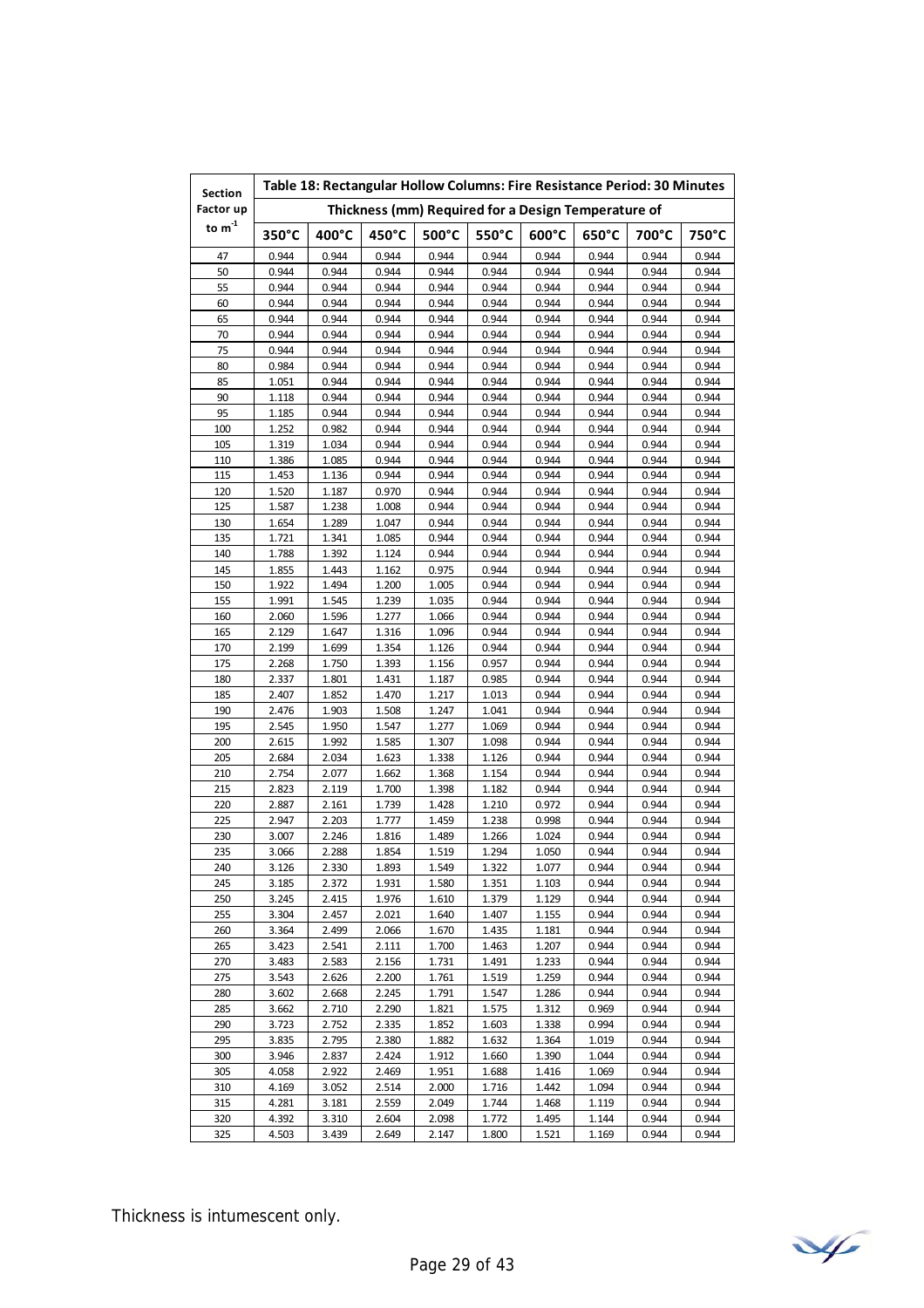| Section                      | Table 19: Rectangular Hollow Columns: Fire Resistance Period: 45 Minutes |                |                |                |                                                     |                 |                 |                |                |  |  |
|------------------------------|--------------------------------------------------------------------------|----------------|----------------|----------------|-----------------------------------------------------|-----------------|-----------------|----------------|----------------|--|--|
| Factor                       |                                                                          |                |                |                | Thickness (mm) Required for a Design Temperature of |                 |                 |                |                |  |  |
| up to $\mathsf{m}^\text{-1}$ | 350°C                                                                    | 400°C          | 450°C          | 500°C          | 550°C                                               | $600^{\circ}$ C | $650^{\circ}$ C | 700°C          | 750°C          |  |  |
| 47                           | 1.004                                                                    | 0.944          | 0.944          | 0.944          | 0.944                                               | 0.944           | 0.944           | 0.944          | 0.944          |  |  |
| 50                           | 1.004                                                                    | 0.944          | 0.944          | 0.944          | 0.944                                               | 0.944           | 0.944           | 0.944          | 0.944          |  |  |
| 55                           | 1.081                                                                    | 0.944          | 0.944          | 0.944          | 0.944                                               | 0.944           | 0.944           | 0.944          | 0.944          |  |  |
| 60                           | 1.203                                                                    | 0.944          | 0.944          | 0.944          | 0.944                                               | 0.944           | 0.944           | 0.944          | 0.944          |  |  |
| 65                           | 1.325                                                                    | 1.023          | 0.944          | 0.944          | 0.944                                               | 0.944           | 0.944           | 0.944          | 0.944          |  |  |
| 70                           | 1.446                                                                    | 1.121          | 0.944          | 0.944          | 0.944                                               | 0.944           | 0.944           | 0.944          | 0.944          |  |  |
| 75                           | 1.568                                                                    | 1.220          | 0.988          | 0.944          | 0.944                                               | 0.944           | 0.944           | 0.944          | 0.944          |  |  |
| 80                           | 1.689                                                                    | 1.318          | 1.066          | 0.944          | 0.944                                               | 0.944           | 0.944           | 0.944          | 0.944          |  |  |
| 85                           | 1.811                                                                    | 1.416          | 1.145          | 0.944          | 0.944                                               | 0.944           | 0.944           | 0.944          | 0.944          |  |  |
| 90                           | 1.940                                                                    | 1.514          | 1.223          | 1.017          | 0.944                                               | 0.944           | 0.944           | 0.944          | 0.944          |  |  |
| 95                           | 2.300                                                                    | 1.613          | 1.302          | 1.083          | 0.944                                               | 0.944           | 0.944           | 0.944          | 0.944          |  |  |
| 100                          | 2.660                                                                    | 1.711          | 1.380          | 1.149          | 0.955                                               | 0.944           | 0.944           | 0.944          | 0.944          |  |  |
| 105                          | 2.900                                                                    | 1.809          | 1.459          | 1.216          | 1.011                                               | 0.944           | 0.944           | 0.944          | 0.944          |  |  |
| 110                          | 2.994                                                                    | 1.907          | 1.537          | 1.282          | 1.066                                               | 0.944           | 0.944           | 0.944          | 0.944          |  |  |
| 115                          | 3.087                                                                    | 2.077          | 1.615          | 1.349          | 1.122                                               | 0.944           | 0.944           | 0.944          | 0.944          |  |  |
| 120                          | 3.181                                                                    | 2.267<br>2.457 | 1.694          | 1.415          | 1.178                                               | 0.985           | 0.944           | 0.944          | 0.944          |  |  |
| 125<br>130                   | 3.274<br>3.368                                                           | 2.646          | 1.772<br>1.851 | 1.482<br>1.548 | 1.234<br>1.289                                      | 1.031<br>1.077  | 0.944<br>0.944  | 0.944<br>0.944 | 0.944<br>0.944 |  |  |
| 135                          | 3.461                                                                    | 2.836          | 1.929          | 1.614          | 1.345                                               | 1.122           | 0.944           | 0.944          | 0.944          |  |  |
| 140                          | 3.554                                                                    | 2.939          | 2.052          | 1.681          | 1.401                                               | 1.168           | 0.970           | 0.944          | 0.944          |  |  |
| 145                          | 3.648                                                                    | 3.031          | 2.174          | 1.747          | 1.456                                               | 1.213           | 1.005           | 0.944          | 0.944          |  |  |
| 150                          | 3.743                                                                    | 3.122          | 2.297          | 1.814          | 1.512                                               | 1.259           | 1.041           | 0.944          | 0.944          |  |  |
| 155                          | 3.845                                                                    | 3.214          | 2.419          | 1.880          | 1.568                                               | 1.305           | 1.077           | 0.944          | 0.944          |  |  |
| 160                          | 3.946                                                                    | 3.305          | 2.542          | 1.950          | 1.624                                               | 1.350           | 1.113           | 0.944          | 0.944          |  |  |
| 165                          | 4.047                                                                    | 3.397          | 2.664          | 2.028          | 1.679                                               | 1.396           | 1.149           | 0.944          | 0.944          |  |  |
| 170                          | 4.149                                                                    | 3.488          | 2.786          | 2.106          | 1.735                                               | 1.442           | 1.185           | 0.944          | 0.944          |  |  |
| 175                          | 4.250                                                                    | 3.580          | 2.900          | 2.185          | 1.791                                               | 1.487           | 1.221           | 0.961          | 0.944          |  |  |
| 180                          | 4.351                                                                    | 3.671          | 3.002          | 2.263          | 1.846                                               | 1.533           | 1.257           | 0.994          | 0.944          |  |  |
| 185                          | 4.453                                                                    | 3.761          | 3.104          | 2.341          | 1.902                                               | 1.578           | 1.292           | 1.028          | 0.944          |  |  |
| 190                          | 4.554                                                                    | 3.849          | 3.206          | 2.420          | 1.954                                               | 1.624           | 1.328           | 1.061          | 0.944          |  |  |
| 195                          | 4.656                                                                    | 3.938          | 3.308          | 2.498          | 2.002                                               | 1.670           | 1.364           | 1.095          | 0.944          |  |  |
| 200                          | 4.757                                                                    | 4.026          | 3.409          | 2.577          | 2.050                                               | 1.715           | 1.400           | 1.128          | 0.944          |  |  |
| 205                          | 4.858                                                                    | 4.115          | 3.511          | 2.655          | 2.098                                               | 1.761           | 1.436           | 1.162          | 0.944          |  |  |
| 210                          | 4.960                                                                    | 4.203          | 3.613          | 2.733          | 2.146                                               | 1.806           | 1.472           | 1.195          | 0.944          |  |  |
| 215                          | 5.061                                                                    | 4.291          | 3.715          | 2.812          | 2.194                                               | 1.852           | 1.508           | 1.229          | 0.944          |  |  |
| 220                          | 5.162                                                                    | 4.380          | 3.799          | 2.897          | 2.242                                               | 1.898           | 1.544           | 1.262          | 0.944          |  |  |
| 225                          | 5.264                                                                    | 4.468          | 3.882          | 2.993          | 2.290                                               | 1.943           | 1.579           | 1.296          | 0.944          |  |  |
| 230                          | 5.365                                                                    | 4.557          | 3.966          | 3.090          | 2.337                                               | 1.986           | 1.615           | 1.329          | 0.944          |  |  |
| 235                          | 5.466                                                                    | 4.645          | 4.049          | 3.186          | 2.385                                               | 2.030           | 1.651           | 1.363          | 0.944          |  |  |
| 240                          | 5.568                                                                    | 4.733          | 4.132          | 3.282          | 2.433                                               | 2.073           | 1.687           | 1.396          | 0.944          |  |  |
| 245                          | 5.669                                                                    | 4.822          | 4.216          | 3.378          | 2.481                                               | 2.117           | 1.723           | 1.430          | 0.944          |  |  |
| 250                          | 5.771                                                                    | 4.910          | 4.299          | 3.474          | 2.529                                               | 2.161           | 1.759           | 1.463          | 0.944          |  |  |
| 255                          | 5.870                                                                    | 4.999          | 4.382          | 3.570          | 2.577                                               | 2.204           | 1.795           | 1.497          | 0.966          |  |  |
| 260                          | 5.962                                                                    | 5.087          | 4.466          | 3.666          | 2.625                                               | 2.248           | 1.831           | 1.530          | 1.003          |  |  |
| 265                          | 6.054                                                                    | 5.175          | 4.549          | 3.760          | 2.673                                               | 2.292           | 1.866           | 1.564          | 1.041          |  |  |
| 270                          | 6.146                                                                    | 5.264          | 4.632          | 3.850          | 2.721                                               | 2.335           | 1.902           | 1.597          | 1.079          |  |  |
| 275                          | 6.238<br>6.330                                                           | 5.352<br>5.440 | 4.716          | 3.941          | 2.769                                               | 2.379           | 1.940           | 1.631          | 1.116          |  |  |
| 280<br>285                   | 6.423                                                                    | 5.529          | 4.799<br>4.882 | 4.031<br>4.122 | 2.817<br>2.879                                      | 2.422<br>2.466  | 1.982<br>2.023  | 1.664<br>1.698 | 1.154<br>1.192 |  |  |
| 290                          | 6.515                                                                    | 5.617          | 4.966          | 4.212          | 3.024                                               | 2.510           | 2.065           | 1.731          | 1.230          |  |  |
| 295                          | 6.607                                                                    | 5.706          | 5.049          | 4.303          | 3.168                                               | 2.553           | 2.107           | 1.765          | 1.267          |  |  |
| 300                          | 6.699                                                                    | 5.794          | 5.132          | 4.393          | 3.313                                               | 2.597           | 2.149           | 1.798          | 1.305          |  |  |
| 305                          | 6.791                                                                    | 5.886          | 5.216          | 4.484          | 3.458                                               | 2.640           | 2.191           | 1.832          | 1.343          |  |  |
| 310                          | 6.883                                                                    | 5.983          | 5.299          | 4.574          | 3.602                                               | 2.684           | 2.233           | 1.865          | 1.380          |  |  |
| 315                          | 6.976                                                                    | 6.080          | 5.382          | 4.665          | 3.738                                               | 2.728           | 2.275           | 1.899          | 1.418          |  |  |
| 320                          | 7.068                                                                    | 6.176          | 5.466          | 4.755          | 3.835                                               | 2.771           | 2.317           | 1.932          | 1.456          |  |  |
| 325                          | 7.160                                                                    | 6.273          | 5.549          | 4.846          | 3.932                                               | 2.815           | 2.358           | 1.965          | 1.493          |  |  |

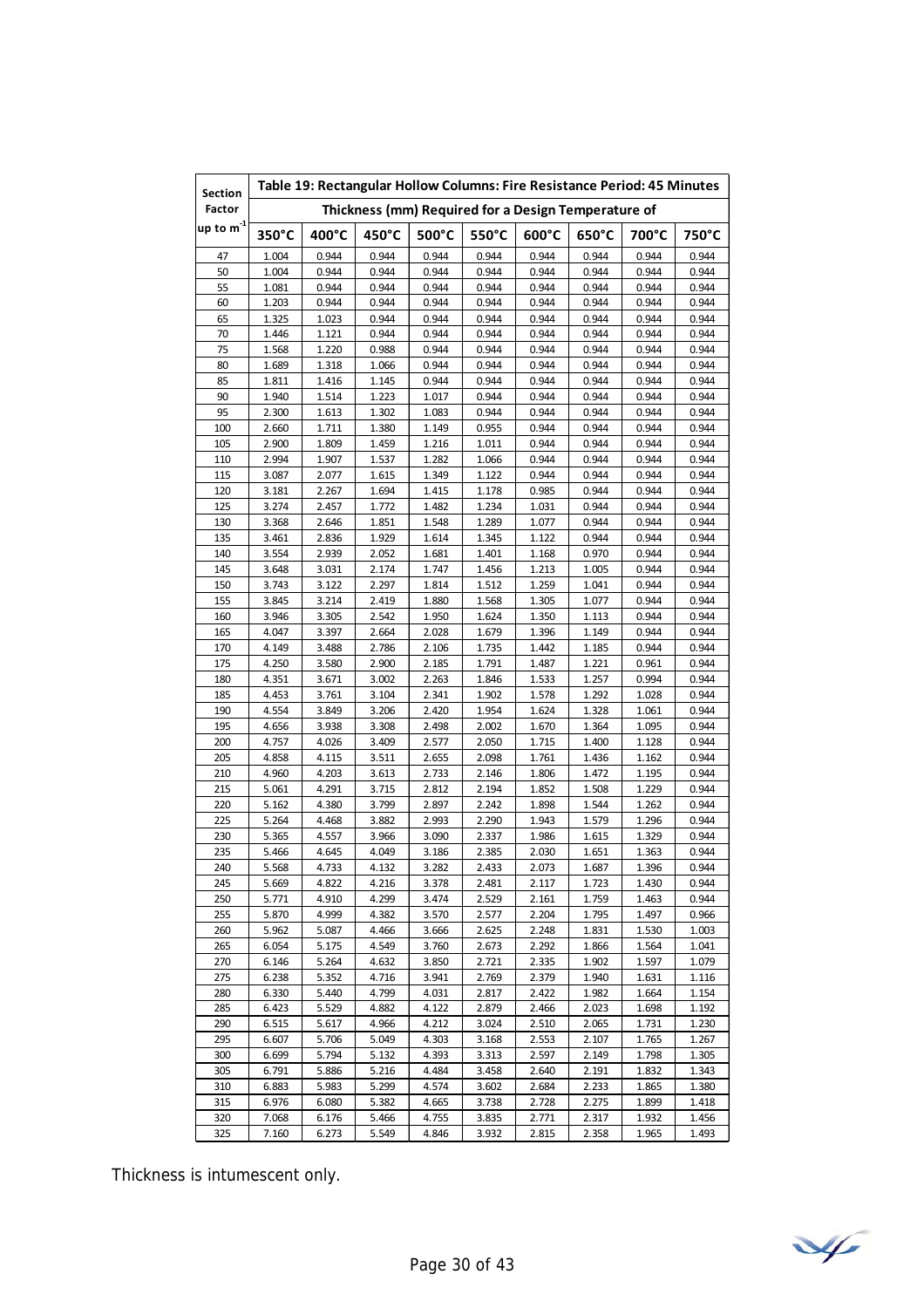| <b>Section</b>              | Table 20: Rectangular Hollow Columns: Fire Resistance Period: 60 Minutes |                |                                                     |                |                 |                 |                |                |                |  |
|-----------------------------|--------------------------------------------------------------------------|----------------|-----------------------------------------------------|----------------|-----------------|-----------------|----------------|----------------|----------------|--|
| Factor up                   |                                                                          |                | Thickness (mm) Required for a Design Temperature of |                |                 |                 |                |                |                |  |
| to $\mathsf{m}^{\text{-}1}$ | 350°C                                                                    | 400°C          | 450°C                                               | 500°C          | $550^{\circ}$ C | $600^{\circ}$ C | 650°C          | 700°C          | 750°C          |  |
| 47                          | 1.508                                                                    | 1.177          | 0.944                                               | 0.944          | 0.944           | 0.944           | 0.944          | 0.944          | 0.944          |  |
| 50                          | 1.508                                                                    | 1.177          | 0.944                                               | 0.944          | 0.944           | 0.944           | 0.944          | 0.944          | 0.944          |  |
| 55                          | 1.621                                                                    | 1.268          | 1.012                                               | 0.944          | 0.944           | 0.944           | 0.944          | 0.944          | 0.944          |  |
| 60                          | 1.792                                                                    | 1.411          | 1.132                                               | 0.944          | 0.944           | 0.944           | 0.944          | 0.944          | 0.944          |  |
| 65                          | 1.929                                                                    | 1.554          | 1.252                                               | 1.038          | 0.944           | 0.944           | 0.944          | 0.944          | 0.944          |  |
| 70                          | 2.930                                                                    | 1.698          | 1.372                                               | 1.144          | 0.944           | 0.944           | 0.944          | 0.944          | 0.944          |  |
| 75                          | 3.061                                                                    | 1.841          | 1.493                                               | 1.250          | 1.044           | 0.944           | 0.944          | 0.944          | 0.944          |  |
| 80                          | 3.192                                                                    | 2.132          | 1.613                                               | 1.356          | 1.137           | 0.954           | 0.944          | 0.944          | 0.944          |  |
| 85                          | 3.324                                                                    | 2.660          | 1.733                                               | 1.462          | 1.229           | 1.034           | 0.944          | 0.944          | 0.944          |  |
| 90                          | 3.455                                                                    | 2.938          | 1.853                                               | 1.568          | 1.321           | 1.113           | 0.944          | 0.944          | 0.944          |  |
| 95                          | 3.586                                                                    | 3.066          | 2.052                                               | 1.674          | 1.414           | 1.193           | 1.000          | 0.944          | 0.944          |  |
| 100                         | 3.718                                                                    | 3.195          | 2.385                                               | 1.780          | 1.506           | 1.272           | 1.067          | 0.944          | 0.944          |  |
| 105                         | 3.866                                                                    | 3.323          | 2.717                                               | 1.885          | 1.598           | 1.351           | 1.134          | 0.944          | 0.944          |  |
| 110                         | 4.014                                                                    | 3.451          | 2.933                                               | 2.049          | 1.691           | 1.431           | 1.201          | 0.975          | 0.944          |  |
| 115                         | 4.162                                                                    | 3.579          | 3.062                                               | 2.253          | 1.783           | 1.510<br>1.590  | 1.267          | 1.035          | 0.944          |  |
| 120<br>125                  | 4.310                                                                    | 3.708          | 3.191<br>3.320                                      | 2.457          | 1.875           |                 | 1.334          | 1.095          | 0.944          |  |
| 130                         | 4.459<br>4.607                                                           | 3.811<br>3.913 | 3.449                                               | 2.660<br>2.862 | 1.988<br>2.128  | 1.669<br>1.748  | 1.401<br>1.468 | 1.155<br>1.215 | 0.944<br>0.944 |  |
| 135                         | 4.755                                                                    | 4.014          | 3.578                                               | 2.981          | 2.268           | 1.828           | 1.535          | 1.276          | 0.944          |  |
| 140                         | 4.903                                                                    | 4.116          | 3.707                                               | 3.100          | 2.408           | 1.907           | 1.601          | 1.336          | 0.950          |  |
| 145                         | 5.051                                                                    | 4.217          | 3.804                                               | 3.219          | 2.548           | 1.998           | 1.668          | 1.396          | 1.003          |  |
| 150                         | 5.200                                                                    | 4.318          | 3.898                                               | 3.338          | 2.689           | 2.093           | 1.735          | 1.456          | 1.055          |  |
| 155                         | 5.348                                                                    | 4.420          | 3.991                                               | 3.457          | 2.829           | 2.188           | 1.802          | 1.516          | 1.108          |  |
| 160                         | 5.496                                                                    | 4.521          | 4.085                                               | 3.576          | 2.941           | 2.283           | 1.869          | 1.577          | 1.161          |  |
| 165                         | 5.644                                                                    | 4.623          | 4.179                                               | 3.695          | 3.047           | 2.378           | 1.934          | 1.637          | 1.213          |  |
| 170                         | 5.792                                                                    | 4.724          | 4.272                                               | 3.793          | 3.152           | 2.473           | 1.991          | 1.697          | 1.266          |  |
| 175                         | 5.924                                                                    | 4.825          | 4.366                                               | 3.886          | 3.257           | 2.568           | 2.048          | 1.757          | 1.319          |  |
| 180                         | 6.045                                                                    | 4.927          | 4.459                                               | 3.979          | 3.363           | 2.663           | 2.104          | 1.817          | 1.371          |  |
| 185                         | 6.166                                                                    | 5.028          | 4.553                                               | 4.072          | 3.468           | 2.758           | 2.161          | 1.878          | 1.424          |  |
| 190                         | 6.287                                                                    | 5.130          | 4.647                                               | 4.165          | 3.573           | 2.854           | 2.217          | 1.934          | 1.476          |  |
| 195                         | 6.408                                                                    | 5.231          | 4.740                                               | 4.258          | 3.679           | 2.946           | 2.274          | 1.971          | 1.529          |  |
| 200                         | 6.529                                                                    | 5.333          | 4.834                                               | 4.352          | 3.777           | 3.039           | 2.331          | 2.007          | 1.582          |  |
| 205                         | 6.650                                                                    | 5.434          | 4.927                                               | 4.445          | 3.871           | 3.131           | 2.387          | 2.043          | 1.634          |  |
| 210                         | 6.771                                                                    | 5.535          | 5.021                                               | 4.538          | 3.966           | 3.224           | 2.444          | 2.080          | 1.687          |  |
| 215                         | 6.892                                                                    | 5.637          | 5.115                                               | 4.631          | 4.060           | 3.316           | 2.501          | 2.116          | 1.740          |  |
| 220                         | 7.013                                                                    | 5.738          | 5.208                                               | 4.724          | 4.154           | 3.409           | 2.557          | 2.153          | 1.792          |  |
| 225                         | 7.134                                                                    | 5.840          | 5.302                                               | 4.817          | 4.248           | 3.501           | 2.614          | 2.189          | 1.845          |  |
| 230                         | 7.255                                                                    | 5.968          | 5.395                                               | 4.910          | 4.343           | 3.594           | 2.670          | 2.225          | 1.898          |  |
| 235                         | 7.376                                                                    | 6.098          | 5.489                                               | 5.003          | 4.437           | 3.686           | 2.727          | 2.262          | 1.941          |  |
| 240                         | 7.497                                                                    | 6.228          | 5.583                                               | 5.096          | 4.531           | 3.783           | 2.784          | 2.298          | 1.971          |  |
| 245                         | 7.618                                                                    | 6.358          | 5.676                                               | 5.189          | 4.625           | 3.884           | 2.840          | 2.335          | 2.001          |  |
| 250                         | 7.740                                                                    | 6.489          | 5.770                                               | 5.283          | 4.720           | 3.984           | 2.920          | 2.371          | 2.031          |  |
| 255                         | 7.861                                                                    | 6.619          | 5.867                                               | 5.376          | 4.814           | 4.084           | 3.010          | 2.407          | 2.061          |  |
| 260                         | 7.982                                                                    | 6.749<br>6.879 | 5.984                                               | 5.469          | 4.908<br>5.003  | 4.185           | 3.100          | 2.444          | 2.091          |  |
| 265                         | 8.103                                                                    |                | 6.101                                               | 5.562          |                 | 4.285           | 3.191          | 2.480          | 2.121          |  |
| 270<br>275                  | 8.224<br>8.345                                                           | 7.010<br>7.140 | 6.218<br>6.335                                      | 5.655<br>5.748 | 5.097<br>5.191  | 4.385<br>4.485  | 3.281<br>3.371 | 2.516<br>2.553 | 2.152<br>2.182 |  |
| 280                         |                                                                          | 7.270          | 6.452                                               | 5.841          | 5.285           | 4.586           | 3.461          | 2.589          | 2.212          |  |
| 285                         |                                                                          | 7.400          | 6.569                                               | 5.947          | 5.380           | 4.686           | 3.552          | 2.626          | 2.242          |  |
| 290                         |                                                                          | 7.531          | 6.686                                               | 6.054          | 5.474           | 4.786           | 3.642          | 2.662          | 2.272          |  |
| 295                         |                                                                          | 7.661          | 6.803                                               | 6.161          | 5.568           | 4.887           | 3.736          | 2.698          | 2.302          |  |
| 300                         |                                                                          | 7.791          | 6.920                                               | 6.268          | 5.662           | 4.987           | 3.854          | 2.735          | 2.332          |  |
| 305                         |                                                                          | 7.921          | 7.036                                               | 6.375          | 5.757           | 5.087           | 3.971          | 2.771          | 2.362          |  |
| 310                         |                                                                          | 8.052          | 7.153                                               | 6.482          | 5.851           | 5.187           | 4.088          | 2.808          | 2.392          |  |
| 315                         |                                                                          | 8.182          | 7.270                                               | 6.589          | 5.950           | 5.288           | 4.205          | 2.844          | 2.422          |  |
| 320                         |                                                                          | 8.312          | 7.387                                               | 6.696          | 6.048           | 5.388           | 4.323          | 3.001          | 2.452          |  |
| 325                         |                                                                          |                | 7.504                                               | 6.803          | 6.147           | 5.488           | 4.440          | 3.235          | 2.482          |  |

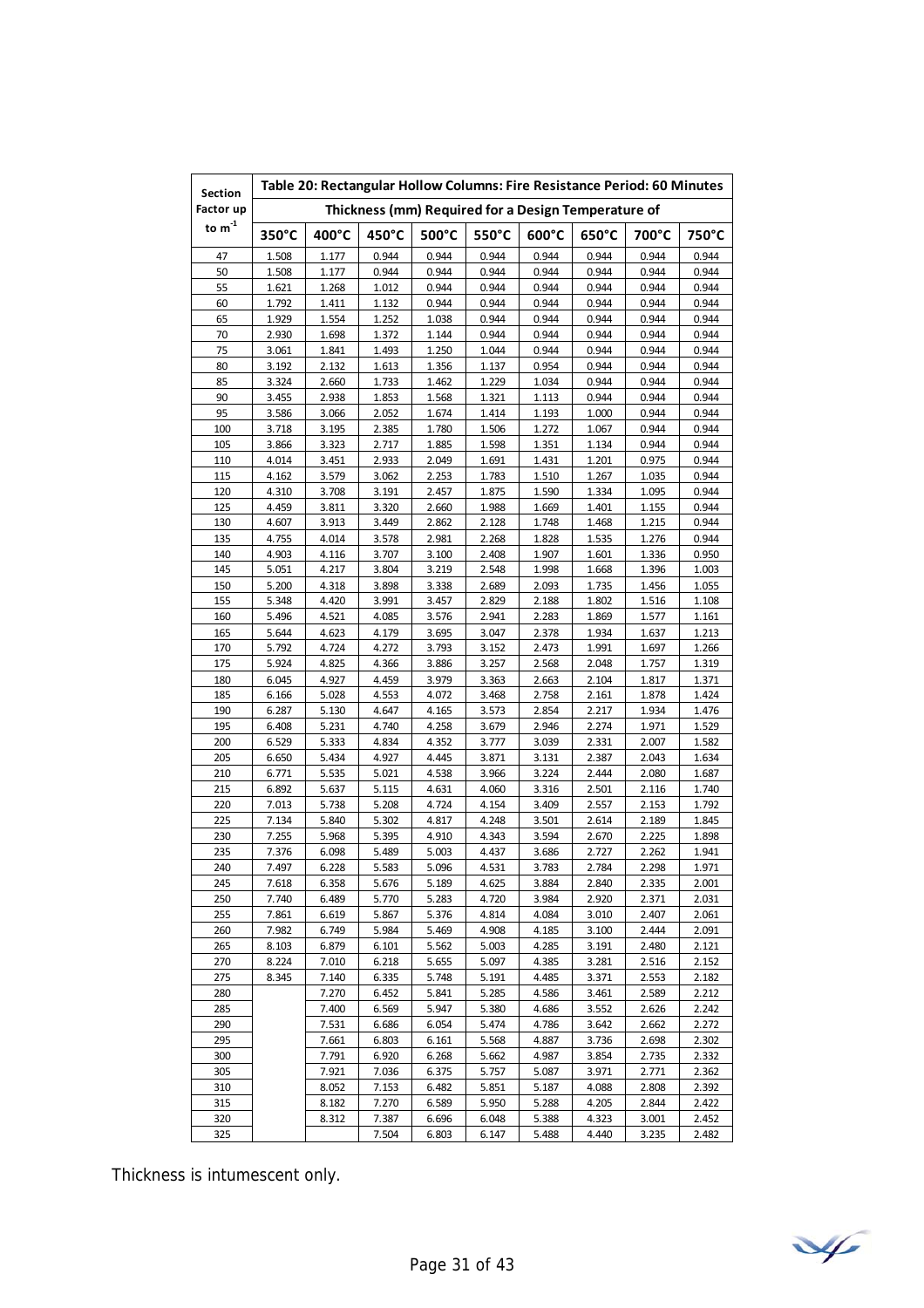| Section                      | Table 21: Rectangular Hollow Columns: Fire Resistance Period: 75 Minutes |                |                |                |                                                     |                 |                |                |                |  |  |
|------------------------------|--------------------------------------------------------------------------|----------------|----------------|----------------|-----------------------------------------------------|-----------------|----------------|----------------|----------------|--|--|
| Factor                       |                                                                          |                |                |                | Thickness (mm) Required for a Design Temperature of |                 |                |                |                |  |  |
| up to $\mathsf{m}^\text{-1}$ | 350°C                                                                    | 400°C          | 450°C          | 500°C          | 550°C                                               | $600^{\circ}$ C | 650°C          | 700°C          | 750°C          |  |  |
| 47                           | 2.804                                                                    | 1.614          | 1.321          | 1.101          | 0.944                                               | 0.944           | 0.944          | 0.944          | 0.944          |  |  |
| 50                           | 2.852                                                                    | 1.614          | 1.321          | 1.101          | 0.944                                               | 0.944           | 0.944          | 0.944          | 0.944          |  |  |
| 55                           | 3.023                                                                    | 1.736          | 1.421          | 1.188          | 0.980                                               | 0.944           | 0.944          | 0.944          | 0.944          |  |  |
| 60                           | 3.194                                                                    | 1.929          | 1.579          | 1.332          | 1.110                                               | 0.944           | 0.944          | 0.944          | 0.944          |  |  |
| 65                           | 3.365                                                                    | 2.894          | 1.736          | 1.475          | 1.240                                               | 1.049           | 0.944          | 0.944          | 0.944          |  |  |
| 70                           | 3.536                                                                    | 3.060          | 1.894          | 1.619          | 1.371                                               | 1.164           | 0.983          | 0.944          | 0.944          |  |  |
| 75                           | 3.707                                                                    | 3.226          | 1.929          | 1.763          | 1.501                                               | 1.278           | 1.083          | 0.944          | 0.944          |  |  |
| 80                           | 3.906                                                                    | 3.392          | 2.935          | 1.907          | 1.631                                               | 1.393           | 1.182          | 0.979          | 0.944          |  |  |
| 85                           | 4.108                                                                    | 3.558          | 3.096          | 2.260          | 1.762                                               | 1.507           | 1.282          | 1.070          | 0.944          |  |  |
| 90                           | 4.309                                                                    | 3.724          | 3.258          | 2.653          | 1.892                                               | 1.622           | 1.381          | 1.161          | 0.944          |  |  |
| 95                           | 4.511                                                                    | 3.895          | 3.419          | 2.929          | 2.136                                               | 1.736           | 1.481          | 1.253          | 0.944          |  |  |
| 100                          | 4.713                                                                    | 4.066          | 3.581          | 3.079          | 2.425                                               | 1.851           | 1.580          | 1.344          | 1.000          |  |  |
| 105                          | 4.914                                                                    | 4.237          | 3.738          | 3.229          | 2.714                                               | 1.993           | 1.680          | 1.436          | 1.082          |  |  |
| 110                          | 5.116                                                                    | 4.407          | 3.869<br>3.999 | 3.379          | 2.923                                               | 2.195           | 1.779          | 1.527          | 1.163          |  |  |
| 115<br>120                   | 5.318<br>5.519                                                           | 4.578<br>4.749 | 4.130          | 3.529<br>3.679 | 3.052<br>3.181                                      | 2.397<br>2.599  | 1.879<br>1.993 | 1.618<br>1.710 | 1.244<br>1.326 |  |  |
| 125                          | 5.721                                                                    | 4.920          | 4.261          | 3.796          |                                                     | 2.801           | 2.123          | 1.801          | 1.407          |  |  |
| 130                          | 5.922                                                                    | 5.091          | 4.392          | 3.902          | 3.310<br>3.439                                      | 2.939           | 2.254          | 1.893          | 1.488          |  |  |
| 135                          | 6.124                                                                    | 5.262          | 4.522          | 4.008          | 3.568                                               | 3.053           | 2.384          | 1.974          | 1.570          |  |  |
| 140                          | 6.326                                                                    | 5.433          | 4.653          | 4.114          | 3.698                                               | 3.167           | 2.514          | 2.050          | 1.651          |  |  |
| 145                          | 6.527                                                                    | 5.603          | 4.784          | 4.219          | 3.805                                               | 3.281           | 2.644          | 2.126          | 1.732          |  |  |
| 150                          | 6.729                                                                    | 5.774          | 4.915          | 4.325          | 3.908                                               | 3.395           | 2.774          | 2.201          | 1.814          |  |  |
| 155                          | 6.931                                                                    | 5.953          | 5.046          | 4.431          | 4.011                                               | 3.509           | 2.895          | 2.277          | 1.895          |  |  |
| 160                          | 7.132                                                                    | 6.139          | 5.176          | 4.537          | 4.114                                               | 3.623           | 2.999          | 2.353          | 1.952          |  |  |
| 165                          | 7.334                                                                    | 6.325          | 5.307          | 4.642          | 4.217                                               | 3.735           | 3.102          | 2.428          | 1.990          |  |  |
| 170                          | 7.536                                                                    | 6.510          | 5.438          | 4.748          | 4.320                                               | 3.837           | 3.206          | 2.504          | 2.029          |  |  |
| 175                          | 7.737                                                                    | 6.696          | 5.569          | 4.854          | 4.422                                               | 3.939           | 3.309          | 2.579          | 2.067          |  |  |
| 180                          | 7.939                                                                    | 6.881          | 5.699          | 4.960          | 4.525                                               | 4.041           | 3.412          | 2.655          | 2.106          |  |  |
| 185                          | 8.140                                                                    | 7.067          | 5.830          | 5.065          | 4.628                                               | 4.143           | 3.516          | 2.731          | 2.144          |  |  |
| 190                          | 8.342                                                                    | 7.252          | 5.982          | 5.171          | 4.731                                               | 4.245           | 3.619          | 2.806          | 2.183          |  |  |
| 195                          |                                                                          | 7.438          | 6.137          | 5.277          | 4.834                                               | 4.347           | 3.723          | 2.893          | 2.222          |  |  |
| 200                          |                                                                          | 7.623          | 6.292          | 5.383          | 4.937                                               | 4.449           | 3.826          | 3.005          | 2.260          |  |  |
| 205                          |                                                                          | 7.809          | 6.447          | 5.488          | 5.040                                               | 4.551           | 3.928          | 3.117          | 2.299          |  |  |
| 210                          |                                                                          | 7.995          | 6.602          | 5.594          | 5.143                                               | 4.653           | 4.031          | 3.229          | 2.337          |  |  |
| 215                          |                                                                          | 8.180          | 6.757          | 5.700          | 5.246                                               | 4.755           | 4.134          | 3.341          | 2.376          |  |  |
| 220                          |                                                                          | 8.366          | 6.912          | 5.806          | 5.349                                               | 4.857           | 4.236          | 3.453          | 2.414          |  |  |
| 225                          |                                                                          |                | 7.067          | 5.929          | 5.452                                               | 4.959           | 4.339          | 3.565          | 2.453          |  |  |
| 230                          |                                                                          |                | 7.222          | 6.064          | 5.555                                               | 5.061           | 4.442          | 3.677          | 2.491          |  |  |
| 235                          |                                                                          |                | 7.376          | 6.199          | 5.658                                               | 5.163           | 4.544          | 3.783          | 2.530          |  |  |
| 240                          |                                                                          |                | 7.531          | 6.334          | 5.761                                               | 5.265           | 4.647          | 3.886          | 2.569          |  |  |
| 245                          |                                                                          |                | 7.686          | 6.470          | 5.867                                               | 5.367           | 4.750          | 3.989          | 2.607          |  |  |
| 250<br>255                   |                                                                          |                | 7.841          | 6.605          | 5.992                                               | 5.469           | 4.852          | 4.092          | 2.646          |  |  |
| 260                          |                                                                          |                | 7.996<br>8.151 | 6.740<br>6.875 | 6.117<br>6.242                                      | 5.571<br>5.673  | 4.955<br>5.058 | 4.195<br>4.298 | 2.684<br>2.723 |  |  |
| 265                          |                                                                          |                | 8.306          | 7.010          | 6.367                                               | 5.776           | 5.160          | 4.400          | 2.761          |  |  |
| 270                          |                                                                          |                |                | 7.145          | 6.492                                               | 5.881           | 5.263          | 4.503          | 2.800          |  |  |
| 275                          |                                                                          |                |                | 7.280          | 6.617                                               | 5.995           | 5.366          | 4.606          | 2.839          |  |  |
| 280                          |                                                                          |                |                | 7.415          | 6.742                                               | 6.109           | 5.468          | 4.709          | 2.924          |  |  |
| 285                          |                                                                          |                |                | 7.551          | 6.867                                               | 6.223           | 5.571          | 4.812          | 3.057          |  |  |
| 290                          |                                                                          |                |                | 7.686          | 6.992                                               | 6.337           | 5.674          | 4.915          | 3.190          |  |  |
| 295                          |                                                                          |                |                | 7.821          | 7.117                                               | 6.451           | 5.776          | 5.018          | 3.322          |  |  |
| 300                          |                                                                          |                |                | 7.956          | 7.242                                               | 6.565           | 5.879          | 5.120          | 3.455          |  |  |
| 305                          |                                                                          |                |                | 8.091          | 7.367                                               | 6.678           | 5.984          | 5.223          | 3.588          |  |  |
| 310                          |                                                                          |                |                | 8.226          | 7.492                                               | 6.792           | 6.088          | 5.326          | 3.721          |  |  |
| 315                          |                                                                          |                |                | 8.361          | 7.617                                               | 6.906           | 6.193          | 5.429          | 3.863          |  |  |
| 320                          |                                                                          |                |                |                | 7.742                                               | 7.020           | 6.297          | 5.532          | 4.005          |  |  |
| 325                          |                                                                          |                |                |                | 7.867                                               | 7.134           | 6.402          | 5.635          | 4.147          |  |  |

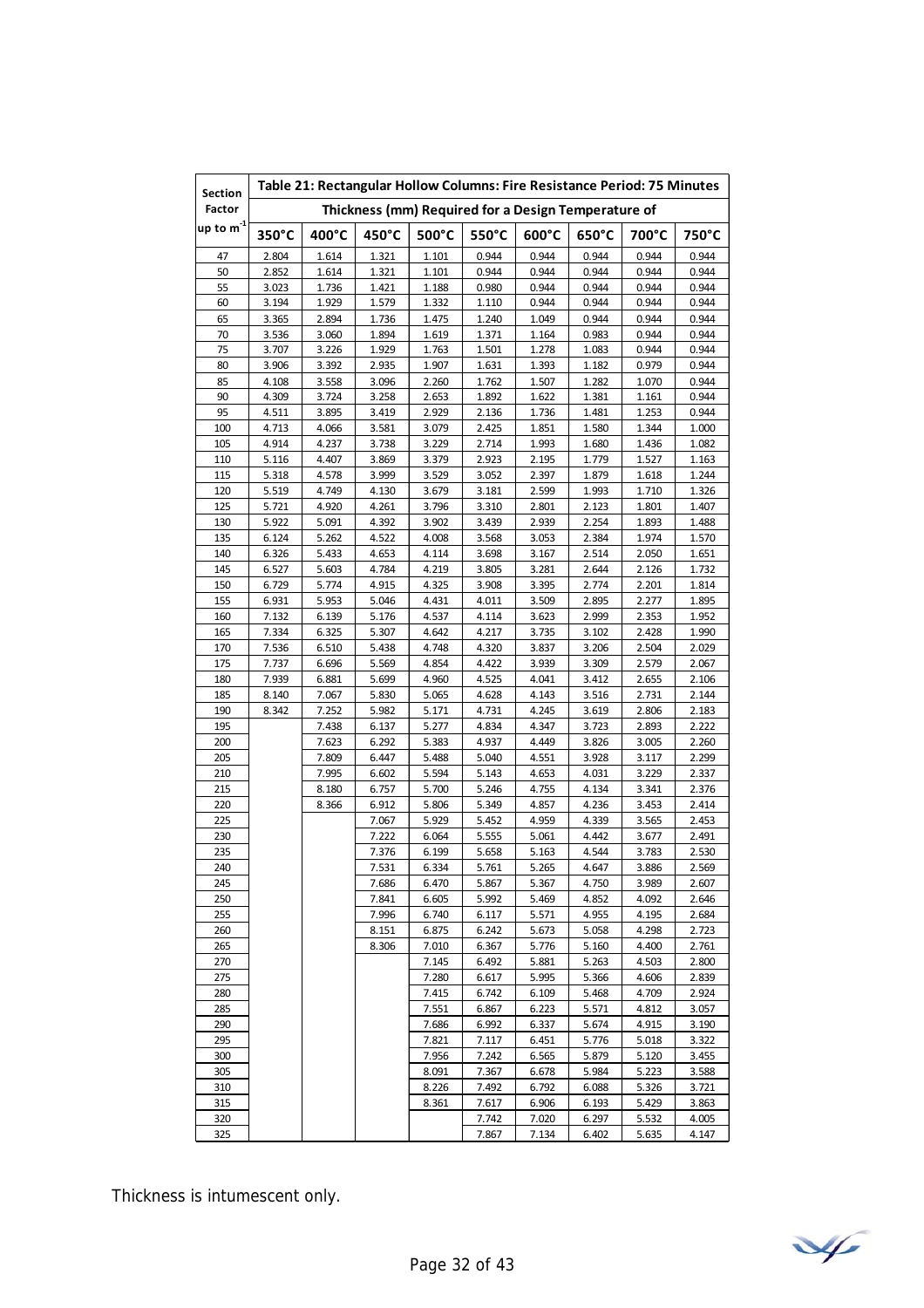| Section    | Table 22: Rectangular Hollow Columns: Fire Resistance Period: 90 Minutes |                |                |                |                |                                                     |                |                |                |
|------------|--------------------------------------------------------------------------|----------------|----------------|----------------|----------------|-----------------------------------------------------|----------------|----------------|----------------|
| Factor up  |                                                                          |                |                |                |                | Thickness (mm) Required for a Design Temperature of |                |                |                |
| to $m^4$   | 350°C                                                                    | 400°C          | 450°C          | 500°C          | 550°C          | 600°C                                               | 650°C          | 700°C          | 750°C          |
| 47         | 3.212                                                                    | 2.803          | 1.833          | 1.463          | 1.247          | 1.056                                               | 0.944          | 0.944          | 0.944          |
| 50         | 3.271                                                                    | 2.831          | 1.833          | 1.463          | 1.247          | 1.056                                               | 0.944          | 0.944          | 0.944          |
| 55         | 3.485                                                                    | 3.036          | 1.833          | 1.576          | 1.346          | 1.142                                               | 0.961          | 0.944          | 0.944          |
| 60         | 3.700                                                                    | 3.241          | 1.929          | 1.755          | 1.510          | 1.290                                               | 1.094          | 0.944          | 0.944          |
| 65         | 3.967                                                                    | 3.446          | 3.020          | 1.948          | 1.674          | 1.439                                               | 1.227          | 1.034          | 0.944          |
| 70         | 4.239                                                                    | 3.651          | 3.215          | 2.600          | 1.838          | 1.587                                               | 1.360          | 1.157          | 0.944          |
| 75         | 4.511                                                                    | 3.887          | 3.410          | 2.968          | 2.153          | 1.736                                               | 1.492          | 1.280          | 0.970          |
| 80         | 4.783                                                                    | 4.137          | 3.605          | 3.150          | 2.660          | 1.884                                               | 1.625          | 1.403          | 1.080          |
| 85         | 5.055                                                                    | 4.387          | 3.803          | 3.332          | 2.953          | 2.174                                               | 1.758          | 1.527          | 1.190          |
| 90         | 5.327                                                                    | 4.638          | 4.004          | 3.514          | 3.108          | 2.526                                               | 1.891          | 1.650          | 1.301          |
| 95<br>100  | 5.599<br>5.870                                                           | 4.888<br>5.138 | 4.205<br>4.407 | 3.696<br>3.862 | 3.264<br>3.419 | 2.866<br>3.004                                      | 2.098<br>2.334 | 1.773<br>1.896 | 1.411<br>1.521 |
| 105        | 6.142                                                                    | 5.389          | 4.608          | 4.025          | 3.575          | 3.143                                               | 2.570          | 2.033          | 1.632          |
| 110        | 6.414                                                                    | 5.639          | 4.809          | 4.189          | 3.729          | 3.282                                               | 2.806          | 2.176          | 1.742          |
| 115        | 6.686                                                                    | 5.889          | 5.011          | 4.352          | 3.863          | 3.421                                               | 2.955          | 2.318          | 1.852          |
| 120        | 6.958                                                                    | 6.140          | 5.212          | 4.516          | 3.997          | 3.560                                               | 3.080          | 2.461          | 1.954          |
| 125        | 7.230                                                                    | 6.390          | 5.413          | 4.679          | 4.131          | 3.699                                               | 3.205          | 2.603          | 2.036          |
| 130        | 7.502                                                                    | 6.640          | 5.615          | 4.843          | 4.266          | 3.815                                               | 3.330          | 2.746          | 2.119          |
| 135        | 7.774                                                                    | 6.891          | 5.816          | 5.006          | 4.400          | 3.928                                               | 3.455          | 2.885          | 2.201          |
| 140        | 8.046                                                                    | 7.141          | 6.034          | 5.170          | 4.534          | 4.041                                               | 3.580          | 3.009          | 2.284          |
| 145        | 8.318                                                                    | 7.391          | 6.255          | 5.333          | 4.669          | 4.154                                               | 3.705          | 3.134          | 2.366          |
| 150        |                                                                          | 7.642          | 6.476          | 5.497          | 4.803          | 4.267                                               | 3.815          | 3.259          | 2.449          |
| 155        |                                                                          | 7.892          | 6.697          | 5.660          | 4.937          | 4.380                                               | 3.924          | 3.383          | 2.531          |
| 160        |                                                                          | 8.142          | 6.919          | 5.824          | 5.071          | 4.493                                               | 4.032          | 3.508          | 2.613          |
| 165        |                                                                          | 8.393          | 7.140          | 6.018          | 5.206          | 4.606                                               | 4.141          | 3.633          | 2.696          |
| 170        |                                                                          |                | 7.361          | 6.218          | 5.340          | 4.719                                               | 4.249          | 3.751          | 2.778          |
| 175        |                                                                          |                | 7.582          | 6.418          | 5.474          | 4.832                                               | 4.357          | 3.854          | 2.861          |
| 180        |                                                                          |                | 7.803          | 6.618          | 5.609          | 4.945                                               | 4.466          | 3.958          | 2.966          |
| 185        |                                                                          |                | 8.024          | 6.818          | 5.743          | 5.058                                               | 4.574          | 4.062          | 3.070          |
| 190        |                                                                          |                | 8.246          | 7.018          | 5.885          | 5.171                                               | 4.683          | 4.165          | 3.174          |
| 195        |                                                                          |                |                | 7.218          | 6.058          | 5.284                                               | 4.791          | 4.269          | 3.278          |
| 200        |                                                                          |                |                | 7.418          | 6.231          | 5.397                                               | 4.900          | 4.372          | 3.383          |
| 205        |                                                                          |                |                | 7.618          | 6.404          | 5.510                                               | 5.008          | 4.476          | 3.487          |
| 210        |                                                                          |                |                | 7.818          | 6.577          | 5.623                                               | 5.117          | 4.579          | 3.591          |
| 215        |                                                                          |                |                | 8.018          | 6.750          | 5.736                                               | 5.225          | 4.683          | 3.695          |
| 220        |                                                                          |                |                | 8.218          | 6.922          | 5.849                                               | 5.333          | 4.787          | 3.810          |
| 225        |                                                                          |                |                |                | 7.095          | 5.987                                               | 5.442          | 4.890          | 3.927<br>4.045 |
| 230        |                                                                          |                |                |                | 7.268          | 6.124                                               | 5.550          | 4.994          |                |
| 235<br>240 |                                                                          |                |                |                | 7.441<br>7.614 | 6.261<br>6.399                                      | 5.659<br>5.767 | 5.097<br>5.201 | 4.162<br>4.279 |
| 245        |                                                                          |                |                |                | 7.787          | 6.536                                               | 5.881          | 5.304          | 4.397          |
| 250        |                                                                          |                |                |                | 7.959          | 6.673                                               | 6.009          | 5.408          | 4.514          |
| 255        |                                                                          |                |                |                | 8.132          | 6.810                                               | 6.136          | 5.512          | 4.632          |
| 260        |                                                                          |                |                |                | 8.305          | 6.948                                               | 6.264          | 5.615          | 4.749          |
| 265        |                                                                          |                |                |                |                | 7.085                                               | 6.392          | 5.719          | 4.867          |
| 270        |                                                                          |                |                |                |                | 7.222                                               | 6.520          | 5.822          | 4.984          |
| 275        |                                                                          |                |                |                |                | 7.360                                               | 6.648          | 5.935          | 5.102          |
| 280        |                                                                          |                |                |                |                | 7.497                                               | 6.776          | 6.051          | 5.219          |
| 285        |                                                                          |                |                |                |                | 7.634                                               | 6.904          | 6.167          | 5.337          |
| 290        |                                                                          |                |                |                |                | 7.772                                               | 7.032          | 6.283          | 5.454          |
| 295        |                                                                          |                |                |                |                | 7.909                                               | 7.160          | 6.399          | 5.571          |
| 300        |                                                                          |                |                |                |                | 8.046                                               | 7.288          | 6.515          | 5.689          |
| 305        |                                                                          |                |                |                |                | 8.184                                               | 7.416          | 6.631          | 5.806          |
| 310        |                                                                          |                |                |                |                | 8.321                                               | 7.544          | 6.747          | 5.917          |
| 315        |                                                                          |                |                |                |                |                                                     | 7.672          | 6.863          | 6.024          |
| 320        |                                                                          |                |                |                |                |                                                     | 7.800          | 6.979          | 6.131          |
| 325        |                                                                          |                |                |                |                |                                                     | 7.927          | 7.095          | 6.238          |

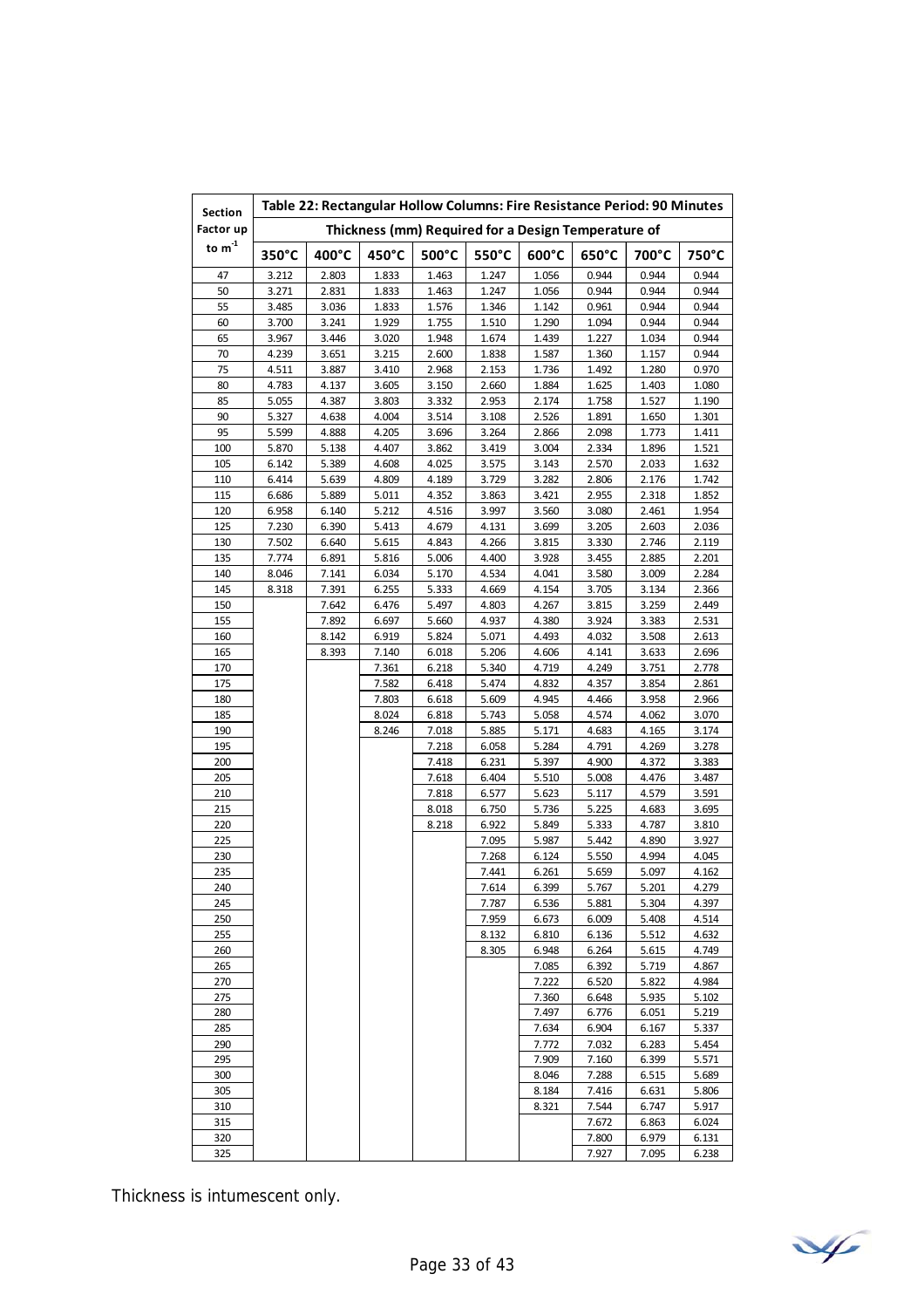|       |       | Table 23: Rectangular Hollow Columns: Fire Resistance Period: 105 Minutes |                                                     |                |                |                |                |                |
|-------|-------|---------------------------------------------------------------------------|-----------------------------------------------------|----------------|----------------|----------------|----------------|----------------|
|       |       |                                                                           | Thickness (mm) Required for a Design Temperature of |                |                |                |                |                |
| 350°C | 400°C | 450°C                                                                     | 500°C                                               | 550°C          | 600°C          | 650°C          | 700°C          | 750°C          |
|       | 3.202 | 2.833                                                                     | 1.833                                               | 1.590          | 1.378          | 1.188          | 1.017          | 0.944          |
|       | 3.221 | 2.848                                                                     | 1.833                                               | 1.590          | 1.378          | 1.188          | 1.017          | 0.944          |
|       | 3.470 | 3.079                                                                     | 1.929                                               | 1.713          | 1.487          | 1.284          | 1.088          | 0.944          |
|       | 3.719 | 3.310                                                                     | 2.907                                               | 1.911          | 1.667          | 1.446          | 1.242          | 0.944          |
|       |       | 3.542                                                                     | 3.121<br>3.336                                      | 1.929          | 1.847          | 1.609          | 1.397          | 1.090          |
|       |       | 3.785<br>4.068                                                            | 3.550                                               | 2.996<br>3.179 | 2.228<br>2.777 | 1.772<br>1.943 | 1.551<br>1.706 | 1.229<br>1.369 |
|       |       | 4.352                                                                     | 3.772                                               | 3.362          | 2.998          | 2.320          | 1.860          | 1.508          |
|       |       | 4.635                                                                     | 4.019                                               | 3.545          | 3.163          | 2.697          | 2.057          | 1.647          |
|       |       | 4.919                                                                     | 4.267                                               | 3.727          | 3.328          | 2.943          | 2.287          | 1.787          |
|       |       | 5.202                                                                     | 4.514                                               | 3.912          | 3.492          | 3.091          | 2.518          | 1.926          |
|       |       | 5.485                                                                     | 4.762                                               | 4.097          | 3.657          | 3.239          | 2.748          | 2.069          |
|       |       | 5.769                                                                     | 5.009                                               | 4.282          | 3.814          | 3.387          | 2.934          | 2.211          |
|       |       | 6.052                                                                     | 5.256                                               | 4.467          | 3.966          | 3.535          | 3.078          | 2.354          |
|       |       | 6.335                                                                     | 5.504                                               | 4.651          | 4.118          | 3.683          | 3.222          | 2.497          |
|       |       | 6.619                                                                     | 5.751                                               | 4.836          | 4.269          | 3.816          | 3.366          | 2.640          |
|       |       | 6.902                                                                     | 5.998                                               | 5.021          | 4.421          | 3.945          | 3.510          | 2.783          |
|       |       | 7.185                                                                     | 6.246                                               | 5.206          | 4.573          | 4.073          | 3.654          | 2.917          |
|       |       | 7.469                                                                     | 6.493                                               | 5.391          | 4.725          | 4.201          | 3.780          | 3.040          |
|       |       | 7.752                                                                     | 6.741                                               | 5.575          | 4.877          | 4.329          | 3.892          | 3.163          |
|       |       | 8.035                                                                     | 6.988                                               | 5.760          | 5.029          | 4.458          | 4.003          | 3.287          |
|       |       | 8.319                                                                     | 7.235                                               | 5.980          | 5.181          | 4.586          | 4.115          | 3.410          |
|       |       |                                                                           | 7.483                                               | 6.232          | 5.333          | 4.714          | 4.226          | 3.534          |
|       |       |                                                                           | 7.730                                               | 6.484          | 5.485          | 4.842          | 4.338          | 3.657          |
|       |       |                                                                           | 7.978                                               | 6.735          | 5.637          | 4.970          | 4.449          | 3.776          |
|       |       |                                                                           | 8.225                                               | 6.987          | 5.789          | 5.099          | 4.561          | 3.891          |
|       |       |                                                                           |                                                     | 7.239          | 5.985          | 5.227          | 4.672          | 4.007          |
|       |       |                                                                           |                                                     | 7.490<br>7.742 | 6.209          | 5.355          | 4.784          | 4.122          |
|       |       |                                                                           |                                                     | 7.994          | 6.433<br>6.656 | 5.483<br>5.612 | 4.896<br>5.007 | 4.237<br>4.352 |
|       |       |                                                                           |                                                     | 8.246          | 6.880          | 5.740          | 5.119          | 4.467          |
|       |       |                                                                           |                                                     |                | 7.104          | 5.876          | 5.230          | 4.582          |
|       |       |                                                                           |                                                     |                | 7.327          | 6.055          | 5.342          | 4.697          |
|       |       |                                                                           |                                                     |                | 7.551          | 6.233          | 5.453          | 4.812          |
|       |       |                                                                           |                                                     |                | 7.775          | 6.412          | 5.565          | 4.927          |
|       |       |                                                                           |                                                     |                | 7.998          | 6.590          | 5.676          | 5.043          |
|       |       |                                                                           |                                                     |                | 8.222          | 6.769          | 5.788          | 5.158          |
|       |       |                                                                           |                                                     |                |                | 6.947          | 5.911          | 5.273          |
|       |       |                                                                           |                                                     |                |                | 7.126          | 6.050          | 5.388          |
|       |       |                                                                           |                                                     |                |                | 7.305          | 6.188          | 5.503          |
|       |       |                                                                           |                                                     |                |                | 7.483          | 6.326          | 5.618          |
|       |       |                                                                           |                                                     |                |                | 7.662          | 6.464          | 5.733          |
|       |       |                                                                           |                                                     |                |                | 7.840          | 6.602          | 5.848          |
|       |       |                                                                           |                                                     |                |                | 8.019          | 6.740          | 5.977          |
|       |       |                                                                           |                                                     |                |                | 8.197          | 6.878          | 6.106          |
|       |       |                                                                           |                                                     |                |                | 8.376          | 7.016          | 6.235          |
|       |       |                                                                           |                                                     |                |                |                | 7.154          | 6.364          |
|       |       |                                                                           |                                                     |                |                |                | 7.293          | 6.493          |
|       |       |                                                                           |                                                     |                |                |                | 7.431          | 6.621          |
|       |       |                                                                           |                                                     |                |                |                | 7.569          | 6.750          |
|       |       |                                                                           |                                                     |                |                |                | 7.707          | 6.879          |
|       |       |                                                                           |                                                     |                |                |                | 7.845          | 7.008          |
|       |       |                                                                           |                                                     |                |                |                | 7.983          | 7.137          |
|       |       |                                                                           |                                                     |                |                |                | 8.121          | 7.265          |
|       |       |                                                                           |                                                     |                |                |                | 8.258          | 7.394          |
|       |       |                                                                           |                                                     |                |                |                | 8.395          | 7.523<br>7.652 |

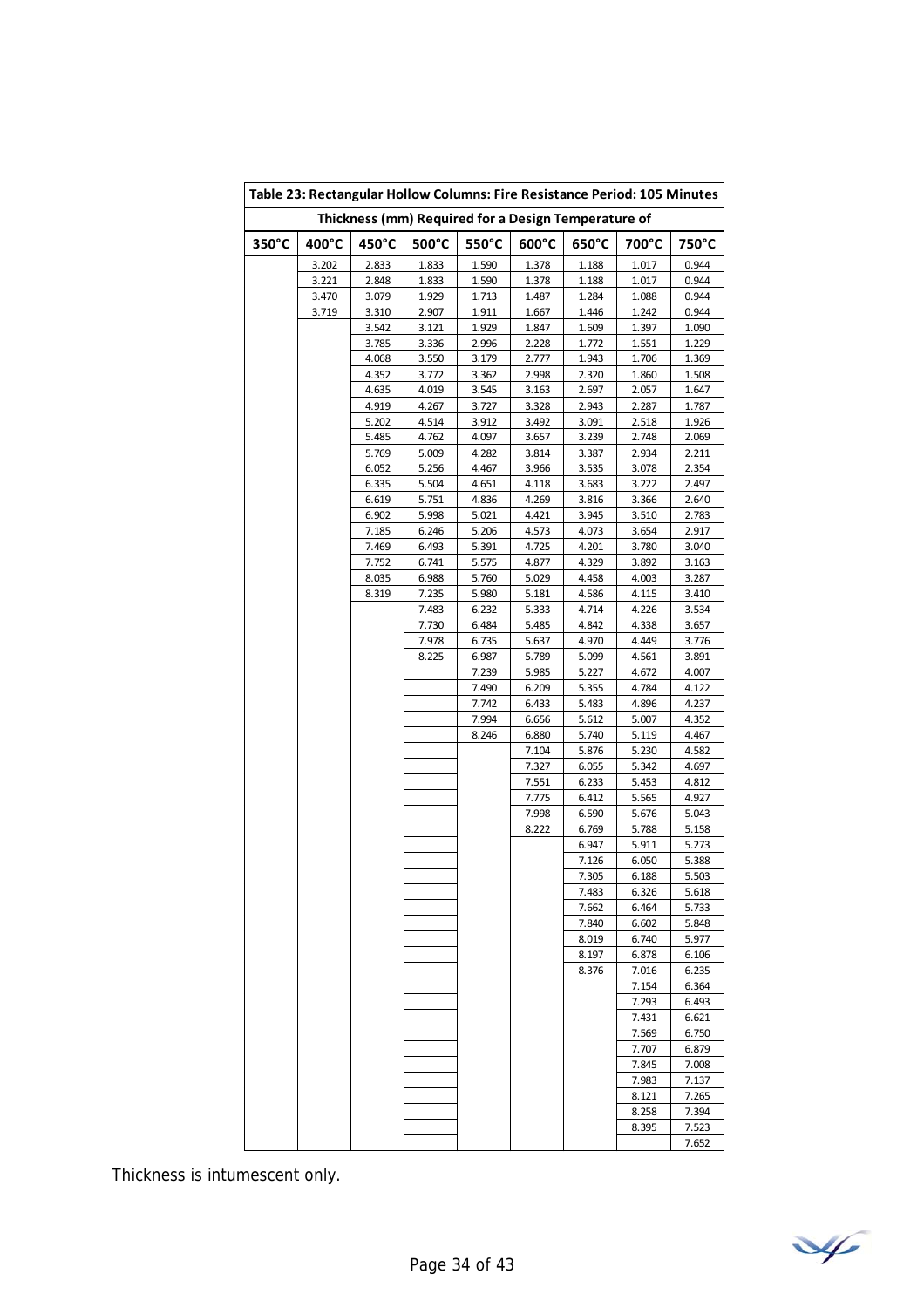| <b>Section</b> |       |       |       |       | Table 24: Rectangular Hollow Columns: Fire Resistance Period: 120 Minutes |       |       |       |       |
|----------------|-------|-------|-------|-------|---------------------------------------------------------------------------|-------|-------|-------|-------|
| Factor         |       |       |       |       | Thickness (mm) Required for a Design Temperature of                       |       |       |       |       |
| up to $m^{-1}$ | 350°C | 400°C | 450°C | 500°C | 550°C                                                                     | 600°C | 650°C | 700°C | 750°C |
| 47             |       |       | 3.209 | 2.855 | 2.623                                                                     | 1.701 | 1.492 | 1.302 | 1.021 |
| 50             |       |       | 3.209 | 2.861 | 2.623                                                                     | 1.701 | 1.492 | 1.302 | 1.021 |
| 55             |       |       | 3.491 | 3.111 | 2.761                                                                     | 1.791 | 1.609 | 1.408 | 1.109 |
| 60             |       |       | 3.775 | 3.360 | 3.045                                                                     | 1.929 | 1.802 | 1.591 | 1.276 |
| 65             |       |       |       | 3.610 | 3.256                                                                     | 2.931 | 2.117 | 1.775 | 1.444 |
| 70             |       |       |       | 3.898 | 3.466                                                                     | 3.122 | 2.672 | 1.984 | 1.612 |
| 75             |       |       |       | 4.215 | 3.677                                                                     | 3.313 | 2.972 | 2.324 | 1.780 |
| 80             |       |       |       | 4.533 | 3.941                                                                     | 3.503 | 3.144 | 2.664 | 1.953 |
| 85             |       |       |       | 4.850 | 4.219                                                                     | 3.694 | 3.316 | 2.929 | 2.174 |
| 90             |       |       |       | 5.168 | 4.497                                                                     | 3.886 | 3.488 | 3.094 | 2.394 |
| 95             |       |       |       | 5.485 | 4.775                                                                     | 4.078 | 3.660 | 3.260 | 2.614 |
| 100            |       |       |       | 5.803 | 5.053                                                                     | 4.270 | 3.824 | 3.425 | 2.834 |
| 105            |       |       |       | 6.120 | 5.331                                                                     | 4.462 | 3.983 | 3.590 | 2.987 |
| 110            |       |       |       | 6.438 | 5.609                                                                     | 4.654 | 4.143 | 3.749 | 3.133 |
| 115            |       |       |       | 6.755 | 5.887                                                                     | 4.846 | 4.302 | 3.883 | 3.278 |
| 120            |       |       |       | 7.073 | 6.165                                                                     | 5.038 | 4.462 | 4.018 | 3.423 |
| 125            |       |       |       | 7.390 | 6.443                                                                     | 5.230 | 4.621 | 4.153 | 3.568 |
| 130            |       |       |       | 7.708 | 6.721                                                                     | 5.422 | 4.780 | 4.287 | 3.713 |
| 135            |       |       |       | 8.025 | 6.999                                                                     | 5.614 | 4.940 | 4.422 | 3.836 |
| 140            |       |       |       | 8.343 | 7.276                                                                     | 5.806 | 5.099 | 4.556 | 3.959 |
| 145            |       |       |       |       | 7.554                                                                     | 6.100 | 5.258 | 4.691 | 4.081 |
| 150            |       |       |       |       | 7.832                                                                     | 6.422 | 5.418 | 4.826 | 4.203 |
| 155            |       |       |       |       | 8.110                                                                     | 6.745 | 5.577 | 4.960 | 4.326 |
| 160            |       |       |       |       | 8.388                                                                     | 7.067 | 5.736 | 5.095 | 4.448 |
| 165            |       |       |       |       |                                                                           | 7.390 | 5.931 | 5.229 | 4.570 |
| 170            |       |       |       |       |                                                                           | 7.712 | 6.209 | 5.364 | 4.692 |
| 175            |       |       |       |       |                                                                           | 8.035 | 6.487 | 5.498 | 4.815 |
| 180            |       |       |       |       |                                                                           | 8.357 | 6.765 | 5.633 | 4.937 |
| 185            |       |       |       |       |                                                                           |       | 7.043 | 5.768 | 5.059 |
| 190            |       |       |       |       |                                                                           |       | 7.321 | 5.936 | 5.182 |
| 195            |       |       |       |       |                                                                           |       | 7.599 | 6.156 | 5.304 |
| 200            |       |       |       |       |                                                                           |       | 7.876 | 6.375 | 5.426 |
| 205            |       |       |       |       |                                                                           |       | 8.154 | 6.594 | 5.548 |
| 210            |       |       |       |       |                                                                           |       |       | 6.814 | 5.671 |
| 215            |       |       |       |       |                                                                           |       |       | 7.033 | 5.793 |
| 220            |       |       |       |       |                                                                           |       |       | 7.252 | 5.938 |
| 225            |       |       |       |       |                                                                           |       |       | 7.472 | 6.102 |
| 230            |       |       |       |       |                                                                           |       |       | 7.691 | 6.265 |
| 235            |       |       |       |       |                                                                           |       |       | 7.910 | 6.429 |
| 240            |       |       |       |       |                                                                           |       |       | 8.130 | 6.592 |
| 245            |       |       |       |       |                                                                           |       |       | 8.349 | 6.756 |
| 250            |       |       |       |       |                                                                           |       |       |       | 6.919 |
| 255            |       |       |       |       |                                                                           |       |       |       | 7.083 |
| 260            |       |       |       |       |                                                                           |       |       |       | 7.246 |
| 265            |       |       |       |       |                                                                           |       |       |       | 7.410 |
| 270            |       |       |       |       |                                                                           |       |       |       | 7.574 |
| 275            |       |       |       |       |                                                                           |       |       |       | 7.737 |
| 280            |       |       |       |       |                                                                           |       |       |       | 7.901 |
| 285            |       |       |       |       |                                                                           |       |       |       | 8.064 |
| 290            |       |       |       |       |                                                                           |       |       |       | 8.228 |
| 295            |       |       |       |       |                                                                           |       |       |       | 8.391 |

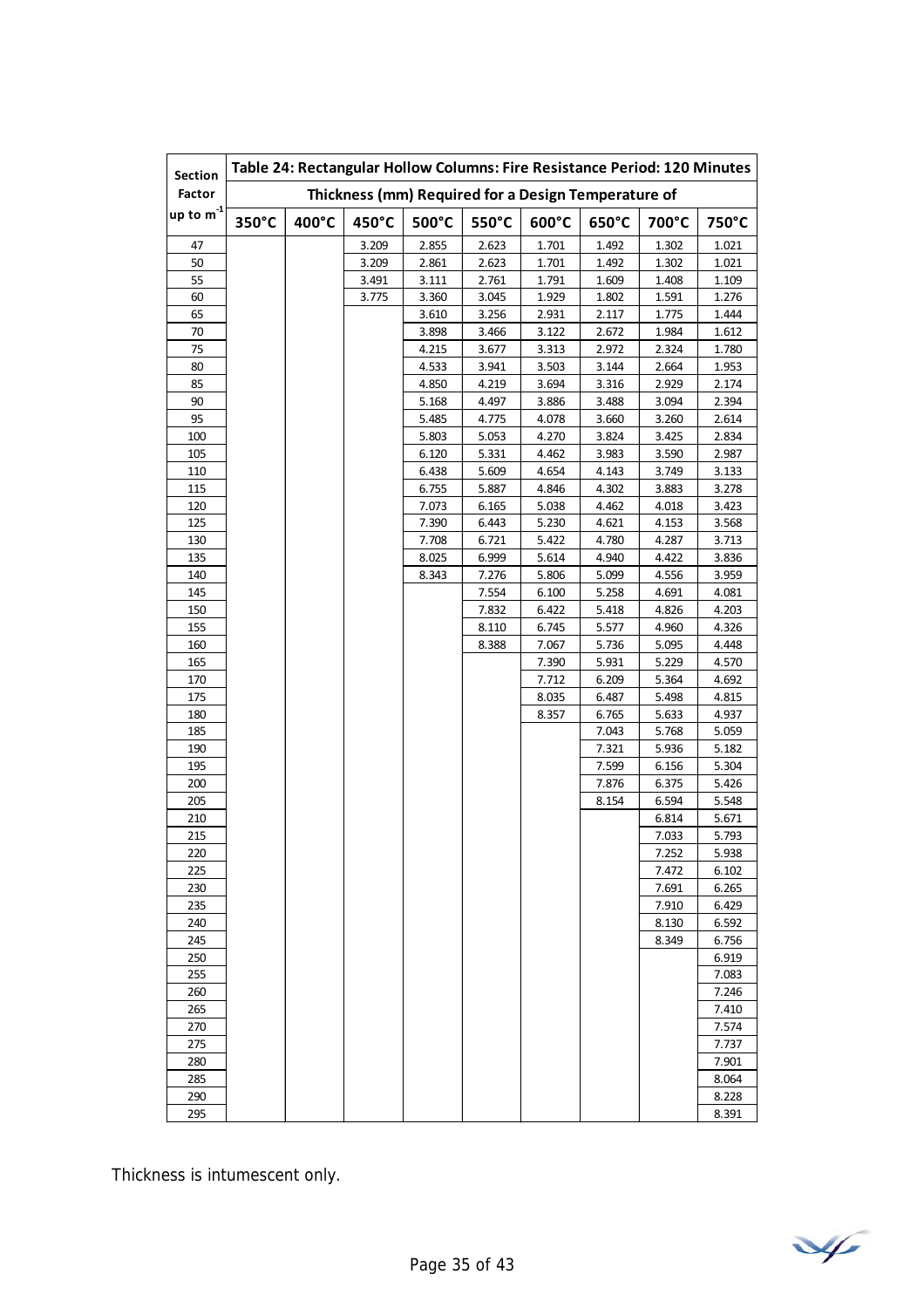# **Circular Hollow Columns with closed profile and all round exposure**

| Section                     | Table 25: Circular Hollow Columns: Fire Resistance Period: 15 Minutes |       |       |       |       |       |                                                     |       |       |  |
|-----------------------------|-----------------------------------------------------------------------|-------|-------|-------|-------|-------|-----------------------------------------------------|-------|-------|--|
| Factor up                   |                                                                       |       |       |       |       |       | Thickness (mm) Required for a Design Temperature of |       |       |  |
| to $\mathsf{m}^{\text{-}1}$ | 350°C                                                                 | 400°C | 450°C | 500°C | 550°C | 600°C | 650°C                                               | 700°C | 750°C |  |
| 48                          | 0.940                                                                 | 0.940 | 0.940 | 0.940 | 0.940 | 0.940 | 0.940                                               | 0.940 | 0.940 |  |
| 50                          | 0.940                                                                 | 0.940 | 0.940 | 0.940 | 0.940 | 0.940 | 0.940                                               | 0.940 | 0.940 |  |
| 55                          | 0.940                                                                 | 0.940 | 0.940 | 0.940 | 0.940 | 0.940 | 0.940                                               | 0.940 | 0.940 |  |
| 60                          | 0.940                                                                 | 0.940 | 0.940 | 0.940 | 0.940 | 0.940 | 0.940                                               | 0.940 | 0.940 |  |
| 65                          | 0.940                                                                 | 0.940 | 0.940 | 0.940 | 0.940 | 0.940 | 0.940                                               | 0.940 | 0.940 |  |
| 70                          | 0.940                                                                 | 0.940 | 0.940 | 0.940 | 0.940 | 0.940 | 0.940                                               | 0.940 | 0.940 |  |
| 75                          | 0.940                                                                 | 0.940 | 0.940 | 0.940 | 0.940 | 0.940 | 0.940                                               | 0.940 | 0.940 |  |
| 80                          | 0.940                                                                 | 0.940 | 0.940 | 0.940 | 0.940 | 0.940 | 0.940                                               | 0.940 | 0.940 |  |
| 85                          | 0.940                                                                 | 0.940 | 0.940 | 0.940 | 0.940 | 0.940 | 0.940                                               | 0.940 | 0.940 |  |
| 90                          | 0.940                                                                 | 0.940 | 0.940 | 0.940 | 0.940 | 0.940 | 0.940                                               | 0.940 | 0.940 |  |
| 95                          | 0.940                                                                 | 0.940 | 0.940 | 0.940 | 0.940 | 0.940 | 0.940                                               | 0.940 | 0.940 |  |
| 100                         | 0.940                                                                 | 0.940 | 0.940 | 0.940 | 0.940 | 0.940 | 0.940                                               | 0.940 | 0.940 |  |
| 105                         | 0.940                                                                 | 0.940 | 0.940 | 0.940 | 0.940 | 0.940 | 0.940                                               | 0.940 | 0.940 |  |
| 110                         | 0.940                                                                 | 0.940 | 0.940 | 0.940 | 0.940 | 0.940 | 0.940                                               | 0.940 | 0.940 |  |
| 115                         | 0.940                                                                 | 0.940 | 0.940 | 0.940 | 0.940 | 0.940 | 0.940                                               | 0.940 | 0.940 |  |
| 120                         | 0.940                                                                 | 0.940 | 0.940 | 0.940 | 0.940 | 0.940 | 0.940                                               | 0.940 | 0.940 |  |
| 125                         | 0.940                                                                 | 0.940 | 0.940 | 0.940 | 0.940 | 0.940 | 0.940                                               | 0.940 | 0.940 |  |
| 130                         | 0.940                                                                 | 0.940 | 0.940 | 0.940 | 0.940 | 0.940 | 0.940                                               | 0.940 | 0.940 |  |
| 135                         | 0.940                                                                 | 0.940 | 0.940 | 0.940 | 0.940 | 0.940 | 0.940                                               | 0.940 | 0.940 |  |
| 140                         | 0.940                                                                 | 0.940 | 0.940 | 0.940 | 0.940 | 0.940 | 0.940                                               | 0.940 | 0.940 |  |
| 145                         | 0.940                                                                 | 0.940 | 0.940 | 0.940 | 0.940 | 0.940 | 0.940                                               | 0.940 | 0.940 |  |
| 150                         | 0.940                                                                 | 0.940 | 0.940 | 0.940 | 0.940 | 0.940 | 0.940                                               | 0.940 | 0.940 |  |
| 155                         | 0.940                                                                 | 0.940 | 0.940 | 0.940 | 0.940 | 0.940 | 0.940                                               | 0.940 | 0.940 |  |
| 160                         | 0.940                                                                 | 0.940 | 0.940 | 0.940 | 0.940 | 0.940 | 0.940                                               | 0.940 | 0.940 |  |
| 165                         | 0.940                                                                 | 0.940 | 0.940 | 0.940 | 0.940 | 0.940 | 0.940                                               | 0.940 | 0.940 |  |
| 170                         | 0.940                                                                 | 0.940 | 0.940 | 0.940 | 0.940 | 0.940 | 0.940                                               | 0.940 | 0.940 |  |
| 175                         | 0.940                                                                 | 0.940 | 0.940 | 0.940 | 0.940 | 0.940 | 0.940                                               | 0.940 | 0.940 |  |
| 180                         | 0.940                                                                 | 0.940 | 0.940 | 0.940 | 0.940 | 0.940 | 0.940                                               | 0.940 | 0.940 |  |
| 185                         | 0.940                                                                 | 0.940 | 0.940 | 0.940 | 0.940 | 0.940 | 0.940                                               | 0.940 | 0.940 |  |
| 190                         | 0.940                                                                 | 0.940 | 0.940 | 0.940 | 0.940 | 0.940 | 0.940                                               | 0.940 | 0.940 |  |
| 195                         | 0.940                                                                 | 0.940 | 0.940 | 0.940 | 0.940 | 0.940 | 0.940                                               | 0.940 | 0.940 |  |
| 200                         | 0.940                                                                 | 0.940 | 0.940 | 0.940 | 0.940 | 0.940 | 0.940                                               | 0.940 | 0.940 |  |
| 205                         | 0.940                                                                 | 0.940 | 0.940 | 0.940 | 0.940 | 0.940 | 0.940                                               | 0.940 | 0.940 |  |
| 210                         | 0.940                                                                 | 0.940 | 0.940 | 0.940 | 0.940 | 0.940 | 0.940                                               | 0.940 | 0.940 |  |
| 215                         | 0.961                                                                 | 0.940 | 0.940 | 0.940 | 0.940 | 0.940 | 0.940                                               | 0.940 | 0.940 |  |
| 220                         | 0.989                                                                 | 0.940 | 0.940 | 0.940 | 0.940 | 0.940 | 0.940                                               | 0.940 | 0.940 |  |
| 225                         | 1.018                                                                 | 0.940 | 0.940 | 0.940 | 0.940 | 0.940 | 0.940                                               | 0.940 | 0.940 |  |
| 230                         | 1.046                                                                 | 0.940 | 0.940 | 0.940 | 0.940 | 0.940 | 0.940                                               | 0.940 | 0.940 |  |
| 235                         | 1.074                                                                 | 0.940 | 0.940 | 0.940 | 0.940 | 0.940 | 0.940                                               | 0.940 | 0.940 |  |
| 240                         | 1.102                                                                 | 0.940 | 0.940 | 0.940 | 0.940 | 0.940 | 0.940                                               | 0.940 | 0.940 |  |
| 245                         | 1.130                                                                 | 0.940 | 0.940 | 0.940 | 0.940 | 0.940 | 0.940                                               | 0.940 | 0.940 |  |
| 250                         | 1.158                                                                 | 0.940 | 0.940 | 0.940 | 0.940 | 0.940 | 0.940                                               | 0.940 | 0.940 |  |
| 255                         | 1.186                                                                 | 0.940 | 0.940 | 0.940 | 0.940 | 0.940 | 0.940                                               | 0.940 | 0.940 |  |
| 260                         | 1.215                                                                 | 0.940 | 0.940 | 0.940 | 0.940 | 0.940 | 0.940                                               | 0.940 | 0.940 |  |
| 265                         | 1.243                                                                 | 0.940 | 0.940 | 0.940 | 0.940 | 0.940 | 0.940                                               | 0.940 | 0.940 |  |
| 270                         | 1.271                                                                 | 0.940 | 0.940 | 0.940 | 0.940 | 0.940 | 0.940                                               | 0.940 | 0.940 |  |
| 275                         | 1.299                                                                 | 0.940 | 0.940 | 0.940 | 0.940 | 0.940 | 0.940                                               | 0.940 | 0.940 |  |
| 280                         | 1.327                                                                 | 0.940 | 0.940 | 0.940 | 0.940 | 0.940 | 0.940                                               | 0.940 | 0.940 |  |
| 285                         | 1.355                                                                 | 0.940 | 0.940 | 0.940 | 0.940 | 0.940 | 0.940                                               | 0.940 | 0.940 |  |
| 290                         | 1.384                                                                 | 0.940 | 0.940 | 0.940 | 0.940 | 0.940 | 0.940                                               | 0.940 | 0.940 |  |
| 295                         | 1.412                                                                 | 0.940 | 0.940 | 0.940 | 0.940 | 0.940 | 0.940                                               | 0.940 | 0.940 |  |
| 300                         | 1.440                                                                 | 0.940 | 0.940 | 0.940 | 0.940 | 0.940 | 0.940                                               | 0.940 | 0.940 |  |
| 305                         | 1.468                                                                 | 0.940 | 0.940 | 0.940 | 0.940 | 0.940 | 0.940                                               | 0.940 | 0.940 |  |
| 310                         | 1.496                                                                 | 0.940 | 0.940 | 0.940 | 0.940 | 0.940 | 0.940                                               | 0.940 | 0.940 |  |
| 315                         | 1.524                                                                 | 0.940 | 0.940 | 0.940 | 0.940 | 0.940 | 0.940                                               | 0.940 | 0.940 |  |
| 320                         | 1.552                                                                 | 0.940 | 0.940 | 0.940 | 0.940 | 0.940 | 0.940                                               | 0.940 | 0.940 |  |
| 325                         | 1.581                                                                 | 0.940 | 0.940 | 0.940 | 0.940 | 0.940 | 0.940                                               | 0.940 | 0.940 |  |
| 330                         | 1.609                                                                 | 0.952 | 0.940 | 0.940 | 0.940 | 0.940 | 0.940                                               | 0.940 | 0.940 |  |
| 335                         | 1.637                                                                 | 0.984 | 0.940 | 0.940 | 0.940 | 0.940 | 0.940                                               | 0.940 | 0.940 |  |

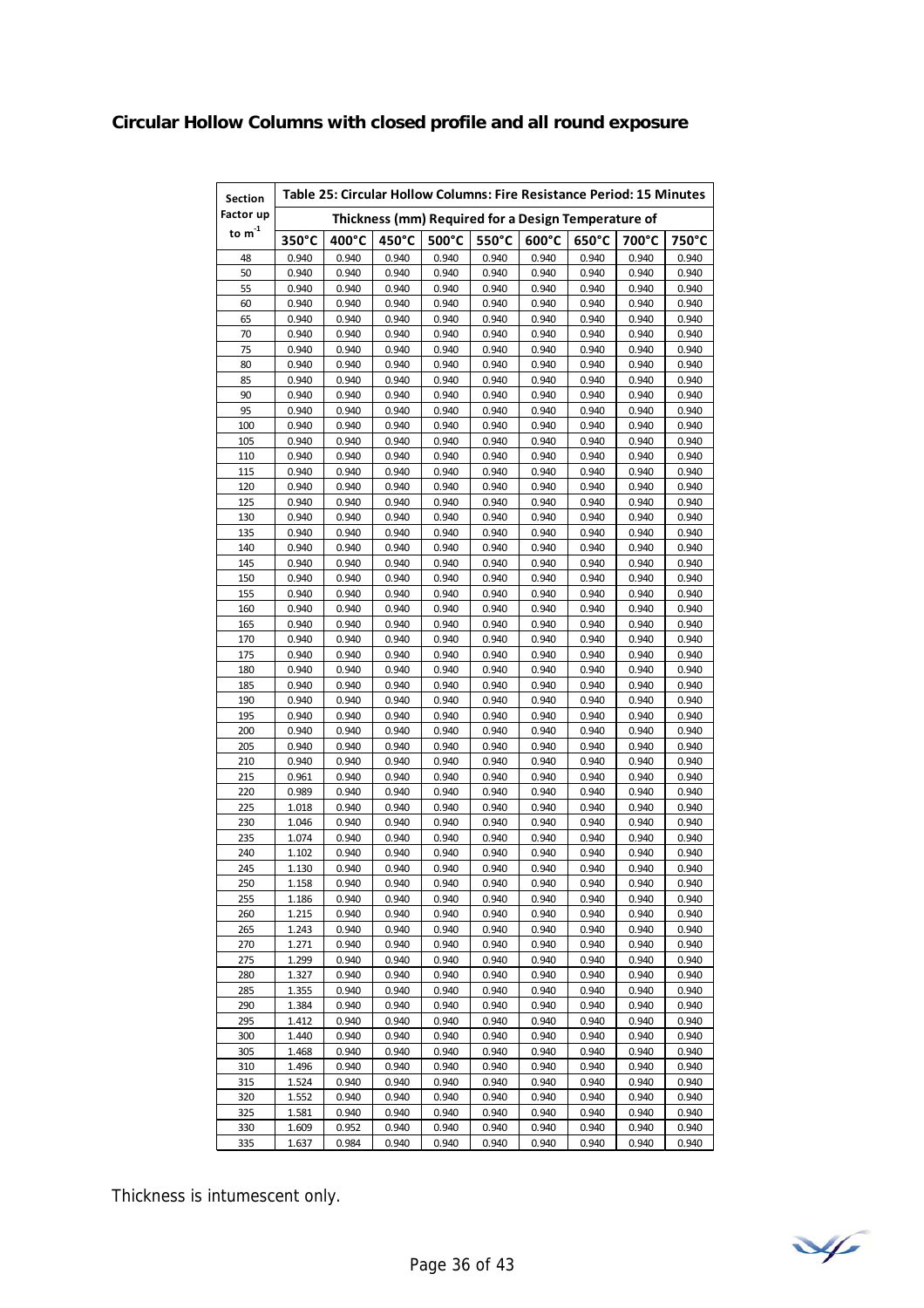| Factor up<br>Thickness (mm) Required for a Design Temperature of<br>to $\mathsf{m}^\text{-1}$<br>350°C<br>500°C<br>550°C<br>400°C<br>450°C<br>$600^{\circ}$ C<br>$650^{\circ}$ C<br>700°C<br>750°C<br>48<br>0.940<br>0.940<br>0.940<br>0.940<br>0.940<br>0.940<br>0.940<br>0.940<br>0.940<br>50<br>0.940<br>0.940<br>0.940<br>0.940<br>0.940<br>0.940<br>0.940<br>0.940<br>0.940<br>55<br>0.940<br>0.940<br>0.940<br>0.940<br>0.940<br>0.940<br>0.940<br>0.940<br>0.940<br>60<br>0.940<br>0.940<br>0.940<br>0.940<br>0.940<br>0.940<br>0.940<br>0.940<br>0.940<br>65<br>0.940<br>0.940<br>0.940<br>0.940<br>0.940<br>0.940<br>0.940<br>0.940<br>0.940<br>70<br>0.940<br>0.940<br>0.940<br>0.940<br>0.940<br>0.940<br>0.940<br>0.940<br>0.940<br>75<br>0.940<br>0.940<br>0.940<br>0.940<br>0.940<br>0.940<br>0.950<br>0.940<br>0.940<br>80<br>1.069<br>0.940<br>0.940<br>0.940<br>0.940<br>0.940<br>0.940<br>0.940<br>0.940<br>85<br>0.940<br>1.189<br>0.940<br>0.940<br>0.940<br>0.940<br>0.940<br>0.940<br>0.940<br>90<br>1.309<br>0.940<br>0.940<br>0.940<br>0.940<br>0.940<br>0.940<br>0.940<br>0.940<br>95<br>1.428<br>0.940<br>0.940<br>0.940<br>0.940<br>0.940<br>0.940<br>0.940<br>0.940<br>100<br>1.548<br>1.008<br>0.940<br>0.940<br>0.940<br>0.940<br>0.940<br>0.940<br>0.940<br>105<br>1.667<br>1.082<br>0.940<br>0.940<br>0.940<br>0.940<br>0.940<br>0.940<br>0.940<br>110<br>0.940<br>1.787<br>1.157<br>0.940<br>0.940<br>0.940<br>0.940<br>0.940<br>0.940<br>115<br>1.232<br>0.940<br>0.940<br>0.940<br>0.940<br>0.940<br>1.907<br>0.940<br>0.940<br>120<br>1.306<br>0.940<br>0.940<br>0.940<br>0.940<br>0.940<br>0.940<br>1.969<br>0.940<br>125<br>2.014<br>0.940<br>1.381<br>0.966<br>0.940<br>0.940<br>0.940<br>0.940<br>0.940<br>130<br>0.940<br>0.940<br>0.940<br>0.940<br>2.058<br>1.456<br>1.008<br>0.940<br>0.940<br>135<br>1.050<br>0.940<br>0.940<br>0.940<br>0.940<br>2.103<br>1.530<br>0.940<br>0.940<br>140<br>2.147<br>1.605<br>1.092<br>0.940<br>0.940<br>0.940<br>0.940<br>0.940<br>0.940<br>145<br>0.940<br>0.940<br>2.192<br>1.679<br>1.134<br>0.940<br>0.940<br>0.940<br>0.940<br>150<br>2.237<br>1.754<br>1.175<br>0.940<br>0.940<br>0.940<br>0.940<br>0.940<br>0.940<br>155<br>2.281<br>1.829<br>1.217<br>0.940<br>0.940<br>0.940<br>0.940<br>0.940<br>0.940<br>1.259<br>160<br>2.326<br>1.903<br>0.940<br>0.940<br>0.940<br>0.940<br>0.940<br>0.940<br>165<br>2.370<br>1.956<br>1.301<br>0.969<br>0.940<br>0.940<br>0.940<br>0.940<br>0.940<br>170<br>2.415<br>1.343<br>0.940<br>0.940<br>0.940<br>0.940<br>1.992<br>1.000<br>0.940<br>175<br>2.460<br>1.385<br>0.940<br>0.940<br>2.029<br>1.031<br>0.940<br>0.940<br>0.940<br>180<br>2.504<br>1.427<br>0.940<br>0.940<br>2.065<br>1.062<br>0.940<br>0.940<br>0.940<br>185<br>2.549<br>1.469<br>0.940<br>2.102<br>1.094<br>0.940<br>0.940<br>0.940<br>0.940<br>190<br>2.593<br>1.511<br>0.940<br>0.940<br>0.940<br>0.940<br>2.138<br>1.125<br>0.940<br>195<br>2.638<br>2.175<br>1.553<br>0.940<br>0.940<br>0.940<br>0.940<br>1.156<br>0.940<br>200<br>2.682<br>2.211<br>1.595<br>1.187<br>0.940<br>0.940<br>0.940<br>0.940<br>0.940<br>205<br>2.727<br>2.248<br>1.637<br>1.218<br>0.940<br>0.940<br>0.940<br>0.940<br>0.940<br>210<br>2.772<br>2.284<br>1.679<br>1.249<br>0.940<br>0.940<br>0.940<br>0.940<br>0.940<br>0.940<br>215<br>2.816<br>2.321<br>1.721<br>1.281<br>0.940<br>0.940<br>0.940<br>0.940<br>220<br>2.357<br>0.940<br>2.861<br>1.763<br>1.312<br>0.940<br>0.940<br>0.940<br>0.940<br>225<br>2.905<br>2.393<br>1.805<br>1.343<br>0.971<br>0.940<br>0.940<br>0.940<br>0.940<br>230<br>2.950<br>2.430<br>1.846<br>1.374<br>1.005<br>0.940<br>0.940<br>0.940<br>0.940<br>235<br>3.002<br>2.466<br>1.888<br>1.405<br>0.940<br>0.940<br>0.940<br>1.039<br>0.940<br>240<br>1.436<br>3.070<br>2.503<br>1.930<br>1.072<br>0.940<br>0.940<br>0.940<br>0.940<br>245<br>3.137<br>2.539<br>1.980<br>1.468<br>1.106<br>0.940<br>0.940<br>0.940<br>0.940<br>1.140<br>0.940<br>0.940<br>250<br>3.204<br>2.576<br>2.030<br>1.499<br>0.940<br>0.940<br>255<br>3.271<br>1.530<br>1.174<br>0.940<br>0.940<br>0.940<br>0.940<br>2.612<br>2.080<br>260<br>3.338<br>2.649<br>2.131<br>1.561<br>1.207<br>0.940<br>0.940<br>0.940<br>0.940<br>265<br>3.406<br>2.685<br>2.181<br>1.592<br>1.241<br>0.940<br>0.940<br>0.940<br>0.940<br>270<br>3.473<br>2.721<br>2.231<br>1.623<br>1.275<br>0.940<br>0.940<br>0.940<br>0.940<br>275<br>3.540<br>2.758<br>2.281<br>1.654<br>1.309<br>0.940<br>0.940<br>0.940<br>0.940<br>280<br>3.607<br>2.794<br>2.332<br>1.686<br>1.343<br>0.940<br>0.940<br>0.940<br>0.940<br>2.382<br>1.376<br>285<br>3.674<br>2.831<br>1.717<br>0.940<br>0.940<br>0.940<br>0.940<br>290<br>3.742<br>2.867<br>2.432<br>1.748<br>1.410<br>0.940<br>0.940<br>0.940<br>0.940<br>295<br>1.444<br>0.940<br>0.940<br>3.809<br>2.904<br>2.483<br>1.779<br>0.940<br>0.940<br>300<br>2.533<br>0.940<br>0.940<br>0.940<br>3.876<br>2.940<br>1.810<br>1.478<br>0.940<br>305<br>2.583<br>1.511<br>3.947<br>2.977<br>1.841<br>0.940<br>0.940<br>0.940<br>0.940<br>310<br>4.026<br>3.094<br>2.633<br>1.873<br>1.545<br>0.940<br>0.940<br>0.940<br>0.940<br>315<br>1.904<br>1.579<br>4.105<br>3.217<br>2.684<br>0.940<br>0.940<br>0.940<br>0.940<br>2.734<br>1.613<br>0.940<br>0.940<br>320<br>4.184<br>3.340<br>1.935<br>0.986<br>0.940<br>325<br>4.262<br>3.463<br>2.784<br>2.013<br>1.646<br>0.940<br>0.940<br>0.940<br>1.029<br>330<br>1.680<br>4.341<br>3.586<br>2.835<br>2.090<br>1.073<br>0.940<br>0.940<br>0.940 | <b>Section</b> | Table 26: Circular Hollow Columns: Fire Resistance Period: 30 Minutes |       |       |       |       |       |       |       |       |  |
|---------------------------------------------------------------------------------------------------------------------------------------------------------------------------------------------------------------------------------------------------------------------------------------------------------------------------------------------------------------------------------------------------------------------------------------------------------------------------------------------------------------------------------------------------------------------------------------------------------------------------------------------------------------------------------------------------------------------------------------------------------------------------------------------------------------------------------------------------------------------------------------------------------------------------------------------------------------------------------------------------------------------------------------------------------------------------------------------------------------------------------------------------------------------------------------------------------------------------------------------------------------------------------------------------------------------------------------------------------------------------------------------------------------------------------------------------------------------------------------------------------------------------------------------------------------------------------------------------------------------------------------------------------------------------------------------------------------------------------------------------------------------------------------------------------------------------------------------------------------------------------------------------------------------------------------------------------------------------------------------------------------------------------------------------------------------------------------------------------------------------------------------------------------------------------------------------------------------------------------------------------------------------------------------------------------------------------------------------------------------------------------------------------------------------------------------------------------------------------------------------------------------------------------------------------------------------------------------------------------------------------------------------------------------------------------------------------------------------------------------------------------------------------------------------------------------------------------------------------------------------------------------------------------------------------------------------------------------------------------------------------------------------------------------------------------------------------------------------------------------------------------------------------------------------------------------------------------------------------------------------------------------------------------------------------------------------------------------------------------------------------------------------------------------------------------------------------------------------------------------------------------------------------------------------------------------------------------------------------------------------------------------------------------------------------------------------------------------------------------------------------------------------------------------------------------------------------------------------------------------------------------------------------------------------------------------------------------------------------------------------------------------------------------------------------------------------------------------------------------------------------------------------------------------------------------------------------------------------------------------------------------------------------------------------------------------------------------------------------------------------------------------------------------------------------------------------------------------------------------------------------------------------------------------------------------------------------------------------------------------------------------------------------------------------------------------------------------------------------------------------------------------------------------------------------------------------------------------------------------------------------------------------------------------------------------------------------------------------------------------------------------------------------------------------------------------------------------------------------------------------------------------------------------------------------------------------------------------------------------------------------------------------------------------------------------------------------------------------------------------------------------------------------------------------------------------------------------------------------------------------------|----------------|-----------------------------------------------------------------------|-------|-------|-------|-------|-------|-------|-------|-------|--|
|                                                                                                                                                                                                                                                                                                                                                                                                                                                                                                                                                                                                                                                                                                                                                                                                                                                                                                                                                                                                                                                                                                                                                                                                                                                                                                                                                                                                                                                                                                                                                                                                                                                                                                                                                                                                                                                                                                                                                                                                                                                                                                                                                                                                                                                                                                                                                                                                                                                                                                                                                                                                                                                                                                                                                                                                                                                                                                                                                                                                                                                                                                                                                                                                                                                                                                                                                                                                                                                                                                                                                                                                                                                                                                                                                                                                                                                                                                                                                                                                                                                                                                                                                                                                                                                                                                                                                                                                                                                                                                                                                                                                                                                                                                                                                                                                                                                                                                                                                                                                                                                                                                                                                                                                                                                                                                                                                                                                                                                                                                         |                |                                                                       |       |       |       |       |       |       |       |       |  |
|                                                                                                                                                                                                                                                                                                                                                                                                                                                                                                                                                                                                                                                                                                                                                                                                                                                                                                                                                                                                                                                                                                                                                                                                                                                                                                                                                                                                                                                                                                                                                                                                                                                                                                                                                                                                                                                                                                                                                                                                                                                                                                                                                                                                                                                                                                                                                                                                                                                                                                                                                                                                                                                                                                                                                                                                                                                                                                                                                                                                                                                                                                                                                                                                                                                                                                                                                                                                                                                                                                                                                                                                                                                                                                                                                                                                                                                                                                                                                                                                                                                                                                                                                                                                                                                                                                                                                                                                                                                                                                                                                                                                                                                                                                                                                                                                                                                                                                                                                                                                                                                                                                                                                                                                                                                                                                                                                                                                                                                                                                         |                |                                                                       |       |       |       |       |       |       |       |       |  |
|                                                                                                                                                                                                                                                                                                                                                                                                                                                                                                                                                                                                                                                                                                                                                                                                                                                                                                                                                                                                                                                                                                                                                                                                                                                                                                                                                                                                                                                                                                                                                                                                                                                                                                                                                                                                                                                                                                                                                                                                                                                                                                                                                                                                                                                                                                                                                                                                                                                                                                                                                                                                                                                                                                                                                                                                                                                                                                                                                                                                                                                                                                                                                                                                                                                                                                                                                                                                                                                                                                                                                                                                                                                                                                                                                                                                                                                                                                                                                                                                                                                                                                                                                                                                                                                                                                                                                                                                                                                                                                                                                                                                                                                                                                                                                                                                                                                                                                                                                                                                                                                                                                                                                                                                                                                                                                                                                                                                                                                                                                         |                |                                                                       |       |       |       |       |       |       |       |       |  |
|                                                                                                                                                                                                                                                                                                                                                                                                                                                                                                                                                                                                                                                                                                                                                                                                                                                                                                                                                                                                                                                                                                                                                                                                                                                                                                                                                                                                                                                                                                                                                                                                                                                                                                                                                                                                                                                                                                                                                                                                                                                                                                                                                                                                                                                                                                                                                                                                                                                                                                                                                                                                                                                                                                                                                                                                                                                                                                                                                                                                                                                                                                                                                                                                                                                                                                                                                                                                                                                                                                                                                                                                                                                                                                                                                                                                                                                                                                                                                                                                                                                                                                                                                                                                                                                                                                                                                                                                                                                                                                                                                                                                                                                                                                                                                                                                                                                                                                                                                                                                                                                                                                                                                                                                                                                                                                                                                                                                                                                                                                         |                |                                                                       |       |       |       |       |       |       |       |       |  |
|                                                                                                                                                                                                                                                                                                                                                                                                                                                                                                                                                                                                                                                                                                                                                                                                                                                                                                                                                                                                                                                                                                                                                                                                                                                                                                                                                                                                                                                                                                                                                                                                                                                                                                                                                                                                                                                                                                                                                                                                                                                                                                                                                                                                                                                                                                                                                                                                                                                                                                                                                                                                                                                                                                                                                                                                                                                                                                                                                                                                                                                                                                                                                                                                                                                                                                                                                                                                                                                                                                                                                                                                                                                                                                                                                                                                                                                                                                                                                                                                                                                                                                                                                                                                                                                                                                                                                                                                                                                                                                                                                                                                                                                                                                                                                                                                                                                                                                                                                                                                                                                                                                                                                                                                                                                                                                                                                                                                                                                                                                         |                |                                                                       |       |       |       |       |       |       |       |       |  |
|                                                                                                                                                                                                                                                                                                                                                                                                                                                                                                                                                                                                                                                                                                                                                                                                                                                                                                                                                                                                                                                                                                                                                                                                                                                                                                                                                                                                                                                                                                                                                                                                                                                                                                                                                                                                                                                                                                                                                                                                                                                                                                                                                                                                                                                                                                                                                                                                                                                                                                                                                                                                                                                                                                                                                                                                                                                                                                                                                                                                                                                                                                                                                                                                                                                                                                                                                                                                                                                                                                                                                                                                                                                                                                                                                                                                                                                                                                                                                                                                                                                                                                                                                                                                                                                                                                                                                                                                                                                                                                                                                                                                                                                                                                                                                                                                                                                                                                                                                                                                                                                                                                                                                                                                                                                                                                                                                                                                                                                                                                         |                |                                                                       |       |       |       |       |       |       |       |       |  |
|                                                                                                                                                                                                                                                                                                                                                                                                                                                                                                                                                                                                                                                                                                                                                                                                                                                                                                                                                                                                                                                                                                                                                                                                                                                                                                                                                                                                                                                                                                                                                                                                                                                                                                                                                                                                                                                                                                                                                                                                                                                                                                                                                                                                                                                                                                                                                                                                                                                                                                                                                                                                                                                                                                                                                                                                                                                                                                                                                                                                                                                                                                                                                                                                                                                                                                                                                                                                                                                                                                                                                                                                                                                                                                                                                                                                                                                                                                                                                                                                                                                                                                                                                                                                                                                                                                                                                                                                                                                                                                                                                                                                                                                                                                                                                                                                                                                                                                                                                                                                                                                                                                                                                                                                                                                                                                                                                                                                                                                                                                         |                |                                                                       |       |       |       |       |       |       |       |       |  |
|                                                                                                                                                                                                                                                                                                                                                                                                                                                                                                                                                                                                                                                                                                                                                                                                                                                                                                                                                                                                                                                                                                                                                                                                                                                                                                                                                                                                                                                                                                                                                                                                                                                                                                                                                                                                                                                                                                                                                                                                                                                                                                                                                                                                                                                                                                                                                                                                                                                                                                                                                                                                                                                                                                                                                                                                                                                                                                                                                                                                                                                                                                                                                                                                                                                                                                                                                                                                                                                                                                                                                                                                                                                                                                                                                                                                                                                                                                                                                                                                                                                                                                                                                                                                                                                                                                                                                                                                                                                                                                                                                                                                                                                                                                                                                                                                                                                                                                                                                                                                                                                                                                                                                                                                                                                                                                                                                                                                                                                                                                         |                |                                                                       |       |       |       |       |       |       |       |       |  |
|                                                                                                                                                                                                                                                                                                                                                                                                                                                                                                                                                                                                                                                                                                                                                                                                                                                                                                                                                                                                                                                                                                                                                                                                                                                                                                                                                                                                                                                                                                                                                                                                                                                                                                                                                                                                                                                                                                                                                                                                                                                                                                                                                                                                                                                                                                                                                                                                                                                                                                                                                                                                                                                                                                                                                                                                                                                                                                                                                                                                                                                                                                                                                                                                                                                                                                                                                                                                                                                                                                                                                                                                                                                                                                                                                                                                                                                                                                                                                                                                                                                                                                                                                                                                                                                                                                                                                                                                                                                                                                                                                                                                                                                                                                                                                                                                                                                                                                                                                                                                                                                                                                                                                                                                                                                                                                                                                                                                                                                                                                         |                |                                                                       |       |       |       |       |       |       |       |       |  |
|                                                                                                                                                                                                                                                                                                                                                                                                                                                                                                                                                                                                                                                                                                                                                                                                                                                                                                                                                                                                                                                                                                                                                                                                                                                                                                                                                                                                                                                                                                                                                                                                                                                                                                                                                                                                                                                                                                                                                                                                                                                                                                                                                                                                                                                                                                                                                                                                                                                                                                                                                                                                                                                                                                                                                                                                                                                                                                                                                                                                                                                                                                                                                                                                                                                                                                                                                                                                                                                                                                                                                                                                                                                                                                                                                                                                                                                                                                                                                                                                                                                                                                                                                                                                                                                                                                                                                                                                                                                                                                                                                                                                                                                                                                                                                                                                                                                                                                                                                                                                                                                                                                                                                                                                                                                                                                                                                                                                                                                                                                         |                |                                                                       |       |       |       |       |       |       |       |       |  |
|                                                                                                                                                                                                                                                                                                                                                                                                                                                                                                                                                                                                                                                                                                                                                                                                                                                                                                                                                                                                                                                                                                                                                                                                                                                                                                                                                                                                                                                                                                                                                                                                                                                                                                                                                                                                                                                                                                                                                                                                                                                                                                                                                                                                                                                                                                                                                                                                                                                                                                                                                                                                                                                                                                                                                                                                                                                                                                                                                                                                                                                                                                                                                                                                                                                                                                                                                                                                                                                                                                                                                                                                                                                                                                                                                                                                                                                                                                                                                                                                                                                                                                                                                                                                                                                                                                                                                                                                                                                                                                                                                                                                                                                                                                                                                                                                                                                                                                                                                                                                                                                                                                                                                                                                                                                                                                                                                                                                                                                                                                         |                |                                                                       |       |       |       |       |       |       |       |       |  |
|                                                                                                                                                                                                                                                                                                                                                                                                                                                                                                                                                                                                                                                                                                                                                                                                                                                                                                                                                                                                                                                                                                                                                                                                                                                                                                                                                                                                                                                                                                                                                                                                                                                                                                                                                                                                                                                                                                                                                                                                                                                                                                                                                                                                                                                                                                                                                                                                                                                                                                                                                                                                                                                                                                                                                                                                                                                                                                                                                                                                                                                                                                                                                                                                                                                                                                                                                                                                                                                                                                                                                                                                                                                                                                                                                                                                                                                                                                                                                                                                                                                                                                                                                                                                                                                                                                                                                                                                                                                                                                                                                                                                                                                                                                                                                                                                                                                                                                                                                                                                                                                                                                                                                                                                                                                                                                                                                                                                                                                                                                         |                |                                                                       |       |       |       |       |       |       |       |       |  |
|                                                                                                                                                                                                                                                                                                                                                                                                                                                                                                                                                                                                                                                                                                                                                                                                                                                                                                                                                                                                                                                                                                                                                                                                                                                                                                                                                                                                                                                                                                                                                                                                                                                                                                                                                                                                                                                                                                                                                                                                                                                                                                                                                                                                                                                                                                                                                                                                                                                                                                                                                                                                                                                                                                                                                                                                                                                                                                                                                                                                                                                                                                                                                                                                                                                                                                                                                                                                                                                                                                                                                                                                                                                                                                                                                                                                                                                                                                                                                                                                                                                                                                                                                                                                                                                                                                                                                                                                                                                                                                                                                                                                                                                                                                                                                                                                                                                                                                                                                                                                                                                                                                                                                                                                                                                                                                                                                                                                                                                                                                         |                |                                                                       |       |       |       |       |       |       |       |       |  |
|                                                                                                                                                                                                                                                                                                                                                                                                                                                                                                                                                                                                                                                                                                                                                                                                                                                                                                                                                                                                                                                                                                                                                                                                                                                                                                                                                                                                                                                                                                                                                                                                                                                                                                                                                                                                                                                                                                                                                                                                                                                                                                                                                                                                                                                                                                                                                                                                                                                                                                                                                                                                                                                                                                                                                                                                                                                                                                                                                                                                                                                                                                                                                                                                                                                                                                                                                                                                                                                                                                                                                                                                                                                                                                                                                                                                                                                                                                                                                                                                                                                                                                                                                                                                                                                                                                                                                                                                                                                                                                                                                                                                                                                                                                                                                                                                                                                                                                                                                                                                                                                                                                                                                                                                                                                                                                                                                                                                                                                                                                         |                |                                                                       |       |       |       |       |       |       |       |       |  |
|                                                                                                                                                                                                                                                                                                                                                                                                                                                                                                                                                                                                                                                                                                                                                                                                                                                                                                                                                                                                                                                                                                                                                                                                                                                                                                                                                                                                                                                                                                                                                                                                                                                                                                                                                                                                                                                                                                                                                                                                                                                                                                                                                                                                                                                                                                                                                                                                                                                                                                                                                                                                                                                                                                                                                                                                                                                                                                                                                                                                                                                                                                                                                                                                                                                                                                                                                                                                                                                                                                                                                                                                                                                                                                                                                                                                                                                                                                                                                                                                                                                                                                                                                                                                                                                                                                                                                                                                                                                                                                                                                                                                                                                                                                                                                                                                                                                                                                                                                                                                                                                                                                                                                                                                                                                                                                                                                                                                                                                                                                         |                |                                                                       |       |       |       |       |       |       |       |       |  |
|                                                                                                                                                                                                                                                                                                                                                                                                                                                                                                                                                                                                                                                                                                                                                                                                                                                                                                                                                                                                                                                                                                                                                                                                                                                                                                                                                                                                                                                                                                                                                                                                                                                                                                                                                                                                                                                                                                                                                                                                                                                                                                                                                                                                                                                                                                                                                                                                                                                                                                                                                                                                                                                                                                                                                                                                                                                                                                                                                                                                                                                                                                                                                                                                                                                                                                                                                                                                                                                                                                                                                                                                                                                                                                                                                                                                                                                                                                                                                                                                                                                                                                                                                                                                                                                                                                                                                                                                                                                                                                                                                                                                                                                                                                                                                                                                                                                                                                                                                                                                                                                                                                                                                                                                                                                                                                                                                                                                                                                                                                         |                |                                                                       |       |       |       |       |       |       |       |       |  |
|                                                                                                                                                                                                                                                                                                                                                                                                                                                                                                                                                                                                                                                                                                                                                                                                                                                                                                                                                                                                                                                                                                                                                                                                                                                                                                                                                                                                                                                                                                                                                                                                                                                                                                                                                                                                                                                                                                                                                                                                                                                                                                                                                                                                                                                                                                                                                                                                                                                                                                                                                                                                                                                                                                                                                                                                                                                                                                                                                                                                                                                                                                                                                                                                                                                                                                                                                                                                                                                                                                                                                                                                                                                                                                                                                                                                                                                                                                                                                                                                                                                                                                                                                                                                                                                                                                                                                                                                                                                                                                                                                                                                                                                                                                                                                                                                                                                                                                                                                                                                                                                                                                                                                                                                                                                                                                                                                                                                                                                                                                         |                |                                                                       |       |       |       |       |       |       |       |       |  |
|                                                                                                                                                                                                                                                                                                                                                                                                                                                                                                                                                                                                                                                                                                                                                                                                                                                                                                                                                                                                                                                                                                                                                                                                                                                                                                                                                                                                                                                                                                                                                                                                                                                                                                                                                                                                                                                                                                                                                                                                                                                                                                                                                                                                                                                                                                                                                                                                                                                                                                                                                                                                                                                                                                                                                                                                                                                                                                                                                                                                                                                                                                                                                                                                                                                                                                                                                                                                                                                                                                                                                                                                                                                                                                                                                                                                                                                                                                                                                                                                                                                                                                                                                                                                                                                                                                                                                                                                                                                                                                                                                                                                                                                                                                                                                                                                                                                                                                                                                                                                                                                                                                                                                                                                                                                                                                                                                                                                                                                                                                         |                |                                                                       |       |       |       |       |       |       |       |       |  |
|                                                                                                                                                                                                                                                                                                                                                                                                                                                                                                                                                                                                                                                                                                                                                                                                                                                                                                                                                                                                                                                                                                                                                                                                                                                                                                                                                                                                                                                                                                                                                                                                                                                                                                                                                                                                                                                                                                                                                                                                                                                                                                                                                                                                                                                                                                                                                                                                                                                                                                                                                                                                                                                                                                                                                                                                                                                                                                                                                                                                                                                                                                                                                                                                                                                                                                                                                                                                                                                                                                                                                                                                                                                                                                                                                                                                                                                                                                                                                                                                                                                                                                                                                                                                                                                                                                                                                                                                                                                                                                                                                                                                                                                                                                                                                                                                                                                                                                                                                                                                                                                                                                                                                                                                                                                                                                                                                                                                                                                                                                         |                |                                                                       |       |       |       |       |       |       |       |       |  |
|                                                                                                                                                                                                                                                                                                                                                                                                                                                                                                                                                                                                                                                                                                                                                                                                                                                                                                                                                                                                                                                                                                                                                                                                                                                                                                                                                                                                                                                                                                                                                                                                                                                                                                                                                                                                                                                                                                                                                                                                                                                                                                                                                                                                                                                                                                                                                                                                                                                                                                                                                                                                                                                                                                                                                                                                                                                                                                                                                                                                                                                                                                                                                                                                                                                                                                                                                                                                                                                                                                                                                                                                                                                                                                                                                                                                                                                                                                                                                                                                                                                                                                                                                                                                                                                                                                                                                                                                                                                                                                                                                                                                                                                                                                                                                                                                                                                                                                                                                                                                                                                                                                                                                                                                                                                                                                                                                                                                                                                                                                         |                |                                                                       |       |       |       |       |       |       |       |       |  |
|                                                                                                                                                                                                                                                                                                                                                                                                                                                                                                                                                                                                                                                                                                                                                                                                                                                                                                                                                                                                                                                                                                                                                                                                                                                                                                                                                                                                                                                                                                                                                                                                                                                                                                                                                                                                                                                                                                                                                                                                                                                                                                                                                                                                                                                                                                                                                                                                                                                                                                                                                                                                                                                                                                                                                                                                                                                                                                                                                                                                                                                                                                                                                                                                                                                                                                                                                                                                                                                                                                                                                                                                                                                                                                                                                                                                                                                                                                                                                                                                                                                                                                                                                                                                                                                                                                                                                                                                                                                                                                                                                                                                                                                                                                                                                                                                                                                                                                                                                                                                                                                                                                                                                                                                                                                                                                                                                                                                                                                                                                         |                |                                                                       |       |       |       |       |       |       |       |       |  |
|                                                                                                                                                                                                                                                                                                                                                                                                                                                                                                                                                                                                                                                                                                                                                                                                                                                                                                                                                                                                                                                                                                                                                                                                                                                                                                                                                                                                                                                                                                                                                                                                                                                                                                                                                                                                                                                                                                                                                                                                                                                                                                                                                                                                                                                                                                                                                                                                                                                                                                                                                                                                                                                                                                                                                                                                                                                                                                                                                                                                                                                                                                                                                                                                                                                                                                                                                                                                                                                                                                                                                                                                                                                                                                                                                                                                                                                                                                                                                                                                                                                                                                                                                                                                                                                                                                                                                                                                                                                                                                                                                                                                                                                                                                                                                                                                                                                                                                                                                                                                                                                                                                                                                                                                                                                                                                                                                                                                                                                                                                         |                |                                                                       |       |       |       |       |       |       |       |       |  |
|                                                                                                                                                                                                                                                                                                                                                                                                                                                                                                                                                                                                                                                                                                                                                                                                                                                                                                                                                                                                                                                                                                                                                                                                                                                                                                                                                                                                                                                                                                                                                                                                                                                                                                                                                                                                                                                                                                                                                                                                                                                                                                                                                                                                                                                                                                                                                                                                                                                                                                                                                                                                                                                                                                                                                                                                                                                                                                                                                                                                                                                                                                                                                                                                                                                                                                                                                                                                                                                                                                                                                                                                                                                                                                                                                                                                                                                                                                                                                                                                                                                                                                                                                                                                                                                                                                                                                                                                                                                                                                                                                                                                                                                                                                                                                                                                                                                                                                                                                                                                                                                                                                                                                                                                                                                                                                                                                                                                                                                                                                         |                |                                                                       |       |       |       |       |       |       |       |       |  |
|                                                                                                                                                                                                                                                                                                                                                                                                                                                                                                                                                                                                                                                                                                                                                                                                                                                                                                                                                                                                                                                                                                                                                                                                                                                                                                                                                                                                                                                                                                                                                                                                                                                                                                                                                                                                                                                                                                                                                                                                                                                                                                                                                                                                                                                                                                                                                                                                                                                                                                                                                                                                                                                                                                                                                                                                                                                                                                                                                                                                                                                                                                                                                                                                                                                                                                                                                                                                                                                                                                                                                                                                                                                                                                                                                                                                                                                                                                                                                                                                                                                                                                                                                                                                                                                                                                                                                                                                                                                                                                                                                                                                                                                                                                                                                                                                                                                                                                                                                                                                                                                                                                                                                                                                                                                                                                                                                                                                                                                                                                         |                |                                                                       |       |       |       |       |       |       |       |       |  |
|                                                                                                                                                                                                                                                                                                                                                                                                                                                                                                                                                                                                                                                                                                                                                                                                                                                                                                                                                                                                                                                                                                                                                                                                                                                                                                                                                                                                                                                                                                                                                                                                                                                                                                                                                                                                                                                                                                                                                                                                                                                                                                                                                                                                                                                                                                                                                                                                                                                                                                                                                                                                                                                                                                                                                                                                                                                                                                                                                                                                                                                                                                                                                                                                                                                                                                                                                                                                                                                                                                                                                                                                                                                                                                                                                                                                                                                                                                                                                                                                                                                                                                                                                                                                                                                                                                                                                                                                                                                                                                                                                                                                                                                                                                                                                                                                                                                                                                                                                                                                                                                                                                                                                                                                                                                                                                                                                                                                                                                                                                         |                |                                                                       |       |       |       |       |       |       |       |       |  |
|                                                                                                                                                                                                                                                                                                                                                                                                                                                                                                                                                                                                                                                                                                                                                                                                                                                                                                                                                                                                                                                                                                                                                                                                                                                                                                                                                                                                                                                                                                                                                                                                                                                                                                                                                                                                                                                                                                                                                                                                                                                                                                                                                                                                                                                                                                                                                                                                                                                                                                                                                                                                                                                                                                                                                                                                                                                                                                                                                                                                                                                                                                                                                                                                                                                                                                                                                                                                                                                                                                                                                                                                                                                                                                                                                                                                                                                                                                                                                                                                                                                                                                                                                                                                                                                                                                                                                                                                                                                                                                                                                                                                                                                                                                                                                                                                                                                                                                                                                                                                                                                                                                                                                                                                                                                                                                                                                                                                                                                                                                         |                |                                                                       |       |       |       |       |       |       |       |       |  |
|                                                                                                                                                                                                                                                                                                                                                                                                                                                                                                                                                                                                                                                                                                                                                                                                                                                                                                                                                                                                                                                                                                                                                                                                                                                                                                                                                                                                                                                                                                                                                                                                                                                                                                                                                                                                                                                                                                                                                                                                                                                                                                                                                                                                                                                                                                                                                                                                                                                                                                                                                                                                                                                                                                                                                                                                                                                                                                                                                                                                                                                                                                                                                                                                                                                                                                                                                                                                                                                                                                                                                                                                                                                                                                                                                                                                                                                                                                                                                                                                                                                                                                                                                                                                                                                                                                                                                                                                                                                                                                                                                                                                                                                                                                                                                                                                                                                                                                                                                                                                                                                                                                                                                                                                                                                                                                                                                                                                                                                                                                         |                |                                                                       |       |       |       |       |       |       |       |       |  |
|                                                                                                                                                                                                                                                                                                                                                                                                                                                                                                                                                                                                                                                                                                                                                                                                                                                                                                                                                                                                                                                                                                                                                                                                                                                                                                                                                                                                                                                                                                                                                                                                                                                                                                                                                                                                                                                                                                                                                                                                                                                                                                                                                                                                                                                                                                                                                                                                                                                                                                                                                                                                                                                                                                                                                                                                                                                                                                                                                                                                                                                                                                                                                                                                                                                                                                                                                                                                                                                                                                                                                                                                                                                                                                                                                                                                                                                                                                                                                                                                                                                                                                                                                                                                                                                                                                                                                                                                                                                                                                                                                                                                                                                                                                                                                                                                                                                                                                                                                                                                                                                                                                                                                                                                                                                                                                                                                                                                                                                                                                         |                |                                                                       |       |       |       |       |       |       |       |       |  |
|                                                                                                                                                                                                                                                                                                                                                                                                                                                                                                                                                                                                                                                                                                                                                                                                                                                                                                                                                                                                                                                                                                                                                                                                                                                                                                                                                                                                                                                                                                                                                                                                                                                                                                                                                                                                                                                                                                                                                                                                                                                                                                                                                                                                                                                                                                                                                                                                                                                                                                                                                                                                                                                                                                                                                                                                                                                                                                                                                                                                                                                                                                                                                                                                                                                                                                                                                                                                                                                                                                                                                                                                                                                                                                                                                                                                                                                                                                                                                                                                                                                                                                                                                                                                                                                                                                                                                                                                                                                                                                                                                                                                                                                                                                                                                                                                                                                                                                                                                                                                                                                                                                                                                                                                                                                                                                                                                                                                                                                                                                         |                |                                                                       |       |       |       |       |       |       |       |       |  |
|                                                                                                                                                                                                                                                                                                                                                                                                                                                                                                                                                                                                                                                                                                                                                                                                                                                                                                                                                                                                                                                                                                                                                                                                                                                                                                                                                                                                                                                                                                                                                                                                                                                                                                                                                                                                                                                                                                                                                                                                                                                                                                                                                                                                                                                                                                                                                                                                                                                                                                                                                                                                                                                                                                                                                                                                                                                                                                                                                                                                                                                                                                                                                                                                                                                                                                                                                                                                                                                                                                                                                                                                                                                                                                                                                                                                                                                                                                                                                                                                                                                                                                                                                                                                                                                                                                                                                                                                                                                                                                                                                                                                                                                                                                                                                                                                                                                                                                                                                                                                                                                                                                                                                                                                                                                                                                                                                                                                                                                                                                         |                |                                                                       |       |       |       |       |       |       |       |       |  |
|                                                                                                                                                                                                                                                                                                                                                                                                                                                                                                                                                                                                                                                                                                                                                                                                                                                                                                                                                                                                                                                                                                                                                                                                                                                                                                                                                                                                                                                                                                                                                                                                                                                                                                                                                                                                                                                                                                                                                                                                                                                                                                                                                                                                                                                                                                                                                                                                                                                                                                                                                                                                                                                                                                                                                                                                                                                                                                                                                                                                                                                                                                                                                                                                                                                                                                                                                                                                                                                                                                                                                                                                                                                                                                                                                                                                                                                                                                                                                                                                                                                                                                                                                                                                                                                                                                                                                                                                                                                                                                                                                                                                                                                                                                                                                                                                                                                                                                                                                                                                                                                                                                                                                                                                                                                                                                                                                                                                                                                                                                         |                |                                                                       |       |       |       |       |       |       |       |       |  |
|                                                                                                                                                                                                                                                                                                                                                                                                                                                                                                                                                                                                                                                                                                                                                                                                                                                                                                                                                                                                                                                                                                                                                                                                                                                                                                                                                                                                                                                                                                                                                                                                                                                                                                                                                                                                                                                                                                                                                                                                                                                                                                                                                                                                                                                                                                                                                                                                                                                                                                                                                                                                                                                                                                                                                                                                                                                                                                                                                                                                                                                                                                                                                                                                                                                                                                                                                                                                                                                                                                                                                                                                                                                                                                                                                                                                                                                                                                                                                                                                                                                                                                                                                                                                                                                                                                                                                                                                                                                                                                                                                                                                                                                                                                                                                                                                                                                                                                                                                                                                                                                                                                                                                                                                                                                                                                                                                                                                                                                                                                         |                |                                                                       |       |       |       |       |       |       |       |       |  |
|                                                                                                                                                                                                                                                                                                                                                                                                                                                                                                                                                                                                                                                                                                                                                                                                                                                                                                                                                                                                                                                                                                                                                                                                                                                                                                                                                                                                                                                                                                                                                                                                                                                                                                                                                                                                                                                                                                                                                                                                                                                                                                                                                                                                                                                                                                                                                                                                                                                                                                                                                                                                                                                                                                                                                                                                                                                                                                                                                                                                                                                                                                                                                                                                                                                                                                                                                                                                                                                                                                                                                                                                                                                                                                                                                                                                                                                                                                                                                                                                                                                                                                                                                                                                                                                                                                                                                                                                                                                                                                                                                                                                                                                                                                                                                                                                                                                                                                                                                                                                                                                                                                                                                                                                                                                                                                                                                                                                                                                                                                         |                |                                                                       |       |       |       |       |       |       |       |       |  |
|                                                                                                                                                                                                                                                                                                                                                                                                                                                                                                                                                                                                                                                                                                                                                                                                                                                                                                                                                                                                                                                                                                                                                                                                                                                                                                                                                                                                                                                                                                                                                                                                                                                                                                                                                                                                                                                                                                                                                                                                                                                                                                                                                                                                                                                                                                                                                                                                                                                                                                                                                                                                                                                                                                                                                                                                                                                                                                                                                                                                                                                                                                                                                                                                                                                                                                                                                                                                                                                                                                                                                                                                                                                                                                                                                                                                                                                                                                                                                                                                                                                                                                                                                                                                                                                                                                                                                                                                                                                                                                                                                                                                                                                                                                                                                                                                                                                                                                                                                                                                                                                                                                                                                                                                                                                                                                                                                                                                                                                                                                         |                |                                                                       |       |       |       |       |       |       |       |       |  |
|                                                                                                                                                                                                                                                                                                                                                                                                                                                                                                                                                                                                                                                                                                                                                                                                                                                                                                                                                                                                                                                                                                                                                                                                                                                                                                                                                                                                                                                                                                                                                                                                                                                                                                                                                                                                                                                                                                                                                                                                                                                                                                                                                                                                                                                                                                                                                                                                                                                                                                                                                                                                                                                                                                                                                                                                                                                                                                                                                                                                                                                                                                                                                                                                                                                                                                                                                                                                                                                                                                                                                                                                                                                                                                                                                                                                                                                                                                                                                                                                                                                                                                                                                                                                                                                                                                                                                                                                                                                                                                                                                                                                                                                                                                                                                                                                                                                                                                                                                                                                                                                                                                                                                                                                                                                                                                                                                                                                                                                                                                         |                |                                                                       |       |       |       |       |       |       |       |       |  |
|                                                                                                                                                                                                                                                                                                                                                                                                                                                                                                                                                                                                                                                                                                                                                                                                                                                                                                                                                                                                                                                                                                                                                                                                                                                                                                                                                                                                                                                                                                                                                                                                                                                                                                                                                                                                                                                                                                                                                                                                                                                                                                                                                                                                                                                                                                                                                                                                                                                                                                                                                                                                                                                                                                                                                                                                                                                                                                                                                                                                                                                                                                                                                                                                                                                                                                                                                                                                                                                                                                                                                                                                                                                                                                                                                                                                                                                                                                                                                                                                                                                                                                                                                                                                                                                                                                                                                                                                                                                                                                                                                                                                                                                                                                                                                                                                                                                                                                                                                                                                                                                                                                                                                                                                                                                                                                                                                                                                                                                                                                         |                |                                                                       |       |       |       |       |       |       |       |       |  |
|                                                                                                                                                                                                                                                                                                                                                                                                                                                                                                                                                                                                                                                                                                                                                                                                                                                                                                                                                                                                                                                                                                                                                                                                                                                                                                                                                                                                                                                                                                                                                                                                                                                                                                                                                                                                                                                                                                                                                                                                                                                                                                                                                                                                                                                                                                                                                                                                                                                                                                                                                                                                                                                                                                                                                                                                                                                                                                                                                                                                                                                                                                                                                                                                                                                                                                                                                                                                                                                                                                                                                                                                                                                                                                                                                                                                                                                                                                                                                                                                                                                                                                                                                                                                                                                                                                                                                                                                                                                                                                                                                                                                                                                                                                                                                                                                                                                                                                                                                                                                                                                                                                                                                                                                                                                                                                                                                                                                                                                                                                         |                |                                                                       |       |       |       |       |       |       |       |       |  |
|                                                                                                                                                                                                                                                                                                                                                                                                                                                                                                                                                                                                                                                                                                                                                                                                                                                                                                                                                                                                                                                                                                                                                                                                                                                                                                                                                                                                                                                                                                                                                                                                                                                                                                                                                                                                                                                                                                                                                                                                                                                                                                                                                                                                                                                                                                                                                                                                                                                                                                                                                                                                                                                                                                                                                                                                                                                                                                                                                                                                                                                                                                                                                                                                                                                                                                                                                                                                                                                                                                                                                                                                                                                                                                                                                                                                                                                                                                                                                                                                                                                                                                                                                                                                                                                                                                                                                                                                                                                                                                                                                                                                                                                                                                                                                                                                                                                                                                                                                                                                                                                                                                                                                                                                                                                                                                                                                                                                                                                                                                         |                |                                                                       |       |       |       |       |       |       |       |       |  |
|                                                                                                                                                                                                                                                                                                                                                                                                                                                                                                                                                                                                                                                                                                                                                                                                                                                                                                                                                                                                                                                                                                                                                                                                                                                                                                                                                                                                                                                                                                                                                                                                                                                                                                                                                                                                                                                                                                                                                                                                                                                                                                                                                                                                                                                                                                                                                                                                                                                                                                                                                                                                                                                                                                                                                                                                                                                                                                                                                                                                                                                                                                                                                                                                                                                                                                                                                                                                                                                                                                                                                                                                                                                                                                                                                                                                                                                                                                                                                                                                                                                                                                                                                                                                                                                                                                                                                                                                                                                                                                                                                                                                                                                                                                                                                                                                                                                                                                                                                                                                                                                                                                                                                                                                                                                                                                                                                                                                                                                                                                         |                |                                                                       |       |       |       |       |       |       |       |       |  |
|                                                                                                                                                                                                                                                                                                                                                                                                                                                                                                                                                                                                                                                                                                                                                                                                                                                                                                                                                                                                                                                                                                                                                                                                                                                                                                                                                                                                                                                                                                                                                                                                                                                                                                                                                                                                                                                                                                                                                                                                                                                                                                                                                                                                                                                                                                                                                                                                                                                                                                                                                                                                                                                                                                                                                                                                                                                                                                                                                                                                                                                                                                                                                                                                                                                                                                                                                                                                                                                                                                                                                                                                                                                                                                                                                                                                                                                                                                                                                                                                                                                                                                                                                                                                                                                                                                                                                                                                                                                                                                                                                                                                                                                                                                                                                                                                                                                                                                                                                                                                                                                                                                                                                                                                                                                                                                                                                                                                                                                                                                         |                |                                                                       |       |       |       |       |       |       |       |       |  |
|                                                                                                                                                                                                                                                                                                                                                                                                                                                                                                                                                                                                                                                                                                                                                                                                                                                                                                                                                                                                                                                                                                                                                                                                                                                                                                                                                                                                                                                                                                                                                                                                                                                                                                                                                                                                                                                                                                                                                                                                                                                                                                                                                                                                                                                                                                                                                                                                                                                                                                                                                                                                                                                                                                                                                                                                                                                                                                                                                                                                                                                                                                                                                                                                                                                                                                                                                                                                                                                                                                                                                                                                                                                                                                                                                                                                                                                                                                                                                                                                                                                                                                                                                                                                                                                                                                                                                                                                                                                                                                                                                                                                                                                                                                                                                                                                                                                                                                                                                                                                                                                                                                                                                                                                                                                                                                                                                                                                                                                                                                         |                |                                                                       |       |       |       |       |       |       |       |       |  |
|                                                                                                                                                                                                                                                                                                                                                                                                                                                                                                                                                                                                                                                                                                                                                                                                                                                                                                                                                                                                                                                                                                                                                                                                                                                                                                                                                                                                                                                                                                                                                                                                                                                                                                                                                                                                                                                                                                                                                                                                                                                                                                                                                                                                                                                                                                                                                                                                                                                                                                                                                                                                                                                                                                                                                                                                                                                                                                                                                                                                                                                                                                                                                                                                                                                                                                                                                                                                                                                                                                                                                                                                                                                                                                                                                                                                                                                                                                                                                                                                                                                                                                                                                                                                                                                                                                                                                                                                                                                                                                                                                                                                                                                                                                                                                                                                                                                                                                                                                                                                                                                                                                                                                                                                                                                                                                                                                                                                                                                                                                         |                |                                                                       |       |       |       |       |       |       |       |       |  |
|                                                                                                                                                                                                                                                                                                                                                                                                                                                                                                                                                                                                                                                                                                                                                                                                                                                                                                                                                                                                                                                                                                                                                                                                                                                                                                                                                                                                                                                                                                                                                                                                                                                                                                                                                                                                                                                                                                                                                                                                                                                                                                                                                                                                                                                                                                                                                                                                                                                                                                                                                                                                                                                                                                                                                                                                                                                                                                                                                                                                                                                                                                                                                                                                                                                                                                                                                                                                                                                                                                                                                                                                                                                                                                                                                                                                                                                                                                                                                                                                                                                                                                                                                                                                                                                                                                                                                                                                                                                                                                                                                                                                                                                                                                                                                                                                                                                                                                                                                                                                                                                                                                                                                                                                                                                                                                                                                                                                                                                                                                         |                |                                                                       |       |       |       |       |       |       |       |       |  |
|                                                                                                                                                                                                                                                                                                                                                                                                                                                                                                                                                                                                                                                                                                                                                                                                                                                                                                                                                                                                                                                                                                                                                                                                                                                                                                                                                                                                                                                                                                                                                                                                                                                                                                                                                                                                                                                                                                                                                                                                                                                                                                                                                                                                                                                                                                                                                                                                                                                                                                                                                                                                                                                                                                                                                                                                                                                                                                                                                                                                                                                                                                                                                                                                                                                                                                                                                                                                                                                                                                                                                                                                                                                                                                                                                                                                                                                                                                                                                                                                                                                                                                                                                                                                                                                                                                                                                                                                                                                                                                                                                                                                                                                                                                                                                                                                                                                                                                                                                                                                                                                                                                                                                                                                                                                                                                                                                                                                                                                                                                         |                |                                                                       |       |       |       |       |       |       |       |       |  |
|                                                                                                                                                                                                                                                                                                                                                                                                                                                                                                                                                                                                                                                                                                                                                                                                                                                                                                                                                                                                                                                                                                                                                                                                                                                                                                                                                                                                                                                                                                                                                                                                                                                                                                                                                                                                                                                                                                                                                                                                                                                                                                                                                                                                                                                                                                                                                                                                                                                                                                                                                                                                                                                                                                                                                                                                                                                                                                                                                                                                                                                                                                                                                                                                                                                                                                                                                                                                                                                                                                                                                                                                                                                                                                                                                                                                                                                                                                                                                                                                                                                                                                                                                                                                                                                                                                                                                                                                                                                                                                                                                                                                                                                                                                                                                                                                                                                                                                                                                                                                                                                                                                                                                                                                                                                                                                                                                                                                                                                                                                         |                |                                                                       |       |       |       |       |       |       |       |       |  |
|                                                                                                                                                                                                                                                                                                                                                                                                                                                                                                                                                                                                                                                                                                                                                                                                                                                                                                                                                                                                                                                                                                                                                                                                                                                                                                                                                                                                                                                                                                                                                                                                                                                                                                                                                                                                                                                                                                                                                                                                                                                                                                                                                                                                                                                                                                                                                                                                                                                                                                                                                                                                                                                                                                                                                                                                                                                                                                                                                                                                                                                                                                                                                                                                                                                                                                                                                                                                                                                                                                                                                                                                                                                                                                                                                                                                                                                                                                                                                                                                                                                                                                                                                                                                                                                                                                                                                                                                                                                                                                                                                                                                                                                                                                                                                                                                                                                                                                                                                                                                                                                                                                                                                                                                                                                                                                                                                                                                                                                                                                         |                |                                                                       |       |       |       |       |       |       |       |       |  |
|                                                                                                                                                                                                                                                                                                                                                                                                                                                                                                                                                                                                                                                                                                                                                                                                                                                                                                                                                                                                                                                                                                                                                                                                                                                                                                                                                                                                                                                                                                                                                                                                                                                                                                                                                                                                                                                                                                                                                                                                                                                                                                                                                                                                                                                                                                                                                                                                                                                                                                                                                                                                                                                                                                                                                                                                                                                                                                                                                                                                                                                                                                                                                                                                                                                                                                                                                                                                                                                                                                                                                                                                                                                                                                                                                                                                                                                                                                                                                                                                                                                                                                                                                                                                                                                                                                                                                                                                                                                                                                                                                                                                                                                                                                                                                                                                                                                                                                                                                                                                                                                                                                                                                                                                                                                                                                                                                                                                                                                                                                         |                |                                                                       |       |       |       |       |       |       |       |       |  |
|                                                                                                                                                                                                                                                                                                                                                                                                                                                                                                                                                                                                                                                                                                                                                                                                                                                                                                                                                                                                                                                                                                                                                                                                                                                                                                                                                                                                                                                                                                                                                                                                                                                                                                                                                                                                                                                                                                                                                                                                                                                                                                                                                                                                                                                                                                                                                                                                                                                                                                                                                                                                                                                                                                                                                                                                                                                                                                                                                                                                                                                                                                                                                                                                                                                                                                                                                                                                                                                                                                                                                                                                                                                                                                                                                                                                                                                                                                                                                                                                                                                                                                                                                                                                                                                                                                                                                                                                                                                                                                                                                                                                                                                                                                                                                                                                                                                                                                                                                                                                                                                                                                                                                                                                                                                                                                                                                                                                                                                                                                         |                |                                                                       |       |       |       |       |       |       |       |       |  |
|                                                                                                                                                                                                                                                                                                                                                                                                                                                                                                                                                                                                                                                                                                                                                                                                                                                                                                                                                                                                                                                                                                                                                                                                                                                                                                                                                                                                                                                                                                                                                                                                                                                                                                                                                                                                                                                                                                                                                                                                                                                                                                                                                                                                                                                                                                                                                                                                                                                                                                                                                                                                                                                                                                                                                                                                                                                                                                                                                                                                                                                                                                                                                                                                                                                                                                                                                                                                                                                                                                                                                                                                                                                                                                                                                                                                                                                                                                                                                                                                                                                                                                                                                                                                                                                                                                                                                                                                                                                                                                                                                                                                                                                                                                                                                                                                                                                                                                                                                                                                                                                                                                                                                                                                                                                                                                                                                                                                                                                                                                         |                |                                                                       |       |       |       |       |       |       |       |       |  |
|                                                                                                                                                                                                                                                                                                                                                                                                                                                                                                                                                                                                                                                                                                                                                                                                                                                                                                                                                                                                                                                                                                                                                                                                                                                                                                                                                                                                                                                                                                                                                                                                                                                                                                                                                                                                                                                                                                                                                                                                                                                                                                                                                                                                                                                                                                                                                                                                                                                                                                                                                                                                                                                                                                                                                                                                                                                                                                                                                                                                                                                                                                                                                                                                                                                                                                                                                                                                                                                                                                                                                                                                                                                                                                                                                                                                                                                                                                                                                                                                                                                                                                                                                                                                                                                                                                                                                                                                                                                                                                                                                                                                                                                                                                                                                                                                                                                                                                                                                                                                                                                                                                                                                                                                                                                                                                                                                                                                                                                                                                         |                |                                                                       |       |       |       |       |       |       |       |       |  |
|                                                                                                                                                                                                                                                                                                                                                                                                                                                                                                                                                                                                                                                                                                                                                                                                                                                                                                                                                                                                                                                                                                                                                                                                                                                                                                                                                                                                                                                                                                                                                                                                                                                                                                                                                                                                                                                                                                                                                                                                                                                                                                                                                                                                                                                                                                                                                                                                                                                                                                                                                                                                                                                                                                                                                                                                                                                                                                                                                                                                                                                                                                                                                                                                                                                                                                                                                                                                                                                                                                                                                                                                                                                                                                                                                                                                                                                                                                                                                                                                                                                                                                                                                                                                                                                                                                                                                                                                                                                                                                                                                                                                                                                                                                                                                                                                                                                                                                                                                                                                                                                                                                                                                                                                                                                                                                                                                                                                                                                                                                         |                |                                                                       |       |       |       |       |       |       |       |       |  |
|                                                                                                                                                                                                                                                                                                                                                                                                                                                                                                                                                                                                                                                                                                                                                                                                                                                                                                                                                                                                                                                                                                                                                                                                                                                                                                                                                                                                                                                                                                                                                                                                                                                                                                                                                                                                                                                                                                                                                                                                                                                                                                                                                                                                                                                                                                                                                                                                                                                                                                                                                                                                                                                                                                                                                                                                                                                                                                                                                                                                                                                                                                                                                                                                                                                                                                                                                                                                                                                                                                                                                                                                                                                                                                                                                                                                                                                                                                                                                                                                                                                                                                                                                                                                                                                                                                                                                                                                                                                                                                                                                                                                                                                                                                                                                                                                                                                                                                                                                                                                                                                                                                                                                                                                                                                                                                                                                                                                                                                                                                         |                |                                                                       |       |       |       |       |       |       |       |       |  |
|                                                                                                                                                                                                                                                                                                                                                                                                                                                                                                                                                                                                                                                                                                                                                                                                                                                                                                                                                                                                                                                                                                                                                                                                                                                                                                                                                                                                                                                                                                                                                                                                                                                                                                                                                                                                                                                                                                                                                                                                                                                                                                                                                                                                                                                                                                                                                                                                                                                                                                                                                                                                                                                                                                                                                                                                                                                                                                                                                                                                                                                                                                                                                                                                                                                                                                                                                                                                                                                                                                                                                                                                                                                                                                                                                                                                                                                                                                                                                                                                                                                                                                                                                                                                                                                                                                                                                                                                                                                                                                                                                                                                                                                                                                                                                                                                                                                                                                                                                                                                                                                                                                                                                                                                                                                                                                                                                                                                                                                                                                         |                |                                                                       |       |       |       |       |       |       |       |       |  |
|                                                                                                                                                                                                                                                                                                                                                                                                                                                                                                                                                                                                                                                                                                                                                                                                                                                                                                                                                                                                                                                                                                                                                                                                                                                                                                                                                                                                                                                                                                                                                                                                                                                                                                                                                                                                                                                                                                                                                                                                                                                                                                                                                                                                                                                                                                                                                                                                                                                                                                                                                                                                                                                                                                                                                                                                                                                                                                                                                                                                                                                                                                                                                                                                                                                                                                                                                                                                                                                                                                                                                                                                                                                                                                                                                                                                                                                                                                                                                                                                                                                                                                                                                                                                                                                                                                                                                                                                                                                                                                                                                                                                                                                                                                                                                                                                                                                                                                                                                                                                                                                                                                                                                                                                                                                                                                                                                                                                                                                                                                         |                |                                                                       |       |       |       |       |       |       |       |       |  |
|                                                                                                                                                                                                                                                                                                                                                                                                                                                                                                                                                                                                                                                                                                                                                                                                                                                                                                                                                                                                                                                                                                                                                                                                                                                                                                                                                                                                                                                                                                                                                                                                                                                                                                                                                                                                                                                                                                                                                                                                                                                                                                                                                                                                                                                                                                                                                                                                                                                                                                                                                                                                                                                                                                                                                                                                                                                                                                                                                                                                                                                                                                                                                                                                                                                                                                                                                                                                                                                                                                                                                                                                                                                                                                                                                                                                                                                                                                                                                                                                                                                                                                                                                                                                                                                                                                                                                                                                                                                                                                                                                                                                                                                                                                                                                                                                                                                                                                                                                                                                                                                                                                                                                                                                                                                                                                                                                                                                                                                                                                         |                |                                                                       |       |       |       |       |       |       |       |       |  |
|                                                                                                                                                                                                                                                                                                                                                                                                                                                                                                                                                                                                                                                                                                                                                                                                                                                                                                                                                                                                                                                                                                                                                                                                                                                                                                                                                                                                                                                                                                                                                                                                                                                                                                                                                                                                                                                                                                                                                                                                                                                                                                                                                                                                                                                                                                                                                                                                                                                                                                                                                                                                                                                                                                                                                                                                                                                                                                                                                                                                                                                                                                                                                                                                                                                                                                                                                                                                                                                                                                                                                                                                                                                                                                                                                                                                                                                                                                                                                                                                                                                                                                                                                                                                                                                                                                                                                                                                                                                                                                                                                                                                                                                                                                                                                                                                                                                                                                                                                                                                                                                                                                                                                                                                                                                                                                                                                                                                                                                                                                         |                |                                                                       |       |       |       |       |       |       |       |       |  |
|                                                                                                                                                                                                                                                                                                                                                                                                                                                                                                                                                                                                                                                                                                                                                                                                                                                                                                                                                                                                                                                                                                                                                                                                                                                                                                                                                                                                                                                                                                                                                                                                                                                                                                                                                                                                                                                                                                                                                                                                                                                                                                                                                                                                                                                                                                                                                                                                                                                                                                                                                                                                                                                                                                                                                                                                                                                                                                                                                                                                                                                                                                                                                                                                                                                                                                                                                                                                                                                                                                                                                                                                                                                                                                                                                                                                                                                                                                                                                                                                                                                                                                                                                                                                                                                                                                                                                                                                                                                                                                                                                                                                                                                                                                                                                                                                                                                                                                                                                                                                                                                                                                                                                                                                                                                                                                                                                                                                                                                                                                         | 335            | 4.420                                                                 | 3.709 | 2.885 | 2.168 | 1.714 | 1.117 | 0.940 | 0.940 | 0.940 |  |

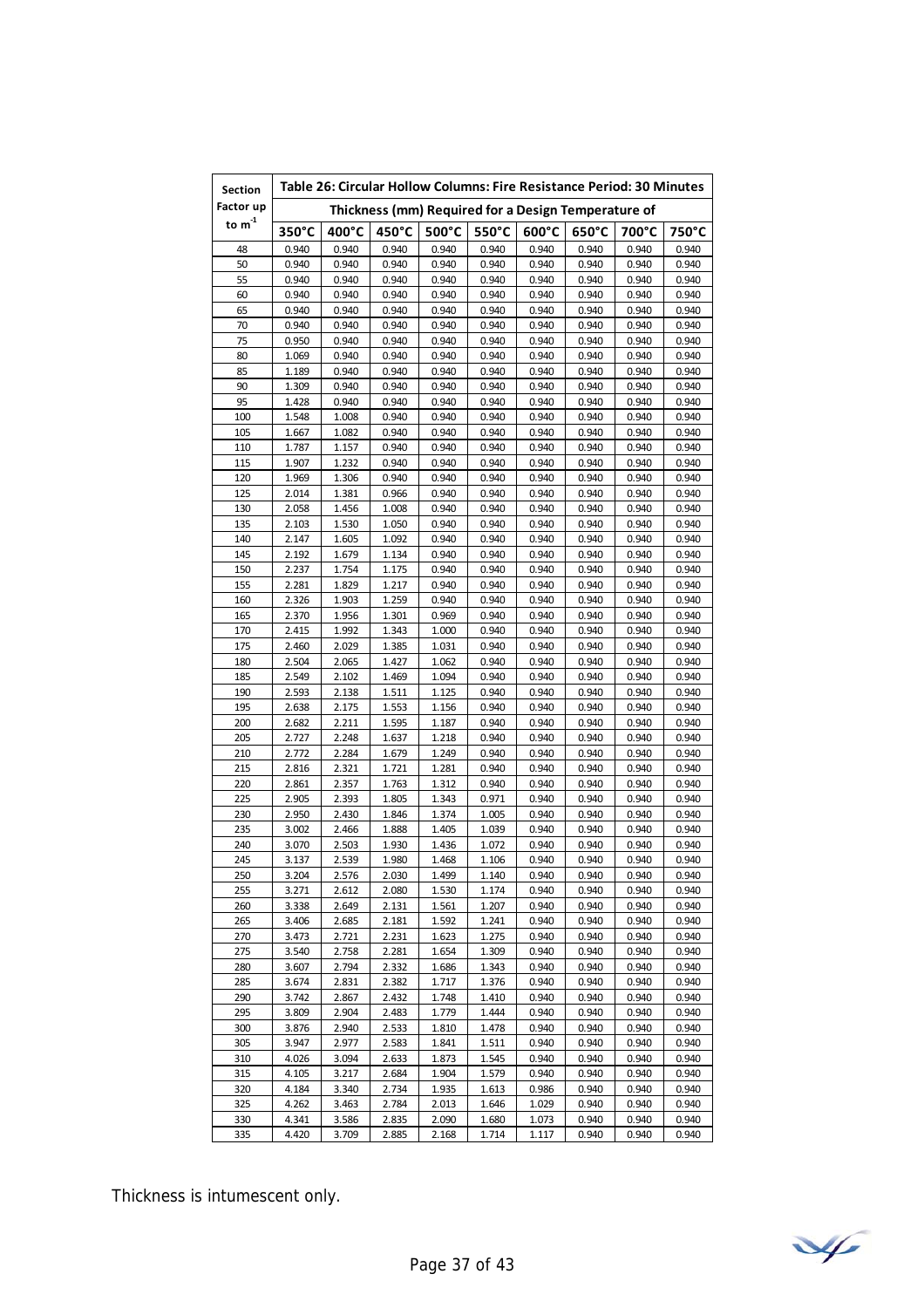| <b>Section</b>              | Table 27: Circular Hollow Columns: Fire Resistance Period: 45 Minutes |                |                |                |                 |                 |                                                     |                |                |  |
|-----------------------------|-----------------------------------------------------------------------|----------------|----------------|----------------|-----------------|-----------------|-----------------------------------------------------|----------------|----------------|--|
| Factor up                   |                                                                       |                |                |                |                 |                 | Thickness (mm) Required for a Design Temperature of |                |                |  |
| to $\mathsf{m}^{\text{-}1}$ | 350°C                                                                 | 400°C          | 450°C          | 500°C          | $550^{\circ}$ C | $600^{\circ}$ C | $650^{\circ}$ C                                     | 700°C          | 750°C          |  |
| 48                          | 1.838                                                                 | 0.940          | 0.940          | 0.940          | 0.940           | 0.940           | 0.940                                               | 0.940          | 0.940          |  |
| 50                          | 1.838                                                                 | 0.940          | 0.940          | 0.940          | 0.940           | 0.940           | 0.940                                               | 0.940          | 0.940          |  |
| 55                          | 1.838                                                                 | 0.940          | 0.940          | 0.940          | 0.940           | 0.940           | 0.940                                               | 0.940          | 0.940          |  |
| 60                          | 1.876                                                                 | 1.126          | 0.940          | 0.940          | 0.940           | 0.940           | 0.940                                               | 0.940          | 0.940          |  |
| 65                          | 1.962                                                                 | 1.317          | 0.940          | 0.940          | 0.940           | 0.940           | 0.940                                               | 0.940          | 0.940          |  |
| 70                          | 2.048                                                                 | 1.508          | 1.038          | 0.940          | 0.940           | 0.940           | 0.940                                               | 0.940          | 0.940          |  |
| 75                          | 2.135                                                                 | 1.698          | 1.166          | 0.940          | 0.940           | 0.940           | 0.940                                               | 0.940          | 0.940          |  |
| 80                          | 2.221                                                                 | 1.889          | 1.294<br>1.423 | 0.940          | 0.940           | 0.940           | 0.940<br>0.940                                      | 0.940          | 0.940          |  |
| 85<br>90                    | 2.307<br>2.394                                                        | 1.990<br>2.063 | 1.551          | 1.035<br>1.131 | 0.940<br>0.940  | 0.940<br>0.940  | 0.940                                               | 0.940<br>0.940 | 0.940<br>0.940 |  |
| 95                          | 2.480                                                                 | 2.137          | 1.679          | 1.226          | 0.940           | 0.940           | 0.940                                               | 0.940          | 0.940          |  |
| 100                         | 2.566                                                                 | 2.210          | 1.807          | 1.322          | 0.976           | 0.940           | 0.940                                               | 0.940          | 0.940          |  |
| 105                         | 2.653                                                                 | 2.283          | 1.935          | 1.418          | 1.048           | 0.940           | 0.940                                               | 0.940          | 0.940          |  |
| 110                         | 2.739                                                                 | 2.356          | 2.000          | 1.513          | 1.120           | 0.940           | 0.940                                               | 0.940          | 0.940          |  |
| 115                         | 2.825                                                                 | 2.429          | 2.065          | 1.609          | 1.192           | 0.940           | 0.940                                               | 0.940          | 0.940          |  |
| 120                         | 2.912                                                                 | 2.502          | 2.130          | 1.705          | 1.265           | 0.940           | 0.940                                               | 0.940          | 0.940          |  |
| 125                         | 3.003                                                                 | 2.575          | 2.195          | 1.800          | 1.337           | 0.984           | 0.940                                               | 0.940          | 0.940          |  |
| 130                         | 3.111                                                                 | 2.648          | 2.259          | 1.896          | 1.409           | 1.036           | 0.940                                               | 0.940          | 0.940          |  |
| 135                         | 3.219                                                                 | 2.721          | 2.324          | 1.969          | 1.481           | 1.088           | 0.940                                               | 0.940          | 0.940          |  |
| 140                         | 3.327                                                                 | 2.794          | 2.389          | 2.027          | 1.553           | 1.140           | 0.940                                               | 0.940          | 0.940          |  |
| 145                         | 3.435                                                                 | 2.867          | 2.454          | 2.084          | 1.625           | 1.191           | 0.940                                               | 0.940          | 0.940          |  |
| 150                         | 3.543                                                                 | 2.941          | 2.519          | 2.142          | 1.697           | 1.243           | 0.940                                               | 0.940          | 0.940          |  |
| 155                         | 3.651                                                                 | 3.026          | 2.583          | 2.200          | 1.769           | 1.295           | 0.940                                               | 0.940          | 0.940          |  |
| 160                         | 3.760                                                                 | 3.125          | 2.648          | 2.257          | 1.841           | 1.347           | 0.963                                               | 0.940          | 0.940          |  |
| 165                         | 3.868                                                                 | 3.223          | 2.713          | 2.315          | 1.913           | 1.398           | 0.997                                               | 0.940          | 0.940          |  |
| 170                         | 3.962                                                                 | 3.322          | 2.778          | 2.372          | 1.970           | 1.450           | 1.030                                               | 0.940          | 0.940          |  |
| 175                         | 4.043                                                                 | 3.421          | 2.843          | 2.430          | 2.022           | 1.502           | 1.063                                               | 0.940          | 0.940          |  |
| 180                         | 4.125                                                                 | 3.520          | 2.907          | 2.487          | 2.073           | 1.554           | 1.096                                               | 0.940          | 0.940          |  |
| 185                         | 4.206                                                                 | 3.619          | 2.972          | 2.545          | 2.124           | 1.606           | 1.129                                               | 0.940          | 0.940          |  |
| 190                         | 4.288                                                                 | 3.718          | 3.067          | 2.603          | 2.175           | 1.657           | 1.162                                               | 0.940          | 0.940          |  |
| 195                         | 4.369                                                                 | 3.816          | 3.165          | 2.660          | 2.227           | 1.709           | 1.195                                               | 0.940          | 0.940          |  |
| 200                         | 4.451                                                                 | 3.915          | 3.263          | 2.718          | 2.278           | 1.761           | 1.229                                               | 0.940          | 0.940          |  |
| 205                         | 4.532                                                                 | 3.999          | 3.361<br>3.459 | 2.775          | 2.329           | 1.813           | 1.262                                               | 0.940          | 0.940          |  |
| 210<br>215                  | 4.614<br>4.695                                                        | 4.082<br>4.165 | 3.557          | 2.833<br>2.890 | 2.380<br>2.431  | 1.864<br>1.916  | 1.295<br>1.328                                      | 0.940<br>0.940 | 0.940<br>0.940 |  |
| 220                         | 4.777                                                                 | 4.248          | 3.655          | 2.948          | 2.483           | 1.968           | 1.361                                               | 0.940          | 0.940          |  |
| 225                         | 4.858                                                                 | 4.330          | 3.753          | 3.027          | 2.534           | 2.019           | 1.394                                               | 0.940          | 0.940          |  |
| 230                         | 4.940                                                                 | 4.413          | 3.851          | 3.131          | 2.585           | 2.070           | 1.428                                               | 0.940          | 0.940          |  |
| 235                         | 5.021                                                                 | 4.496          | 3.945          | 3.235          | 2.636           | 2.121           | 1.461                                               | 0.940          | 0.940          |  |
| 240                         | 5.102                                                                 | 4.579          | 4.029          | 3.339          | 2.687           | 2.173           | 1.494                                               | 0.940          | 0.940          |  |
| 245                         | 5.184                                                                 | 4.662          | 4.113          | 3.443          | 2.739           | 2.224           | 1.527                                               | 0.940          | 0.940          |  |
| 250                         | 5.265                                                                 | 4.745          | 4.196          | 3.547          | 2.790           | 2.275           | 1.560                                               | 0.940          | 0.940          |  |
| 255                         | 5.347                                                                 | 4.828          | 4.280          | 3.651          | 2.841           | 2.326           | 1.593                                               | 0.940          | 0.940          |  |
| 260                         | 5.428                                                                 | 4.911          | 4.364          | 3.755          | 2.892           | 2.378           | 1.627                                               | 0.971          | 0.940          |  |
| 265                         | 5.510                                                                 | 4.994          | 4.448          | 3.859          | 2.944           | 2.429           | 1.660                                               | 1.018          | 0.940          |  |
| 270                         | 5.613                                                                 | 5.077          | 4.531          | 3.953          | 3.019           | 2.480           | 1.693                                               | 1.066          | 0.940          |  |
| 275                         | 5.791                                                                 | 5.160          | 4.615          | 4.035          | 3.149           | 2.531           | 1.726                                               | 1.113          | 0.940          |  |
| 280                         | 5.969                                                                 | 5.242          | 4.699          | 4.116          | 3.278           | 2.583           | 1.759                                               | 1.160          | 0.940          |  |
| 285                         | 6.146                                                                 | 5.325          | 4.783          | 4.198          | 3.408           | 2.634           | 1.792                                               | 1.207          | 0.940          |  |
| 290                         | 6.324                                                                 | 5.408          | 4.866          | 4.279          | 3.538           | 2.685           | 1.826                                               | 1.254          | 0.940          |  |
| 295                         | 6.502                                                                 | 5.491          | 4.950          | 4.361          | 3.668           | 2.736           | 1.859                                               | 1.302          | 0.940          |  |
| 300                         | 6.680                                                                 | 5.575          | 5.034          | 4.442          | 3.797           | 2.788           | 1.892                                               | 1.349          | 0.940          |  |
| 305                         | 6.857                                                                 | 5.713          | 5.118          | 4.524          | 3.924           | 2.839           | 1.925                                               | 1.396          | 0.940          |  |
| 310                         | 7.035                                                                 | 5.850          | 5.202          | 4.605          | 4.000           | 2.890           | 1.997                                               | 1.443          | 0.940          |  |
| 315<br>320                  | 7.213                                                                 | 5.988          | 5.285          | 4.687          | 4.076           | 2.941           | 2.085                                               | 1.490          | 0.940          |  |
| 325                         | 7.391<br>7.568                                                        | 6.126<br>6.263 | 5.369<br>5.453 | 4.768<br>4.850 | 4.151<br>4.227  | 3.033<br>3.235  | 2.173<br>2.262                                      | 1.537<br>1.585 | 0.940<br>0.940 |  |
| 330                         | 7.746                                                                 | 6.401          | 5.537          | 4.931          | 4.303           | 3.437           | 2.350                                               | 1.632          | 0.940          |  |
| 335                         | 7.924                                                                 | 6.539          | 5.635          | 5.013          | 4.379           | 3.639           | 2.438                                               | 1.679          | 0.940          |  |
|                             |                                                                       |                |                |                |                 |                 |                                                     |                |                |  |

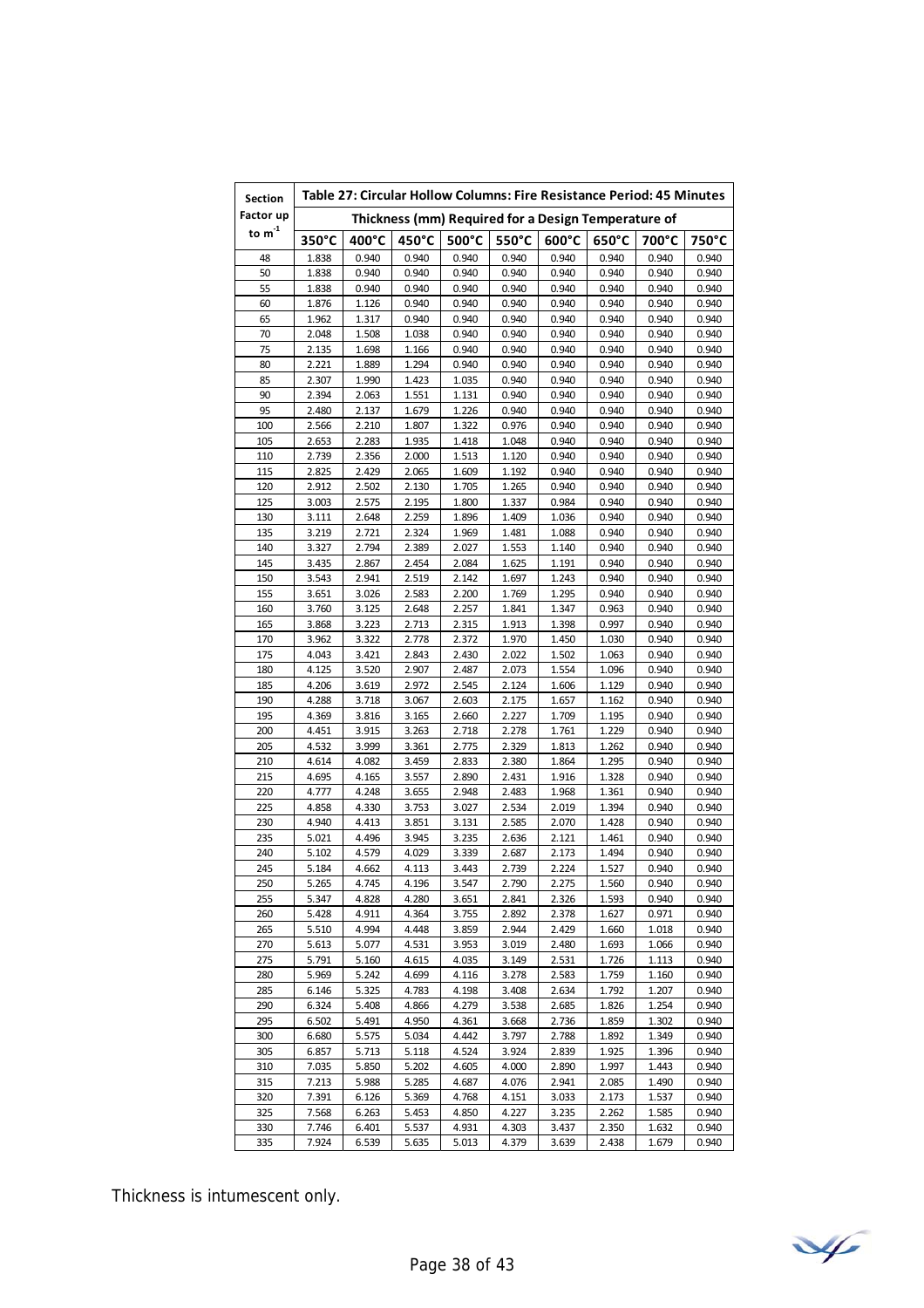| <b>Section</b> | Table 28: Circular Hollow Columns: Fire Resistance Period: 60 Minutes |                |                |                |                |                |                                                     |                |                |  |  |
|----------------|-----------------------------------------------------------------------|----------------|----------------|----------------|----------------|----------------|-----------------------------------------------------|----------------|----------------|--|--|
| Factor up      |                                                                       |                |                |                |                |                | Thickness (mm) Required for a Design Temperature of |                |                |  |  |
| to $m^{-1}$    | 350°C                                                                 | 400°C          | 450°C          | 500°C          | 550°C          | 600°C          | 650°C                                               | 700°C          | 750°C          |  |  |
| 48             | 2.830                                                                 | 1.838          | 1.277          | 0.940          | 0.940          | 0.940          | 0.940                                               | 0.940          | 0.940          |  |  |
| 50             | 2.830                                                                 | 1.838          | 1.277          | 0.940          | 0.940          | 0.940          | 0.940                                               | 0.940          | 0.940          |  |  |
| 55             | 2.830                                                                 | 1.955          | 1.405          | 1.000          | 0.940          | 0.940          | 0.940                                               | 0.940          | 0.940          |  |  |
| 60             | 2.830                                                                 | 2.078          | 1.624          | 1.179          | 0.940          | 0.940          | 0.940                                               | 0.940          | 0.940          |  |  |
| 65             | 2.830                                                                 | 2.200          | 1.842          | 1.357          | 1.007          | 0.940          | 0.940                                               | 0.940          | 0.940          |  |  |
| 70             | 2.830                                                                 | 2.322          | 1.991          | 1.536          | 1.150          | 0.940          | 0.940                                               | 0.940          | 0.940          |  |  |
| 75             | 2.830                                                                 | 2.445          | 2.088          | 1.715          | 1.294          | 0.963          | 0.940                                               | 0.940          | 0.940          |  |  |
| 80             | 2.856                                                                 | 2.567          | 2.185          | 1.893          | 1.437          | 1.078          | 0.940                                               | 0.940          | 0.940          |  |  |
| 85             | 2.970                                                                 | 2.690          | 2.283          | 1.997          | 1.581          | 1.192          | 0.940                                               | 0.940          | 0.940          |  |  |
| 90             | 3.083                                                                 | 2.812          | 2.380          | 2.078          | 1.724          | 1.307          | 0.965                                               | 0.940          | 0.940          |  |  |
| 95             | 3.197                                                                 | 2.934          | 2.477          | 2.160          | 1.868          | 1.422          | 1.051                                               | 0.940          | 0.940          |  |  |
| 100            | 3.311                                                                 | 3.053          | 2.575          | 2.241          | 1.973          | 1.536          | 1.138                                               | 0.940          | 0.940          |  |  |
| 105            | 3.424                                                                 | 3.169          | 2.672          | 2.322          | 2.044          | 1.651          | 1.224                                               | 0.940          | 0.940          |  |  |
| 110            | 3.538                                                                 | 3.285          | 2.769          | 2.403          | 2.115          | 1.765          | 1.310                                               | 0.940          | 0.940          |  |  |
| 115            | 3.651                                                                 | 3.401          | 2.867          | 2.484          | 2.186          | 1.880          | 1.396                                               | 0.940          | 0.940          |  |  |
| 120            | 3.765                                                                 | 3.517          | 2.964          | 2.566          | 2.258          | 1.967          | 1.482                                               | 0.989          | 0.940          |  |  |
| 125            | 3.879                                                                 | 3.633          | 3.081          | 2.647          | 2.329          | 2.030          | 1.568                                               | 1.055          | 0.940          |  |  |
| 130            | 3.992                                                                 | 3.749          | 3.201          | 2.728          | 2.400          | 2.093          | 1.655                                               | 1.120          | 0.940          |  |  |
| 135            | 4.106                                                                 | 3.865          | 3.321          | 2.809          | 2.471          | 2.156          | 1.741                                               | 1.185          | 0.940          |  |  |
| 140            | 4.220                                                                 | 3.971          | 3.441          | 2.890          | 2.542          | 2.219          | 1.827                                               | 1.251          | 0.940          |  |  |
| 145            | 4.333                                                                 | 4.067          | 3.561          | 2.972          | 2.613          | 2.281          | 1.913                                               | 1.316          | 0.940          |  |  |
| 150            | 4.447<br>4.561                                                        | 4.164          | 3.681          | 3.091          | 2.685          | 2.344          | 1.977                                               | 1.382          | 0.940          |  |  |
| 155            |                                                                       | 4.260          | 3.801          | 3.215          | 2.756          | 2.407          | 2.034                                               | 1.447          | 0.940          |  |  |
| 160            | 4.674<br>4.788                                                        | 4.356<br>4.453 | 3.920<br>4.016 | 3.339<br>3.462 | 2.827          | 2.470          | 2.090                                               | 1.513<br>1.578 | 0.940          |  |  |
| 165<br>170     | 4.902                                                                 | 4.549          | 4.112          | 3.586          | 2.898<br>2.969 | 2.532<br>2.595 | 2.146<br>2.203                                      | 1.644          | 0.940<br>0.960 |  |  |
| 175            | 5.015                                                                 | 4.646          | 4.208          | 3.709          | 3.085          | 2.658          | 2.259                                               | 1.709          | 0.996          |  |  |
| 180            | 5.129                                                                 | 4.742          | 4.304          | 3.833          | 3.208          | 2.721          | 2.316                                               | 1.775          | 1.032          |  |  |
| 185            | 5.243                                                                 | 4.839          | 4.400          | 3.947          | 3.332          | 2.783          | 2.372                                               | 1.840          | 1.068          |  |  |
| 190            | 5.356                                                                 | 4.935          | 4.496          | 4.041          | 3.455          | 2.846          | 2.429                                               | 1.906          | 1.104          |  |  |
| 195            | 5.470                                                                 | 5.031          | 4.591          | 4.134          | 3.578          | 2.909          | 2.485                                               | 1.963          | 1.140          |  |  |
| 200            | 5.605                                                                 | 5.128          | 4.687          | 4.227          | 3.701          | 2.972          | 2.541                                               | 2.014          | 1.175          |  |  |
| 205            | 5.954                                                                 | 5.224          | 4.783          | 4.320          | 3.825          | 3.091          | 2.598                                               | 2.064          | 1.211          |  |  |
| 210            | 6.302                                                                 | 5.321          | 4.879          | 4.413          | 3.940          | 3.218          | 2.654                                               | 2.115          | 1.247          |  |  |
| 215            | 6.650                                                                 | 5.417          | 4.975          | 4.506          | 4.028          | 3.344          | 2.711                                               | 2.166          | 1.283          |  |  |
| 220            | 6.999                                                                 | 5.513          | 5.071          | 4.599          | 4.116          | 3.471          | 2.767                                               | 2.216          | 1.319          |  |  |
| 225            | 7.347                                                                 | 5.654          | 5.167          | 4.693          | 4.204          | 3.598          | 2.824                                               | 2.267          | 1.355          |  |  |
| 230            | 7.696                                                                 | 5.865          | 5.263          | 4.786          | 4.293          | 3.724          | 2.880                                               | 2.318          | 1.391          |  |  |
| 235            | 8.044                                                                 | 6.076          | 5.358          | 4.879          | 4.381          | 3.851          | 2.936                                               | 2.368          | 1.426          |  |  |
| 240            | 8.392                                                                 | 6.287          | 5.454          | 4.972          | 4.469          | 3.957          | 3.013                                               | 2.419          | 1.462          |  |  |
| 245            |                                                                       | 6.499          | 5.550          | 5.065          | 4.557          | 4.037          | 3.152                                               | 2.470          | 1.498          |  |  |
| 250            |                                                                       | 6.710          | 5.685          | 5.158          | 4.646          | 4.118          | 3.292                                               | 2.521          | 1.534          |  |  |
| 255            |                                                                       | 6.921          | 5.832          | 5.252          | 4.734          | 4.199          | 3.431                                               | 2.571          | 1.570          |  |  |
| 260            |                                                                       | 7.132          | 5.979          | 5.345          | 4.822          | 4.280          | 3.570                                               | 2.622          | 1.606          |  |  |
| 265            |                                                                       | 7.344          | 6.126          | 5.438          | 4.910          | 4.361          | 3.709                                               | 2.673          | 1.641          |  |  |
| 270            |                                                                       | 7.555          | 6.273          | 5.531          | 4.999          | 4.442          | 3.848                                               | 2.723          | 1.677          |  |  |
| 275            |                                                                       | 7.766          | 6.421          | 5.645          | 5.087          | 4.523          | 3.954                                               | 2.774          | 1.713          |  |  |
| 280            |                                                                       | 7.977          | 6.568          | 5.777          | 5.175          | 4.604          | 4.026                                               | 2.825          | 1.749          |  |  |
| 285            |                                                                       | 8.189          | 6.715          | 5.909          | 5.263          | 4.685          | 4.098                                               | 2.875          | 1.785          |  |  |
| 290            |                                                                       | 8.400          | 6.862          | 6.040          | 5.352          | 4.766          | 4.170                                               | 2.926          | 1.821          |  |  |
| 295            |                                                                       |                | 7.009          | 6.172          | 5.440          | 4.847          | 4.242                                               | 2.977          | 1.856          |  |  |
| 300            |                                                                       |                | 7.156          | 6.304          | 5.528          | 4.928          | 4.314                                               | 3.258          | 1.892          |  |  |
| 305<br>310     |                                                                       |                | 7.303<br>7.450 | 6.436<br>6.567 | 5.635<br>5.761 | 5.009<br>5.090 | 4.386<br>4.458                                      | 3.550<br>3.841 | 1.928<br>2.012 |  |  |
| 315            |                                                                       |                | 7.598          | 6.699          | 5.887          | 5.171          | 4.530                                               | 3.963          | 2.108          |  |  |
| 320            |                                                                       |                | 7.745          | 6.831          | 6.012          | 5.252          | 4.602                                               | 4.023          | 2.204          |  |  |
| 325            |                                                                       |                | 7.892          | 6.962          | 6.138          | 5.332          | 4.674                                               | 4.083          | 2.299          |  |  |
| 330            |                                                                       |                | 8.039          | 7.094          | 6.264          | 5.413          | 4.746                                               | 4.143          | 2.395          |  |  |
| 335            |                                                                       |                | 8.186          | 7.226          | 6.390          | 5.494          | 4.818                                               | 4.203          | 2.491          |  |  |

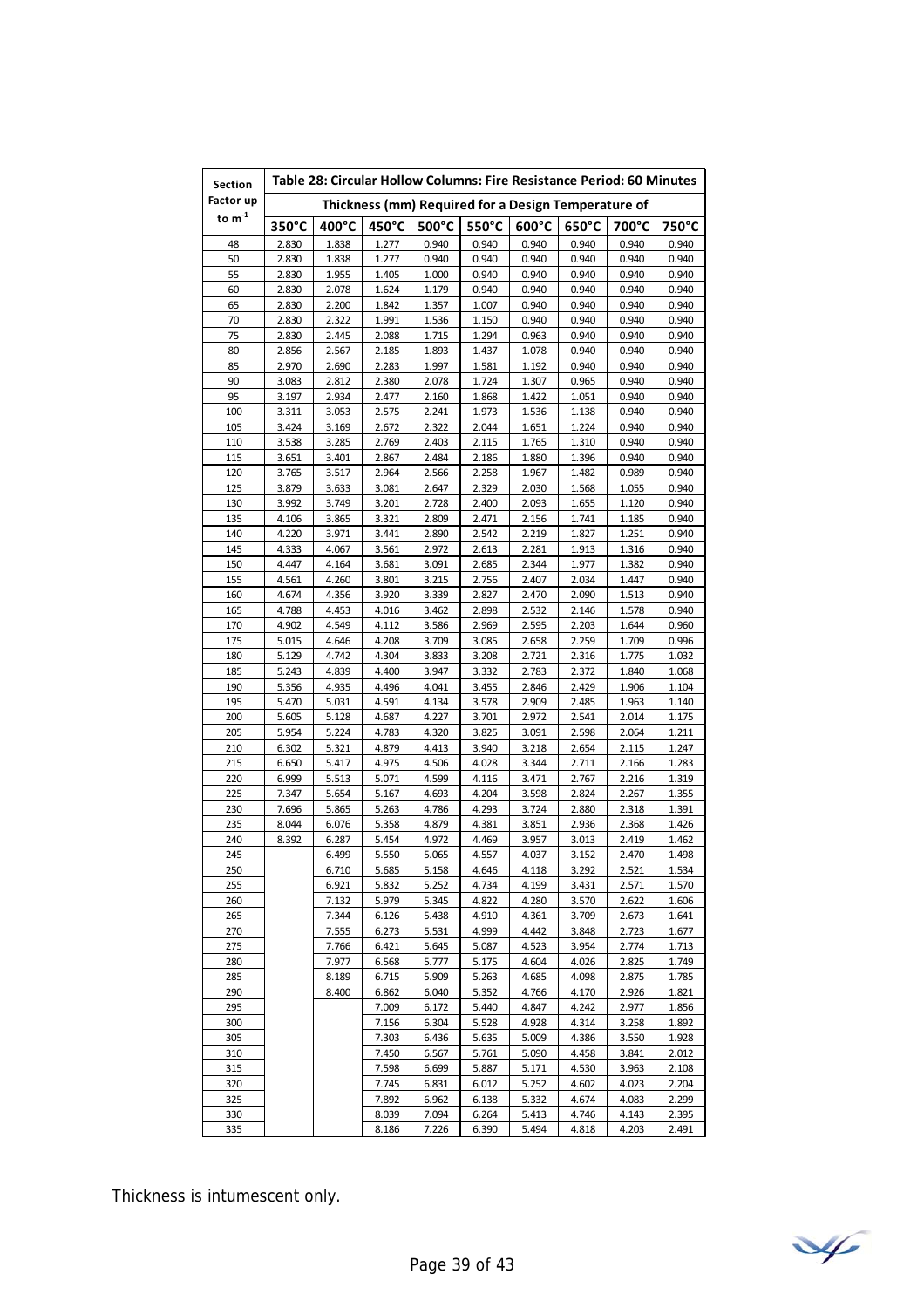| <b>Section</b>                                                   |                |                | Table 29: Circular Hollow Columns: Fire Resistance Period: 75 Minutes |                 |                |                 |                 |                |                |  |  |
|------------------------------------------------------------------|----------------|----------------|-----------------------------------------------------------------------|-----------------|----------------|-----------------|-----------------|----------------|----------------|--|--|
| Factor up<br>Thickness (mm) Required for a Design Temperature of |                |                |                                                                       |                 |                |                 |                 |                |                |  |  |
| to $\mathsf{m}^{\text{-}1}$                                      | 350°C          | 400°C          | 450°C                                                                 | $500^{\circ}$ C | 550°C          | $600^{\circ}$ C | $650^{\circ}$ C | 700°C          | 750°C          |  |  |
| 48                                                               | 3.880          | 2.398          | 1.982                                                                 | 1.585           | 1.226          | 0.940           | 0.940           | 0.940          | 0.940          |  |  |
| 50                                                               | 3.880          | 2.440          | 1.999                                                                 | 1.585           | 1.226          | 0.941           | 0.940           | 0.940          | 0.940          |  |  |
| 55                                                               | 3.886          | 2.580          | 2.144                                                                 | 1.668           | 1.348          | 1.003           | 0.940           | 0.940          | 0.940          |  |  |
| 60                                                               | 4.055          | 2.720          | 2.288                                                                 | 1.969           | 1.561          | 1.186           | 0.940           | 0.940          | 0.940          |  |  |
| 65                                                               | 4.224          | 2.859          | 2.433<br>2.577                                                        | 2.088           | 1.774          | 1.368           | 1.036           | 0.940          | 0.940          |  |  |
| 70<br>75                                                         | 4.393<br>4.562 | 3.004<br>3.180 | 2.722                                                                 | 2.208<br>2.328  | 1.958<br>2.052 | 1.551<br>1.733  | 1.182<br>1.329  | 0.940<br>0.940 | 0.940<br>0.940 |  |  |
| 80                                                               | 4.731          | 3.357          | 2.866                                                                 | 2.448           | 2.145          | 1.916           | 1.476           | 1.051          | 0.940          |  |  |
| 85                                                               | 4.900          | 3.533          | 3.006                                                                 | 2.568           | 2.239          | 2.008           | 1.622           | 1.170          | 0.940          |  |  |
| 90                                                               | 5.069          | 3.710          | 3.132                                                                 | 2.688           | 2.333          | 2.090           | 1.769           | 1.288          | 0.940          |  |  |
| 95                                                               | 5.238          | 3.886          | 3.258                                                                 | 2.807           | 2.427          | 2.172           | 1.916           | 1.407          | 0.962          |  |  |
| 100                                                              | 5.407          | 4.063          | 3.384                                                                 | 2.927           | 2.520          | 2.254           | 1.999           | 1.525          | 1.041          |  |  |
| 105                                                              | 5.576          | 4.239          | 3.510                                                                 | 3.051           | 2.614          | 2.336           | 2.072           | 1.643          | 1.119          |  |  |
| 110<br>115                                                       | 5.745<br>5.914 | 4.415<br>4.592 | 3.636<br>3.761                                                        | 3.177<br>3.303  | 2.708<br>2.801 | 2.418<br>2.500  | 2.145<br>2.218  | 1.762<br>1.880 | 1.197<br>1.276 |  |  |
| 120                                                              | 6.083          | 4.768          | 3.887                                                                 | 3.429           | 2.895          | 2.582           | 2.292           | 1.970          | 1.354          |  |  |
| 125                                                              | 6.252          | 4.945          | 4.013                                                                 | 3.555           | 2.993          | 2.664           | 2.365           | 2.035          | 1.433          |  |  |
| 130                                                              | 6.421          | 5.121          | 4.139                                                                 | 3.681           | 3.131          | 2.745           | 2.438           | 2.100          | 1.511          |  |  |
| 135                                                              | 6.590          | 5.297          | 4.265                                                                 | 3.806           | 3.269          | 2.827           | 2.512           | 2.165          | 1.590          |  |  |
| 140                                                              | 6.759          | 5.474          | 4.391                                                                 | 3.931           | 3.406          | 2.909           | 2.585           | 2.230          | 1.668          |  |  |
| 145                                                              | 6.928          | 5.660          | 4.516                                                                 | 4.039           | 3.544          | 2.999           | 2.658           | 2.295          | 1.747          |  |  |
| 150                                                              | 7.097          | 5.859          | 4.642                                                                 | 4.148           | 3.682          | 3.132           | 2.732           | 2.360          | 1.825          |  |  |
| 155<br>160                                                       | 7.266<br>7.435 | 6.058<br>6.257 | 4.768<br>4.894                                                        | 4.257<br>4.365  | 3.820<br>3.948 | 3.265<br>3.398  | 2.805<br>2.878  | 2.425<br>2.490 | 1.903<br>1.969 |  |  |
| 165                                                              | 7.604          | 6.456          | 5.020                                                                 | 4.474           | 4.051          | 3.532           | 2.951           | 2.555          | 2.027          |  |  |
| 170                                                              | 7.773          | 6.655          | 5.146                                                                 | 4.583           | 4.155          | 3.665           | 3.058           | 2.620          | 2.084          |  |  |
| 175                                                              | 7.942          | 6.854          | 5.271                                                                 | 4.691           | 4.258          | 3.798           | 3.186           | 2.685          | 2.141          |  |  |
| 180                                                              | 8.111          | 7.053          | 5.397                                                                 | 4.800           | 4.362          | 3.928           | 3.313           | 2.750          | 2.199          |  |  |
| 185                                                              | 8.280          | 7.252          | 5.523                                                                 | 4.909           | 4.465          | 4.023           | 3.440           | 2.815          | 2.256          |  |  |
| 190                                                              |                | 7.451          | 5.718                                                                 | 5.017           | 4.569          | 4.119           | 3.567           | 2.880          | 2.314          |  |  |
| 195                                                              |                | 7.650          | 5.958                                                                 | 5.126           | 4.672          | 4.214           | 3.694           | 2.945          | 2.371          |  |  |
| 200<br>205                                                       |                | 7.848<br>8.047 | 6.198<br>6.438                                                        | 5.235<br>5.343  | 4.776<br>4.880 | 4.310<br>4.405  | 3.821<br>3.939  | 3.045<br>3.183 | 2.428<br>2.486 |  |  |
| 210                                                              |                | 8.246          | 6.678                                                                 | 5.452           | 4.983          | 4.501           | 4.025           | 3.321          | 2.543          |  |  |
| 215                                                              |                |                | 6.918                                                                 | 5.561           | 5.087          | 4.596           | 4.110           | 3.460          | 2.601          |  |  |
| 220                                                              |                |                | 7.158                                                                 | 5.749           | 5.190          | 4.692           | 4.196           | 3.598          | 2.658          |  |  |
| 225                                                              |                |                | 7.398                                                                 | 5.947           | 5.294          | 4.787           | 4.282           | 3.736          | 2.715          |  |  |
| 230                                                              |                |                | 7.638                                                                 | 6.145           | 5.397          | 4.883           | 4.367           | 3.875          | 2.773          |  |  |
| 235                                                              |                |                | 7.878                                                                 | 6.344           | 5.501          | 4.978           | 4.453           | 3.969          | 2.830          |  |  |
| 240<br>245                                                       |                |                | 8.118<br>8.358                                                        | 6.542<br>6.740  | 5.621<br>5.781 | 5.074           | 4.539<br>4.624  | 4.044<br>4.118 | 2.888<br>2.945 |  |  |
| 250                                                              |                |                |                                                                       | 6.938           | 5.940          | 5.169<br>5.265  | 4.710           | 4.192          | 3.059          |  |  |
| 255                                                              |                |                |                                                                       | 7.137           | 6.100          | 5.360           | 4.796           | 4.267          | 3.255          |  |  |
| 260                                                              |                |                |                                                                       | 7.335           | 6.260          | 5.456           | 4.881           | 4.341          | 3.451          |  |  |
| 265                                                              |                |                |                                                                       | 7.533           | 6.420          | 5.551           | 4.967           | 4.415          | 3.647          |  |  |
| 270                                                              |                |                |                                                                       | 7.732           | 6.579          | 5.703           | 5.053           | 4.490          | 3.842          |  |  |
| 275                                                              |                |                |                                                                       | 7.930           | 6.739          | 5.871           | 5.138           | 4.564          | 3.956          |  |  |
| 280                                                              |                |                |                                                                       | 8.128           | 6.899          | 6.039           | 5.224           | 4.638          | 4.017          |  |  |
| 285                                                              |                |                |                                                                       | 8.326           | 7.058          | 6.207           | 5.310           | 4.713          | 4.078<br>4.139 |  |  |
| 290<br>295                                                       |                |                |                                                                       |                 | 7.218<br>7.378 | 6.375<br>6.543  | 5.395<br>5.481  | 4.787<br>4.861 | 4.199          |  |  |
| 300                                                              |                |                |                                                                       |                 | 7.537          | 6.711           | 5.567           | 4.936          | 4.260          |  |  |
| 305                                                              |                |                |                                                                       |                 | 7.697          | 6.879           | 5.729           | 5.010          | 4.321          |  |  |
| 310                                                              |                |                |                                                                       |                 | 7.857          | 7.047           | 5.898           | 5.084          | 4.382          |  |  |
| 315                                                              |                |                |                                                                       |                 | 8.017          | 7.215           | 6.066           | 5.158          | 4.443          |  |  |
| 320                                                              |                |                |                                                                       |                 | 8.176          | 7.383           | 6.235           | 5.233          | 4.503          |  |  |
| 325                                                              |                |                |                                                                       |                 | 8.336          | 7.551           | 6.403           | 5.307          | 4.564          |  |  |
| 330                                                              |                |                |                                                                       |                 |                | 7.719           | 6.572           | 5.381          | 4.625          |  |  |
| 335                                                              |                |                |                                                                       |                 |                | 7.887           | 6.741           | 5.456          | 4.686          |  |  |

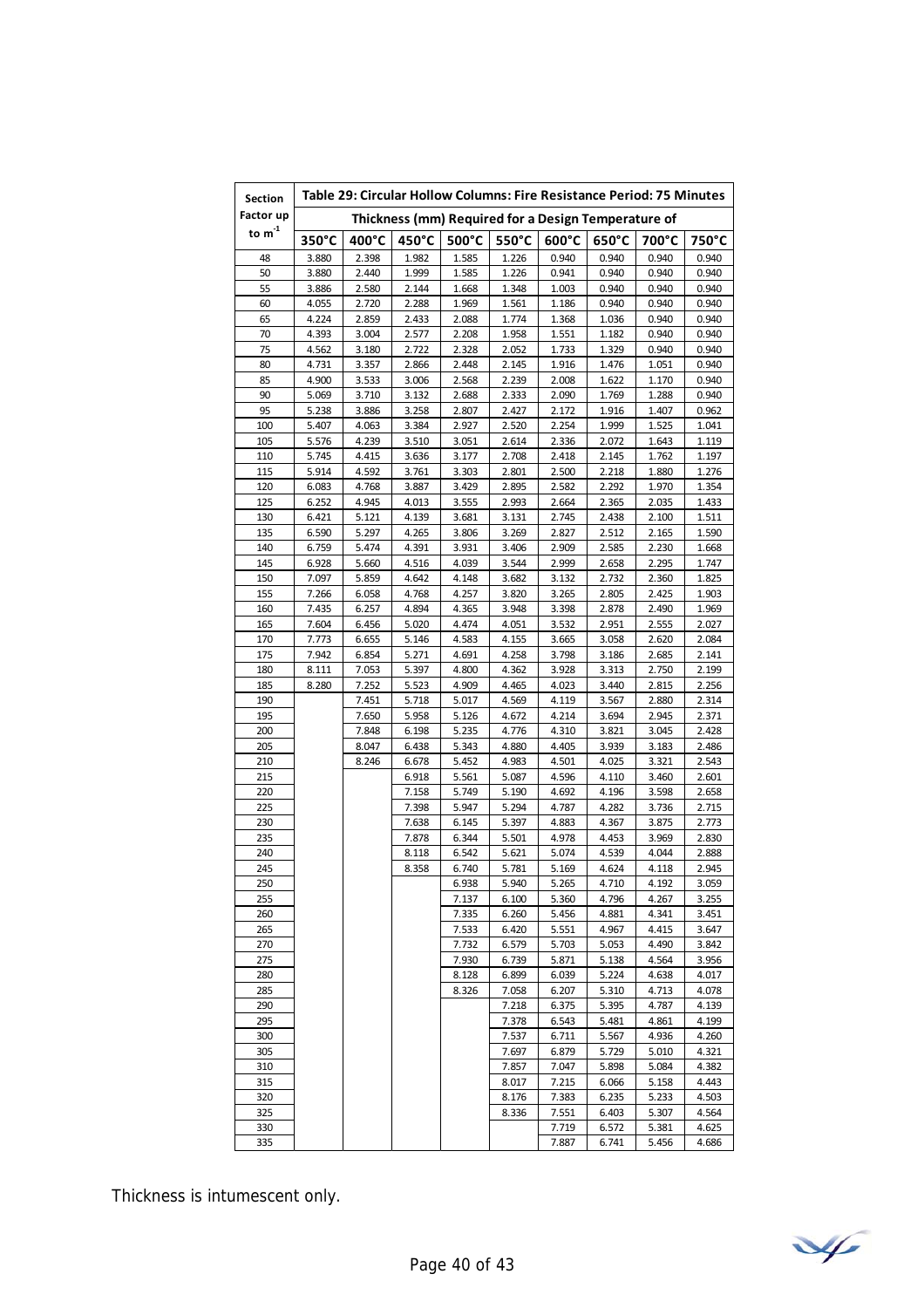| Factor up<br>Thickness (mm) Required for a Design Temperature of<br>to $\mathsf{m}^\text{-1}$<br>450°C<br>$500^{\circ}$ C<br>550°C<br>650°C<br>$350^{\circ}$ C<br>$400^{\circ}$ C<br>$600^{\circ}$ C<br>700°C<br>750°C<br>3.736<br>2.536<br>2.155<br>48<br>6.266<br>1.838<br>1.474<br>1.161<br>0.940<br>0.940<br>50<br>6.266<br>3.736<br>2.572<br>2.177<br>1.847<br>1.474<br>0.940<br>0.940<br>1.161<br>55<br>3.745<br>2.734<br>2.329<br>6.266<br>1.986<br>1.630<br>1.275<br>0.940<br>0.940<br>60<br>6.266<br>3.947<br>2.895<br>2.481<br>2.126<br>1.873<br>1.480<br>1.090<br>0.940<br>2.633<br>65<br>6.266<br>4.149<br>3.080<br>2.265<br>2.019<br>1.685<br>1.263<br>0.940<br>70<br>6.266<br>4.352<br>3.292<br>2.785<br>2.405<br>1.891<br>1.436<br>2.131<br>1.065<br>75<br>6.266<br>4.554<br>3.505<br>2.544<br>2.243<br>1.609<br>1.190<br>2.938<br>2.007<br>4.757<br>2.356<br>80<br>6.266<br>3.717<br>3.103<br>2.684<br>2.098<br>1.782<br>1.314<br>85<br>6.404<br>4.959<br>3.929<br>3.273<br>2.468<br>1.945<br>2.823<br>2.189<br>1.438<br>6.544<br>5.162<br>3.443<br>2.580<br>90<br>4.141<br>2.963<br>2.280<br>2.026<br>1.563<br>95<br>6.684<br>5.364<br>4.353<br>3.614<br>3.090<br>2.372<br>2.107<br>1.687<br>2.693<br>100<br>6.824<br>5.567<br>4.565<br>3.784<br>2.805<br>2.463<br>2.189<br>3.216<br>1.811<br>105<br>6.964<br>5.769<br>4.777<br>3.954<br>3.343<br>2.917<br>2.554<br>2.270<br>1.935<br>110<br>2.352<br>7.104<br>5.972<br>4.989<br>4.124<br>3.469<br>3.037<br>2.646<br>2.009<br>115<br>7.244<br>6.174<br>5.201<br>4.295<br>3.595<br>3.166<br>2.737<br>2.433<br>2.082<br>120<br>6.376<br>5.413<br>4.465<br>3.294<br>2.514<br>7.383<br>3.721<br>2.828<br>2.155<br>125<br>7.523<br>6.579<br>5.625<br>4.635<br>3.423<br>2.919<br>2.596<br>2.229<br>3.847<br>130<br>7.663<br>6.781<br>5.837<br>4.805<br>3.975<br>3.552<br>2.677<br>2.302<br>3.026<br>135<br>6.984<br>2.759<br>7.803<br>6.049<br>4.976<br>4.104<br>3.680<br>3.162<br>2.375<br>140<br>7.943<br>7.186<br>6.261<br>5.146<br>4.234<br>3.809<br>3.298<br>2.840<br>2.449<br>145<br>7.389<br>6.473<br>5.316<br>4.364<br>3.935<br>2.922<br>2.522<br>8.083<br>3.434<br>150<br>3.018<br>2.596<br>8.223<br>7.591<br>6.685<br>5.486<br>4.493<br>4.046<br>3.570<br>155<br>5.686<br>7.794<br>6.897<br>4.623<br>4.157<br>3.151<br>2.669<br>8.363<br>3.705<br>160<br>7.996<br>7.109<br>5.917<br>4.752<br>4.268<br>3.283<br>2.742<br>3.841<br>165<br>8.199<br>7.321<br>6.148<br>4.882<br>4.379<br>3.962<br>3.416<br>2.816<br>4.491<br>3.549<br>170<br>8.401<br>7.533<br>6.380<br>5.012<br>4.062<br>2.889<br>175<br>7.745<br>6.611<br>5.141<br>4.602<br>4.163<br>3.681<br>2.962<br>180<br>7.957<br>5.271<br>4.713<br>3.814<br>6.842<br>4.263<br>3.075<br>4.824<br>185<br>8.169<br>7.073<br>5.401<br>4.363<br>3.937<br>3.200<br>190<br>7.304<br>4.464<br>8.381<br>5.530<br>4.935<br>4.026<br>3.324<br>195<br>7.535<br>5.766<br>5.046<br>4.564<br>4.114<br>3.448<br>200<br>7.766<br>5.157<br>4.664<br>4.203<br>3.572<br>6.055<br>205<br>7.997<br>6.344<br>5.269<br>4.765<br>4.292<br>3.697<br>210<br>5.380<br>4.380<br>8.228<br>6.633<br>4.865<br>3.821<br>215<br>6.922<br>5.491<br>4.966<br>4.469<br>3.935<br>220<br>7.211<br>5.644<br>5.066<br>4.557<br>4.009<br>225<br>5.918<br>7.500<br>5.166<br>4.646<br>4.084<br>230<br>7.789<br>6.192<br>5.267<br>4.734<br>4.158<br>235<br>8.078<br>6.465<br>5.367<br>4.823<br>4.233<br>240<br>4.912<br>4.307<br>8.367<br>6.739<br>5.467<br>245<br>7.012<br>5.568<br>5.000<br>4.381<br>250<br>5.089<br>4.456<br>7.286<br>5.771<br>255<br>5.177<br>4.530<br>7.560<br>5.980<br>260<br>7.833<br>6.189<br>5.266<br>4.605<br>5.355<br>4.679<br>265<br>8.107<br>6.398<br>270<br>8.380<br>4.753<br>6.607<br>5.443<br>275<br>5.532<br>4.828<br>6.816<br>5.715<br>280<br>7.024<br>4.902<br>285<br>7.233<br>5.980<br>4.977<br>290<br>6.246<br>7.442<br>5.051<br>295<br>7.651<br>6.512<br>5.126<br>300<br>7.860<br>6.777<br>5.200<br>305<br>8.069<br>7.043<br>5.274<br>310<br>8.278<br>7.309<br>5.349<br>315<br>7.574<br>5.423<br>320<br>5.498<br>7.840<br>325<br>5.572<br>8.105<br>330<br>8.371<br>6.098 | Section | Table 30: Circular Hollow Columns: Fire Resistance Period: 90 Minutes |  |  |  |  |  |  |  |       |  |
|--------------------------------------------------------------------------------------------------------------------------------------------------------------------------------------------------------------------------------------------------------------------------------------------------------------------------------------------------------------------------------------------------------------------------------------------------------------------------------------------------------------------------------------------------------------------------------------------------------------------------------------------------------------------------------------------------------------------------------------------------------------------------------------------------------------------------------------------------------------------------------------------------------------------------------------------------------------------------------------------------------------------------------------------------------------------------------------------------------------------------------------------------------------------------------------------------------------------------------------------------------------------------------------------------------------------------------------------------------------------------------------------------------------------------------------------------------------------------------------------------------------------------------------------------------------------------------------------------------------------------------------------------------------------------------------------------------------------------------------------------------------------------------------------------------------------------------------------------------------------------------------------------------------------------------------------------------------------------------------------------------------------------------------------------------------------------------------------------------------------------------------------------------------------------------------------------------------------------------------------------------------------------------------------------------------------------------------------------------------------------------------------------------------------------------------------------------------------------------------------------------------------------------------------------------------------------------------------------------------------------------------------------------------------------------------------------------------------------------------------------------------------------------------------------------------------------------------------------------------------------------------------------------------------------------------------------------------------------------------------------------------------------------------------------------------------------------------------------------------------------------------------------------------------------------------------------------------------------------------------------------------------------------------------------------------------------------------------------------------------------------------------------------------------------------------------------------------------------------------------------------------------------------------------------------------------------------------------------------------------------------------------------------------------------------------------------------------------------------------------------------------------------------------------------------------------------------------------------------------------------------------------------------------------------------------------------------------------------------------------------------------------------------------------------------------------------------------------|---------|-----------------------------------------------------------------------|--|--|--|--|--|--|--|-------|--|
|                                                                                                                                                                                                                                                                                                                                                                                                                                                                                                                                                                                                                                                                                                                                                                                                                                                                                                                                                                                                                                                                                                                                                                                                                                                                                                                                                                                                                                                                                                                                                                                                                                                                                                                                                                                                                                                                                                                                                                                                                                                                                                                                                                                                                                                                                                                                                                                                                                                                                                                                                                                                                                                                                                                                                                                                                                                                                                                                                                                                                                                                                                                                                                                                                                                                                                                                                                                                                                                                                                                                                                                                                                                                                                                                                                                                                                                                                                                                                                                                                                                                                            |         |                                                                       |  |  |  |  |  |  |  |       |  |
|                                                                                                                                                                                                                                                                                                                                                                                                                                                                                                                                                                                                                                                                                                                                                                                                                                                                                                                                                                                                                                                                                                                                                                                                                                                                                                                                                                                                                                                                                                                                                                                                                                                                                                                                                                                                                                                                                                                                                                                                                                                                                                                                                                                                                                                                                                                                                                                                                                                                                                                                                                                                                                                                                                                                                                                                                                                                                                                                                                                                                                                                                                                                                                                                                                                                                                                                                                                                                                                                                                                                                                                                                                                                                                                                                                                                                                                                                                                                                                                                                                                                                            |         |                                                                       |  |  |  |  |  |  |  |       |  |
|                                                                                                                                                                                                                                                                                                                                                                                                                                                                                                                                                                                                                                                                                                                                                                                                                                                                                                                                                                                                                                                                                                                                                                                                                                                                                                                                                                                                                                                                                                                                                                                                                                                                                                                                                                                                                                                                                                                                                                                                                                                                                                                                                                                                                                                                                                                                                                                                                                                                                                                                                                                                                                                                                                                                                                                                                                                                                                                                                                                                                                                                                                                                                                                                                                                                                                                                                                                                                                                                                                                                                                                                                                                                                                                                                                                                                                                                                                                                                                                                                                                                                            |         |                                                                       |  |  |  |  |  |  |  |       |  |
|                                                                                                                                                                                                                                                                                                                                                                                                                                                                                                                                                                                                                                                                                                                                                                                                                                                                                                                                                                                                                                                                                                                                                                                                                                                                                                                                                                                                                                                                                                                                                                                                                                                                                                                                                                                                                                                                                                                                                                                                                                                                                                                                                                                                                                                                                                                                                                                                                                                                                                                                                                                                                                                                                                                                                                                                                                                                                                                                                                                                                                                                                                                                                                                                                                                                                                                                                                                                                                                                                                                                                                                                                                                                                                                                                                                                                                                                                                                                                                                                                                                                                            |         |                                                                       |  |  |  |  |  |  |  |       |  |
|                                                                                                                                                                                                                                                                                                                                                                                                                                                                                                                                                                                                                                                                                                                                                                                                                                                                                                                                                                                                                                                                                                                                                                                                                                                                                                                                                                                                                                                                                                                                                                                                                                                                                                                                                                                                                                                                                                                                                                                                                                                                                                                                                                                                                                                                                                                                                                                                                                                                                                                                                                                                                                                                                                                                                                                                                                                                                                                                                                                                                                                                                                                                                                                                                                                                                                                                                                                                                                                                                                                                                                                                                                                                                                                                                                                                                                                                                                                                                                                                                                                                                            |         |                                                                       |  |  |  |  |  |  |  |       |  |
|                                                                                                                                                                                                                                                                                                                                                                                                                                                                                                                                                                                                                                                                                                                                                                                                                                                                                                                                                                                                                                                                                                                                                                                                                                                                                                                                                                                                                                                                                                                                                                                                                                                                                                                                                                                                                                                                                                                                                                                                                                                                                                                                                                                                                                                                                                                                                                                                                                                                                                                                                                                                                                                                                                                                                                                                                                                                                                                                                                                                                                                                                                                                                                                                                                                                                                                                                                                                                                                                                                                                                                                                                                                                                                                                                                                                                                                                                                                                                                                                                                                                                            |         |                                                                       |  |  |  |  |  |  |  |       |  |
|                                                                                                                                                                                                                                                                                                                                                                                                                                                                                                                                                                                                                                                                                                                                                                                                                                                                                                                                                                                                                                                                                                                                                                                                                                                                                                                                                                                                                                                                                                                                                                                                                                                                                                                                                                                                                                                                                                                                                                                                                                                                                                                                                                                                                                                                                                                                                                                                                                                                                                                                                                                                                                                                                                                                                                                                                                                                                                                                                                                                                                                                                                                                                                                                                                                                                                                                                                                                                                                                                                                                                                                                                                                                                                                                                                                                                                                                                                                                                                                                                                                                                            |         |                                                                       |  |  |  |  |  |  |  |       |  |
|                                                                                                                                                                                                                                                                                                                                                                                                                                                                                                                                                                                                                                                                                                                                                                                                                                                                                                                                                                                                                                                                                                                                                                                                                                                                                                                                                                                                                                                                                                                                                                                                                                                                                                                                                                                                                                                                                                                                                                                                                                                                                                                                                                                                                                                                                                                                                                                                                                                                                                                                                                                                                                                                                                                                                                                                                                                                                                                                                                                                                                                                                                                                                                                                                                                                                                                                                                                                                                                                                                                                                                                                                                                                                                                                                                                                                                                                                                                                                                                                                                                                                            |         |                                                                       |  |  |  |  |  |  |  |       |  |
|                                                                                                                                                                                                                                                                                                                                                                                                                                                                                                                                                                                                                                                                                                                                                                                                                                                                                                                                                                                                                                                                                                                                                                                                                                                                                                                                                                                                                                                                                                                                                                                                                                                                                                                                                                                                                                                                                                                                                                                                                                                                                                                                                                                                                                                                                                                                                                                                                                                                                                                                                                                                                                                                                                                                                                                                                                                                                                                                                                                                                                                                                                                                                                                                                                                                                                                                                                                                                                                                                                                                                                                                                                                                                                                                                                                                                                                                                                                                                                                                                                                                                            |         |                                                                       |  |  |  |  |  |  |  |       |  |
|                                                                                                                                                                                                                                                                                                                                                                                                                                                                                                                                                                                                                                                                                                                                                                                                                                                                                                                                                                                                                                                                                                                                                                                                                                                                                                                                                                                                                                                                                                                                                                                                                                                                                                                                                                                                                                                                                                                                                                                                                                                                                                                                                                                                                                                                                                                                                                                                                                                                                                                                                                                                                                                                                                                                                                                                                                                                                                                                                                                                                                                                                                                                                                                                                                                                                                                                                                                                                                                                                                                                                                                                                                                                                                                                                                                                                                                                                                                                                                                                                                                                                            |         |                                                                       |  |  |  |  |  |  |  |       |  |
|                                                                                                                                                                                                                                                                                                                                                                                                                                                                                                                                                                                                                                                                                                                                                                                                                                                                                                                                                                                                                                                                                                                                                                                                                                                                                                                                                                                                                                                                                                                                                                                                                                                                                                                                                                                                                                                                                                                                                                                                                                                                                                                                                                                                                                                                                                                                                                                                                                                                                                                                                                                                                                                                                                                                                                                                                                                                                                                                                                                                                                                                                                                                                                                                                                                                                                                                                                                                                                                                                                                                                                                                                                                                                                                                                                                                                                                                                                                                                                                                                                                                                            |         |                                                                       |  |  |  |  |  |  |  |       |  |
|                                                                                                                                                                                                                                                                                                                                                                                                                                                                                                                                                                                                                                                                                                                                                                                                                                                                                                                                                                                                                                                                                                                                                                                                                                                                                                                                                                                                                                                                                                                                                                                                                                                                                                                                                                                                                                                                                                                                                                                                                                                                                                                                                                                                                                                                                                                                                                                                                                                                                                                                                                                                                                                                                                                                                                                                                                                                                                                                                                                                                                                                                                                                                                                                                                                                                                                                                                                                                                                                                                                                                                                                                                                                                                                                                                                                                                                                                                                                                                                                                                                                                            |         |                                                                       |  |  |  |  |  |  |  |       |  |
|                                                                                                                                                                                                                                                                                                                                                                                                                                                                                                                                                                                                                                                                                                                                                                                                                                                                                                                                                                                                                                                                                                                                                                                                                                                                                                                                                                                                                                                                                                                                                                                                                                                                                                                                                                                                                                                                                                                                                                                                                                                                                                                                                                                                                                                                                                                                                                                                                                                                                                                                                                                                                                                                                                                                                                                                                                                                                                                                                                                                                                                                                                                                                                                                                                                                                                                                                                                                                                                                                                                                                                                                                                                                                                                                                                                                                                                                                                                                                                                                                                                                                            |         |                                                                       |  |  |  |  |  |  |  |       |  |
|                                                                                                                                                                                                                                                                                                                                                                                                                                                                                                                                                                                                                                                                                                                                                                                                                                                                                                                                                                                                                                                                                                                                                                                                                                                                                                                                                                                                                                                                                                                                                                                                                                                                                                                                                                                                                                                                                                                                                                                                                                                                                                                                                                                                                                                                                                                                                                                                                                                                                                                                                                                                                                                                                                                                                                                                                                                                                                                                                                                                                                                                                                                                                                                                                                                                                                                                                                                                                                                                                                                                                                                                                                                                                                                                                                                                                                                                                                                                                                                                                                                                                            |         |                                                                       |  |  |  |  |  |  |  |       |  |
|                                                                                                                                                                                                                                                                                                                                                                                                                                                                                                                                                                                                                                                                                                                                                                                                                                                                                                                                                                                                                                                                                                                                                                                                                                                                                                                                                                                                                                                                                                                                                                                                                                                                                                                                                                                                                                                                                                                                                                                                                                                                                                                                                                                                                                                                                                                                                                                                                                                                                                                                                                                                                                                                                                                                                                                                                                                                                                                                                                                                                                                                                                                                                                                                                                                                                                                                                                                                                                                                                                                                                                                                                                                                                                                                                                                                                                                                                                                                                                                                                                                                                            |         |                                                                       |  |  |  |  |  |  |  |       |  |
|                                                                                                                                                                                                                                                                                                                                                                                                                                                                                                                                                                                                                                                                                                                                                                                                                                                                                                                                                                                                                                                                                                                                                                                                                                                                                                                                                                                                                                                                                                                                                                                                                                                                                                                                                                                                                                                                                                                                                                                                                                                                                                                                                                                                                                                                                                                                                                                                                                                                                                                                                                                                                                                                                                                                                                                                                                                                                                                                                                                                                                                                                                                                                                                                                                                                                                                                                                                                                                                                                                                                                                                                                                                                                                                                                                                                                                                                                                                                                                                                                                                                                            |         |                                                                       |  |  |  |  |  |  |  |       |  |
|                                                                                                                                                                                                                                                                                                                                                                                                                                                                                                                                                                                                                                                                                                                                                                                                                                                                                                                                                                                                                                                                                                                                                                                                                                                                                                                                                                                                                                                                                                                                                                                                                                                                                                                                                                                                                                                                                                                                                                                                                                                                                                                                                                                                                                                                                                                                                                                                                                                                                                                                                                                                                                                                                                                                                                                                                                                                                                                                                                                                                                                                                                                                                                                                                                                                                                                                                                                                                                                                                                                                                                                                                                                                                                                                                                                                                                                                                                                                                                                                                                                                                            |         |                                                                       |  |  |  |  |  |  |  |       |  |
|                                                                                                                                                                                                                                                                                                                                                                                                                                                                                                                                                                                                                                                                                                                                                                                                                                                                                                                                                                                                                                                                                                                                                                                                                                                                                                                                                                                                                                                                                                                                                                                                                                                                                                                                                                                                                                                                                                                                                                                                                                                                                                                                                                                                                                                                                                                                                                                                                                                                                                                                                                                                                                                                                                                                                                                                                                                                                                                                                                                                                                                                                                                                                                                                                                                                                                                                                                                                                                                                                                                                                                                                                                                                                                                                                                                                                                                                                                                                                                                                                                                                                            |         |                                                                       |  |  |  |  |  |  |  |       |  |
|                                                                                                                                                                                                                                                                                                                                                                                                                                                                                                                                                                                                                                                                                                                                                                                                                                                                                                                                                                                                                                                                                                                                                                                                                                                                                                                                                                                                                                                                                                                                                                                                                                                                                                                                                                                                                                                                                                                                                                                                                                                                                                                                                                                                                                                                                                                                                                                                                                                                                                                                                                                                                                                                                                                                                                                                                                                                                                                                                                                                                                                                                                                                                                                                                                                                                                                                                                                                                                                                                                                                                                                                                                                                                                                                                                                                                                                                                                                                                                                                                                                                                            |         |                                                                       |  |  |  |  |  |  |  |       |  |
|                                                                                                                                                                                                                                                                                                                                                                                                                                                                                                                                                                                                                                                                                                                                                                                                                                                                                                                                                                                                                                                                                                                                                                                                                                                                                                                                                                                                                                                                                                                                                                                                                                                                                                                                                                                                                                                                                                                                                                                                                                                                                                                                                                                                                                                                                                                                                                                                                                                                                                                                                                                                                                                                                                                                                                                                                                                                                                                                                                                                                                                                                                                                                                                                                                                                                                                                                                                                                                                                                                                                                                                                                                                                                                                                                                                                                                                                                                                                                                                                                                                                                            |         |                                                                       |  |  |  |  |  |  |  |       |  |
|                                                                                                                                                                                                                                                                                                                                                                                                                                                                                                                                                                                                                                                                                                                                                                                                                                                                                                                                                                                                                                                                                                                                                                                                                                                                                                                                                                                                                                                                                                                                                                                                                                                                                                                                                                                                                                                                                                                                                                                                                                                                                                                                                                                                                                                                                                                                                                                                                                                                                                                                                                                                                                                                                                                                                                                                                                                                                                                                                                                                                                                                                                                                                                                                                                                                                                                                                                                                                                                                                                                                                                                                                                                                                                                                                                                                                                                                                                                                                                                                                                                                                            |         |                                                                       |  |  |  |  |  |  |  |       |  |
|                                                                                                                                                                                                                                                                                                                                                                                                                                                                                                                                                                                                                                                                                                                                                                                                                                                                                                                                                                                                                                                                                                                                                                                                                                                                                                                                                                                                                                                                                                                                                                                                                                                                                                                                                                                                                                                                                                                                                                                                                                                                                                                                                                                                                                                                                                                                                                                                                                                                                                                                                                                                                                                                                                                                                                                                                                                                                                                                                                                                                                                                                                                                                                                                                                                                                                                                                                                                                                                                                                                                                                                                                                                                                                                                                                                                                                                                                                                                                                                                                                                                                            |         |                                                                       |  |  |  |  |  |  |  |       |  |
|                                                                                                                                                                                                                                                                                                                                                                                                                                                                                                                                                                                                                                                                                                                                                                                                                                                                                                                                                                                                                                                                                                                                                                                                                                                                                                                                                                                                                                                                                                                                                                                                                                                                                                                                                                                                                                                                                                                                                                                                                                                                                                                                                                                                                                                                                                                                                                                                                                                                                                                                                                                                                                                                                                                                                                                                                                                                                                                                                                                                                                                                                                                                                                                                                                                                                                                                                                                                                                                                                                                                                                                                                                                                                                                                                                                                                                                                                                                                                                                                                                                                                            |         |                                                                       |  |  |  |  |  |  |  |       |  |
|                                                                                                                                                                                                                                                                                                                                                                                                                                                                                                                                                                                                                                                                                                                                                                                                                                                                                                                                                                                                                                                                                                                                                                                                                                                                                                                                                                                                                                                                                                                                                                                                                                                                                                                                                                                                                                                                                                                                                                                                                                                                                                                                                                                                                                                                                                                                                                                                                                                                                                                                                                                                                                                                                                                                                                                                                                                                                                                                                                                                                                                                                                                                                                                                                                                                                                                                                                                                                                                                                                                                                                                                                                                                                                                                                                                                                                                                                                                                                                                                                                                                                            |         |                                                                       |  |  |  |  |  |  |  |       |  |
|                                                                                                                                                                                                                                                                                                                                                                                                                                                                                                                                                                                                                                                                                                                                                                                                                                                                                                                                                                                                                                                                                                                                                                                                                                                                                                                                                                                                                                                                                                                                                                                                                                                                                                                                                                                                                                                                                                                                                                                                                                                                                                                                                                                                                                                                                                                                                                                                                                                                                                                                                                                                                                                                                                                                                                                                                                                                                                                                                                                                                                                                                                                                                                                                                                                                                                                                                                                                                                                                                                                                                                                                                                                                                                                                                                                                                                                                                                                                                                                                                                                                                            |         |                                                                       |  |  |  |  |  |  |  |       |  |
|                                                                                                                                                                                                                                                                                                                                                                                                                                                                                                                                                                                                                                                                                                                                                                                                                                                                                                                                                                                                                                                                                                                                                                                                                                                                                                                                                                                                                                                                                                                                                                                                                                                                                                                                                                                                                                                                                                                                                                                                                                                                                                                                                                                                                                                                                                                                                                                                                                                                                                                                                                                                                                                                                                                                                                                                                                                                                                                                                                                                                                                                                                                                                                                                                                                                                                                                                                                                                                                                                                                                                                                                                                                                                                                                                                                                                                                                                                                                                                                                                                                                                            |         |                                                                       |  |  |  |  |  |  |  |       |  |
|                                                                                                                                                                                                                                                                                                                                                                                                                                                                                                                                                                                                                                                                                                                                                                                                                                                                                                                                                                                                                                                                                                                                                                                                                                                                                                                                                                                                                                                                                                                                                                                                                                                                                                                                                                                                                                                                                                                                                                                                                                                                                                                                                                                                                                                                                                                                                                                                                                                                                                                                                                                                                                                                                                                                                                                                                                                                                                                                                                                                                                                                                                                                                                                                                                                                                                                                                                                                                                                                                                                                                                                                                                                                                                                                                                                                                                                                                                                                                                                                                                                                                            |         |                                                                       |  |  |  |  |  |  |  |       |  |
|                                                                                                                                                                                                                                                                                                                                                                                                                                                                                                                                                                                                                                                                                                                                                                                                                                                                                                                                                                                                                                                                                                                                                                                                                                                                                                                                                                                                                                                                                                                                                                                                                                                                                                                                                                                                                                                                                                                                                                                                                                                                                                                                                                                                                                                                                                                                                                                                                                                                                                                                                                                                                                                                                                                                                                                                                                                                                                                                                                                                                                                                                                                                                                                                                                                                                                                                                                                                                                                                                                                                                                                                                                                                                                                                                                                                                                                                                                                                                                                                                                                                                            |         |                                                                       |  |  |  |  |  |  |  |       |  |
|                                                                                                                                                                                                                                                                                                                                                                                                                                                                                                                                                                                                                                                                                                                                                                                                                                                                                                                                                                                                                                                                                                                                                                                                                                                                                                                                                                                                                                                                                                                                                                                                                                                                                                                                                                                                                                                                                                                                                                                                                                                                                                                                                                                                                                                                                                                                                                                                                                                                                                                                                                                                                                                                                                                                                                                                                                                                                                                                                                                                                                                                                                                                                                                                                                                                                                                                                                                                                                                                                                                                                                                                                                                                                                                                                                                                                                                                                                                                                                                                                                                                                            |         |                                                                       |  |  |  |  |  |  |  |       |  |
|                                                                                                                                                                                                                                                                                                                                                                                                                                                                                                                                                                                                                                                                                                                                                                                                                                                                                                                                                                                                                                                                                                                                                                                                                                                                                                                                                                                                                                                                                                                                                                                                                                                                                                                                                                                                                                                                                                                                                                                                                                                                                                                                                                                                                                                                                                                                                                                                                                                                                                                                                                                                                                                                                                                                                                                                                                                                                                                                                                                                                                                                                                                                                                                                                                                                                                                                                                                                                                                                                                                                                                                                                                                                                                                                                                                                                                                                                                                                                                                                                                                                                            |         |                                                                       |  |  |  |  |  |  |  |       |  |
|                                                                                                                                                                                                                                                                                                                                                                                                                                                                                                                                                                                                                                                                                                                                                                                                                                                                                                                                                                                                                                                                                                                                                                                                                                                                                                                                                                                                                                                                                                                                                                                                                                                                                                                                                                                                                                                                                                                                                                                                                                                                                                                                                                                                                                                                                                                                                                                                                                                                                                                                                                                                                                                                                                                                                                                                                                                                                                                                                                                                                                                                                                                                                                                                                                                                                                                                                                                                                                                                                                                                                                                                                                                                                                                                                                                                                                                                                                                                                                                                                                                                                            |         |                                                                       |  |  |  |  |  |  |  |       |  |
|                                                                                                                                                                                                                                                                                                                                                                                                                                                                                                                                                                                                                                                                                                                                                                                                                                                                                                                                                                                                                                                                                                                                                                                                                                                                                                                                                                                                                                                                                                                                                                                                                                                                                                                                                                                                                                                                                                                                                                                                                                                                                                                                                                                                                                                                                                                                                                                                                                                                                                                                                                                                                                                                                                                                                                                                                                                                                                                                                                                                                                                                                                                                                                                                                                                                                                                                                                                                                                                                                                                                                                                                                                                                                                                                                                                                                                                                                                                                                                                                                                                                                            |         |                                                                       |  |  |  |  |  |  |  |       |  |
|                                                                                                                                                                                                                                                                                                                                                                                                                                                                                                                                                                                                                                                                                                                                                                                                                                                                                                                                                                                                                                                                                                                                                                                                                                                                                                                                                                                                                                                                                                                                                                                                                                                                                                                                                                                                                                                                                                                                                                                                                                                                                                                                                                                                                                                                                                                                                                                                                                                                                                                                                                                                                                                                                                                                                                                                                                                                                                                                                                                                                                                                                                                                                                                                                                                                                                                                                                                                                                                                                                                                                                                                                                                                                                                                                                                                                                                                                                                                                                                                                                                                                            |         |                                                                       |  |  |  |  |  |  |  |       |  |
|                                                                                                                                                                                                                                                                                                                                                                                                                                                                                                                                                                                                                                                                                                                                                                                                                                                                                                                                                                                                                                                                                                                                                                                                                                                                                                                                                                                                                                                                                                                                                                                                                                                                                                                                                                                                                                                                                                                                                                                                                                                                                                                                                                                                                                                                                                                                                                                                                                                                                                                                                                                                                                                                                                                                                                                                                                                                                                                                                                                                                                                                                                                                                                                                                                                                                                                                                                                                                                                                                                                                                                                                                                                                                                                                                                                                                                                                                                                                                                                                                                                                                            |         |                                                                       |  |  |  |  |  |  |  |       |  |
|                                                                                                                                                                                                                                                                                                                                                                                                                                                                                                                                                                                                                                                                                                                                                                                                                                                                                                                                                                                                                                                                                                                                                                                                                                                                                                                                                                                                                                                                                                                                                                                                                                                                                                                                                                                                                                                                                                                                                                                                                                                                                                                                                                                                                                                                                                                                                                                                                                                                                                                                                                                                                                                                                                                                                                                                                                                                                                                                                                                                                                                                                                                                                                                                                                                                                                                                                                                                                                                                                                                                                                                                                                                                                                                                                                                                                                                                                                                                                                                                                                                                                            |         |                                                                       |  |  |  |  |  |  |  |       |  |
|                                                                                                                                                                                                                                                                                                                                                                                                                                                                                                                                                                                                                                                                                                                                                                                                                                                                                                                                                                                                                                                                                                                                                                                                                                                                                                                                                                                                                                                                                                                                                                                                                                                                                                                                                                                                                                                                                                                                                                                                                                                                                                                                                                                                                                                                                                                                                                                                                                                                                                                                                                                                                                                                                                                                                                                                                                                                                                                                                                                                                                                                                                                                                                                                                                                                                                                                                                                                                                                                                                                                                                                                                                                                                                                                                                                                                                                                                                                                                                                                                                                                                            |         |                                                                       |  |  |  |  |  |  |  |       |  |
|                                                                                                                                                                                                                                                                                                                                                                                                                                                                                                                                                                                                                                                                                                                                                                                                                                                                                                                                                                                                                                                                                                                                                                                                                                                                                                                                                                                                                                                                                                                                                                                                                                                                                                                                                                                                                                                                                                                                                                                                                                                                                                                                                                                                                                                                                                                                                                                                                                                                                                                                                                                                                                                                                                                                                                                                                                                                                                                                                                                                                                                                                                                                                                                                                                                                                                                                                                                                                                                                                                                                                                                                                                                                                                                                                                                                                                                                                                                                                                                                                                                                                            |         |                                                                       |  |  |  |  |  |  |  |       |  |
|                                                                                                                                                                                                                                                                                                                                                                                                                                                                                                                                                                                                                                                                                                                                                                                                                                                                                                                                                                                                                                                                                                                                                                                                                                                                                                                                                                                                                                                                                                                                                                                                                                                                                                                                                                                                                                                                                                                                                                                                                                                                                                                                                                                                                                                                                                                                                                                                                                                                                                                                                                                                                                                                                                                                                                                                                                                                                                                                                                                                                                                                                                                                                                                                                                                                                                                                                                                                                                                                                                                                                                                                                                                                                                                                                                                                                                                                                                                                                                                                                                                                                            |         |                                                                       |  |  |  |  |  |  |  |       |  |
|                                                                                                                                                                                                                                                                                                                                                                                                                                                                                                                                                                                                                                                                                                                                                                                                                                                                                                                                                                                                                                                                                                                                                                                                                                                                                                                                                                                                                                                                                                                                                                                                                                                                                                                                                                                                                                                                                                                                                                                                                                                                                                                                                                                                                                                                                                                                                                                                                                                                                                                                                                                                                                                                                                                                                                                                                                                                                                                                                                                                                                                                                                                                                                                                                                                                                                                                                                                                                                                                                                                                                                                                                                                                                                                                                                                                                                                                                                                                                                                                                                                                                            |         |                                                                       |  |  |  |  |  |  |  |       |  |
|                                                                                                                                                                                                                                                                                                                                                                                                                                                                                                                                                                                                                                                                                                                                                                                                                                                                                                                                                                                                                                                                                                                                                                                                                                                                                                                                                                                                                                                                                                                                                                                                                                                                                                                                                                                                                                                                                                                                                                                                                                                                                                                                                                                                                                                                                                                                                                                                                                                                                                                                                                                                                                                                                                                                                                                                                                                                                                                                                                                                                                                                                                                                                                                                                                                                                                                                                                                                                                                                                                                                                                                                                                                                                                                                                                                                                                                                                                                                                                                                                                                                                            |         |                                                                       |  |  |  |  |  |  |  |       |  |
|                                                                                                                                                                                                                                                                                                                                                                                                                                                                                                                                                                                                                                                                                                                                                                                                                                                                                                                                                                                                                                                                                                                                                                                                                                                                                                                                                                                                                                                                                                                                                                                                                                                                                                                                                                                                                                                                                                                                                                                                                                                                                                                                                                                                                                                                                                                                                                                                                                                                                                                                                                                                                                                                                                                                                                                                                                                                                                                                                                                                                                                                                                                                                                                                                                                                                                                                                                                                                                                                                                                                                                                                                                                                                                                                                                                                                                                                                                                                                                                                                                                                                            |         |                                                                       |  |  |  |  |  |  |  |       |  |
|                                                                                                                                                                                                                                                                                                                                                                                                                                                                                                                                                                                                                                                                                                                                                                                                                                                                                                                                                                                                                                                                                                                                                                                                                                                                                                                                                                                                                                                                                                                                                                                                                                                                                                                                                                                                                                                                                                                                                                                                                                                                                                                                                                                                                                                                                                                                                                                                                                                                                                                                                                                                                                                                                                                                                                                                                                                                                                                                                                                                                                                                                                                                                                                                                                                                                                                                                                                                                                                                                                                                                                                                                                                                                                                                                                                                                                                                                                                                                                                                                                                                                            |         |                                                                       |  |  |  |  |  |  |  |       |  |
|                                                                                                                                                                                                                                                                                                                                                                                                                                                                                                                                                                                                                                                                                                                                                                                                                                                                                                                                                                                                                                                                                                                                                                                                                                                                                                                                                                                                                                                                                                                                                                                                                                                                                                                                                                                                                                                                                                                                                                                                                                                                                                                                                                                                                                                                                                                                                                                                                                                                                                                                                                                                                                                                                                                                                                                                                                                                                                                                                                                                                                                                                                                                                                                                                                                                                                                                                                                                                                                                                                                                                                                                                                                                                                                                                                                                                                                                                                                                                                                                                                                                                            |         |                                                                       |  |  |  |  |  |  |  |       |  |
|                                                                                                                                                                                                                                                                                                                                                                                                                                                                                                                                                                                                                                                                                                                                                                                                                                                                                                                                                                                                                                                                                                                                                                                                                                                                                                                                                                                                                                                                                                                                                                                                                                                                                                                                                                                                                                                                                                                                                                                                                                                                                                                                                                                                                                                                                                                                                                                                                                                                                                                                                                                                                                                                                                                                                                                                                                                                                                                                                                                                                                                                                                                                                                                                                                                                                                                                                                                                                                                                                                                                                                                                                                                                                                                                                                                                                                                                                                                                                                                                                                                                                            |         |                                                                       |  |  |  |  |  |  |  |       |  |
|                                                                                                                                                                                                                                                                                                                                                                                                                                                                                                                                                                                                                                                                                                                                                                                                                                                                                                                                                                                                                                                                                                                                                                                                                                                                                                                                                                                                                                                                                                                                                                                                                                                                                                                                                                                                                                                                                                                                                                                                                                                                                                                                                                                                                                                                                                                                                                                                                                                                                                                                                                                                                                                                                                                                                                                                                                                                                                                                                                                                                                                                                                                                                                                                                                                                                                                                                                                                                                                                                                                                                                                                                                                                                                                                                                                                                                                                                                                                                                                                                                                                                            |         |                                                                       |  |  |  |  |  |  |  |       |  |
|                                                                                                                                                                                                                                                                                                                                                                                                                                                                                                                                                                                                                                                                                                                                                                                                                                                                                                                                                                                                                                                                                                                                                                                                                                                                                                                                                                                                                                                                                                                                                                                                                                                                                                                                                                                                                                                                                                                                                                                                                                                                                                                                                                                                                                                                                                                                                                                                                                                                                                                                                                                                                                                                                                                                                                                                                                                                                                                                                                                                                                                                                                                                                                                                                                                                                                                                                                                                                                                                                                                                                                                                                                                                                                                                                                                                                                                                                                                                                                                                                                                                                            |         |                                                                       |  |  |  |  |  |  |  |       |  |
|                                                                                                                                                                                                                                                                                                                                                                                                                                                                                                                                                                                                                                                                                                                                                                                                                                                                                                                                                                                                                                                                                                                                                                                                                                                                                                                                                                                                                                                                                                                                                                                                                                                                                                                                                                                                                                                                                                                                                                                                                                                                                                                                                                                                                                                                                                                                                                                                                                                                                                                                                                                                                                                                                                                                                                                                                                                                                                                                                                                                                                                                                                                                                                                                                                                                                                                                                                                                                                                                                                                                                                                                                                                                                                                                                                                                                                                                                                                                                                                                                                                                                            |         |                                                                       |  |  |  |  |  |  |  |       |  |
|                                                                                                                                                                                                                                                                                                                                                                                                                                                                                                                                                                                                                                                                                                                                                                                                                                                                                                                                                                                                                                                                                                                                                                                                                                                                                                                                                                                                                                                                                                                                                                                                                                                                                                                                                                                                                                                                                                                                                                                                                                                                                                                                                                                                                                                                                                                                                                                                                                                                                                                                                                                                                                                                                                                                                                                                                                                                                                                                                                                                                                                                                                                                                                                                                                                                                                                                                                                                                                                                                                                                                                                                                                                                                                                                                                                                                                                                                                                                                                                                                                                                                            |         |                                                                       |  |  |  |  |  |  |  |       |  |
|                                                                                                                                                                                                                                                                                                                                                                                                                                                                                                                                                                                                                                                                                                                                                                                                                                                                                                                                                                                                                                                                                                                                                                                                                                                                                                                                                                                                                                                                                                                                                                                                                                                                                                                                                                                                                                                                                                                                                                                                                                                                                                                                                                                                                                                                                                                                                                                                                                                                                                                                                                                                                                                                                                                                                                                                                                                                                                                                                                                                                                                                                                                                                                                                                                                                                                                                                                                                                                                                                                                                                                                                                                                                                                                                                                                                                                                                                                                                                                                                                                                                                            |         |                                                                       |  |  |  |  |  |  |  |       |  |
|                                                                                                                                                                                                                                                                                                                                                                                                                                                                                                                                                                                                                                                                                                                                                                                                                                                                                                                                                                                                                                                                                                                                                                                                                                                                                                                                                                                                                                                                                                                                                                                                                                                                                                                                                                                                                                                                                                                                                                                                                                                                                                                                                                                                                                                                                                                                                                                                                                                                                                                                                                                                                                                                                                                                                                                                                                                                                                                                                                                                                                                                                                                                                                                                                                                                                                                                                                                                                                                                                                                                                                                                                                                                                                                                                                                                                                                                                                                                                                                                                                                                                            |         |                                                                       |  |  |  |  |  |  |  |       |  |
|                                                                                                                                                                                                                                                                                                                                                                                                                                                                                                                                                                                                                                                                                                                                                                                                                                                                                                                                                                                                                                                                                                                                                                                                                                                                                                                                                                                                                                                                                                                                                                                                                                                                                                                                                                                                                                                                                                                                                                                                                                                                                                                                                                                                                                                                                                                                                                                                                                                                                                                                                                                                                                                                                                                                                                                                                                                                                                                                                                                                                                                                                                                                                                                                                                                                                                                                                                                                                                                                                                                                                                                                                                                                                                                                                                                                                                                                                                                                                                                                                                                                                            |         |                                                                       |  |  |  |  |  |  |  |       |  |
|                                                                                                                                                                                                                                                                                                                                                                                                                                                                                                                                                                                                                                                                                                                                                                                                                                                                                                                                                                                                                                                                                                                                                                                                                                                                                                                                                                                                                                                                                                                                                                                                                                                                                                                                                                                                                                                                                                                                                                                                                                                                                                                                                                                                                                                                                                                                                                                                                                                                                                                                                                                                                                                                                                                                                                                                                                                                                                                                                                                                                                                                                                                                                                                                                                                                                                                                                                                                                                                                                                                                                                                                                                                                                                                                                                                                                                                                                                                                                                                                                                                                                            |         |                                                                       |  |  |  |  |  |  |  |       |  |
|                                                                                                                                                                                                                                                                                                                                                                                                                                                                                                                                                                                                                                                                                                                                                                                                                                                                                                                                                                                                                                                                                                                                                                                                                                                                                                                                                                                                                                                                                                                                                                                                                                                                                                                                                                                                                                                                                                                                                                                                                                                                                                                                                                                                                                                                                                                                                                                                                                                                                                                                                                                                                                                                                                                                                                                                                                                                                                                                                                                                                                                                                                                                                                                                                                                                                                                                                                                                                                                                                                                                                                                                                                                                                                                                                                                                                                                                                                                                                                                                                                                                                            |         |                                                                       |  |  |  |  |  |  |  |       |  |
|                                                                                                                                                                                                                                                                                                                                                                                                                                                                                                                                                                                                                                                                                                                                                                                                                                                                                                                                                                                                                                                                                                                                                                                                                                                                                                                                                                                                                                                                                                                                                                                                                                                                                                                                                                                                                                                                                                                                                                                                                                                                                                                                                                                                                                                                                                                                                                                                                                                                                                                                                                                                                                                                                                                                                                                                                                                                                                                                                                                                                                                                                                                                                                                                                                                                                                                                                                                                                                                                                                                                                                                                                                                                                                                                                                                                                                                                                                                                                                                                                                                                                            |         |                                                                       |  |  |  |  |  |  |  |       |  |
|                                                                                                                                                                                                                                                                                                                                                                                                                                                                                                                                                                                                                                                                                                                                                                                                                                                                                                                                                                                                                                                                                                                                                                                                                                                                                                                                                                                                                                                                                                                                                                                                                                                                                                                                                                                                                                                                                                                                                                                                                                                                                                                                                                                                                                                                                                                                                                                                                                                                                                                                                                                                                                                                                                                                                                                                                                                                                                                                                                                                                                                                                                                                                                                                                                                                                                                                                                                                                                                                                                                                                                                                                                                                                                                                                                                                                                                                                                                                                                                                                                                                                            |         |                                                                       |  |  |  |  |  |  |  |       |  |
|                                                                                                                                                                                                                                                                                                                                                                                                                                                                                                                                                                                                                                                                                                                                                                                                                                                                                                                                                                                                                                                                                                                                                                                                                                                                                                                                                                                                                                                                                                                                                                                                                                                                                                                                                                                                                                                                                                                                                                                                                                                                                                                                                                                                                                                                                                                                                                                                                                                                                                                                                                                                                                                                                                                                                                                                                                                                                                                                                                                                                                                                                                                                                                                                                                                                                                                                                                                                                                                                                                                                                                                                                                                                                                                                                                                                                                                                                                                                                                                                                                                                                            |         |                                                                       |  |  |  |  |  |  |  |       |  |
|                                                                                                                                                                                                                                                                                                                                                                                                                                                                                                                                                                                                                                                                                                                                                                                                                                                                                                                                                                                                                                                                                                                                                                                                                                                                                                                                                                                                                                                                                                                                                                                                                                                                                                                                                                                                                                                                                                                                                                                                                                                                                                                                                                                                                                                                                                                                                                                                                                                                                                                                                                                                                                                                                                                                                                                                                                                                                                                                                                                                                                                                                                                                                                                                                                                                                                                                                                                                                                                                                                                                                                                                                                                                                                                                                                                                                                                                                                                                                                                                                                                                                            |         |                                                                       |  |  |  |  |  |  |  |       |  |
|                                                                                                                                                                                                                                                                                                                                                                                                                                                                                                                                                                                                                                                                                                                                                                                                                                                                                                                                                                                                                                                                                                                                                                                                                                                                                                                                                                                                                                                                                                                                                                                                                                                                                                                                                                                                                                                                                                                                                                                                                                                                                                                                                                                                                                                                                                                                                                                                                                                                                                                                                                                                                                                                                                                                                                                                                                                                                                                                                                                                                                                                                                                                                                                                                                                                                                                                                                                                                                                                                                                                                                                                                                                                                                                                                                                                                                                                                                                                                                                                                                                                                            | 335     |                                                                       |  |  |  |  |  |  |  | 6.629 |  |

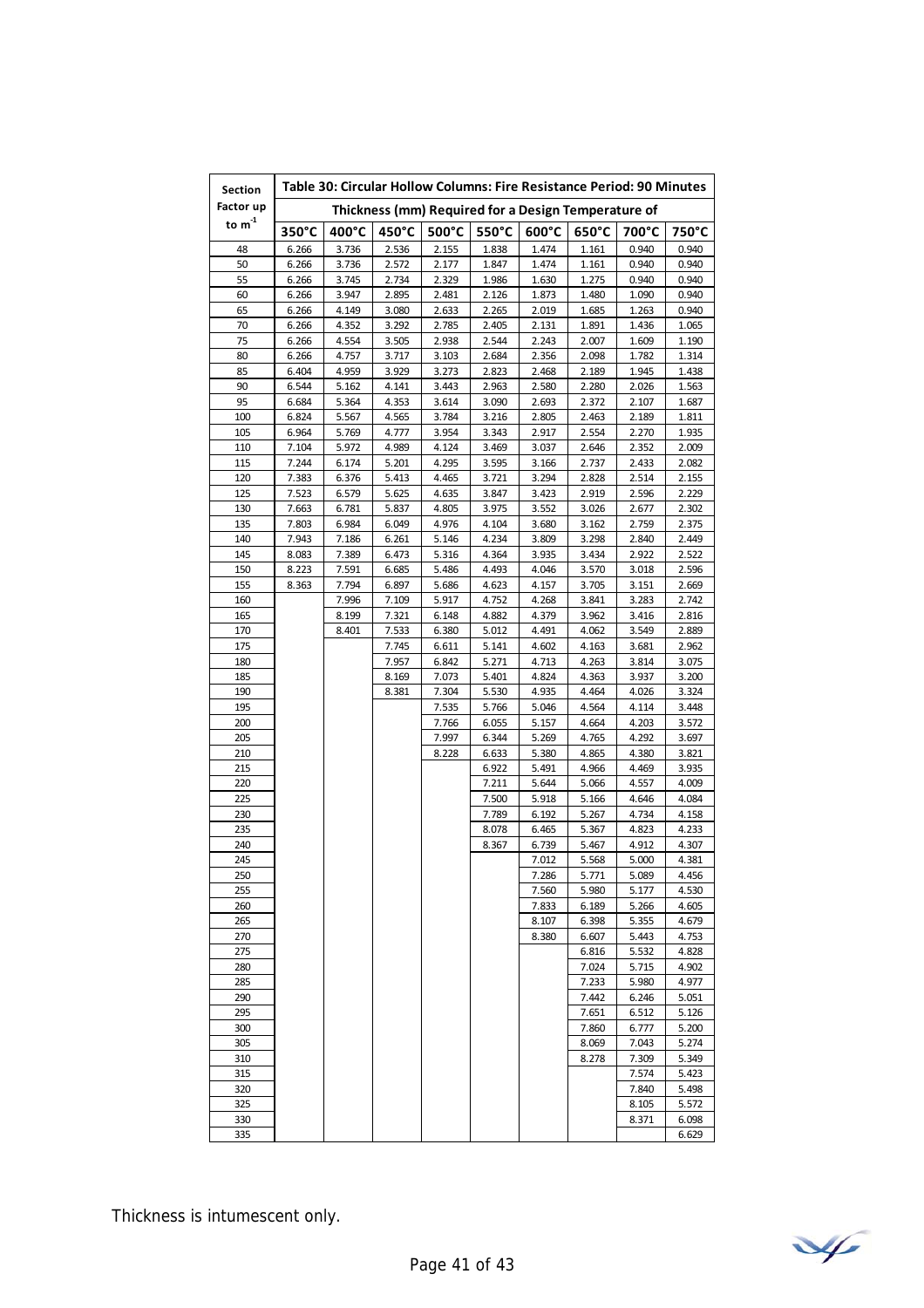| <b>Section</b> | Table 31: Circular Hollow Columns: Fire Resistance Period: 105 Minutes |                 |       |       |                 |                 |                 |       |       |
|----------------|------------------------------------------------------------------------|-----------------|-------|-------|-----------------|-----------------|-----------------|-------|-------|
| Factor up      | Thickness (mm) Required for a Design Temperature of                    |                 |       |       |                 |                 |                 |       |       |
| to $m^{-1}$    | 350°C                                                                  | $400^{\circ}$ C | 450°C | 500°C | $550^{\circ}$ C | $600^{\circ}$ C | $650^{\circ}$ C | 700°C | 750°C |
| 48             |                                                                        | 6.973           | 4.647 | 2.664 | 2.313           | 1.996           | 1.671           | 1.310 | 1.032 |
| 50             |                                                                        | 6.973           | 4.647 | 2.664 | 2.345           | 2.014           | 1.671           | 1.310 | 1.032 |
| 55             |                                                                        | 6.973           | 4.647 | 2.804 | 2.495           | 2.159           | 1.759           | 1.444 | 1.125 |
| 60             |                                                                        | 6.973           | 4.647 | 3.076 | 2.644           | 2.305           | 2.024           | 1.669 | 1.295 |
| 65             |                                                                        | 6.973           | 4.761 | 3.315 | 2.794           | 2.450           | 2.152           | 1.893 | 1.464 |
| 70             |                                                                        | 6.973           | 4.961 | 3.553 | 2.943           | 2.595           | 2.281           | 2.020 | 1.634 |
| 75             |                                                                        | 6.973           | 5.160 | 3.792 | 3.129           | 2.741           | 2.409           | 2.124 | 1.804 |
| 80             |                                                                        | 6.973           | 5.360 | 4.031 | 3.327           | 2.886           | 2.537           | 2.228 | 1.956 |
| 85             |                                                                        | 6.973           | 5.559 | 4.270 | 3.525           | 3.034           | 2.666           | 2.333 | 2.046 |
| 90             |                                                                        | 6.973           | 5.758 | 4.509 | 3.723           | 3.187           | 2.794           | 2.437 | 2.137 |
| 95             |                                                                        | 6.983           | 5.958 | 4.747 | 3.921           | 3.339           | 2.922           | 2.541 | 2.227 |
| 100            |                                                                        | 7.119           | 6.157 | 4.986 | 4.119           | 3.492           | 3.047           | 2.645 | 2.318 |
| 105            |                                                                        | 7.254           | 6.357 | 5.225 | 4.317           | 3.644           | 3.170           | 2.749 | 2.408 |
| 110            |                                                                        | 7.390           | 6.556 | 5.464 | 4.515           | 3.797           | 3.292           | 2.854 | 2.498 |
| 115            |                                                                        | 7.526           | 6.755 | 5.703 | 4.713           | 3.949           | 3.415           | 2.958 | 2.589 |
| 120            |                                                                        | 7.661           | 6.955 | 5.942 | 4.911           | 4.102           | 3.537           | 3.082 | 2.679 |
| 125            |                                                                        | 7.797           | 7.154 | 6.180 | 5.109           | 4.254           | 3.659           | 3.210 | 2.770 |
| 130            |                                                                        | 7.933           | 7.353 | 6.419 | 5.307           | 4.407           | 3.782           | 3.339 | 2.860 |
| 135            |                                                                        | 8.068           | 7.553 | 6.658 | 5.505           | 4.559           | 3.904           | 3.468 | 2.951 |
| 140            |                                                                        | 8.204           | 7.752 | 6.897 | 5.742           | 4.712           | 4.020           | 3.596 | 3.060 |
| 145            |                                                                        | 8.340           | 7.952 | 7.136 | 5.999           | 4.864           | 4.136           | 3.725 | 3.178 |
| 150            |                                                                        |                 | 8.151 | 7.374 | 6.257           | 5.017           | 4.251           | 3.854 | 3.296 |
| 155            |                                                                        |                 | 8.350 | 7.613 | 6.514           | 5.169           | 4.367           | 3.970 | 3.414 |
| 160            |                                                                        |                 |       | 7.852 | 6.771           | 5.322           | 4.482           | 4.073 | 3.532 |
| 165            |                                                                        |                 |       | 8.091 | 7.028           | 5.474           | 4.598           | 4.176 | 3.650 |
| 170            |                                                                        |                 |       | 8.330 | 7.285           | 5.685           | 4.713           | 4.279 | 3.768 |
| 175            |                                                                        |                 |       |       | 7.542           | 6.004           | 4.829           | 4.382 | 3.886 |
| 180            |                                                                        |                 |       |       | 7.799           | 6.322           | 4.944           | 4.485 | 3.982 |
| 185            |                                                                        |                 |       |       | 8.056           | 6.640           | 5.060           | 4.588 | 4.070 |
| 190            |                                                                        |                 |       |       | 8.313           | 6.958           | 5.175           | 4.691 | 4.159 |
| 195            |                                                                        |                 |       |       |                 | 7.277           | 5.291           | 4.794 | 4.247 |
| 200            |                                                                        |                 |       |       |                 | 7.595           | 5.406           | 4.897 | 4.335 |
| 205            |                                                                        |                 |       |       |                 | 7.913           | 5.521           | 5.000 | 4.423 |
| 210            |                                                                        |                 |       |       |                 | 8.231           | 5.820           | 5.103 | 4.511 |
| 215            |                                                                        |                 |       |       |                 |                 | 6.266           | 5.206 | 4.600 |
| 220            |                                                                        |                 |       |       |                 |                 | 6.712           | 5.309 | 4.688 |
| 225            |                                                                        |                 |       |       |                 |                 | 7.159           | 5.412 | 4.776 |
| 230            |                                                                        |                 |       |       |                 |                 | 7.605           | 5.515 | 4.864 |
| 235            |                                                                        |                 |       |       |                 |                 | 8.051           | 5.783 | 4.952 |
| 240            |                                                                        |                 |       |       |                 |                 |                 | 6.263 | 5.041 |
| 245            |                                                                        |                 |       |       |                 |                 |                 | 6.744 | 5.129 |
| 250            |                                                                        |                 |       |       |                 |                 |                 | 7.224 | 5.217 |
| 255            |                                                                        |                 |       |       |                 |                 |                 | 7.704 | 5.305 |
| 260            |                                                                        |                 |       |       |                 |                 |                 | 8.185 | 5.393 |
| 265            |                                                                        |                 |       |       |                 |                 |                 |       | 5.482 |
| 270            |                                                                        |                 |       |       |                 |                 |                 |       | 5.570 |
| 275            |                                                                        |                 |       |       |                 |                 |                 |       | 6.365 |
| 280            |                                                                        |                 |       |       |                 |                 |                 |       | 7.188 |